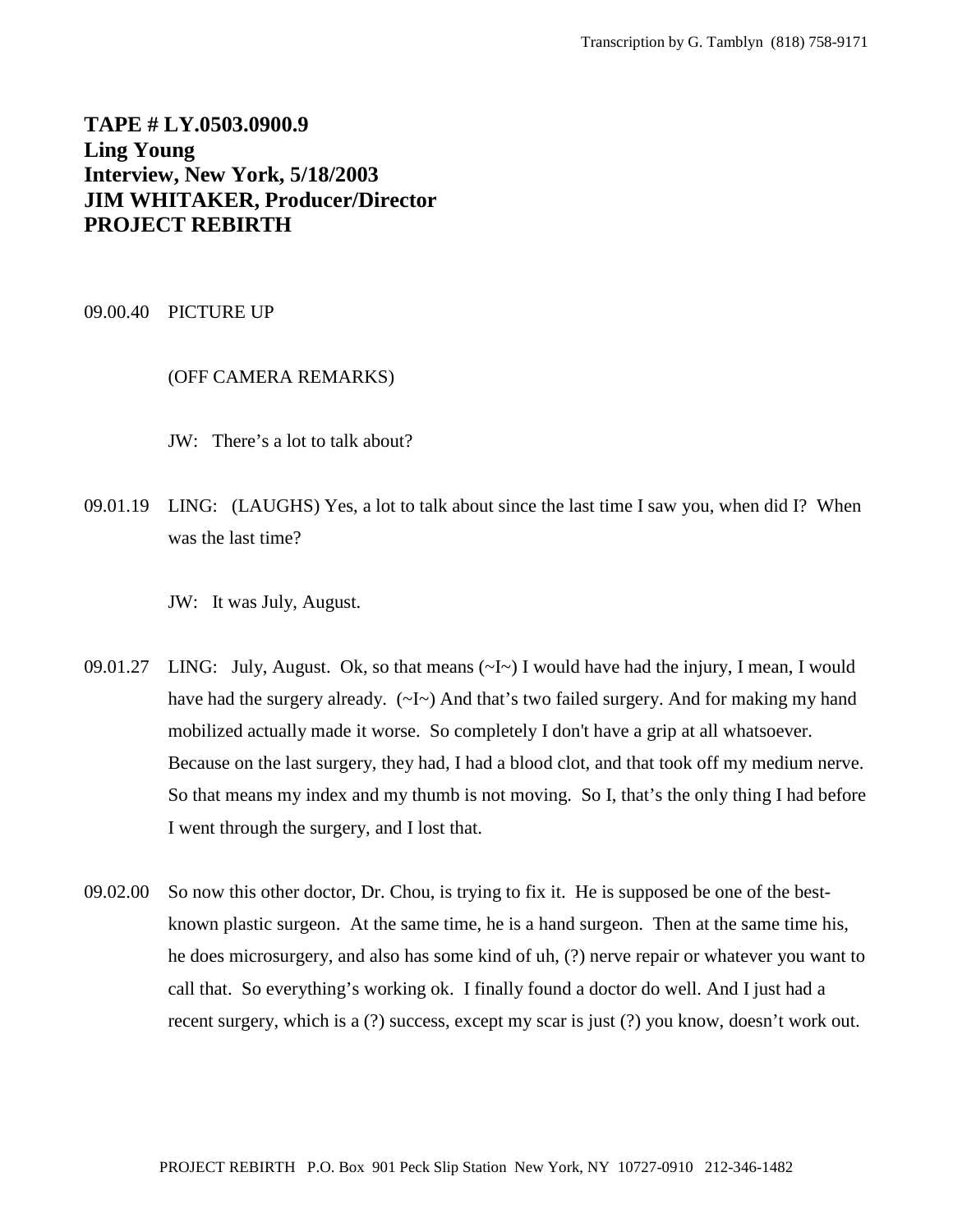- 09.02.32 But then now they fighting with (?) the money. He doesn't want to accept a fee, because on a, this was supposed to be a 3 hour surgery, it became 6  $\frac{1}{2}$  hours. So now workman's comp only pay him \$2800. He wants \$18,000. With a discount, comes down to \$14,000 and that's a whole \$12,000 difference. So and I was supposed to, schedule from April  $21<sup>st</sup>$  and so now the price has to be worked out. Because he said I have like 20 more surgery to go.
- 09.03.01 So he want to be I guess he want to be guarantee in writing that he will get that kind of fee. So now I'm in a standstill. But uh, I still go (?) six days uh, physical therapy, just try to move this hand. But they know it's a lost cause by moving it until they do something about it. But they have to move it to a point that I won't go backward. So that's why this cast is on, just to (?) just kind of hold this.
- 09.03.28 And somehow the last doctor fused this finger, which he never told me. It is a surprise, ok? He, he did the surgery, he had pins going through my knuckles. And it was disgustinglooking. It was horrible. Then for him, he was supposed to make my hand this way. And now my hand's like this. And then he fused (LAUGHS) this finger. And, and it's, the worst part is the little finger. So the other doctor Chou, he said that he might be able to fix it,
- 09.03.59 Probably not perfect, but at least not, not like this straight through. Uh, other than that, it's just the same old thing every, every day. And when they put me through pain, I have to take pain medication when they do a therapy. And but I take that, I'm itchy. So I'll be like, I better take the pain medication, I be like a monkey scratching. And then of course if I don't do it right, I have a blister. But other than that, I have no clue what's going on. Everything (?) is like an unknown.
- 09.04.30 I mean, I have a lot of friends, even the person who's (?) 80% doing a lot better than I am. Somehow I don't heal. So. Maybe like one of my pain management doctors said, maybe because, maybe when I got heated up, chemical went into it. And when I got to Cornell, we were the first batch there. I had a funny feeling they didn't clean me as, as uh, as well as they should be. So because of that, I heal like doesn't heal, period.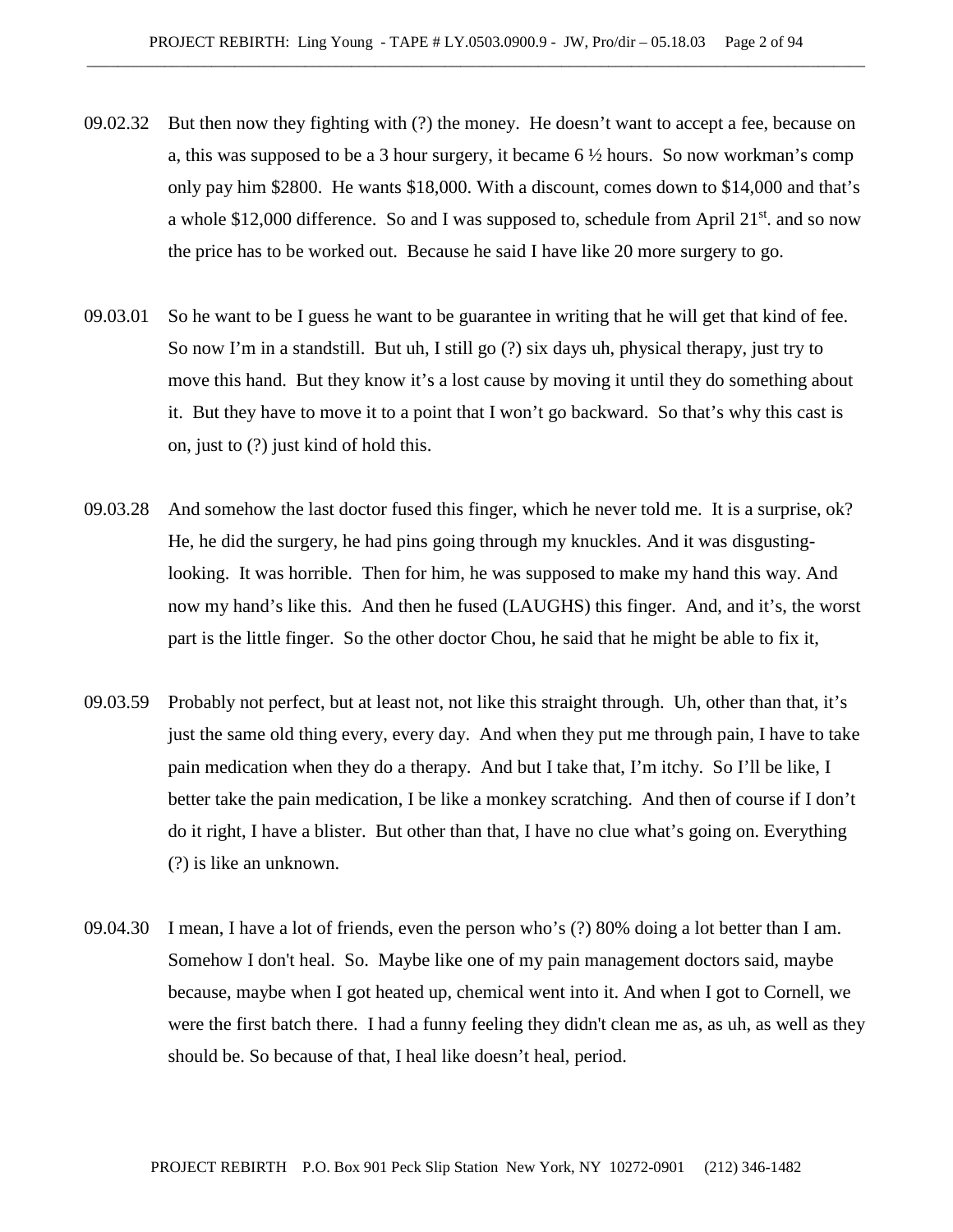JW: When you say Cornell?

09.05.05 LING: Yes, Cornell uh, New York (?) Cornell Hospital.

JW: That first time?

LING: Yeah, (?) yes, the first time. 'Cos when you get there, they said, they ought to clean you up real good, and then put the uh, (?) super skin on it. But somehow, I was there to clean it real quick, 'cos they expect a lot of people coming in. That's the only thing that they could think of that could happen to me, because I was not cleaned well.

09.05.33 'Cos I have a girlfriend, also a (?) burn victim from uh, the Trade Center. She was in St. Vincent, and then she got transferred to St. Barnabus. When she got there, she had like 104 degree fever. She was very infected. They went and scrub her, like almost scrape her skin out. And she's doing quite well.

JW: Is that Mary?

09.05.54 LING: NO, that's uh, Virginia. Virginia DeGerry. And Mary's doing pretty good. You know. Uh, I said, I don't know what to do, what I, 'cos I'm, I'm scarring too every time. It's tighten more, I losing more function. So hopefully I get this thing done. And uh, hopefully get some, some movement back.

JW: You said there was a blot clot?

09.06.20 LING: It was a blood cot right here, which the doctor ignored completely. I was complaining. Uh, sometime in November. I call the doctors up, and I say, you know what? I'm in pain. He said, well, don't, take a uh, Advil. I said, I already took a, took an Advil. He said take 600 milligram of it. I said no problem, I took it. And it just continue on and on. I cannot even move my hand uh, that doesn't have pain. It's numb from here to here. It's a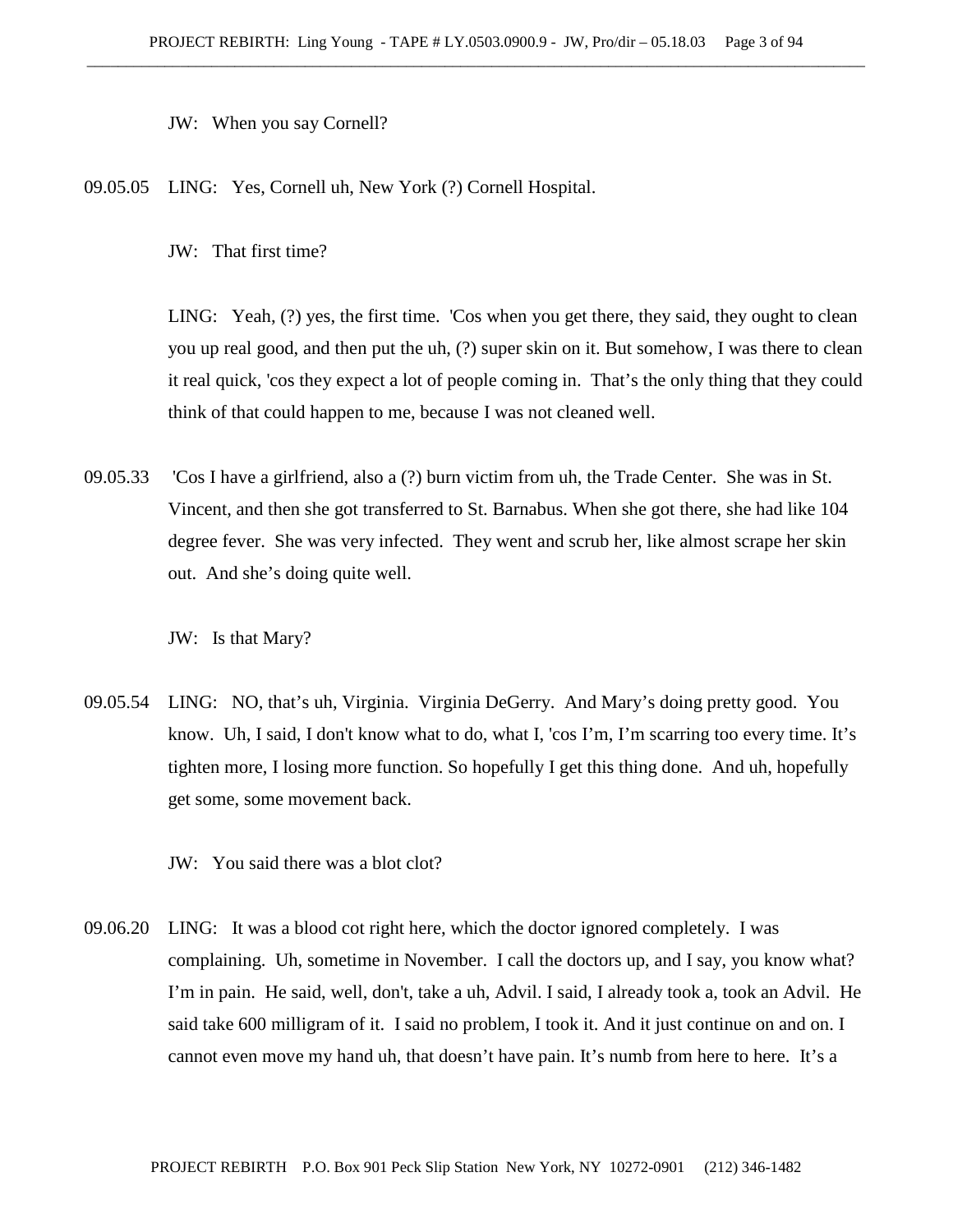severe pain. I cannot even sleep with it. So the next day, it was my doctor's appointment. I asked him, and my physical therapist from Jersey came with me, so I complained to him.

- 09.07.00 I said I have a, I have a lump in my, my uh, my armpit, what should I do? He said, don't worry about, go home and rub it. He didn't bother to touch it, he didn't bother do anything. So I said, ok, fine, 'cos I don't know anything. So finally by Thursday, he said we're being bugging him. He said, you know what? Why don't you go see sports medicine doctor and see what he can do. So I went to see, I got, I got squeezed in. I went to see the uh, sports medicine doctor. And he said, definitely you have something in there.
- 09.07.29 I tell you what. Uh, go have a uh, ultra (?) ultrasound done. But before I had the ultrasound, the neurology calls me back, 'cos I think he was scared, and he did the nerve graft. He said that uh, why don't you go see a neurologist. Ok, so I, I went to see a neurologist. Then he said to me, he, he went to two test. The (?) electroshock test, and also with the needle into your nerve, to see is any, any move, movement.

 $\setminus$ 

- 09.07.59 He said to me, you have a slight damage in your nerve. Ok, fine. We, we finished that. We took the report, gave it to Dr. Wyan, and we, my hand, the hand surgeon. He said, I read the reports, nothing wrong with it. Everything's ok. I said, yeah, but I'm having severe pain. He said don't worry about it. All right. So I'm not gonna do now? So I says to him, I have ultrasound on Wednesday. He said, well, you don't need it. I said, well, yeah, but I have made the appointment, what's the harm in getting it? Well, if it makes you feel better, go ahead and do it. All right. So Wednesday I went and see, had the ultrasound.
- 09.08.33 While they having the ultrasound, the, they mentioned something about thrombus problem and my home health in March actually understand that word. Of course I didn't know what it is. She said, isn't that a blood clot? He said yeah. That's how he said it. So I said, ok, now I have a blood clot. What should I do? So he said, the best thing is, go see a uh, orthopedic. Fine, I go see an orthopedic (LAUGHS).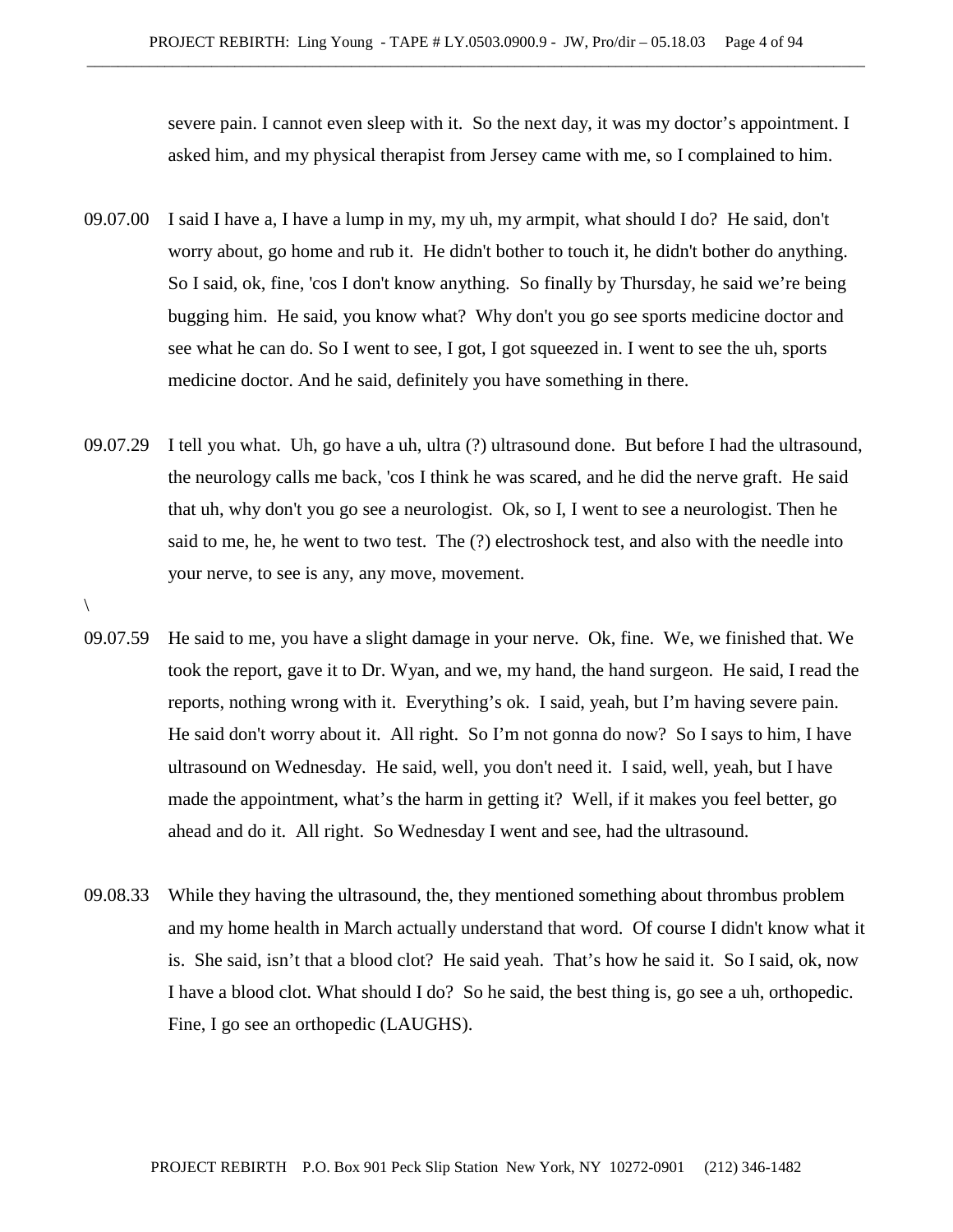- 09.09.00 So before I did that, the, the uh, nerve report, we didn't trust that guy, because he was, that doctor somehow was very arrogant. And he told me one minute I have a nerve damage, the next minute I don't have it. The next minute I would have a uh, slight nerve damage. It's like he didn't know what he was talking about. And by reading the report based on my physical therapy, Janis from Jersey, she says, no, it's but that you do have some nerve damage. She said, she said why don't you go get a second opinion?
- 09.09.31 So I went to get a second opinion in Jersey, which is one of the doctor from Cornell had told me, if you want to do something, go out of the hospital. You don't do it within the area. So I went to New Jersey, he took the same test, we didn't tell him what's going on. We just said, we want to have, have a test. He said what's going on? So he did the test, he says no, it's, plus you have 80 nerve damage. Ok, I don't guarantee it's gonna come back or not, but you definitely do. So now I feel like ok, fine, now I have this problem.
- 09.10.01 So then he said, you know what? The best thing, again, go see orthopedic, see what's going on. 'Cos it has to do with the hand. So I see an orthopedic. He said, why don't you get an MRI? Ok, fine. I go, this all within two weeks' period. But in the, actually within a month. So I went to see a, see the, have the MRI done. Now all sudden they said I have a rotor, rotator cuff tear. So (LAUGHS) I said, well, what happened to my blood clot? He said, I don't know. So no one knows what to tell me.
- 09.10..29 For two months I live in, in limbo. But then finally my pain management doctor gave me some pain medicine that supposed to help. I (?) have to take it 24 hours. So it helped a little bit, somehow, it kind of disappear. It took about 3, 4 month for the lump to disappear. But my nerve had, didn't come back completely. I had a little motion, which is not bad. It like you take, my physical therapy 4 months to work on this finger. It finally got some movement, then I (?) have an infection (LAUGHS).
- 09.11.02 It's just like uh, mine's a never-ending story. So the (?) is what's now on my hand, my finger's stiff. So it doesn't move again. So with the infection, like I, when I went in with 101 degree fever, which is not too bad. But the fingers, they doubled the size. It's red, it was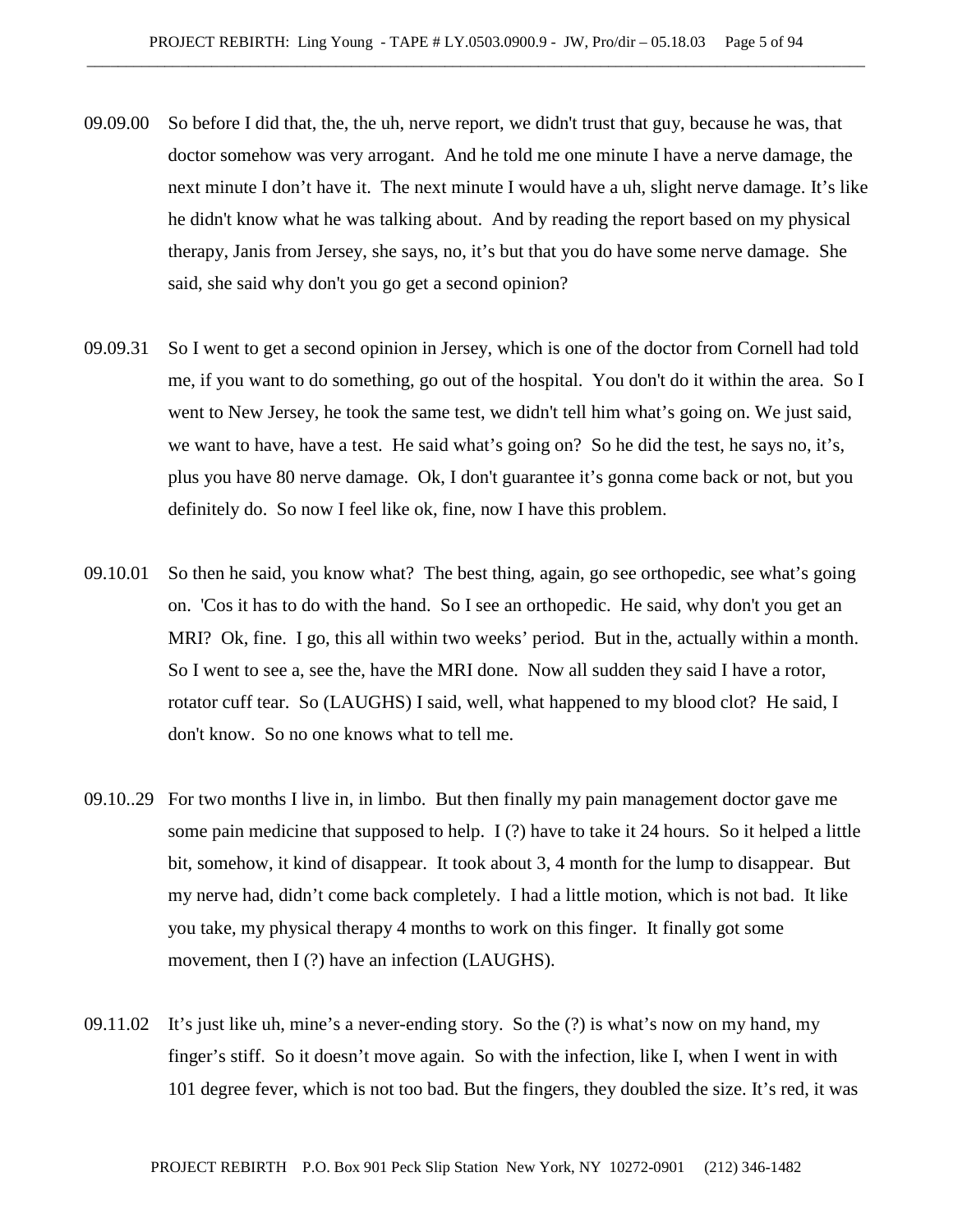just swolled up and in pain. So I was in the (?) for like 4 days. And I kind of gotten the swollen down. But then I lost the function 100%.

09.11.31 It's like a stiff finger. So now they're working on it. Finally I think I'm getting a little bit back. But it's no guarantee. Until he does the surgery on my wrist I'm not gonna get too much function here, that's what he said to me. 'Cos my wrist is already stiffened up to a point, and the skins are pulling the thing down. So with this cast, he is only a matter of trying to immobilize this, this joint, hoping they're gonna work on the other joint. So it's like uh, a daily pain thing that I cannot get away with.

JW: Last time we saw you, you were in a wheel chair.

09.12.11 LING: I was in a wheel chair.

JW: You did have mobility in your hand?

- 09.12.20 LING: I did. (~I~) Now I don't. after the last surgery. The last two surgery by the hand surgeon had actually botched it up. And he's not taking any responsibility whatsoever. When I complain to him, he just like it, it's nothing, don't worry about it. (LAUGHS) He said that's it. When the first graft he did I looked at it and I said, now that doesn't look good. It look like it's dead. How do you know? This is how he said. You, what are you worry about? I said, yeah, but it does not (?) look good. And I had a lot of you know, had a lot of surgery, I know what it looks like. I might not be a doctor, but I know it's dead.
- 09.12.58 But he didn't want to admit it, so I said, but it's not doing well at all, 'cos it's that become hard and black stuff, black like scab on my (?) graft, and it's all open. So I said, this doesn't look good. He said, what, what are you worry about it? We worry (?) when times comes. All right, fine. A week later, I was in surgery. So I guess he just doesn't (?) want to admit that he failed on the first time. So the second time when he did it, then all the sudden I lost all of this, so he comes to me, and he said, I'm pissed.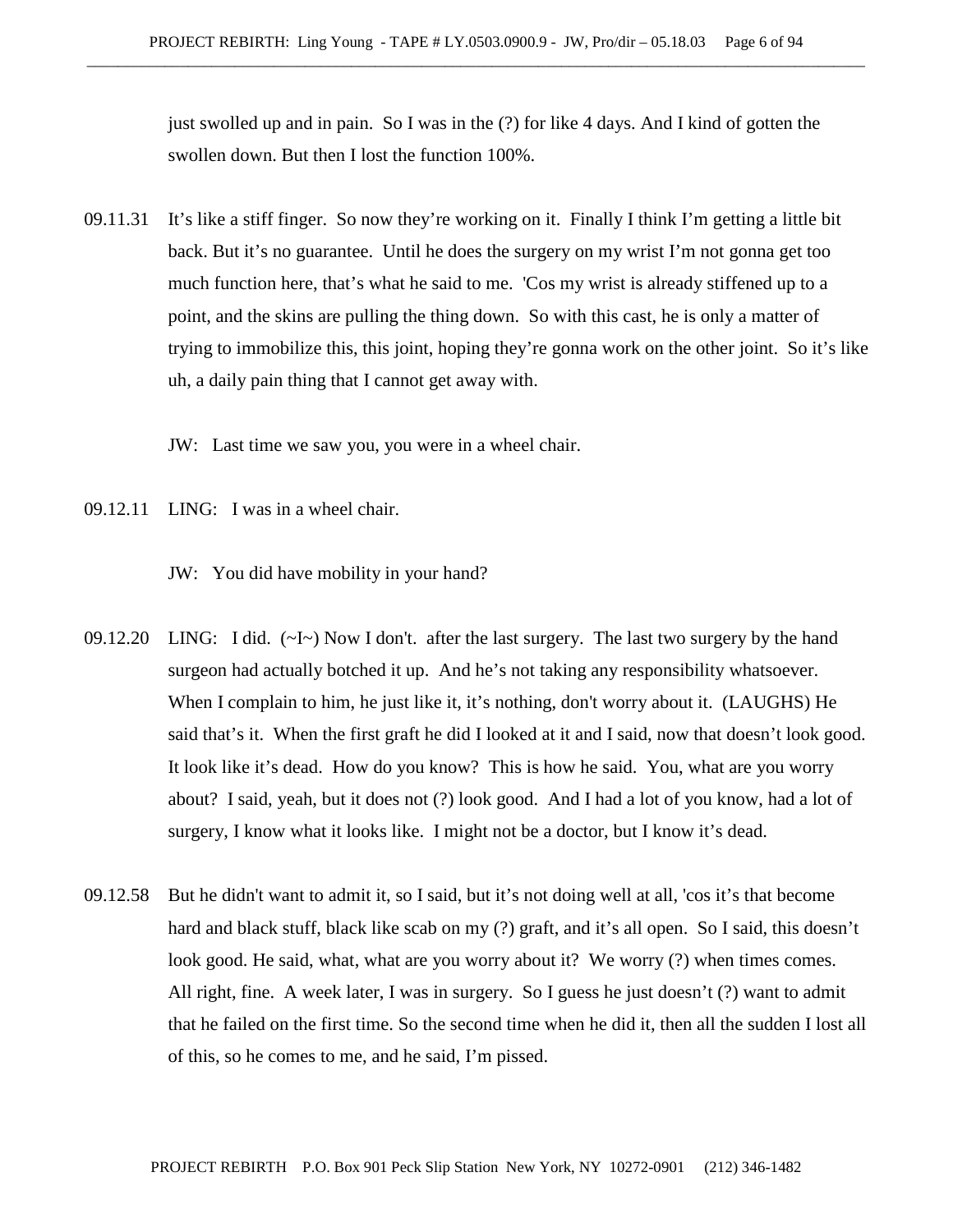09.13.33 I said to him, you're pissed? (LAUGHS) What about me? So the way he knew it didn't go well. And so it was a whole, it, it was just so upsetting. And that's why I want to try to get another, another hand doctor.

JW: When he said I'm pissed?

- 09.13.48 LING: He means that it didn't go well. (LAUGHS) I said, I looked at him, you're pissed? Think about me. (LAUGHS) I said if you're pissed that you didn't do a good job, I lost completely function on it. I had gripped this way all over.
- 09.14.02 Now my hand's like this. I can't even turn the finger to make a fist. And this is useless, because I can't hold anything. I try to hold, wrap something like this, but the strength is not good enough for me to pick up anything. So now (?) I come (?) I completely lost this function in this hand at all. Completely. And this doctors too supposed to be such a great doctor, he could have fixed anything. And I mean, not perfect, but at least I could use it.
- 09.14.30 He, I understand he's the head professor of plastic surgeon. So in a way he doesn't want to deal with paperwork's. He said, listen. I don't have the staff to do it, 'cos all he has is secretary. And someone comes in once in a while to do, do paperwork. So and he's the only one there. He said I don't have the (?) I don't have the time and patience or the staff to run through it, workmen's comp. And he said that I'm taking a sacrifice taking you. You got to do something else.
- 09.15.00 And he doesn't write any report. He doesn't want to be bothered with paper work. I said, ok. That sounds great. So what should we do. So after we discuss it, you know what? We looked, tried to work around him. We do all of the paperwork, and do whatever we can just to make his life easy. So but we wanted the nurse, that is, that knows what's going on, to follow us to certain appointment. Because before, between November and December, I was completely lost. I was going from doctor to doctor, and no one tells me the same story.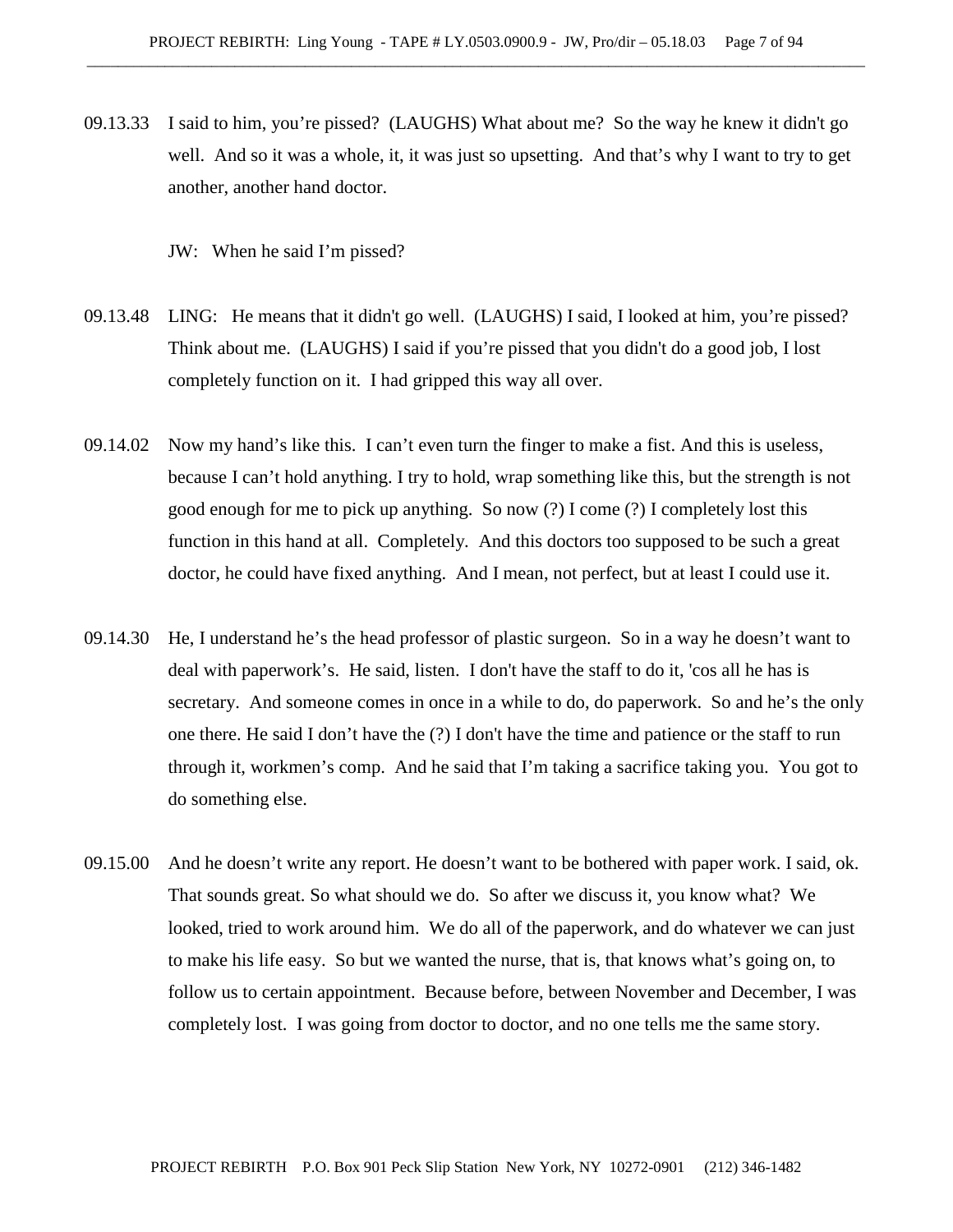- 09.15.31 Each one has their own story. So. Like the (?) orthopedic tell me I have a rotor cuff tear. The ultrasound one told me I have (?) blood clot. Then you went to a nerve doctor, I have a nerve damage only. So it's like everybody is not consistent what they, what's about my hand. So let it go for a while 'cos there's nothing I can do.
- 09.15.59 So uh, but thank god it kind of go away, but my motion never got back. I never got the grip back. So uh. Let's see, I got my finger back a little bit. That's the wrong position. Because it should be coming this way, but it's this way. So it doesn't do any good. That's when he wanted, he wanted to change this so I could have a, some kind of motion back. So I'm still waiting, like I said, now it's almost a month. Actually it's a month already almost. But I haven't got any answer.
- 09.16.31 That what's gonna happen. I did get a call from workmen's comp and she said, we're working very hard with Dr. Chou to get you the right number. So we could go, proceed with the surgery. 'Cos when you're workman (?) comp doctor, you have a uh, set fee. So means that if it's 6 hour, it's \$2,800, and you know that's very low. And a lot of doctors does not work with workmen's comp. that's the reason why.
- 09.17.02 'Cos their fee is horrible. It's ten times less than what they should be done. So that's why Dr. Chou doesn't want to agree to the price he's getting. He said, my overhead is 50%. I can't subsidize the surgery. It was one or two, I think he would have been Ok with it. I have lots of surgery to go. 'Cos he told me 10 major one and 10 minor one. Not, not counting my ears. My ears is another 3, 4 surgery (LAUGHS).
- 09.17.31 So for the next ten years, I'll be going in piece work. Means that he can't do (?) he should not (?) do everything one time. So he doing a (?) lot of piece work. Like even my hand he's doing just this much. And then after he finishes and goes well, then I guess he (?) would do the (?) mobility portion of it. But it'd be like every couple of months I would go into, I check in to the hotel. That's what it seems like.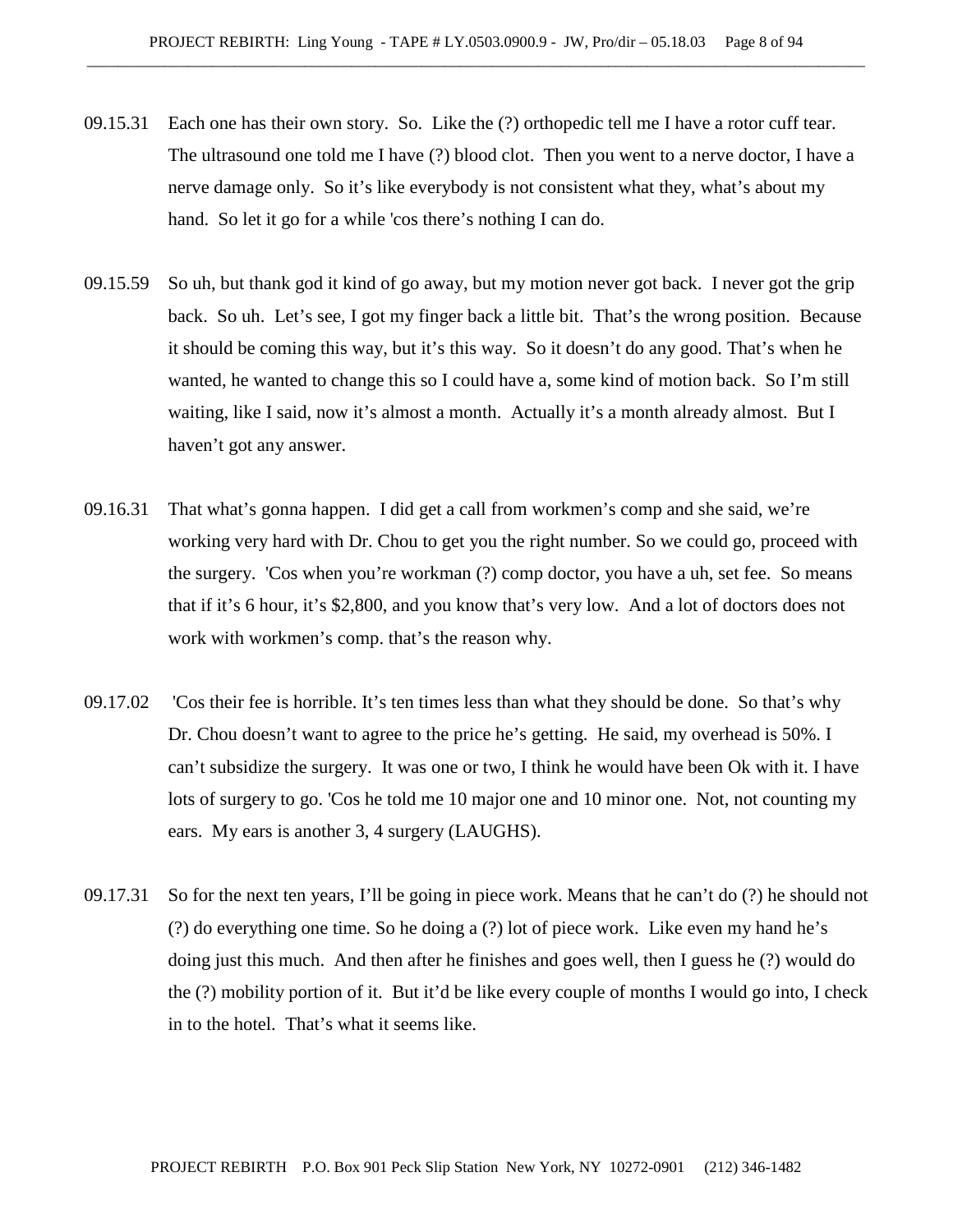- 09.17.58 And (?) the worst part is when I had the problem with the surgery my right hand, my left hand has no motion, I cannot do anything. So I want to (?) and I can't stay alone in any place. So I wanted to get a, somebody to stay there with me. Because it's a semi-private room in NYU. It's not like in Cornell. You have a private room to yourself. On, in the burn unit, your room is by yourself. But NYU is semi-private, and it's a woman patient. So nobody could stay with me is my daughter or actually (?) my daughter, 'cos she's in school.
- 09.18.33 So she can stay with me. I can't get anybody to, they wouldn't pay for the home health aide, or anybody to stay with me. It's not that I want somebody to take care of me, but I'm not ready to stay by myself. So in a way when the 3 or 4 day uh, I stay in NYU, Richard just have to stay outside the hall, or the chair. That's how he slept for like 4 nights. I didn't, he didn't have a choice.
- 09.18.59 Uh, second time of this, when I had this surgery, I was lucky to have a room with no patient next door. So Richard was able to stay inside with me. And of course if I need help, he would push the bell to get the nurse, 'cos I didn't have any hand to push the bell if I wanted to. So that was the reason why I needed somebody, somehow they, they said it's duplicate service. We cannot provide it. So after we kind of fighting with that part. I did have a uh, workmen's comp lawyer hearing.
- 09.19.31 Of course didn't help me, 'cos the judge really care less what I look like, care less what I wanted to. He just say ok, what are we talking about, let's stick to the point. And the lasted about 15 minute, and that was done. Now we still don't know what's going on. I, I'm having another hearing again. And I'm having a doctor's appointment with them, I guess to see what's going on. Uh, but it's not, (?) now everything's open. I don't know what, when my surgery gonna, if my surgery (?) will be done by uh, DR. Chou or not.
- 09.20.05 If not, I got to start from scratch, from, from scratch. Got to look for a hand doctor. And go (?) do my plastic surgeon, then I would have an autopathic surgeon for my ears. So in a way Dr. Chou replaces 3 doctors that I would be using. So I try to explain to the workmen's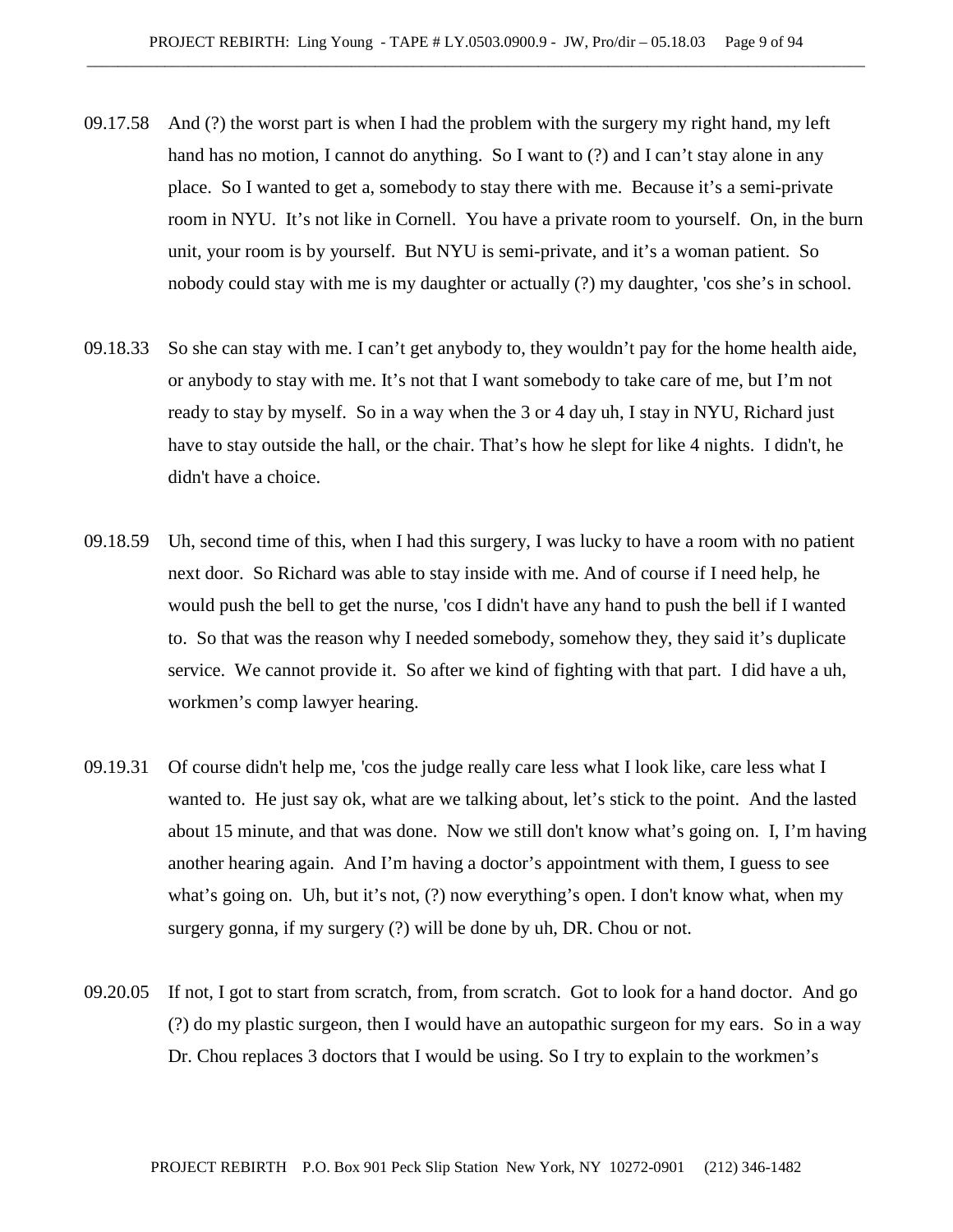comp. he has the expertise of all three doctors. Instead of paying 3 doctors for 3 different surgery, I'm getting one surgery, like this one particular guy.

- 09.20.34 And he's very particular. He uh, he does everything himself. He has no student following him. Nobody. He's there by himself with, like two nurse and anesthesiologist, and that's it. And he's hands-on in every aspect of you. You are not uh, anybody touch you. Because I realize that when I was in the, I was, when (?) for the infection.
- 09.21.00 'Cos he say, if you didn't have see me, you, you would have lost this finger. That's how bad the infection was. And I was there like second day, I said I want to take a shower. He said, the nurse, on, no, no. You can't take a shower. I said, what do you mean? I don't have an open wound, I want to take a shower. She said, no, you can't. She said, the plastic uh, team is very, very particular in taking a shower. I said, all right. So I went (?) and called the doctor up. So I said, so (?) the uh, secretary said no, you can't.
- 09.21.30 I said, well, can I talk to Dr. Chou. I got back. No you can't take a shower (LAUGHS). Oh, Christ, no, I can't take a shower. I was there four day without a shower. It was driving me nuts. But I guess he's afraid of infections. And I might contact something whatever. But the thing is, when you're in a plastic unit, with Dr. Chou's team, you could forget it. He's rule is his rule. And no one dares (?) go above what he wants.
- 09.22.00 And after one of the nurse said no, no, no. Dr. Chou's protocols are very high. You got to with his protocol. So no one dare do anything that they're not supposed to do. So in a way, I mean, in a way it's good. That means he has the power to say what I want or I don't want. And no one dare question him. And he's that particular. I think he also at the, he's, he's on the hospital board, too.

## (OFF CAMERA REMARKS)

JW: This is a lot to deal with emotionally?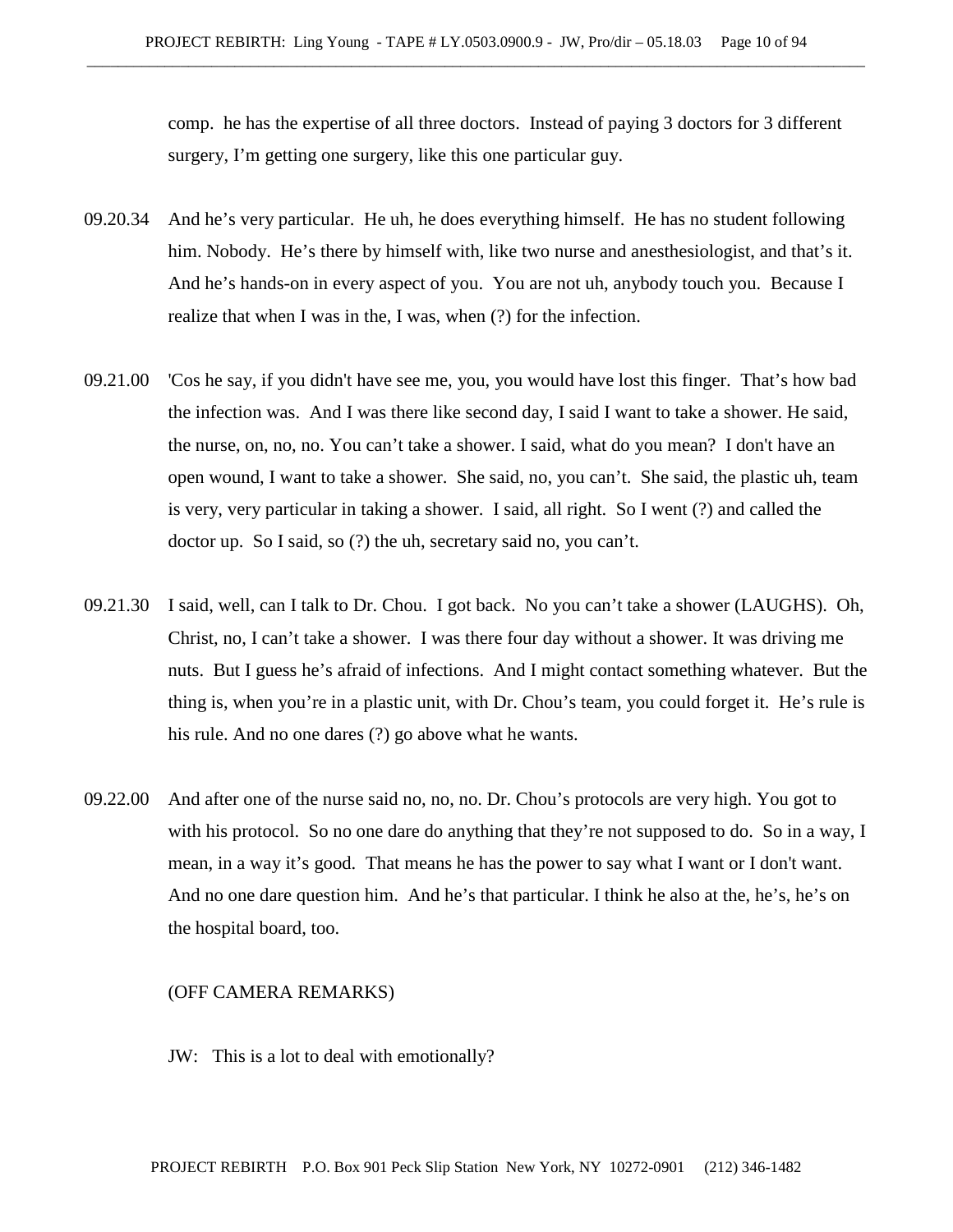- 09.22.40 LING: A lot to deal with, and every time I go forward one step, it's  $(?)$  I'm going back three step. It's keeping like this since day one. I mean, people out of the jokes already. I just kind of started it. And with all this gone, all this thing, it's so active that no one even dare to touch it.
- 09.23.00 So normally burns like this takes a year to two year, max, to mature. Now I'm going into 2 years very soon, and mine is still very active, 'cos it's bright red. It's not changed color. It hasn't gone anywhere, let's say it this way. It just go backward. So the more scarring I have, the more tightening I will get, and that will limit my mobility. And it's not doing anything better. It just goes backward and backward. And that's why this (?) good enough that know everything.
- 09.23.32 And it happened Dr. Chou's one. And then I have problem with the other thing. So (LAUGHS) I make my business go around him, so I don't have to bother him. And I didn't know the fee is such a big difference. And somehow I understand he wasn't workmen's (?) he is a workmen's comp doctor. So I ask him, I understand you're a workmen's comp doctor. He said, yeah, I did this because I was using that particular case as a teaching tool. So I first say, well, you could use me.
- 09.24.01 Can that be too, I haven't asked that I haven't uh, gotten to that point yet. He said, the reason why I take the workmen's comp because I want to use it as a teaching tool, but in your case, yes, I'm willing to accept the low fee, but I can't accept under \$3 thousand for 6 ½ hour surgery. He said that's, that's beyond what I wanted. He said my overhead is 50%. I don't want to, I can't subsidize the surgery all the time. So I feel with one or two surgeries we (?) probably would, he would have take, take it.
- 09.24.32 But since I have so many going (?) down the road, he cannot accept the fact. So he wants something in writing, almost like a guarantee that this is how much he will be paid before we even go to my second surgery. Because that, that \$2800 was paid for the first surgery. For the  $6\frac{1}{2}$  hour that he did the surgery for. Maybe that's their fee. That's like \$300 an hour. So uh, so in a way I'm just hanging on, hoping this doesn't go backward as much as possible.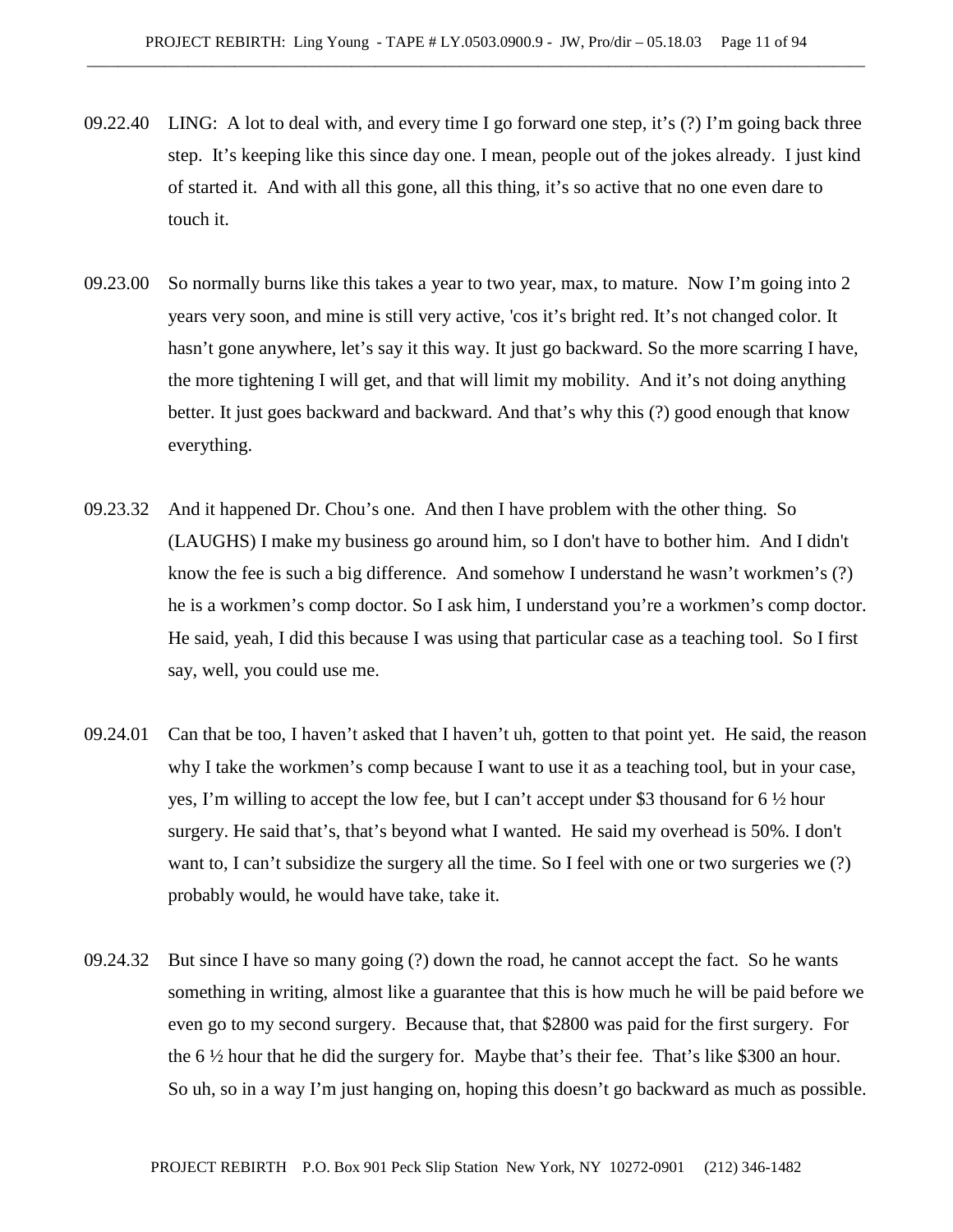- 09.25.02 And maybe by the time he gets to it, maybe I get a little bit more. 'Cos like I said, this will be 8 times that I (?). the same spot, from the wrist down, it's 8 times they touching it. And  $(\sim]_{\sim}$ 
	- JW: The eighth time they've done surgery?
- 09.25.16 LING: Yes. Which is like, it's weird. So now when they say 8 time, I'm still not done because I also have this other fingers to play around with. I still got this part to go. So I don't even know how many time I have to do with this hand. Lucky I'm a right, I'm right-handed.
- 09.25.31 So that's why I'm very careful trying to get this grip back. But I'm (?) actually losing some, but it's still better than nothing. That (?) is not that big. If, if you look at your (?) it's completely different. Yeah, you see the difference? But this is good enough for mobility. It's not, it's the, workspace is a lot larger if it's a normal individual. But this is enough for me to do what I want to do. So that's what he's, he's goal is.
- 09.26.01 But it's scarred up to a point is I'm breaking out again. So I don't know what he's gonna do. I don't know he's gonna do it again or whatever.
	- JW: What about the breaking out?
- 09.26.13 LING: It cut, it opens up on me. And the scar is not normal. It's almost like a callous. It's rough. And does not go away. And if you do a little bit more it opens up and it starts bleeding. So that's what happened the last time. It bled (?) to a point, it opened up for almost a year and a half.
- 09.26.33 And uh, no one did anything. The doctor see me every other couple of weeks, every couple of month. Uh, every two weeks. No one had mentioned anything when I went to see Dr. and I've been complaining but no one seemed to listen to me. 'Cos this whole (?) is scattered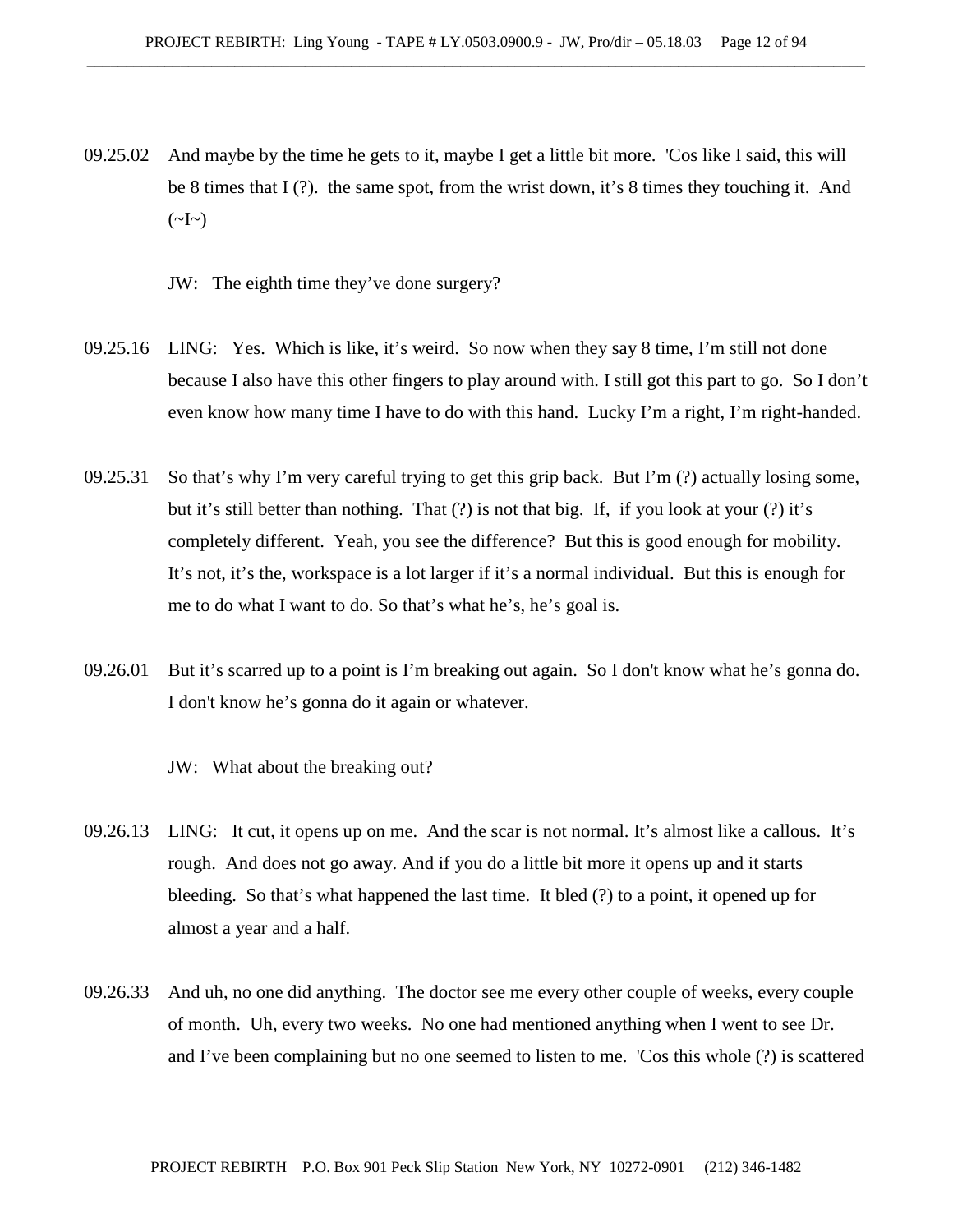to a point is I can't remove my finger. This how, this is how it was before. But with a big opening, that (?) it's been bleeding like a year and a half ago.

- 09.27.01 So (?) I went to see Dr. Chou as a consultation, he actually spent  $2\frac{1}{2}$  hour with me, going into detail and detail, and he'd sketch out the whole body. So remember how Richard said why don't I give you the uh, the (?) pictures. I have lots of picture. He said, unless you give me a three dimensional, it's not gonna be good enough, 'cos I know what I'm looking for. All right, fine. So he spent nearly 3 hours talking to me and sketching out the (?) other scar. And the first thing he said to me, this is the emergency.
- 09.27.29 The first thing you're gonna do is do your (?) I said, hallelujah, someone's listened to me. And that's why I found him to be good. Not because he's Chinese or whatever. Also maybe because he know Chinese skin. Who knows? And plus he's the head surgeon, not the head surgeon, head professor in plastic surgery. So he know what he was talking about. He's been around for I guess many years. And the first thing he said to me is to get this back. And that's make me very comfortable with him. And he, he gave me like a very comfort zone.
- 09.27.59 And somehow I kind of trusted him. Just like trust my uh, (?) doctor, Dr. Bauer. He gave you, gives you the feeling that he's there for you. Like I was in the uh, operating table, and I was like, they were trying to stick this thing on me, 'cos they can't find a vein (?) they stick it in my, my neck. So what he did was he came over and just grabbed my hand. He said, I'm making you feel like Ok. And this doctor's there for you. Just like he said, I'm gonna try to make you better.
- 09.28.30 That's my job. I'm gonna concentrate on only making you better. Other than that, the rest (?) is just nonsense. I don't want to deal with it. So in a way, he wants to do the surgery, get paid, and do the best he can. He cannot have time to go around and testify to workmen's comp, 'cos that can be very hectic. That'd take a long time. It'd take a long, drawn thing going on. And you constantly got to be on the phone chasing up at them, constantly on the phone explaining why, why you're doing this, why you're doing that.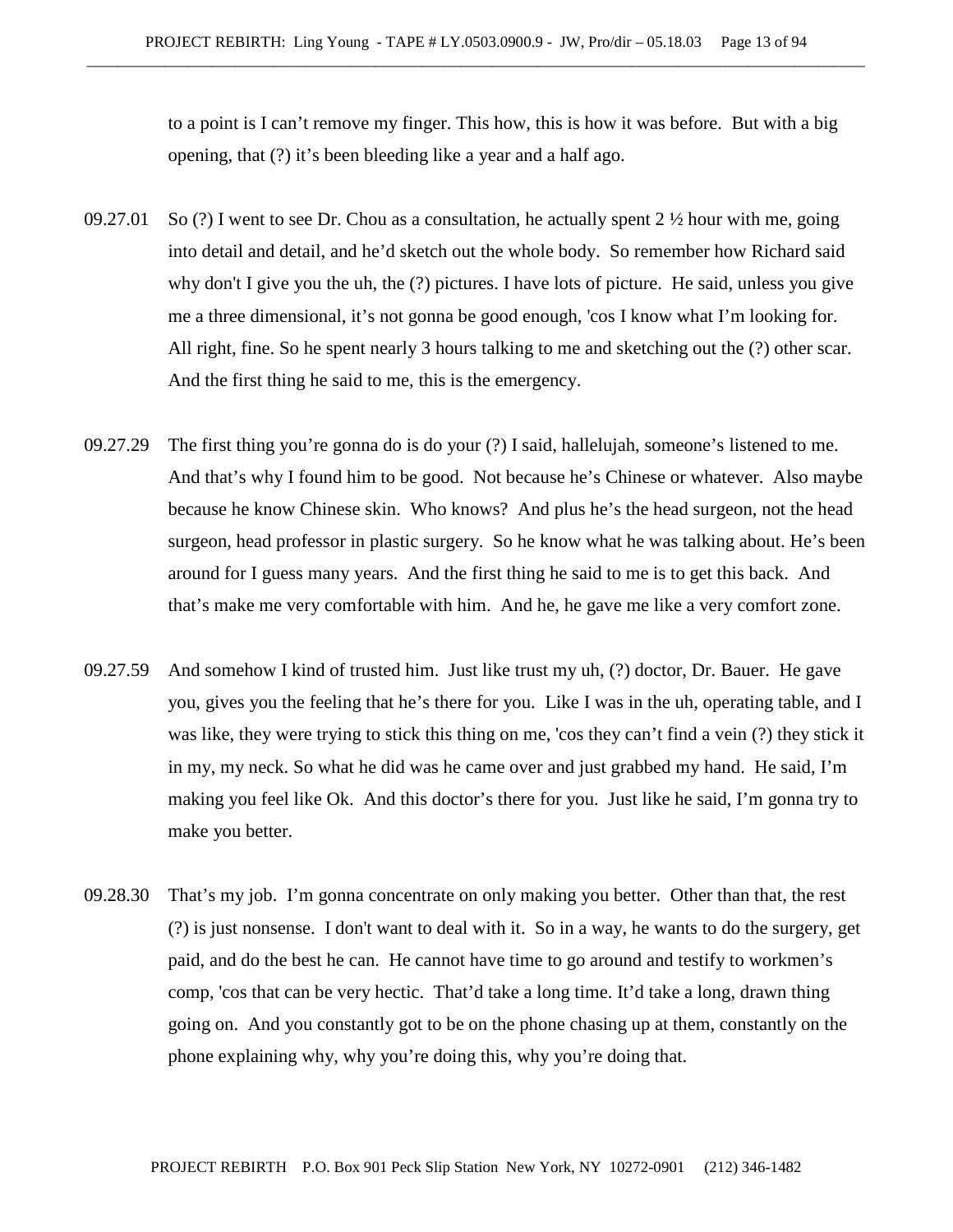- 09.29.01 He doesn't want to go through all that. That's why I'm having problem. And but the nurse the workmen's comp hired to follow me to the appointments are great. And Dr. Chou kind of liked him. And when they talk about it, they know what they're talking about, and (?) see what the, what he wants to do. So he goes back and tell the workmen's comp, this is what Dr. Chou wants to do and this is how it's gonna be done. So I don't' have to try to explain what medical term.
- 09.29.29 And Dr. Chou doesn't have to call workmen's comp saying this is what I'm gonna do. So Patrick the nurse, actually does all the middle work. It save me a lot of headache, also save Dr. Chou a lot of headache. So, but he can't make the price. That's the only thing he cannot do. So now they supposedly working on it, and see what happen.

JW: What do you think will happen?

- 09.28.49 LING: Uh, I don't know. This is, this is way too much of a difference. It's 12,000 difference post surgery. It's not like 2 or 3 thousand dollars. Ok, you know, what, 2, 3 thousand dollar. I'll (?) I'll see how, what I can do.
- 09.30.01 But \$12,000 each for the next 20 surgery is slightly different. You know, you only talk about one, one surgery. It's \$12,000 difference. There might be surgeries a lot longer, it might be more (?) there would be someone, something less, give you less. But if you take an average of \$10,000, that's a \$20,000 you're talking about. I can't come up with this kind of cash. One or two surgery, I, I'll figure a way out. But not \$200 and some odd thousand dollars. And that's in the long run.

JW: What would be the total in the long run?

09.30.32 LING: It's about 20 surgery. Actually more than 20 surgery, so if you times it by \$10,000 each, you're talking a minimum of \$200 some odd thousand. So that's cash that I have to (?) think of getting if I say ok, fine. I got to stick with him. And workmen's comp only willing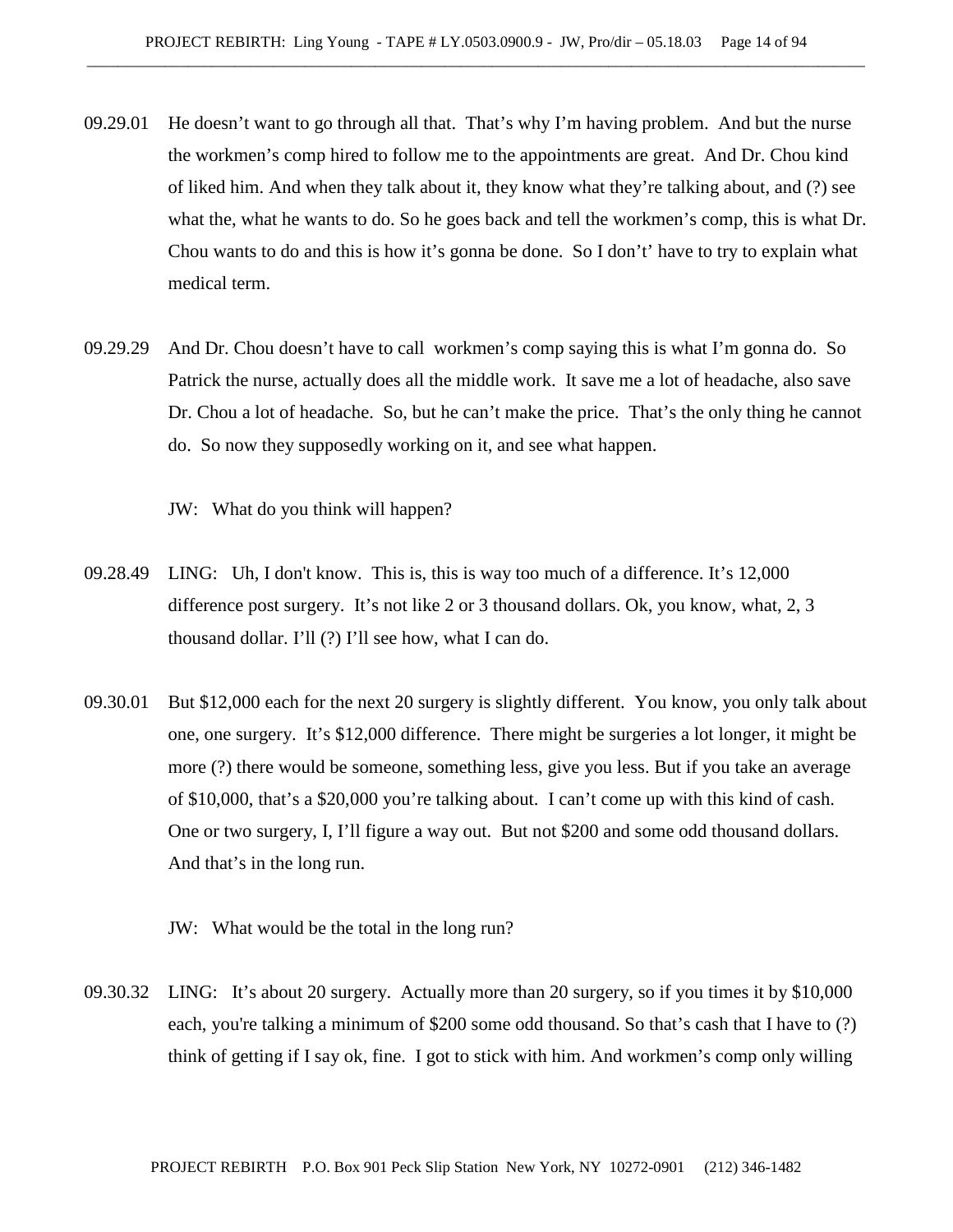to pay \$2800, I could have gave him the difference. That's what I'm facing. If comes down that workmen's comp will not pay it, that's gonna be my problem.

09.31.01 I don't want to start looking for another hand surgeon. Ok. And every time when a doctor goes in and work on me, they think they could (?) do miracles. But they don't know how I scar. And I try to explain to them, but they have the ego, that they can, whatever you can, they're gonna do, they're (?) gonna do it. But after they've done it, it's like ok, it didn't work. That's my uh, biggest fear now. That I have to go around in circle looking for another one. So that means one's down the line. Got to get the workmen's comp to approve this doctor. It's just on and on and on.

JW: Sounds like (?)

- 09.31.37 LING: No, no. I even go to the workmen's comp and I said that to the judge. And we did hire a workmen's comp lawyer, but unfortunately the lawyer wasn't really prepared. And the workmen's comp lady did not, wasn't prepared either. So the judge over there looking me like, ok, what happened? Like he didn't care what happened. That I was from 9-11 and my burns are all over.
- 09.32.00 And the, the lawyer said to him, look. Just look at her, you know what's going on. And he's, he didn't bother. He was too busy eating his breakfast. I mean, (LAUGHS) this is a judge. Supposed to listen to my case, find out what's going on, but he just sat there like it was turning around, too busy playing on his breakfast, and the next thing he just say, well, get to the point, what are we talking about? So the lawyer said, well, we have a problem with the price on the uh, on the surgery.
- 09.32.31 So he said, you know what the difference is? He said, no. He said, well why don't you go out there and call the, call the doctor and see what's going on. And so we call the doctor. That's when we found out that workmen's comp want to give him \$2800. he wants \$18,000 but he gives 20% discount (LAUGHS) it's \$14,000. So the lawyer said don't bother wait.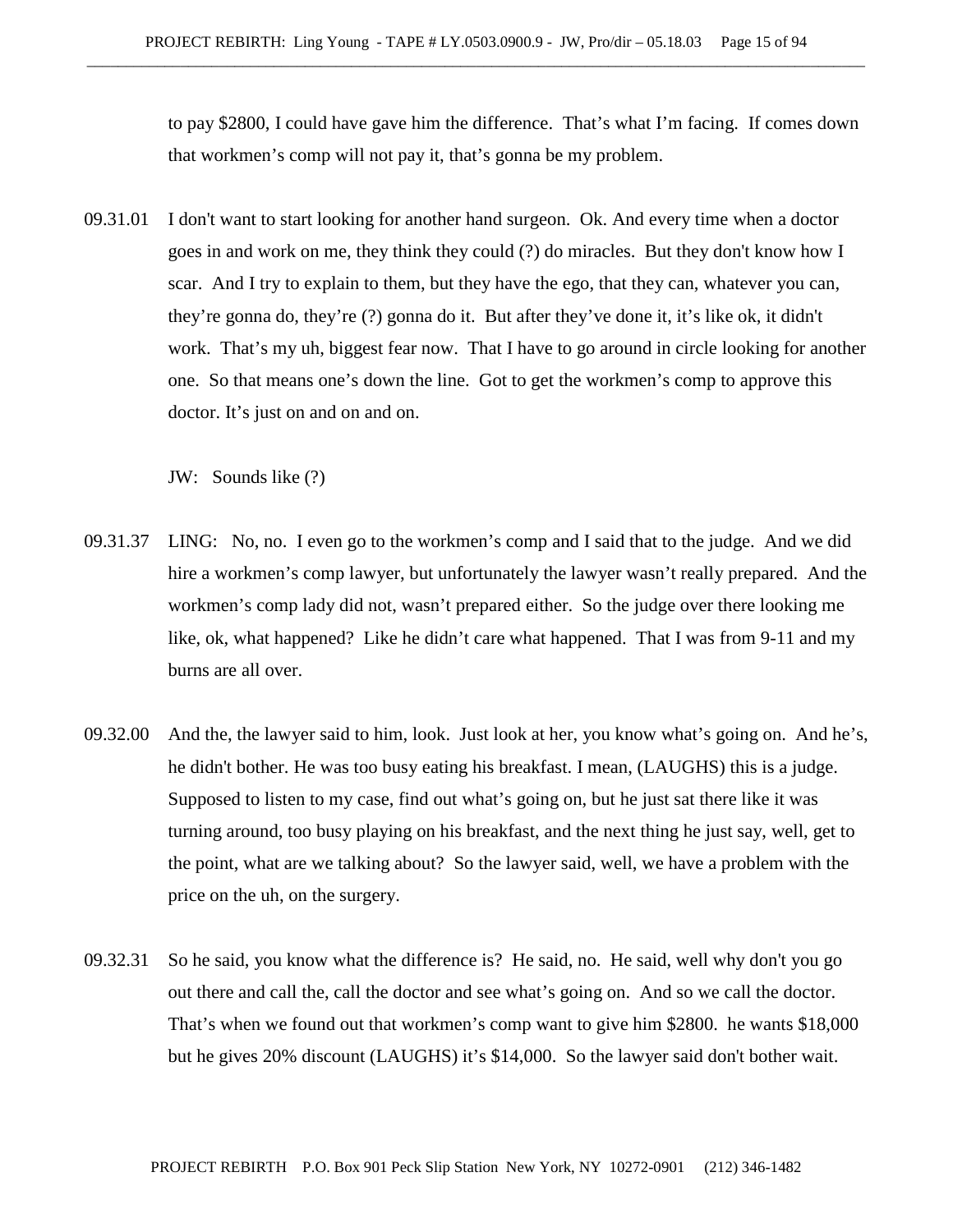I'll tell the judge and see what happen. And that's why I'm gonna go back again in June. And it's like constant now.

- 09.32.57 Uh, June  $2<sup>nd</sup>$  I will have doctor's appointment with the workmen's comp. June 11 will be the hearing. It's gonna be like real quick. They want to get rid of me, that's what they want to do. Matter of fact, they want to buy me out. Ok, I, I said to them, no, 'cos I have no clue what my surgery's gonna be. 'Cos what she's saying to me that's Miss (?) from workmen's comp, she said that (?) we think about settling and (?) I don't have to deal with you, you don't have to deal with me. But there's no number that you could look at, say, Ok, I'll take a settlement.
- 09.33.30 If I'm well, there's nothing wrong with me, maybe people could think about it. With me I have surgery down the line, I have no clue how much it's gonna cost. And it could be a million dollars, it could be more. I can't just say ok, let's forget that. So we say not we're not even discussing. And the lawyer said that uh, it's way too much early to even think about anything. So that's where we stand on that respect. And other than that with supply I had no problem, but it comes to surgery it's a major thing.
- 09.34.02 Uh, I would have no clue. I'm, I'm pretty upset about it, but I try not to think about it. 'Cos what can I do? If I want to rush it, I want to call them up, but you call them up once, you call them up twice, leave a message, that's about it. So we just say this, how much can they do? Just wait and see what happen. So when I got the phone call from her, I felt a little bit better, but if they gonna try to (?) on the number, or they're gonna willing to pay the difference.
- 09.34.33 So that's where I'm at. 'Cos, 'cos I think they trying to get uh, opinion from other doctors that how much they would charge if you have a surgery on this particular issue. So I remind her, I say excuse me, he is, he is a doctor replacing all my three doctors, ok? Would that make a difference? Can you please bear in mind this doctor take over 3 other doctors. Instead of having 3 surgery I want to have one.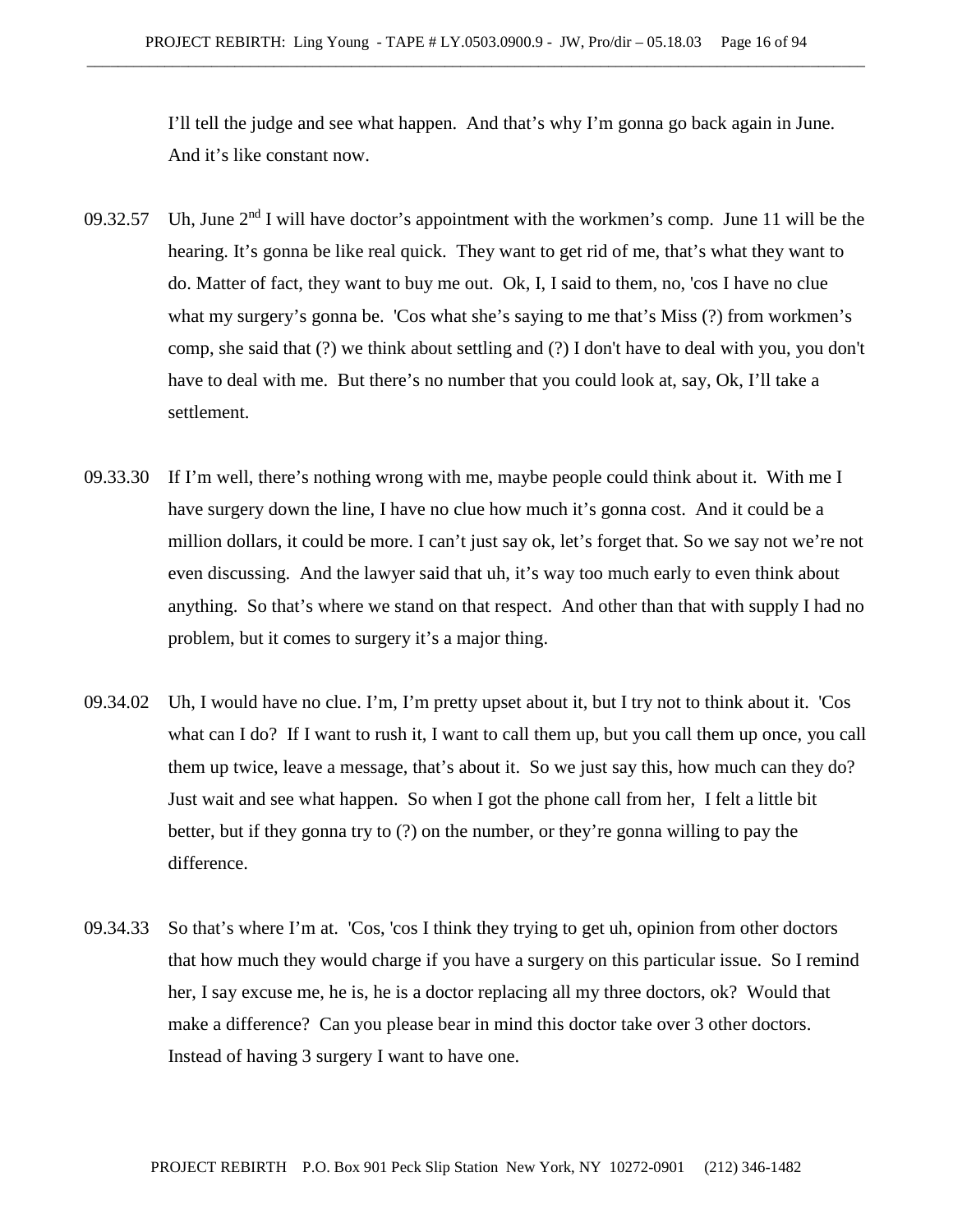- 09.35.03 So she says, you understand, it's going up the chain of command already. So it passes the supervisor already and I don't know who else is above her that can review it. So I think they're waiting for letters to come back that, you know, so and so staff, if this caliber is costing this much. But it's gonna be very, very hard to find a doctor with all that caliber. It's kind of impossible. He's one of a kind.
- 09.35.31 And after the microsurgery, I think about 20 years ago, I think. I'm not too sure. He's actually the first one into it. He's the one they, he's the one that (?) well, that's what I'm listening to, I'm telling him, he's telling me all this story. That when they first came out, him, him and this other doctors are the only two I guess in New York that knows microsurgery. But with that he trained quite a lot. So now it was over 200 doctors that know how to do microsurgery. So I'm praying maybe with this he could do something.
- 09.36.01 You can't do too much with the function. But if you could do microsurgery, maybe it will release the scar in there. I'm just praying that maybe I'll get my hand back. 'Cos he likes to tell stories about what happened to certain doctors, or happened to certain ambassador from I don't know whatever. How they come in like this, and by the time he's done with them, and they can move it. So I'm just hoping that I will be that lucky.
- 09.36.28 If I'm not, at least give me something back that I could actually grip to something, because if now, this hand is useless. It looks great, but it's just a, almost assuming there's not no hand in there. 'Cos I have no control. One, when they're doing the time in November, you can even put a, put a piece of cloth on me and that doesn't bother me. I have no strength. I, you could put anything on me, it will fall off, because I am so weak on this hand. There's no feeling.
- 09.37.00 All I have is numbness pain. Severe numbness pain that I could not handle. And pain-wise, I'm very good. And I'm (?) when I, when I complain about the (?) pain, I talk to Dr. Wyatt, which is my hand doc, I said, listen. I don't want to complain about pain. If I'm in pain that means I'm pretty bad. Ok? I said, you could ask the doctors, nurse, while I was in the hospital, what kind of pain that I go through, I do not complain. If I complain it's pretty bad.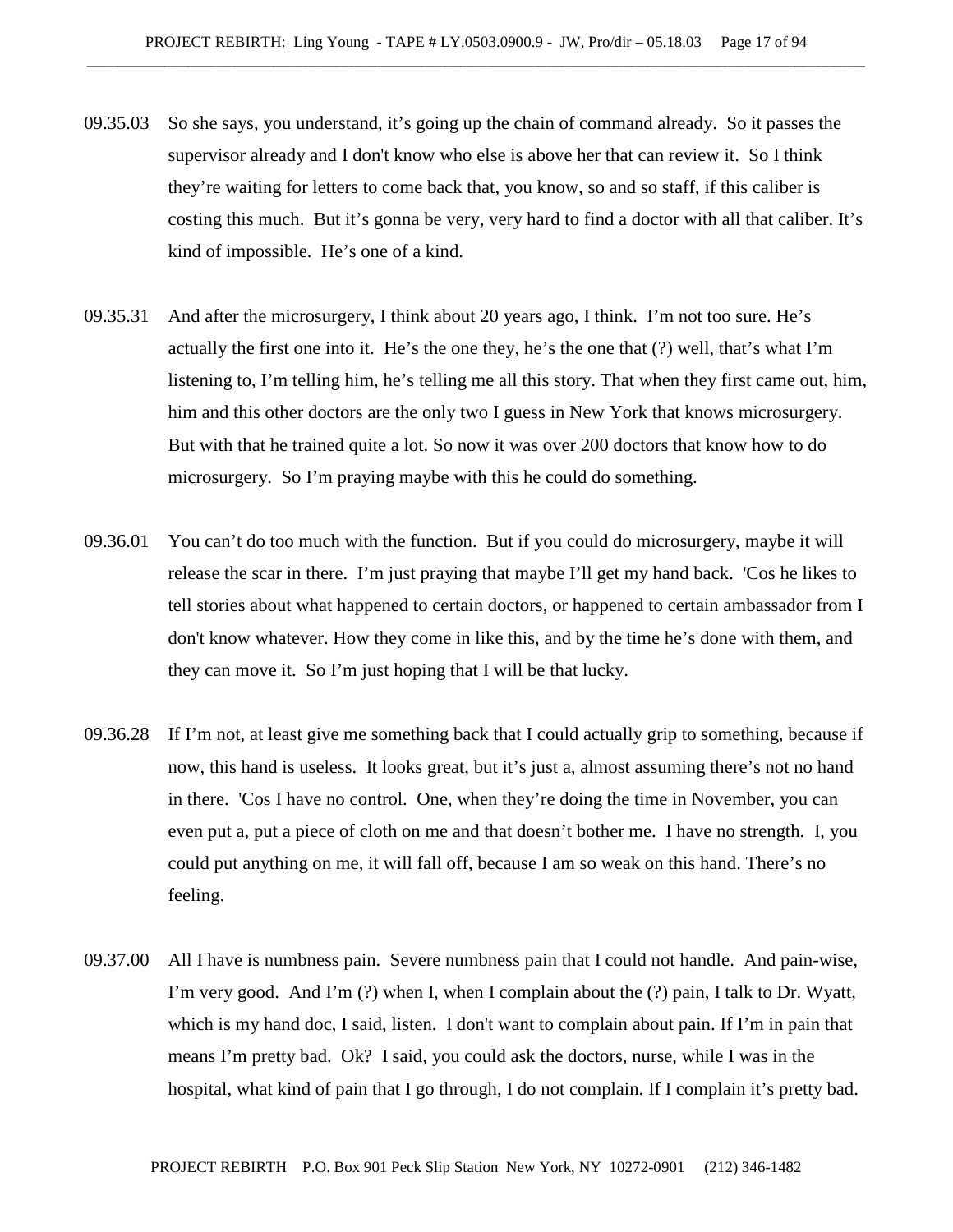09.37.31 But he ignored it. And uh, if, but since he did the surgery, Dr. Bauer cannot really say too much about it. All he can say is, I think it's a blood clot, but you should have to do deeper and see what's going on. He didn't do the surgery, so he really can't get involved. So because one doctor's from (?) says, the other (?) from Cornell. So even though they know each other, but once one doctor does the work, the other doctors cannot come in and say, hey, you know, what is wrong. (?) I'm kind of stuck in between. And.

JW: What are you feeling right now?

- 09.38.11 LING: Frustrated. Very (?) frustrated. And sometimes you just can't help emotionally. That you're looking at yourself. I actually, I'm a lot better than some people. I mean, there were people from like uh, there's program on uh, I think last week, in Discovery channel about skin graph and uh, what have happened.
- 09.38.31 They showed the cop from Phoenix that was completely burned when he was uh, when he was hit in the back by another car, the whole, the gas just completely blew up. And you must have heard about it Phoenix. I saw that one, the beginning didn't bother me too much. And there's another one that's also from the Pentagon that was burned really severely so he completely lost a hand. Ok, and things (?) with a chin. I read the article that they have to put Scotch tape to hold on to it.
- 09.39.01 So when I saw those two, it wasn't too bad. However, when they start showing them when they just first (?) I said, oh, no this is it. I said, Richard go some place and watch it, I can't watch this. This is a little bit too graphic for me. So this is something I said to myself, look, I'm a lot better than the. And that gave me a little boost. You're not as bad as you think you are. But like they say, you do have the right to complain. I do, but what am I gonna do about it? That's the only thing.
	- JW: What do you do to keep your spirits up?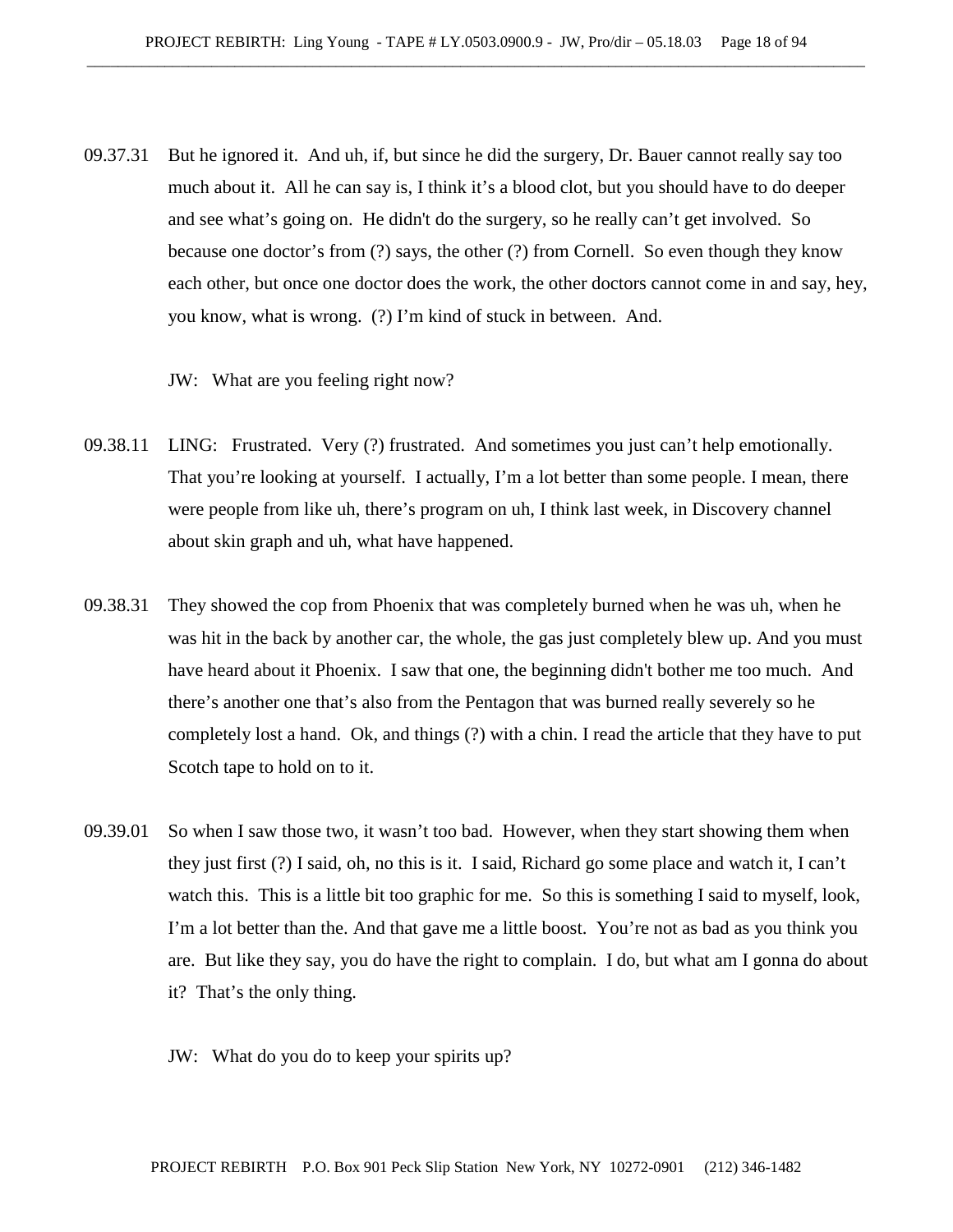- 09.39.37 LING: I do have a lot of friends who call me, ok? Uh, and I'm very busy all (LAUGHS) day long, running from appointment to appointment. So Monday through Saturday, I'm at appointment, so I don't have too much time to do thinking. When I'm, when I'm home, I'm like beat already. I'm so tired. I just sit down and just sometimes and just watch TV. And I don't like free time. Free time is the time that I'm in trouble.
- 09.40.00 'Cos when I have too much time in my hand, then I start thinking things, and I start looking at myself. Then it just gets very, very emotional.

JW: What do you think about?

- 09.40.11 LING: Actually I don't think too much. My mind's kind of blank. But it's just like I'm staring at it and I, ok, what's gonna happen? And, and I go back and I look at my life, you know what? I had my life planned so well. So well to a point it's before this happened, I was traveling all over the place. And I said, you know what? This is what we're gonna do.
- 09.40.30 We're gonna travel to this place, we're gonna travel to that place. I'm just planning vacation. That's my free time when I'm home. Planning vacation after vacation. 'Cos I could take time off and (?) could kind of take time off if he arrange it. So we're doing great with that, and uh, that year I was, I came, I went to China by myself. I was gonna go back to China with the kids to see where I was born, 'cos I came from uh, Canton, China. It really was planned, the tickets were done, hotels were booked.
- 09.41.01 So when I was laying in the hospital with all my, like a mummy and I said ok, good. Big deal, you got burned. So I still think I'm going on vacation in December. That's, that's what time I was going. But of course later after 3 weeks, I know it's not going. So I have to cancel everything. But if you know now you can't go nowhere, and even though I'm trying to go away for a couple of days, it's not possible, 'cos I cannot risk my physical therapy. If I miss it for a couple of days, uh, everything they have worked over the week is completely gone.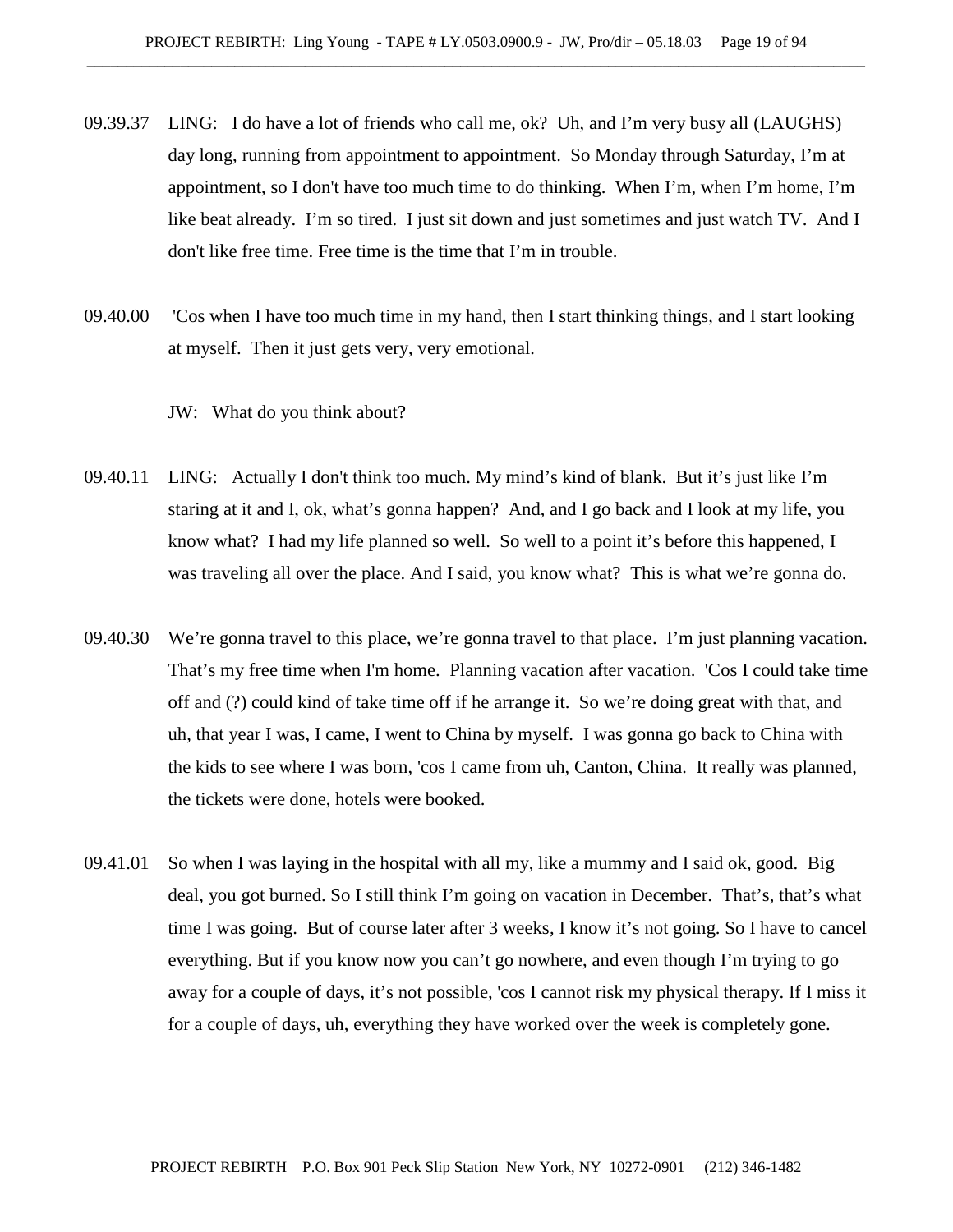09.41.34 So that's why I go for 6 days. Now I'm gonna go for 5 days, 'cos I'm in a cast. So the whole point is what I'm gonna do is, is help my fingers that could bend it down all the way to here in severe pain. I cannot do it myself. But they could. They could bend this down, almost up to here. That hurts (LAUGHS). It was like oh. You can try to say this is how stiff it is, and they gonna bend all the way down here.

JW: Is that what they do in therapy?

- 09.42.01 LING: Oh, yes (LAUGHS). By the time I'm done, I'm tired. She's tired. That's how bad it is. They have to really force it down. But then the minute they finished, it goes back. The whole point for them to do it is to make sure it doesn't go backwards too much. So they torture me, and they know they torture me. And they know that they (?) that I'm in pain. But there's nothing they can do. So like they said, no pain, no gain.
- 09.42.30 But until this surgery's done, they're just doing a lot of pain for no reason. 'Cos if I have it done, I may get a little bit more motion, it won't be as painful. And uh, it's just an ongoing.

JW: What is your week like? What is a sense of your day?

- 09.42.55 LING: Ok, my days would be uh, during the week, I'd say now I had just change it back to Jersey. Monday (?) Wednesday, Thursday, Friday and Saturday it will be in Jersey therapy. That (?) a three or four hour trip, wasn't too bad. My Tuesday is like a 10 hour trip.
	- JW: What do you mean by 10-hour trip?
	- LING: What do you mean, distance?
	- JW: You get up in the morning?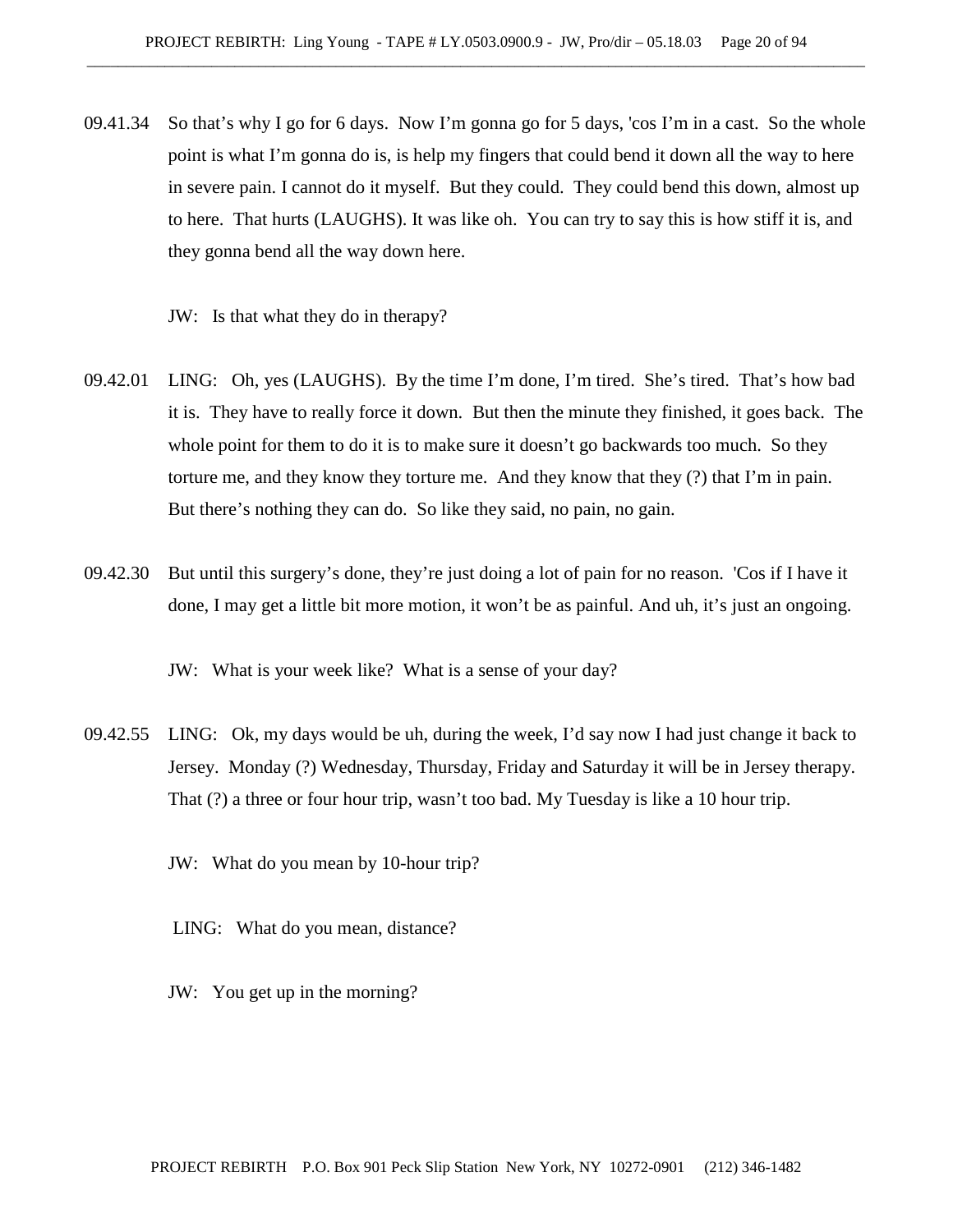- 09.43.16 LING: Oh, no, no, I'm just gonna talk about leaving my house, coming back, that's a 10 hour trip. I don't get home to 8 to 10 hours later on a Tuesday. 'Cos I try to squeeze everything in Tuesday and Thursday.
- 09.43.30 That's what I do. And before like I say, Monday, Wednesday and Friday, it's in Jersey, it's not too bad. It's less than an hour away. So by the time I come back it's only 3 hours. That's the 3 day I actually say ok, I can sit down and have lunch in a decent time. And just relax a little bit. And I can't do too much work 'cos it's only one finger. I mean, one hand. I try to write, write some diary. Richard wants me to write what's happened that day. I try to do that. And watch TV sometime. I cannot try to help the cook 'cos this is open.
- 09.44.01 I can't use this hand. And (?) matter of fact, the last time I tried it, I almost got burned. So I said, ok, this is it. I got something from the microwave try to transplant, transport it into the pot. It was so hot the thing bubble up, and I just dropped the whole thing right into the pot. I'm so lucky I didn't get burned. So I say ok, I'm not doing this, 'cos I can't have one hand trying to hold it, and this hand try to grab it. It, it wasn't possible.
- 09.44.28 Uh, on the days like get up in the morning, have your breakfast, go to the therapy come home, have lunch, that's (?) a typical Monday day. On a Tuesday, get up very early in the morning, I leave the house at 8 o'clock in the morning, ok? Or sometimes 7, 7:30. get to New York, go to all my appointments, from place to place. By the time I come home, it's about 4:30 or 5 o'clock.

JW: (?) appointments?

09.44.53 LING: Those my, that's my occupational therapy and my physical therapy. My psychologist, my doctor's appointment. Sometimes the pain management doctor. So you can talk a minimum 4 to 5 appointments a day on that particular day. And my next week, I have to see Dr. Chou, so I will have Dr. Chou and the physical therapy in New Jersey, so that will be like a 6 hour, 7 hour round trip. I think my appointment's like 9:30, I leave the house 7:30. I will not get back like 4 o'clock. That's next Wednesday.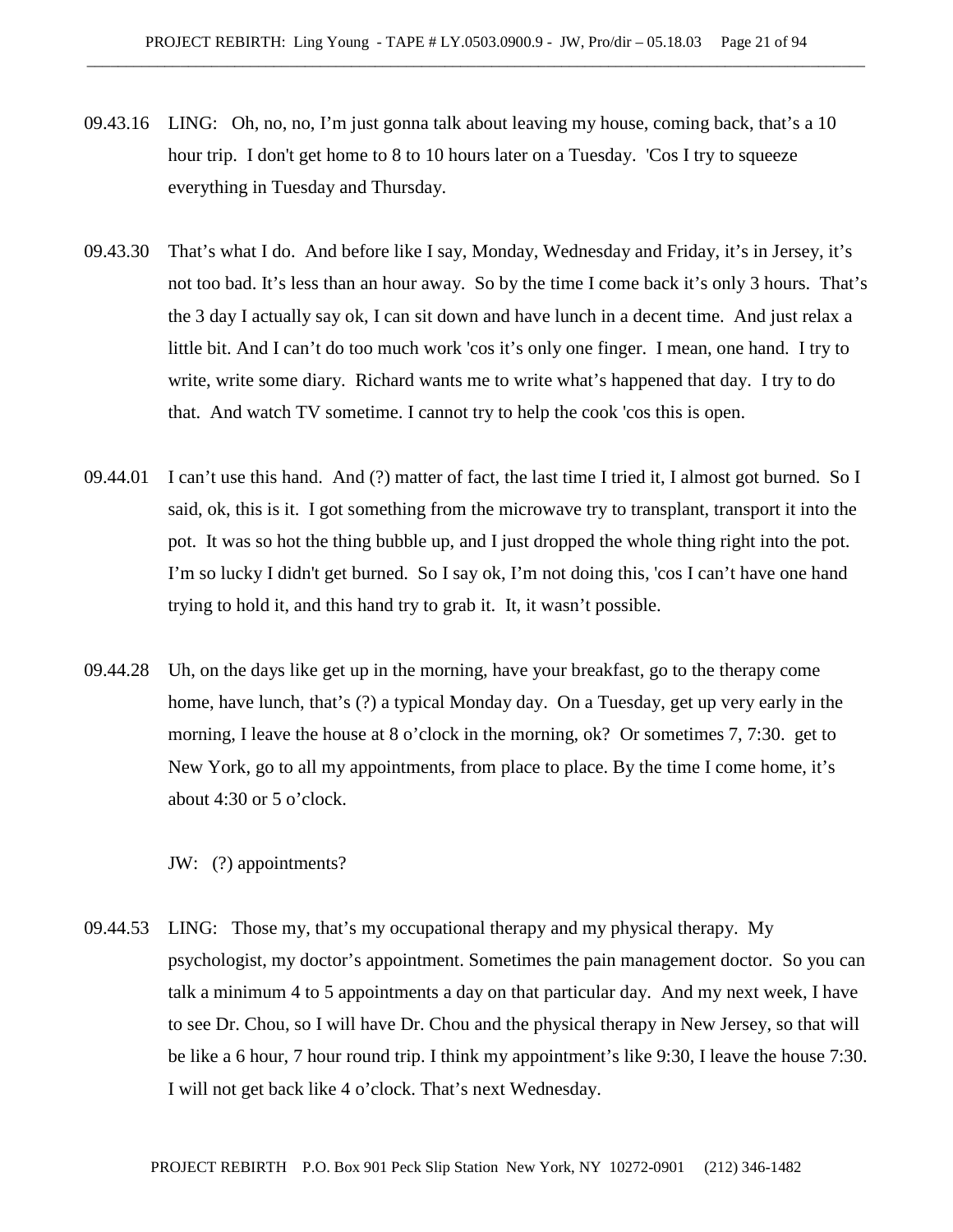- 09.45.29 Tuesday I leave at 8, I'll be back by 4. Ok, the other day will be let's say 4 hour, 3 hours round trip. So that's my typical days. It's (?) that's my full time job. So by Saturday I'm, I'm beat. I'm so tired I can't do anything. And with the pills I'm taking to go to sleep, that's been pretty good. I (?) thought they, I call that a cocktail. (LAUGHS) I have my sleeping pill, my itch pill. My uh, I don't know, depression pill, the whole nine yards.
- 09.46.04 And that's pretty good so far. Gives me a (?) good four or five hours. But if I don't' take it, forget it. I will not, no, I can't sleep. Especially with this thing now. I have some opening in there. So somehow it's like burning inside. I can't take it off. So, so when I can't sleep, I'm gonna be itching all over, I'll be scratching all night.
- 09.46.29 It's just will be hell. So I'm taking those pill, I don't care. People say you know, why don't you stop? I said, well not yet. Until I get myself to a point that I could just, even watch TV all right if I can't sleep. That's not too bad. Assuming I can't sleep at all, I could watch TV all day, all night. And get myself tired. But now since I have so much pain on me, I don't want to take that chance. Sleeping is the one thing that's try to heal you, I understand. The more sleep you have, the better it is.
- 09.47.00 That's what they say. But if I can't sleep, I can't heal. So I'm trying to sleep at least 4 to 5 hour minimum. So it would help the sleeping pill and these other things. It helps me.

JW: Why not?

LING: Why not? That's exactly what I say. I have to. They say, oh, you're gonna get addicted. I say, you know what? I worry about, I worry about that when time comes. Now, I just want to get my sleep, and hoping it helps me heal. That's it. I mean, who cares? I might be addicted. It would better if you have some wine with it but (LAUGHS) but, but my family's very strict. They won't let me touch it. (LAUGHS)

JW: Why?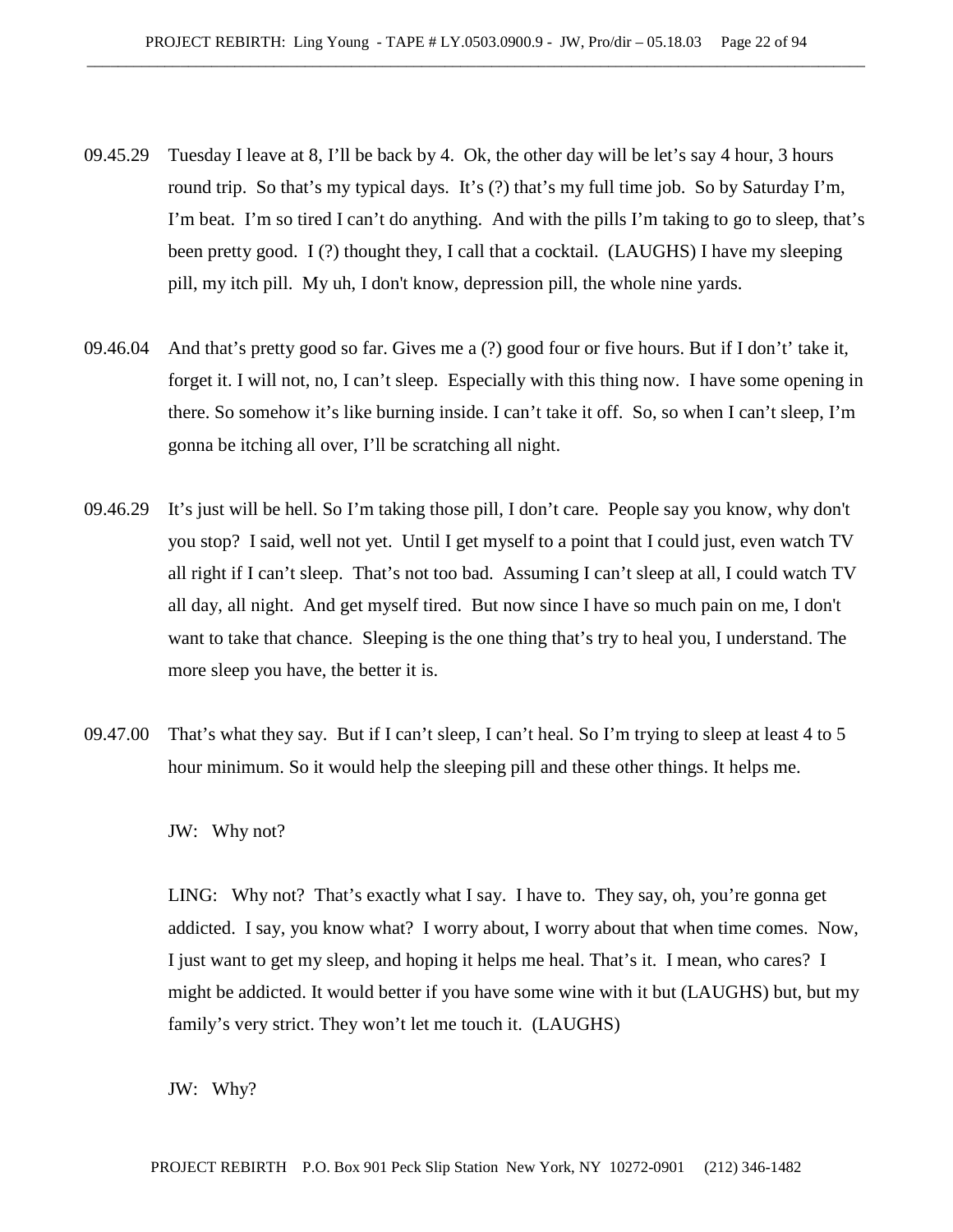- 09.47.39 LING: I don't know. They say you got so many pills, you, you don't know what's going on. I said to, I called the doctor one day. I actually was going to a Christmas party. And I wanted to have a glass of wine  $(\sim I \sim)$  Ok, so I call the doctor, I say you know, I'm going to a party, I want to have either, can I drink wine? So he said, oh, it's no big deal. It'll probably make you sleep. Oh, that's great. Oh, god. Donna just went crazy.
- 09.48.00 He said, if you're gonna go drink, I'm turning this car, I'm going right back. So instead of having problem, I just shut up. So the net time I have a, they had the Chinese dinner, and Mary Jo, we invited Mary Jones and Wes (?) family to go. So Mary and I said, you know, let's, let's put the thing there. So I drank the whole, the whole evening. They wouldn't know the difference (LAUGHS). I told them after, they got mad. 'Cos you know, I know you could drink. I know everyone I know of could have some, could have a glass of wine with the sleeping pill, whatever you want to call it.
- 09.48.31 The only thing side effect is it makes you sleepy. But they were very strict. And they said, home, you could forget it. I can't even sneak that. (LAUGHS) so it's like ok. It's, it's crazy, but you know.

JW: Did they have wine?

09.48.45 LING: Yeah, they could. So that's why Mary and I just kind of sneak it in (LAUGHS). She puts it right there and I just turn around and look at them, and I said, Ok, let's do it. So I had a couple of glass, a couple of glass of wine that day. And they didn't know a thing. I didn't feel sleep actually. So it's like ok, that's pretty good. But maybe it's not as, that wine's not that strong maybe.

JW: How's your depression? I'm sure it's hard.

09.49.09 LING: It's hard. But I'm not as depressed as most people, ok? Like I got to support group and (?) uh, in Jersey. I have, there's quite a few, a lot of people more depressed than I am,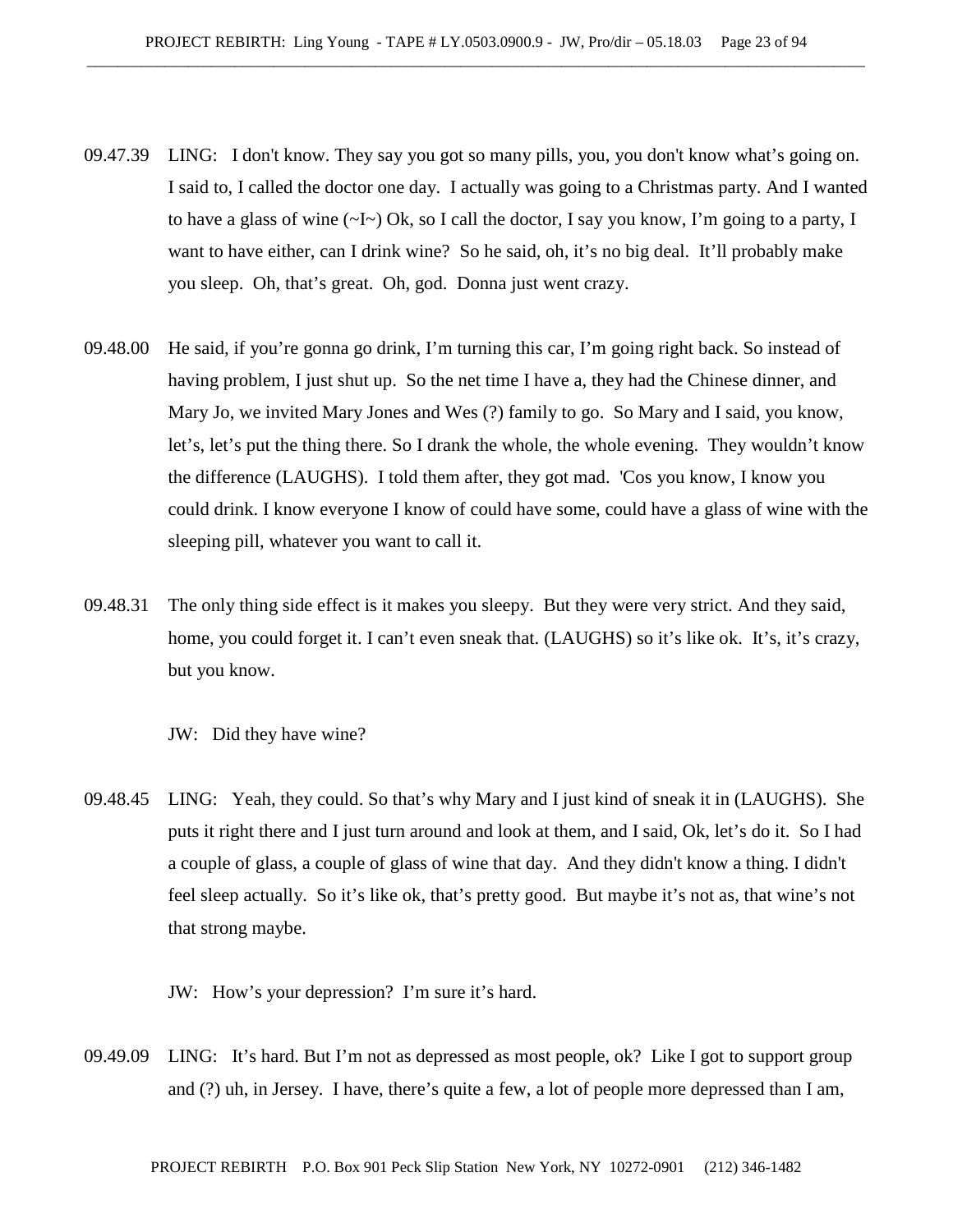especially when it's not hurt. Because yeah. What happened was like one of them was in '93 bombing. He was young at that time, so it didn't bother him.

- 09.49.31 He came out of it, he was stuck in the elevator, (?) in a room or somewhere completely pitch dark for 4 hours. He came out alive, he was young. Came out, got married, have kid. This one totally completely destroy him. 'Cos what, that brings back everything from '93. So he got out alive, but however, he, he's so destroyed from it, he can't function.
- 09.49.59 All he does is taking these depression pill that make him feel better, but the depression pill make him very sleepy. And he's being going to a psychiatrist, which every time he walks in, he just increases the dosage. Ok, that doesn't work. Let's increase it. That doesn't work, let's try something else. For year and a half we've been trying to tell him, go see a psychologist. You can't just go into a psychiatrist, give you a pill. You got to talk it out and let them listen to you. So finally we got to him, one, that he's going to now.
- 09.50.30 But he's the type that uh, he gets this pressure, goes buys guns. Buy guns. I say what the hell you do that for? He's so scared that he actually put a gun under his pillow to go to sleep. And there was at least 4 or 5 of them making big money in Wall Street. And they lost that. That one guy we met last week, he had a business downtown near the World Trade. He's saying that after a year and a half, he cannot handle it anymore. He said, I used to make over \$400,000 a year.
- 09.51.01 Now I'm going to school to be a, a truck driver. 'Cos I've got to do what I have to do. I have to sell my house, move into a smaller place, but I have to say, I've got to do something about it. So he, he'd be, instead of making (?) \$400,000, he became a truck, he's gonna be a truck driver. So that guy kind of like inspired somebody else and say that you know what? You're not gonna get the job you had before. It's gone. You're not gonna make \$100, \$200,000 or half a million dollars any more. 'Cos you're not capable.
- 09.51.30 They are either vice president of bank, vice president of a broker's firm. They're all high, high up in salary. But because they did not, they was not injured at all, they're not getting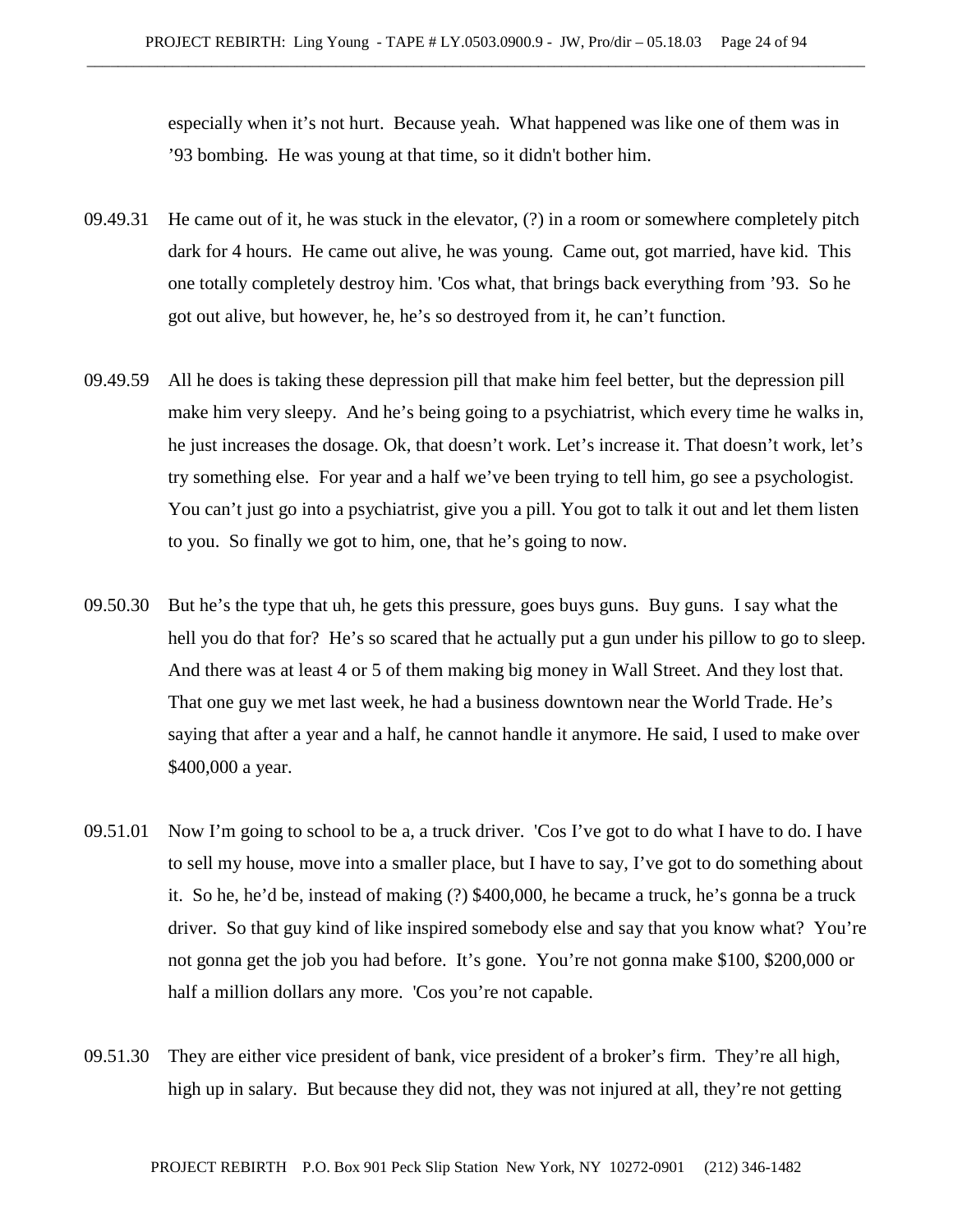any help whatsoever. The only thing they would get is uh, counseling, psychological help. (STOPS)

09.51.52 END OF TAPE # LY.0503.0900.9

**TAPE # LY.0503.1000.10 Ling Young Interview, New York 05.18.2003 JIM WHITAKER, Producer/Director PROJECT REBIRTH**

10.00.00 PICTURE UP

## (OFF CAMERA REMARKS)

JW: This guy was a VP?

- 10.00.12 LING: Yeah, and then he lost the business. (?) no, this guy I mentioned that (?) that was making \$400,000, he actually have his own firm, downtown Wall Street. Because what happened, he lost everybody, ok? At the same time, he also lost his business. So for a year and a half, over a year and a half now, that he's trying to cope with what he had.
- 10.00.34 He can't get help because he's not physically injured. So only thing he could do is get counseling. So he finally decided, I cant sit around doing nothing. This is not my life. He, he know he can't get back to his business because, to make the money. So what he, what he's gonna do. So he decided, I got to do something. So he, he's learning to be a truck driver. Uh, so they gonna move from a bigger house to a small house.
- 10.00.59 There's another one the same, the vice president of uh, some kind of bank, I don't remember what the bank's name. He can't go back to work, either. He refuse to go to New York. So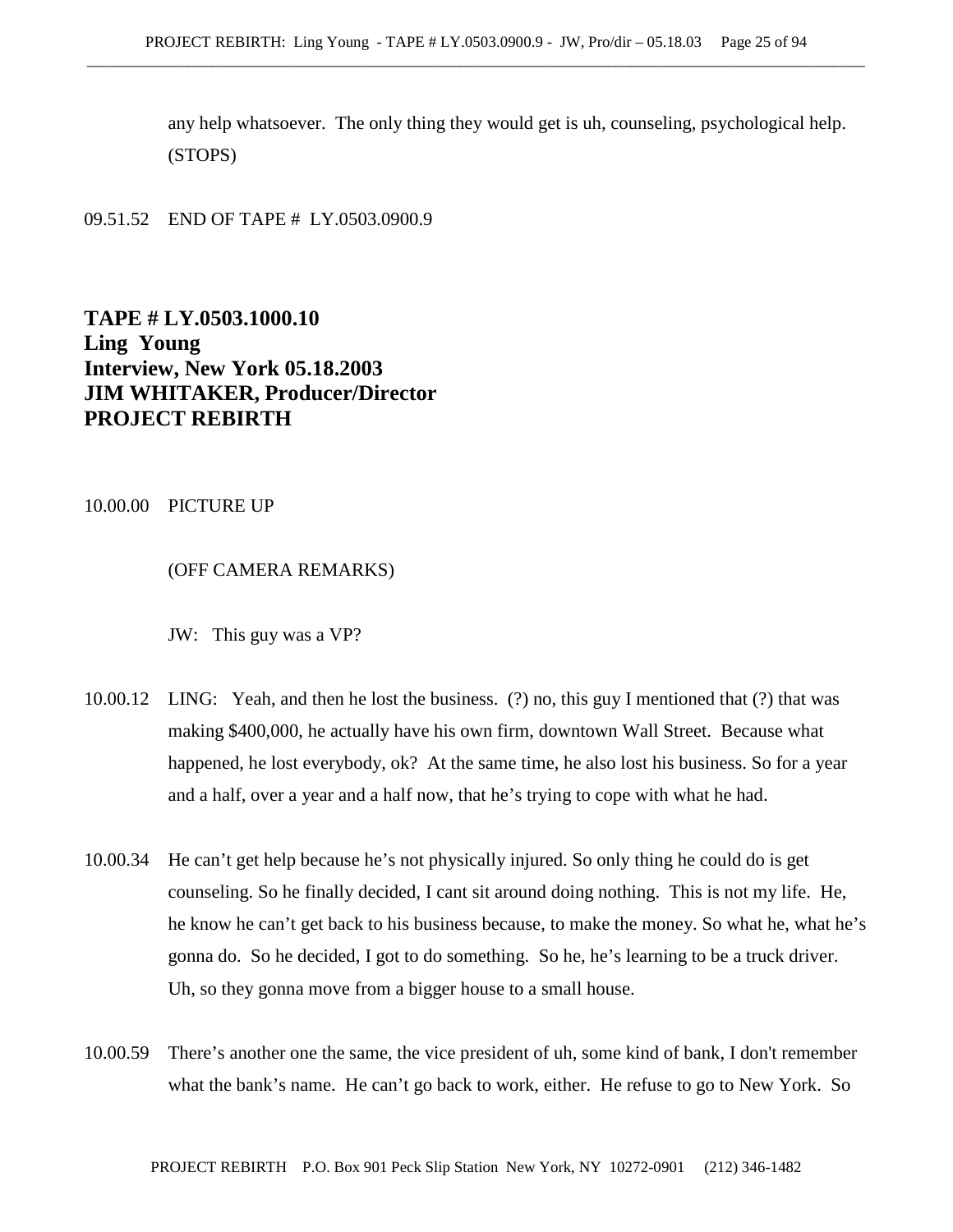now, even though he takes a salary cut of half, they're not gonna hire him. The first thing they're gonna look at you, how come you're not working for a year? Well, I'm from the World Trade Center. Why? And right off the bat they know you have a psychological problem. You can, and they know they cannot function as a group leader that have someone under them working for them.

- 10.01.30 And also the temper. Like really goes outrage. And (?) the temper, anything could trigger them, that's how bad it is. I mean, they could talk, they'd be driving and someone try to cut him, they would try and get up and kill that person. And that's how frustrated they are. I mean, I had, I have a uh, a couple that's actually burned in the World Trade. And I just found out what happened to them. They were in Building One, and when the fire ball came to the ground floor, open the elevator door, there was glass in a bunch of revolving door.
- 10.02.06 I just found out recently, 'cos I know they got burned bad, I just found out recently that they were blown through the revolving door, into the street. That means the wife was landed on one of the big planter outside, and he was, he was landed on the floor. I mean, I'm thinking, my god, these two was actually flew, flew through the door and he has glass all over him
- 10.02.29 For 6 months, once in a while, they still find piece of glasses in him. That's how bad it was. (?) my god. So, but they doing a lot better than I am, thank god. They finally out of their garment and now they getting laser surgery to make (?) themselves better. Like the laser surgery is supposed to be loosen your skin and take out the scar. So they're already into their fifth (?). So which I'm glad for them. But mentally, they can't, they can't handle it. He would not refuse, he refuse to go back to work.
- 10.02.59 At the same time, Eddy's his name, he was working for Blue Cross and Blue Shield. He had a friend, one of his best friend in the wheel chair, ok? You can't take him down because if you take him down, because he has an oxygen tank. So if you lift him up, he has no oxygen. If you take, you can't take the wheelchair and the oxygen down. So he actually know that he's waited there dying. That he cannot get over. So mentally he's, he's a wreck.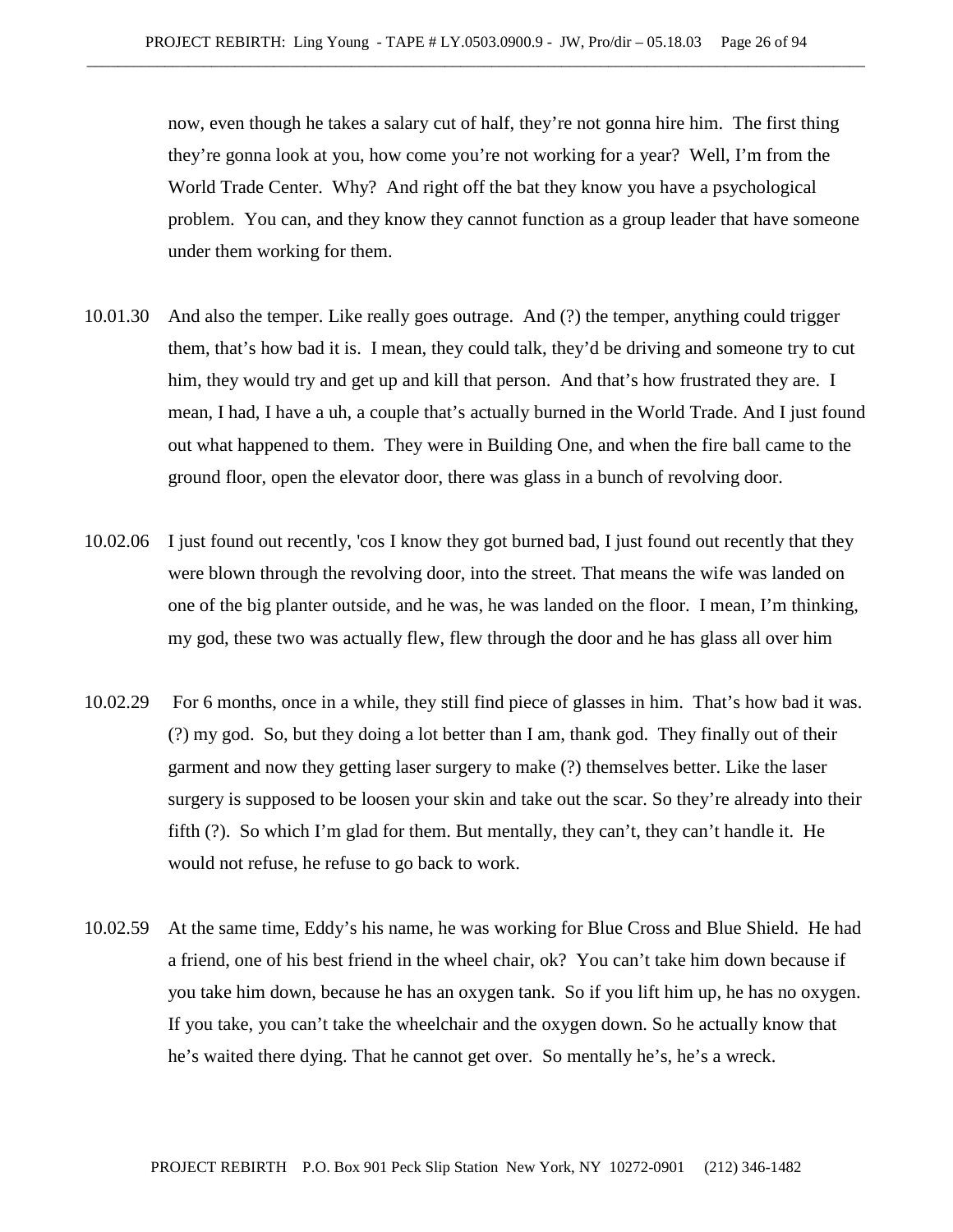10.03.28 Because every time he think about it, he think about his friend standing there, sitting, sitting inside an office, waiting to die. That's what happened to this friend of his. So lot of problem emotion problem. It's just, you cannot describe.

JW: Do you think a lot about it?

- 10.03.45 LING: I do. Ok, because I don't have a choice. Sometimes it just come up. Matter of fact, a month ago, I start having flashback. I don't have it too much at all, 'cos I'm lucky, maybe because I don't remember anything. A little not remember kind of what happened.
- 10.04.00 Kind of remember what happened on the 78 floor, when I got up, everybody's dead. As a matter of fact, I have decided that the reason I was saved, 'cos I'm so short, I think everybody just shield me. 'Cos when I got up, this stays right here, and I kind of remember telling, I think I told you I found my pocketbook because the phone rang. It was all the way at the other end uh, under, underneath a whole bunch of uh, sheet rocks or whatever building thing.
- 10.04.31 And I had my pocketbook on my, on my shoulder. So to fly it over there, there must be (?) something that just blew me out. And for me to be alive, like out of nowhere, I think everybody around me shield me. And that's the only thing I could think of, why I'm not one of them. And uh, what was I saying? And I thinking about it, yes.

JW: You have flashbacks?

10.05.57 LING: Yeah. Actually last month of so, I was constantly having flashback that the explosion. It's like I remember like somehow so real and so realistic that I was there, and the explosion would come and I fly off to the other corner. It's getting, getting worse and worse by the day, so I finally told my uh, psychologist. And I said I, I haven't have this kind of flashback before. Why now, after a year and a half? I might have had them, but it doesn't seem real. You know, you have them but you think about what's going on. But it didn't seem like I was there.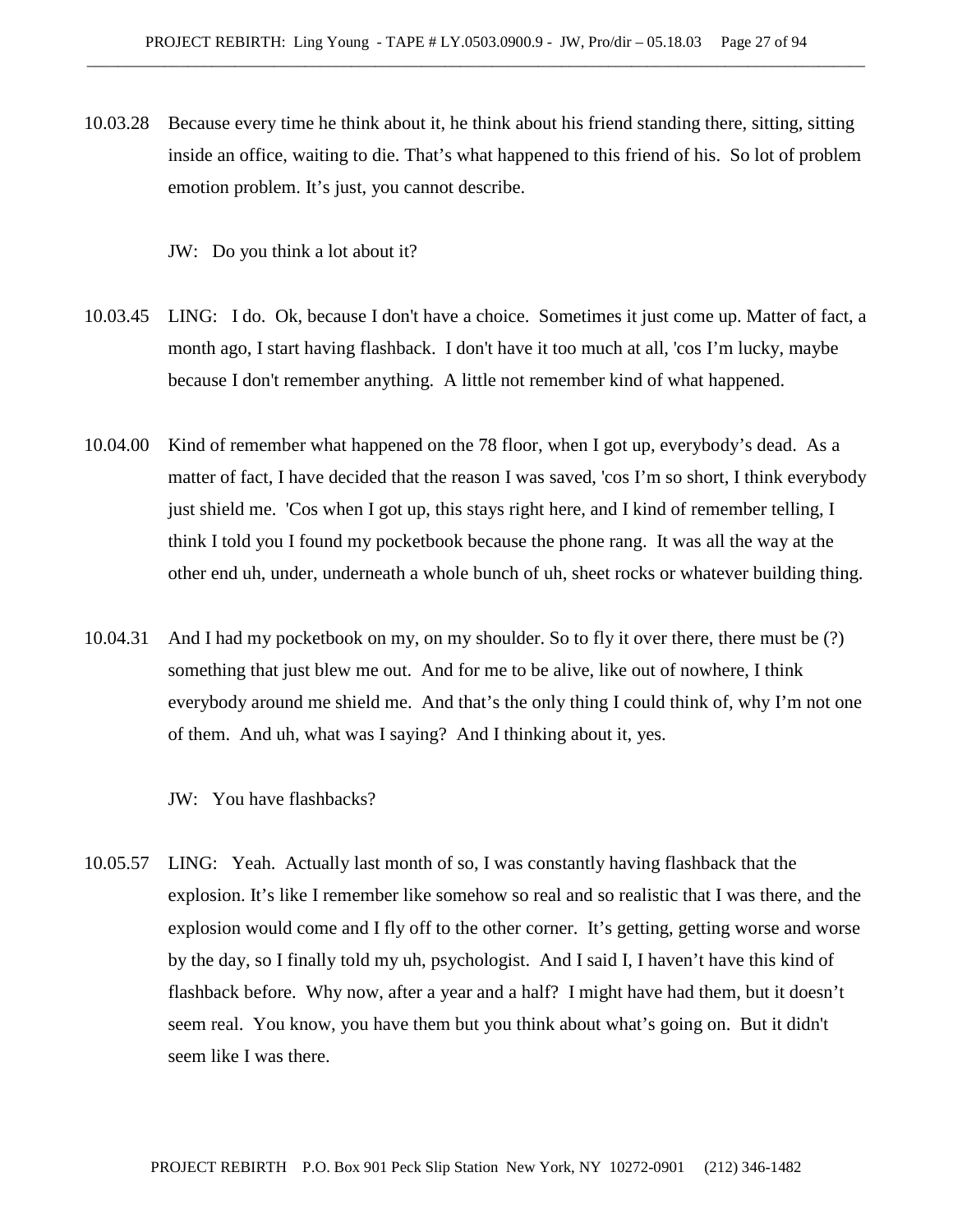- 10.05.29 And this other flashback, I was almost like it happening now. And it's pretty scary.  $(\sim JW)$ I could feel it, I could hear it. It just, everything seem like it was happening right that minute. And it, I got scared. It was really scary. So she said to me, that's not a big deal, ok? Uh, just try to focus. She said, the minute you, you know it's happening, just (?) switch your head and do something else. And I had follow her instruction, and that helped tremendously. So I haven't got too much lately.
- 10.06.01 Even when I do, but it's not like real, 'cos I, I think I was very lucky because between coming down from the, from the floor,  $78<sup>th</sup>$  floor all the way down, I don't remember anything. I don't remember I was going down the stairs. And I don't remember that Jim Devy picked me up. I have no clue. And when I got to the, got downstairs, the only thing I remember was I was in the (?) ambulance with Mary. Then after that. The next thing I remember, I was in the hospital and they tagged me, and then I was telling them all the phone number.
- 10.06.33 'Cos they love to tell the phone number, then that's the only thing I remember. Now, between the ride to, from the, from New York, I mean, from downtown to uptown, Mary said I was talking. Talking about everything but I have no clue what I, what happened. I understand around the whole area where I was coming out from VC street, I understand people were jumping, body parts all over the place.
- 10.07.00 I don't remember a darn thing. It's completely blank to me. So maybe I'm lucky. Maybe, maybe hopefully then maybe never come back. 'Cos he said to, Jim said to me, I was pushing you around. But I understand that's pretty nasty down there. That's how I understood it, 'cos I had known one a friend that came out alive. She said she had to walk through a lot of those things, things were all over the place, pieces. But I don't remember seeing it. So maybe I'm lucky. If I really didn't see it, you know, 'cos maybe I was just looking straight.
- 10.07.31 And I hope that's the case, 'cos even though it comes back it won't be what I think it would be. But the flashback has told me that things are coming back. Why I have no clue.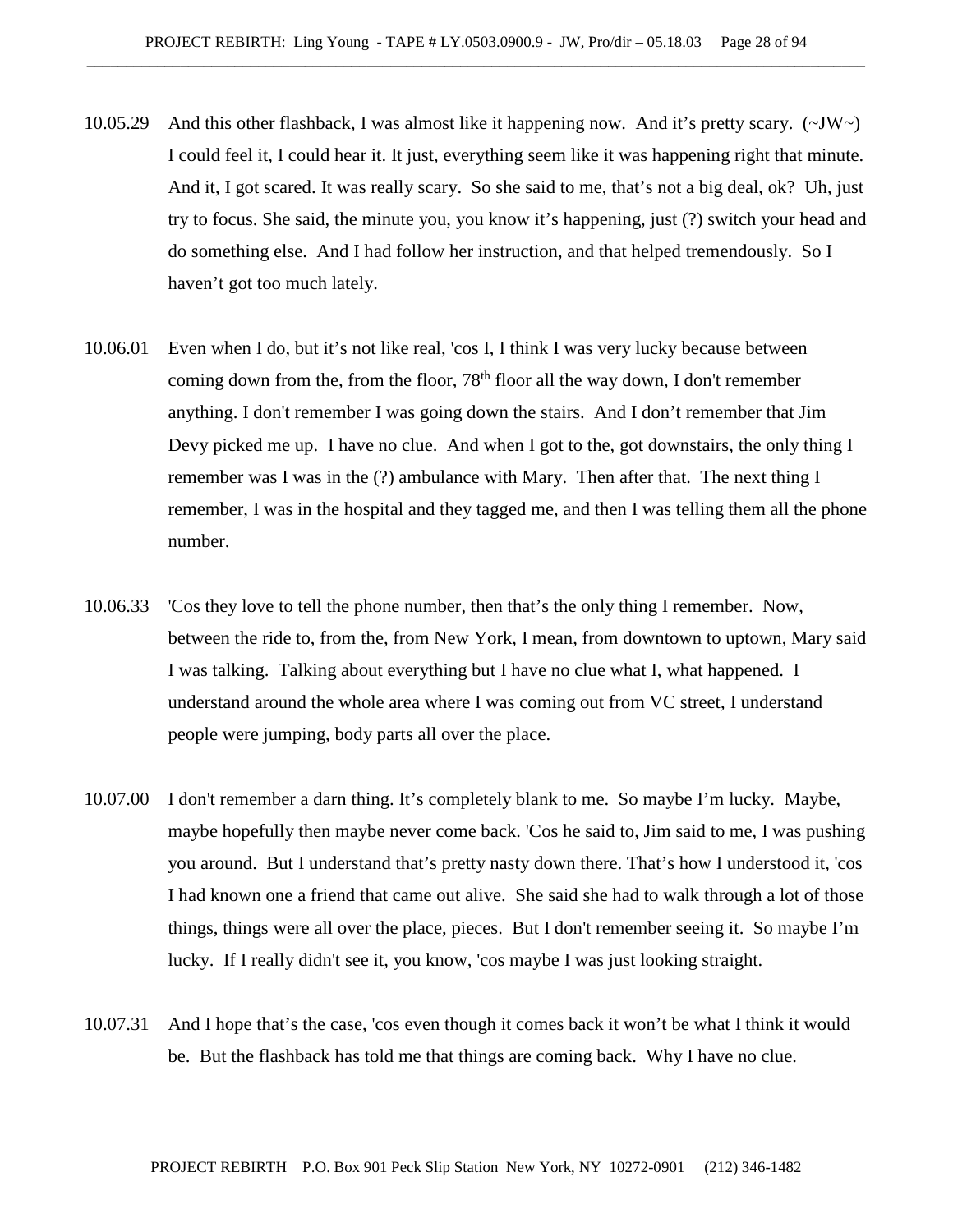JW: Did the psychologist say there was a reason?

- 10.07.37 LING: No, she, she said that's normal. That uh, even though you didn't have it a year ago, it come back. Like one of the uh, girl from the World Trade again, her brother was burn 40 years ago.
- 10.08.00 She never dealt with it. Ok, never. It just like completely wipe out of her mind. That almost like he's (?) because 9-11, everything comes back. So it took her like almost a year to deal with it. Almost like a 3 to 4 day psychologist session for her to realize that this has happened, your brother is dead. He was burned to, he was burned. That's how bad it was. And he was 6 years old, so she can't be that much older or younger.
- 10.08.31 So but she never dealt with it, so after 40 years later, because of 9-11, it brought, it trigger all the memories, so for the first time she said to, to me, Ling, it's the first time I'm going to my brother's cemetery after 40 years. She's like 46, so I guess she would be, I would say she was 6 years old at that time. Just like the other guy from the, the group. Nine-eleven brought back what happened '93. So everything just come around in circle.
- 10.09.00 So he had to deal with two disasters in one. The first time he was young, when, went out, got married, have kid. Now in this situation, they can't pay the mortgage, they can't pay the bill. So he's getting Social Security he's getting some kind of a disability insurance, but it's gonna run out. Sooner or later it's gonna run out. He has young kid, he's had, like 4, 5 and 7. His wife never work before. What he's gonna do? He's home baby sitting his 4 year old, but he said, half the time I'm sleepy.
- 10.09.31 Somehow those pill make them sleep. I don't have any pill that make me sleep (LAUGHS). All day they, they are, they're knocked out. I said, tell me what the hell do you take? Maybe I should take that. But that don't work. Nothing works on me. I had try Zolof, I have tried you name it, the kind of depression pill that I take and they said, you know what? They will calm you down, you go to sleep. Would never work on me. Except one pill it was working, but I was like a zombie. I said no, I'm not putting myself in this position.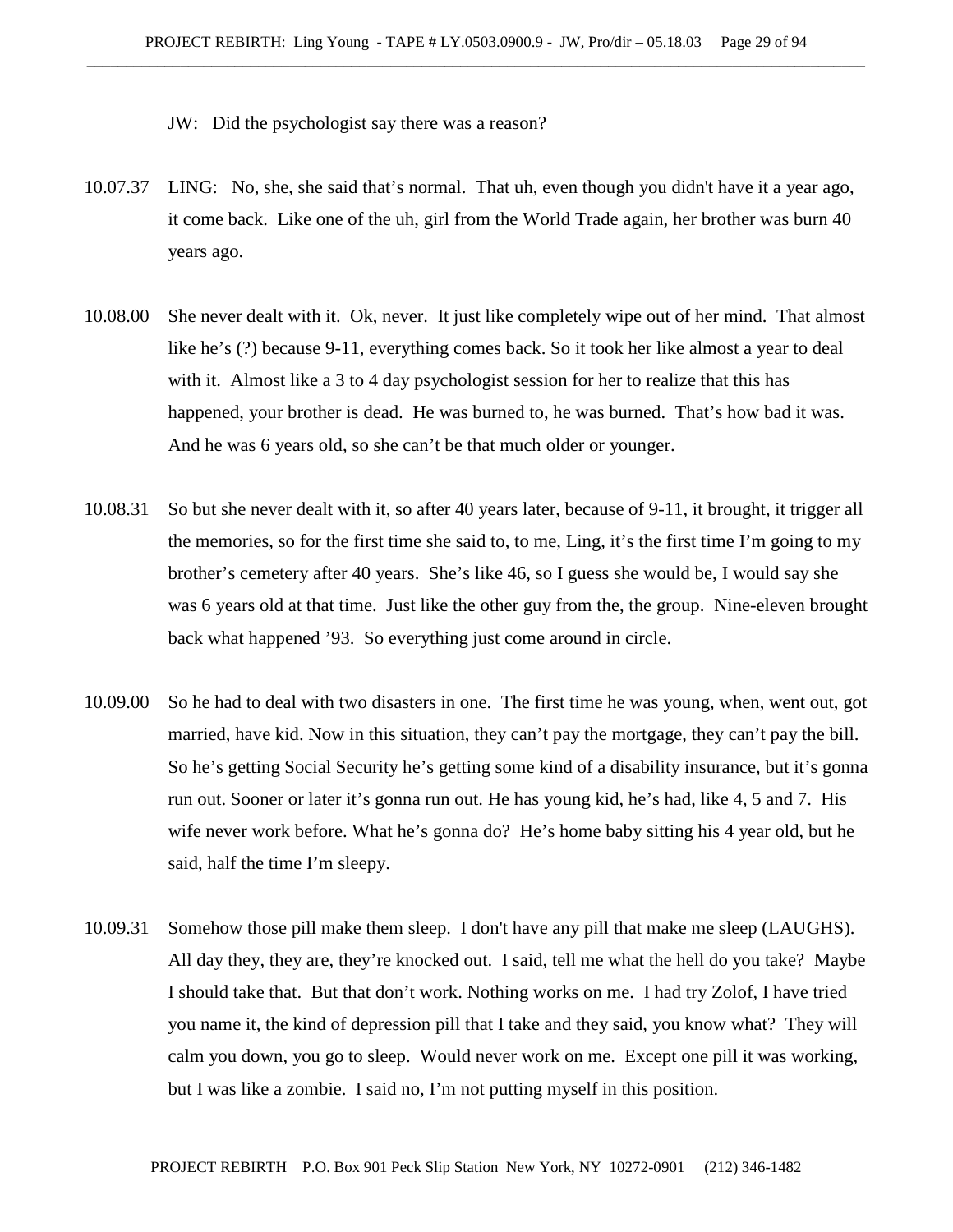10.10.01 You can't even get up. I completely knocked out. All day. I said I don't want that. That's not what I want. I want something that's mild. Just to calm me down a little bit, but I don't want something to completely knock me out all day. So, so far this other pill's working, I think.

> JW: You were talking about how some events trigger things, and we talked about your early life. Have any things come back to you when you were younger that have been strong?

- 10.10.31 LING: No, none of those. Nothing that I say happened to me many, many years ago. (?) because I have a pretty normal life (LAUGHS) which is good. Nothing really drastic that happened to me. Uh, when I'm in the hospital sometime I do think about my grandmother who died. She was like in hospital for actually like 6 weeks, I think, or more. But she was like a 70-year old and at that time, they don't know what to do with an ulcer.
- 10.11.00 And hospital it's like a slaughter house. They would take her and just push her over to the bed. When she had her first surgery, it was, it broke open. They didn't do a good job. The stitches came off. The second time they went in, they made it too tight, she had an infection. So it's like within 5 days she had two surgery, major surgery. So (?) worked out. So she died, I, she was suffering like 4, 6 week before she died.
- 10.11.27 Now with me going to the hospital, sometime you say, you know, you go in, you don't know if you're gonna come out alive. Because we had another group uh, from uh, Cornell, it's a burn group. The lady was burned because she went into a hospital to have a (?) prosthesis done through her throat. They all left her, she actually was on fire. From (?) the wire that was not grounded. She was burned completely from here to there. So you, you go into an operating room, you don't know the hell's going on.
- 10.11.59 So when I go to operating room, I was, it was, I tease. I say is all your wires grounded? I said, I'm not being funny, because I know somebody who got burned at this (?) not at this hospital. I have a, I know a burn patient that's in the hospital now because she was burned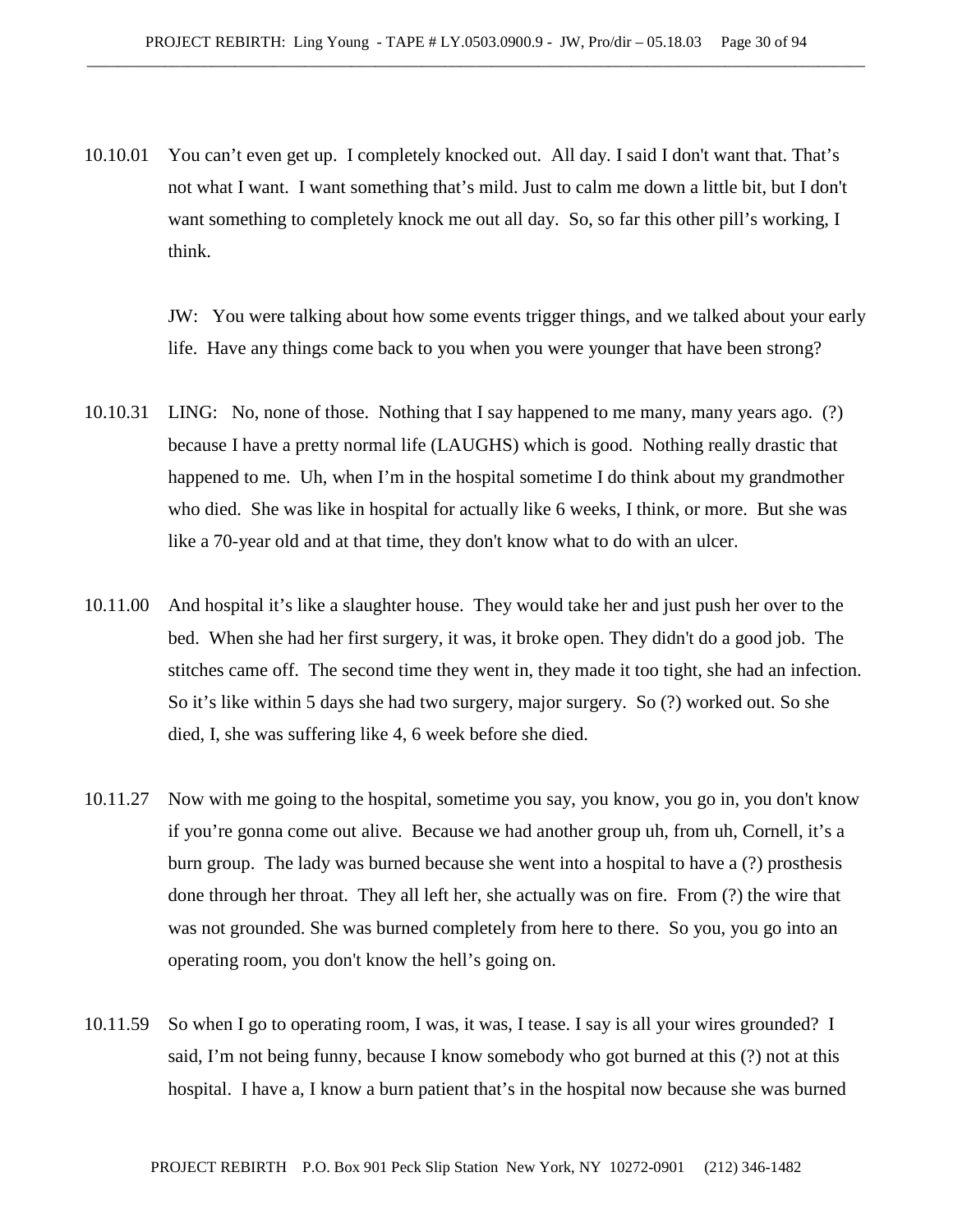in, in anther hospital. They left the room, nobody was there. She was on fire. Next thing, and they see the smoke coming out of her chest. So they came out, the doctor came out and told the husband, I have good news, the procedure went well. I have bad news, she's burned.

- 10.12.30 So it's like of course they're gonna be sued, left and right. But every time I go into a surgery, I don't know how it's gonna come out. Because like this blood clot there, when the first surgery he did, I had, I felt something that was bothering me. He said, don't worry about it, so I left it alone. The second one made it worse. And then I found out the (?) anesthesiologist did the surgery on uh, Lauren uh, Manning. So while we were talking about it she, she say yeah, after the first one, I, I don't want him.
- 10.13.02 But I didn't know about it. I know about it afterward. So that's why this doctor was (?) calls me up, how you doing? Because I think he must be afraid I'm gonna sue him. I'm not, I'm (?) not looking to sue anybody get money. All I want is just tell me that something is wrong. I mean, things happen. Mistakes happens, but admit it. Say to me, you know what? That's what happened. It's a very possibility that you have a nerve block. This could happen. Let me know.
- 10.13.29 But don't just ignore me completely. And that's what I'm kind of mad uh, mad at. They ignore me completely. When I complain about a pain, they don't care. When I said I have a blood clot in there, they don't even bother to touch it. So that's I'm mad at. Instead of saying, you know what? I'm gonna sue you. I never really use the word. I mean, maybe later in the future I look into it, but I'm not looking to get money because (?) you did this to me wrong and you did this to me. But I just want you to tell me that you know, I screwed up.
- 10.14.01 It's nothing wrong with it, 'cos things happen. So that's why I want to go in the hospital, have surgery. Once she knocked you out, it's great, you don't know what's going on, but before you get knocked out, it's ok, I'm going into this room, am I coming out? So it's funny, it's weird. Every time I go into the hospital, I try to pay all the bill first, in advance, do all these things, god forbid something happen. It's kind of done, and I kind of tell them, you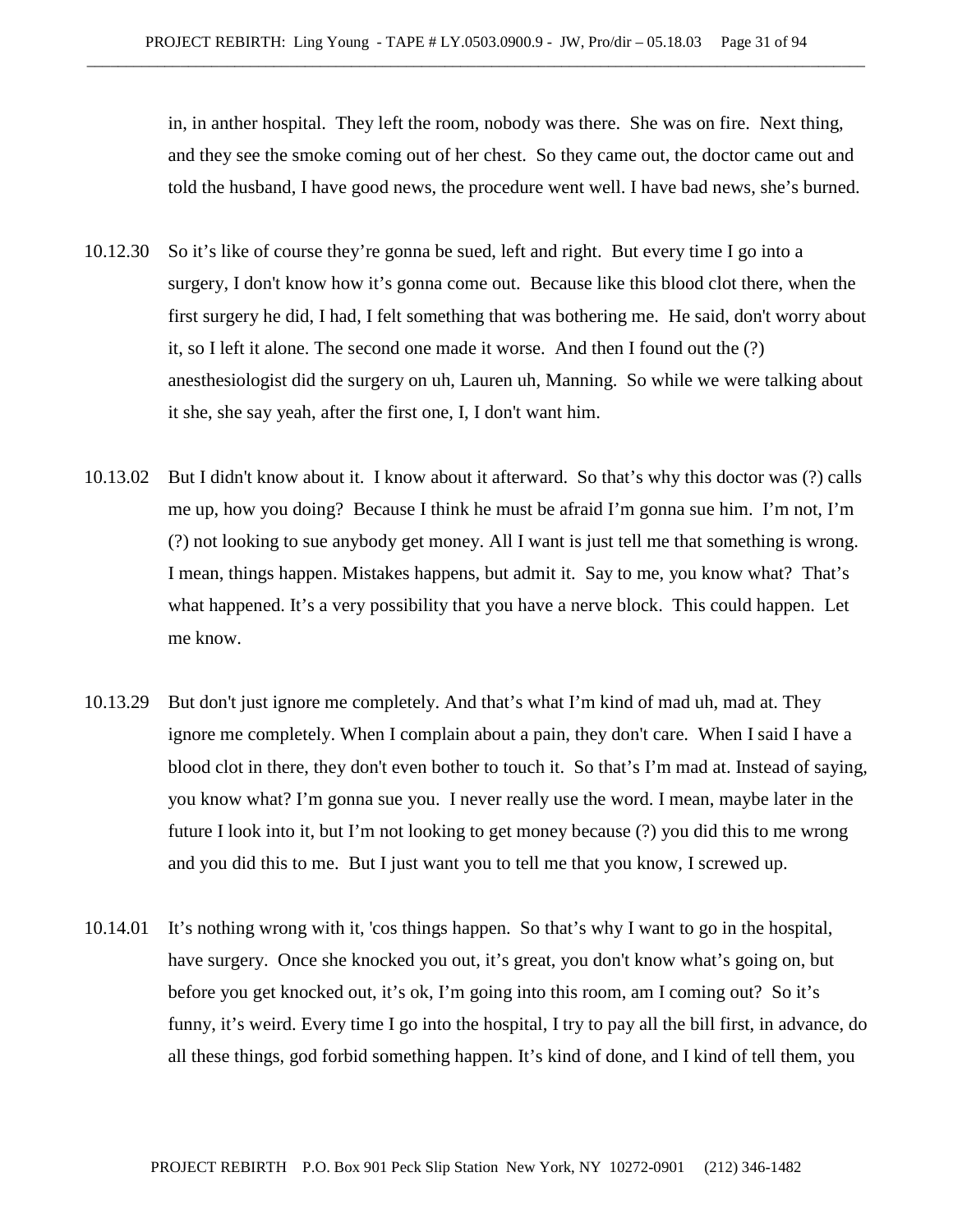know, this is where everything is. If anything happen, this is what happen. 'Cos I don't know what's gonna go happen. You walk in, you might not come out. And  $(\sim JW)$ 

JW: Is that a little bit from your grandmother?

- 10.14.35 LING: No, not quite from my grandmother. From what, what I've been seeing, ok? Uh, surgery could be easy, but it could be really a messy job. Like I went in for 3 hours, I didn't come out for  $6\frac{1}{2}$  hour. And Richard's like, you know, I can't go to lunch because what happen the minute I walk out, the doctor's coming out? So he actually starve until like 6:30. because he didn't want to leave.
- 10.14.59 So this time I call you, you'll be smart. You know, he will bring something with him. But the point is no doctor know until they open me up, ok? He thought it was such an easy job. All he do is take the scar up and put the skin on. Not knowing when he opened me up it's a mess. That's why it took so much longer. It's just strictly only this part right there. Took him six hours. Now if you look at it, it's not a big deal. Doesn't look (?) bad at all. But when you open up.
- 10.15.30 It's different, and I kind of know it, but uh, I can't tell the doctor, you know, this is what happened. You're almost saying to him that you don't know what you're doing. 'Cos it's so messed up in this (?) space that I said it's gonna be a problem. And it did. It's double the time he was in there. And uh, like I said, that's only this part. Imagine he does this whole thing. That's a pretty you know, heavy job. But that's why he doesn't want to take the small fee.
- 10.15.59 He, almost like it's up to taking 4, 5 surgery a day, he's stuck with me and one. By the time I got out, I bet you only could do one more surgery, if he's doing one. Richard said he was beat. Standing there 6 hours working on me. That's not an easy. You can't even take a coffee break. So I tease him, I said uh, don't you have lunch? He said, no, no, I train myself not to have lunch at all. I said, oh, god. So he know that he's not having lunch when he goes to surgery. He said sometime, one time he was like 24 hours straight.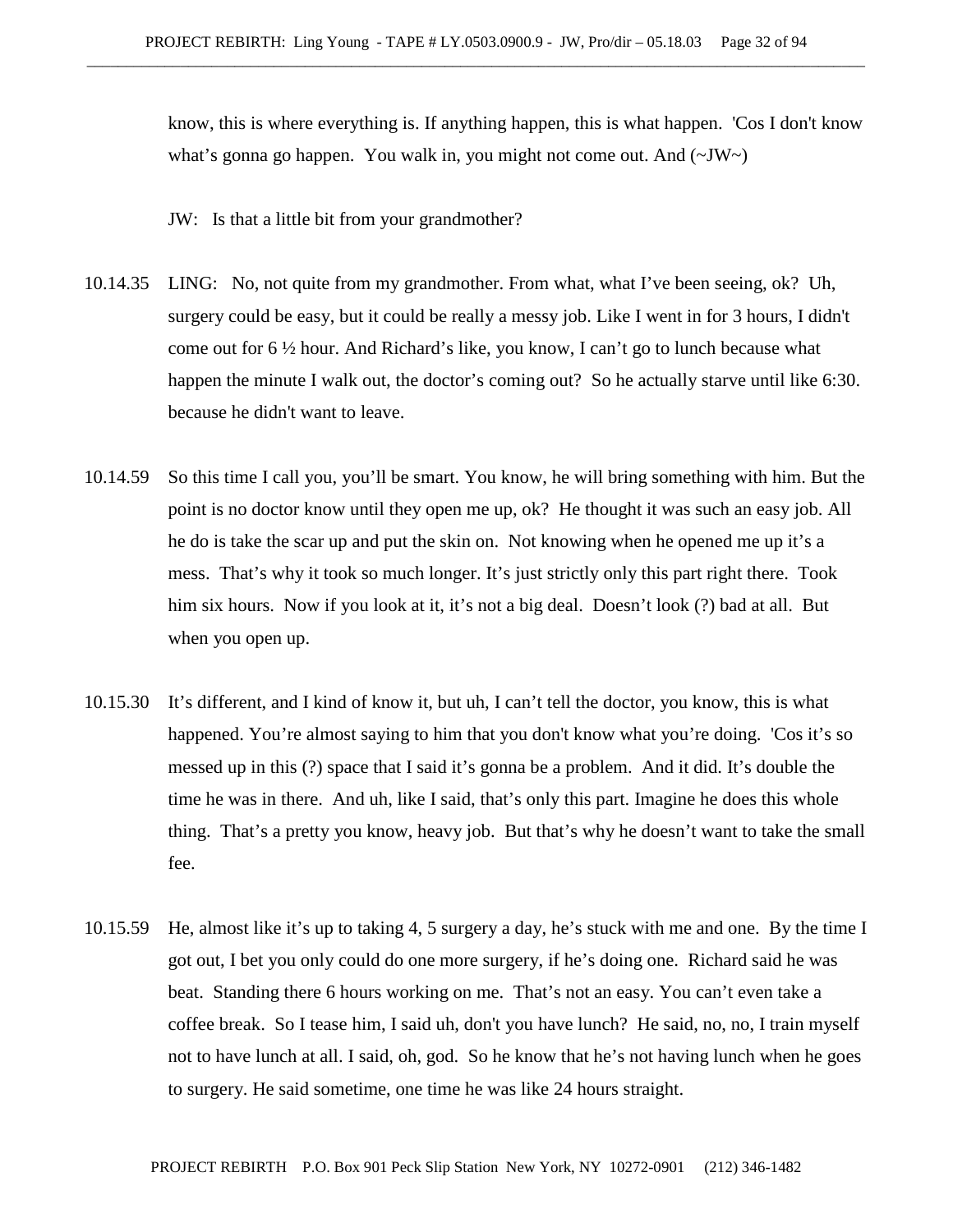10.16.32 So therefore he train himself not to have lunch at all. So I said, gee. That's pretty good. For therefore it doesn't bother him. He start about early morning, and at the afternoon didn't bother him 'cos he didn't have to have lunch. So. But I think he's a good doctor.

JW: (?)

- 10.16.51 LING: I know. I just hope that uh, he could see the light, that he's the doctor for me. Maybe he will come down a little bit, and then help workmen's comp go up a little bit. See they could meet him between, or a little higher than what he expected. And that's what I'm hoping for. They swear to him they work on it. So I don't know. But they think they're gonna convince Dr. Chou to take less money, they better think again. It's not happening. So either they're gonna willing to pay for it, or not. And with state insurance fund, I don't (?) know there's too many people got hurt anyway. So it's not like you have 100 people on the list saying that whoa, you had to pay all this bill. Mary's done, ok?
- 10.17.33 She still have maybe psychological (?) and other problem later in the future. But she's done. But me, it's a whole 10 years going down the line. So that's why they kind of like try to go with the fee. If you don't, instead of having 10 surgery, I might have 30 surgery. What are you gaining from doing this? That's why I'm hoping to understand what are you gaining? And the nurse is actually conveying the, the message to them. So that help tremendously with him around.
- 10.18.01 He (?) know what the doctor wants. He know how to go back and say to workmen's comp, this is what happened. So uh, so I'm hoping that, that works out. I can pray but, I hope that works out. And uh, talk about praying, there was a school that saw the article in uh, Philadelphia Enquirer, they still sending me cards, letters. Which yeah, which is really, (LAUGHS) it's great, it's great therapy.
- 10.18.29 So I plan to, I, I plan to go back to the schools. I promised them I'm gonna walk there. So I'm trying to make arrangement to go back there. 'Cos they uh, I guess every holiday, even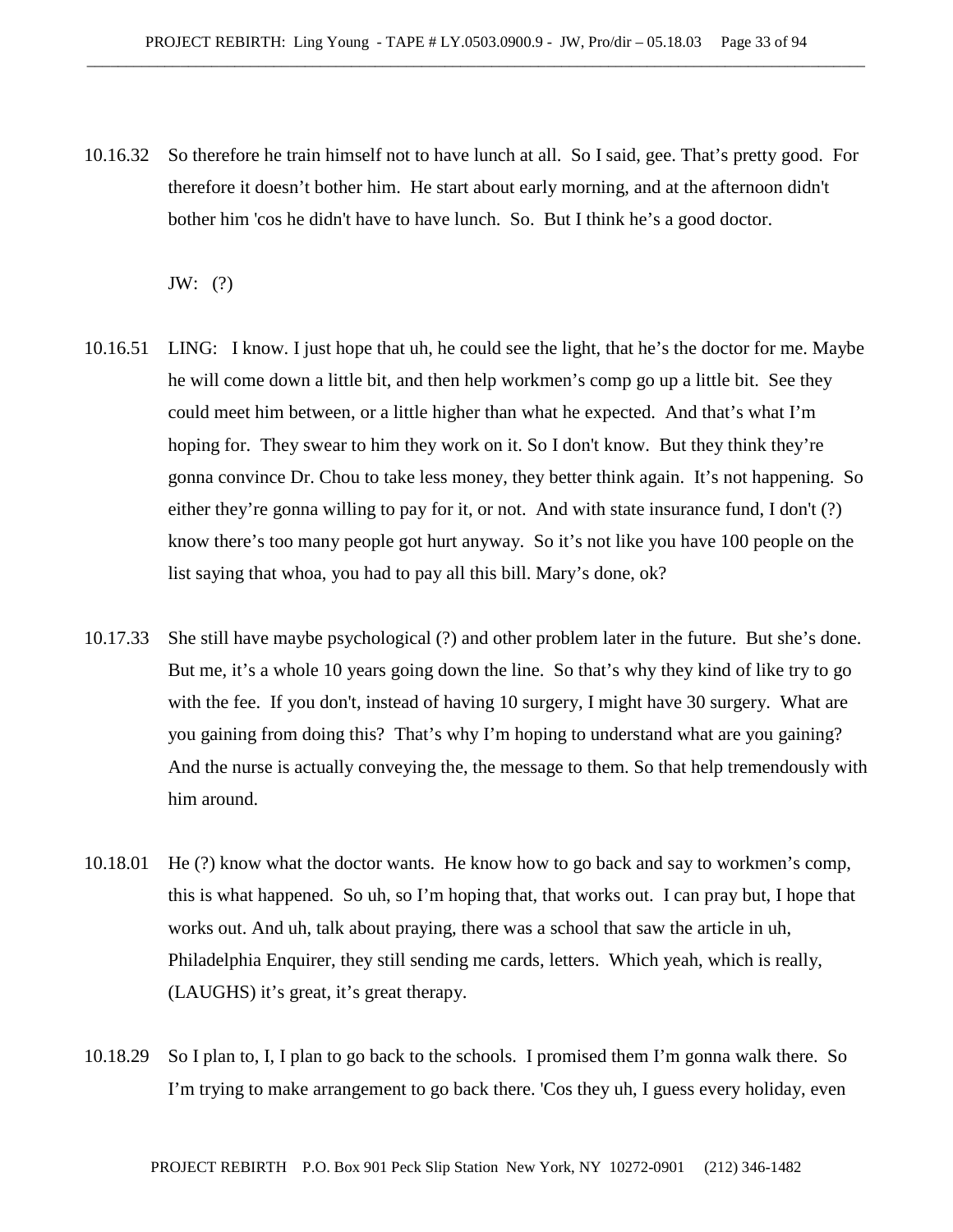Valentine's day, they send me cards with a little note, how you doing? And they're like  $7<sup>th</sup>$ graders. So that, that's good. Every holiday, you know, you're gonna get a bunch of cards. Like 30, 40, 50 cards (LAUGHS). So they've been doing good uh, they've been good and they've been great to me, you know? It helps uh, with the spirit. Yeah. Uh.

JW: Holidays are important to you?

10.19.03 LING: Yeah, it is. 'Cos normally holidays I do the cooking. I do everything and now it's like (?) do it. I can't have anything. I mean, we're not gonna go out to eat, so now I'll probably go to my brother's house. My mother will bring food and somebody will bring food. But I used to do everything. Every holiday in my house. So now, that's it. Even when I go, we go skiing, I used to do all the cooking. Now it's not my time now. 'Cos I, I can't even hold, go near the stove. So that's like.

> JW: How are you dealing with that change? We talked a lot about how you were the center of people's planning, and everything's different now.

- 10.19.45 LING: Everything is different. It's very frustrated because if I want anything to be done, I got to ask this one to do something and ask the other one to do something. So it's like uh, like the other weekend uh, on Mother's Day ok? I, we normally don't go out on Mother's Day 'cos it's very crowded.
- 10.20.02 You're waiting 4, 5 hours to go in a restaurant it's ridiculous. So I said some, Donna said, why don't we have a barbecue? I said, well, ask your son if he's willing to do it, go right ahead. So he did it. So he (?) actually kind of took over my place of doing the cooking. Not Richard, but Junior. So he did all the preparation, he did the cooking and, and invited two friends, and we had a good time. My sister-in-law came over, so it wasn't too bad. So from now on, if you want to have a party, ask Junior.
- 10.20.31 If he's willing to cook, you have a party. If he's not willing to cook, well, it got to be like catered from outside. But that's not my style. So it's pretty frustrating knowing that you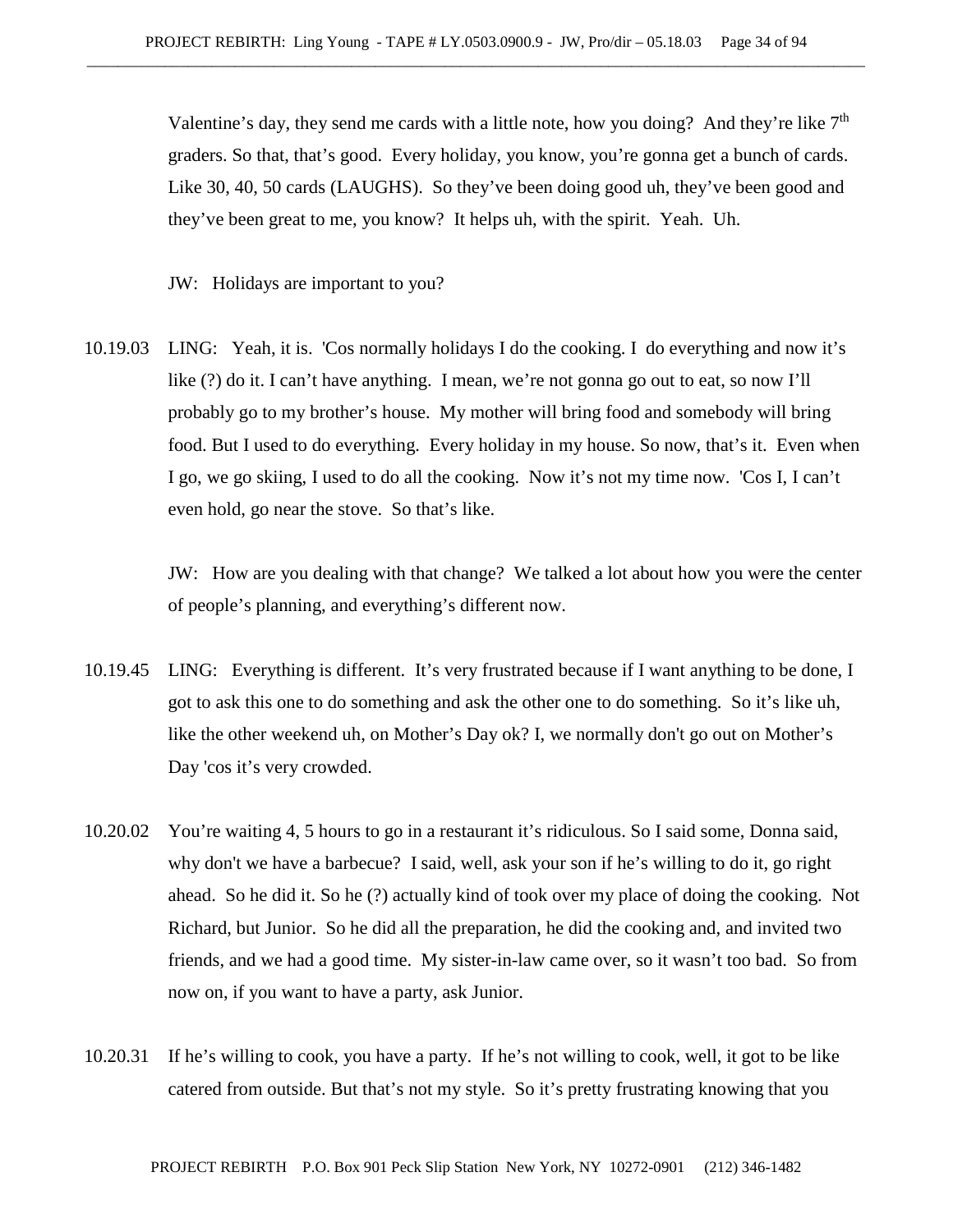can't do any of those things, and you definitely not gonna do it in the near future. And I know I cannot travel. Ok? And I can't cook, I can't do anything that I used to do. I feel uh, useless sometime. Like what the hell am I doing? I'm sitting here doing nothing.

- 10.21.00 But I can't. I even want to try to help them wash let's say even a vegetable. I can't. I had to put the gloves on, and the glove doesn't really stay. And this hand if, even though without the cast, I can't hold anything anyway. So it's like pretty (?) I feel pretty useless when you're home. So what do you do? You watch TV. How much can you watch? Well, as much as you can. That's it. And it's funny, I tape uh, Murder, She Wrote. She actually somehow calm me down.
- 10.21.31 This little old lady solving crimes. Next thing you know, she knows everything. So I kind of tape the whole thing. And when I get to be really edgy, I just turn the TV on and I just sit there and watch her. And after a while I kind of calm down. And my temper does speed up a little bit once in a while. Out of no reason. I know I shouldn't do it, but I can't help it. You just get so frustrated sometimes when (?) do something for my wound care.
- 10.22.01 It's (?) almost like Donald he, he's trying his best, I know he does, but he's not used to it. So lot of time, I get so frustrated I would start screaming. I know I shouldn't but I couldn't help it, because I try to do something and he can't help me, and (?) like helpless. Especially when they try to put cream and try to put my (?) on. That's like a big task. It's a long time, sometime I get a little, little edgy. And I know I shouldn't be, but I have no choice.

JW: What do you feel when you feel rage?

10.22.39 LING: I'm not angry. Ok? I am upset about what happened to me. I'm not angry to a point that if I look at you, I want to hit you. I haven't done that because the others would, god forbid, you stop them or you cut them off, they could almost come out and (?) hit you with a bat.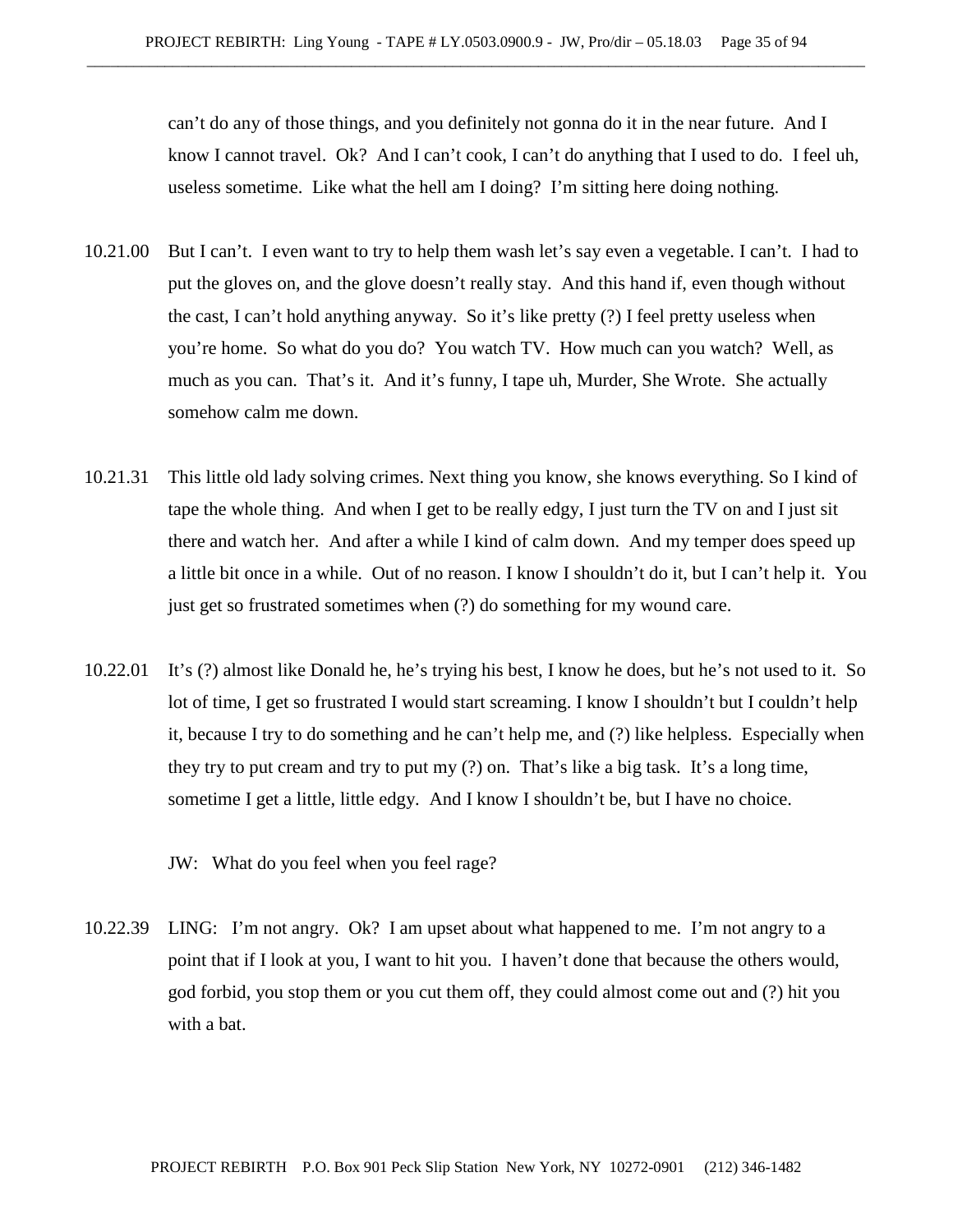- 10.23.00 That's how (?) outraged people are. They talk about my temper's so hot that if you come near me, I'll take a bat and kill you. And that's the kind of thing they wouldn't do. Of course I don't know if they'd do it or not do it, I don't know. Like the one with the gun, after a while, Richard say you shouldn't go there. But for me going there, I think it helps him a little bit. 'Cos here they see me with all this problem. I, I'm not bitching. (?) last week, this other guy, Richard, said to me, I said I was talking about I'm, I get depressed.
- 10.23 32 He (?) looked me and it's like you get depressed? I said, yeah. 'Cos I never show them what I, what I'm doing at home. So when I get there, like 2 hours we just chit chat of what's going on. And most people complain that uh, they can't sleep, they can't, they can't function, they can't do certain things. Now this, their kids are not going to school, they have no money. Everybody's (?) got a session that they could just complain, and everybody just listen.
- 10.23.57 And one time these, this guy, Andy, was so frustrated that they're both thinking how to kill themselves. That they say if I kill, if I'm dead, my family will be taken care of. So they, they feel like they're better off dead than alive. If they're dead, the family gets all the money from the Red Cross, from the Fellow Fund, whatever. But since they're alive and they're not hurt, they can't get any of those help. So now they're digging into the savings. And it's, it's cleaned out soon. What happened after that?
- 10.24.30 If they have to sell the house, fine, they sell the house. What happen you can, what do you do? So it's a lot of anger right there, and of course these charities are not helping. Any of them with the post uh, stress in a way you can't blame them because they have quite a few uh, I know, it's not true. Like one of my co-workers watched TV saw the building came down. She, she's so petrified she can't come into New York at all. So she tried to claim post traumatic stress.
- 10.25.01 Not because we don't believe her, because we know how she is. So we know that she's faking it. Not because I don't trust her. It's just her character. It's not the first time she did it. And (?) how she's suing one of my coworker for harassment, and the guy is dead, ok? He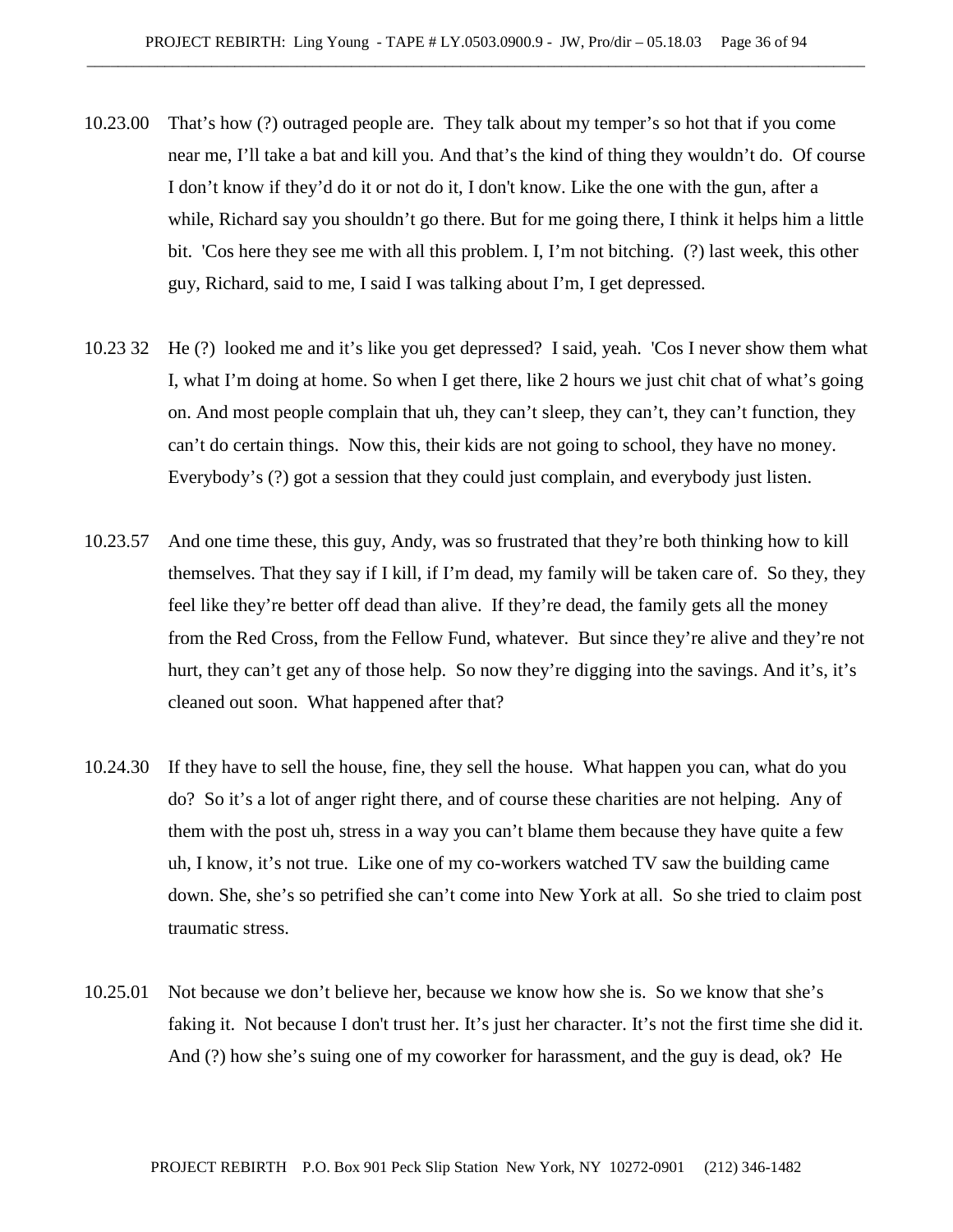died. And I think she's still pursuing it. I think because she was suing some kind of monetary reward or whatever. So we know what, how she operate.

- 10.25.31 So when she says she's so stressed out from 9-11, I said, look at the, think about the people who just went through it. Think of people that was there, alive. Even didn't get hurt. And my girlfriend says (?) she had walked through so many body parts. Just that thought would skew somebody, before you just watch TV at home and say you had that problem. Finally she resigned because she wasn't getting what she was supposed to get.
- 10.25.56 That's why, to me, lot of people that didn't get hurt, it's worse than us in (?) one way, because what they was uh, earning before is gone. Now the wife has to go back to work, getting minimum wages. That doesn't help the family who if you have like a big house, paying \$3, \$,000 mortgage, where are you gonna get the money? So one of them I know now is already selling his house. This is the one that was vice president of a bank. Except and he's lucky, he only had one more the 17-year old to pay for college.
- 10.26.32 The other ones are graduate and married. So he only have a 17-year old, which is not too bad. So he said, well, by July we'll have to sell my house. 'Cos I don't have a choice. We have to move to a smaller house. So we ask him, what's, what does your wife think? This is the wife that was complaining, complaining, why you're not going (?) back to work. So he finally say, I am gonna go and take care myself. He just took off and moved out.
- 10.27.00 Didn't bother tell the wife where he is or he's living. All they could communicate is through a cell phone. That's it. So he moved out almost a year. But because he moved out, I think the wife kind of see the light. That you know what? He is in trouble. So now he's selling the house, 'cos (?) they lived through like a very luxury life a long time. He just bring the money in and they just spend it. It was great. So now they can't spend any money, and they have nothing to spend on. So I said, what is your wife's gonna think?
- 10.27.32 And uh, and he said she, she realize it, she says it's ok. Before this, I suggested why don't we have the spouse come in and see what's going on. Uh, your husband's not the only one that's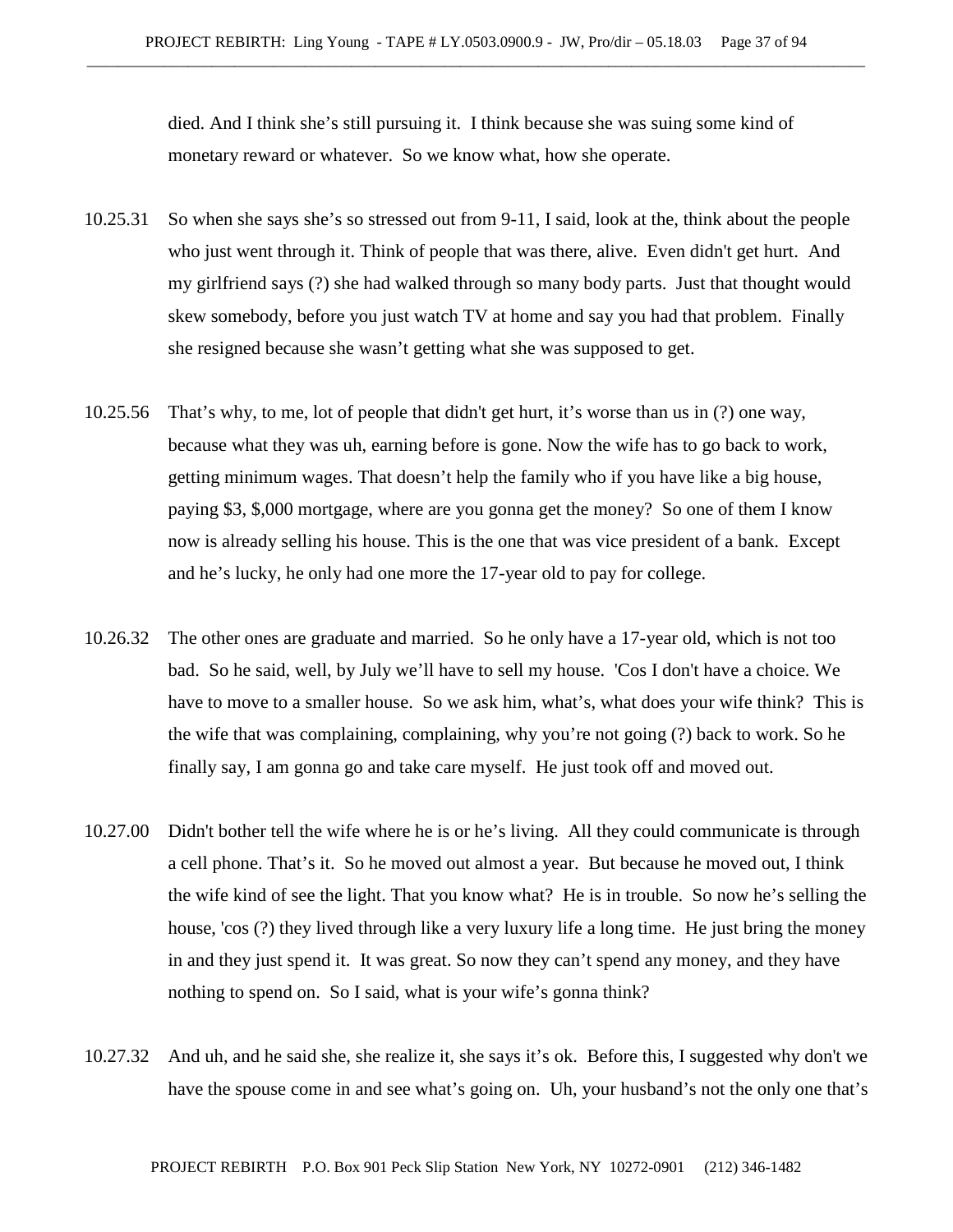going through this. And they did. Uh, the wife came in and looked at it and says, you know what? I'm not the only one. So one of the ladies said, he's not the man I used to be, that I married 20 years ago. He's different. And she said at the beginning it's very hard to accept.

- 10.28.01 She's lucky, I took a lot of psychology course, and she also went to counseling. So she kind of like adapted to what happened. And (?) he went back to work and couldn't handle it and, and left. He also have injury. So uh, and he had the, he has the uh, he could apply for the federal fund, the uh, workmen uh, I think it's the victim compensation fund. Fineberg came to a meeting and he said that if you were injured, well, we'll consider post traumatic stress.
- 10.28.34 But if you're not injured, we're not gonna talk about it. So he went and applied by himself last year sometime, yeah, last year. All by himself, filled in the forms, sent it in. So now Fineberg gave him (LAUGHS) the, the notice saying that we agreeing that you have, you are partially injured. However, we not consider you post traumatic stress. So he said wait a minute. He was here telling us this what's going on. So and they didn't (?) bother to give him a number to say what he's entitled to.
- 10.29.03 So what he says is one thing, what is gonna happen is another thing. So I don't know what's gonna be. Now with the money, I don't know how big the money is gonna be. He (?) says go from \$500 to \$6.8 million. The lady who got \$6.8 million is a, is a person who's burned 80-some odd percent. And the (?) I kind of think of is the one from Pentagon. If she's 100% disabled, I mean, she's almost like a completely gone, she get \$6.8, what the hell we getting when we like moving?
- 10.29.36 So it looks big, look like wow, you're gonna get all this money. But no money's gonna replace what we lost. So, but that's something just extra in case you need it for medial use. And that's what I was thinking that if I ever get any money, I have to set it aside. Who knows what gonna happen with workmen's comp? Down the line, they might drive me crazy, and they're already driving me crazy now.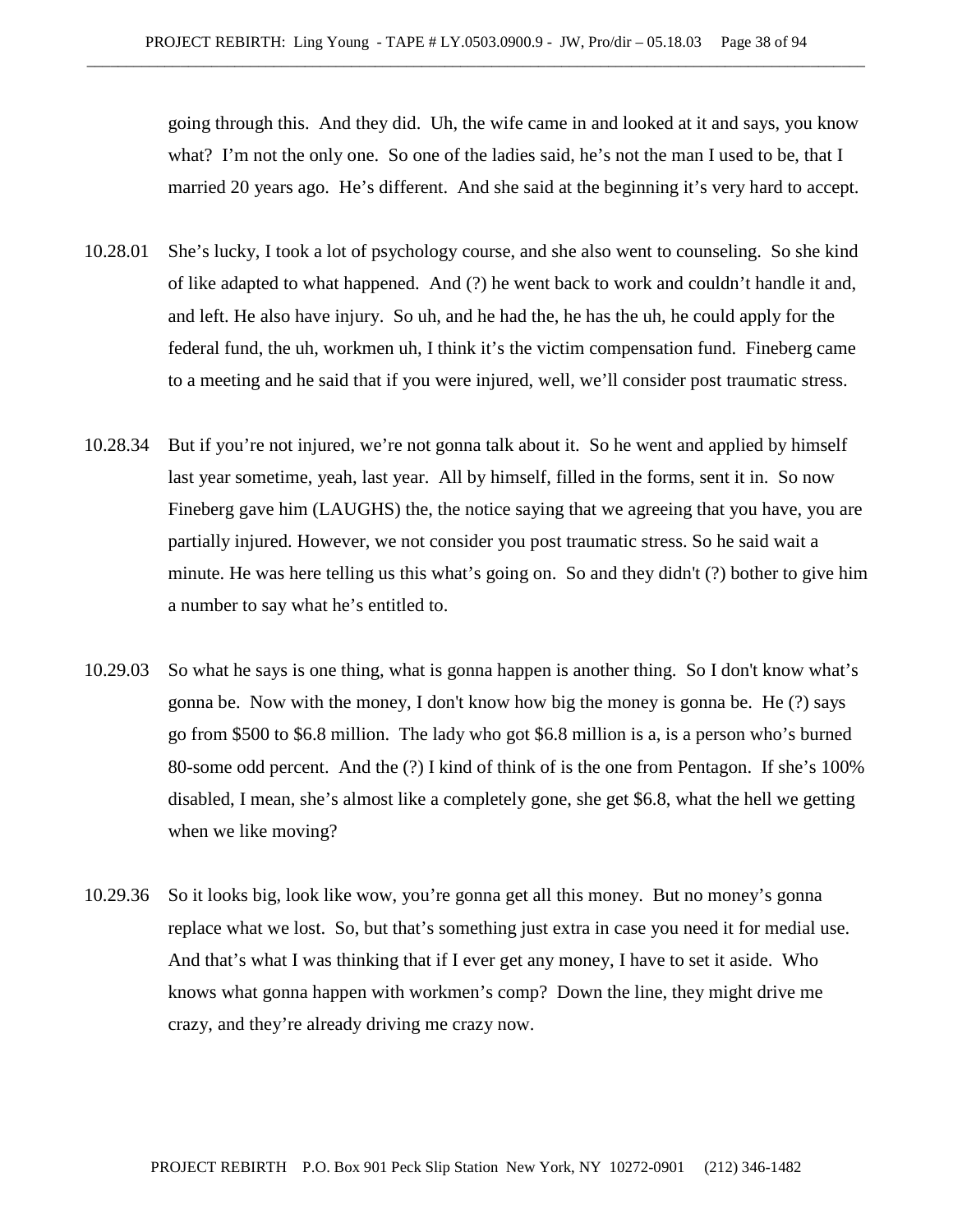- 10.30.00 So (?) hope (?) another (?) out of that kind of phase. That's not easy win that one. Especially when you work in the state people, you know, 'cos I'm a state worker (LAUGHS). So it's not easy (LAUGHS). I know how they operate. (LAUGHS) And (?) she retire, someone else come in, you know, and like, let's start from scratch. What happened? (LAUGHS) I swear. Even some of the funny as for like uh, Red Cross, we're getting help. After a year later, they ask me to get, the proof that I was in the hospital.
- 10.30.30 So I say, hello? Don't you think I was in a hospital, you know what I mean, so he had to start, go from scratch. Just like workmen's comp. the caseworker came in, and she has no records. No record whatsoever that I was (?) in the hospital. None of those record. What do you think she's supposed to come in with? I could see my lawyer didn't have because we just hire him a couple of weeks before. Well, she has no record whatsoever. Well, she had saying that oh, yeah, you were supposed to have a surgery April  $21<sup>st</sup>$  and now everything's standstill, but doesn't know why?
- 10.31.01 Have no clue what reason. Has no clue what the price was all about. So she had a little stack of paper this, about half an inch thick. So the judge said, aren't you guys prepared? Neither one of us were prepared. So we wasted like a whole morning in New York. I left the house 7 o'clock one morning. I didn't get back 'til 2 o'clock, because we had to sit there wait for him to see what's going on. So by the time I get back to New Jersey, (?) finish my physical therapy, it's over, almost 5 o'clock when I got home. Like a typical crazy day. I'm going back again I guess next week and the following week. So that's the beginning of another crazy thing.

JW: What about the group you're involved with? Is it helpful?

10.31.39 LING: Yes, which one? (~JW~) Yeah, the group helps me a little bit. 'Cos I could see them, you know what? They're not hurt. They have different problems. I mean, I, I would (?) be in their position, you know, go through all this pain and suffering. But then in meantime, I help them when they look at me, you know, what am I complaining? Look at her, she's, she's a messed up case.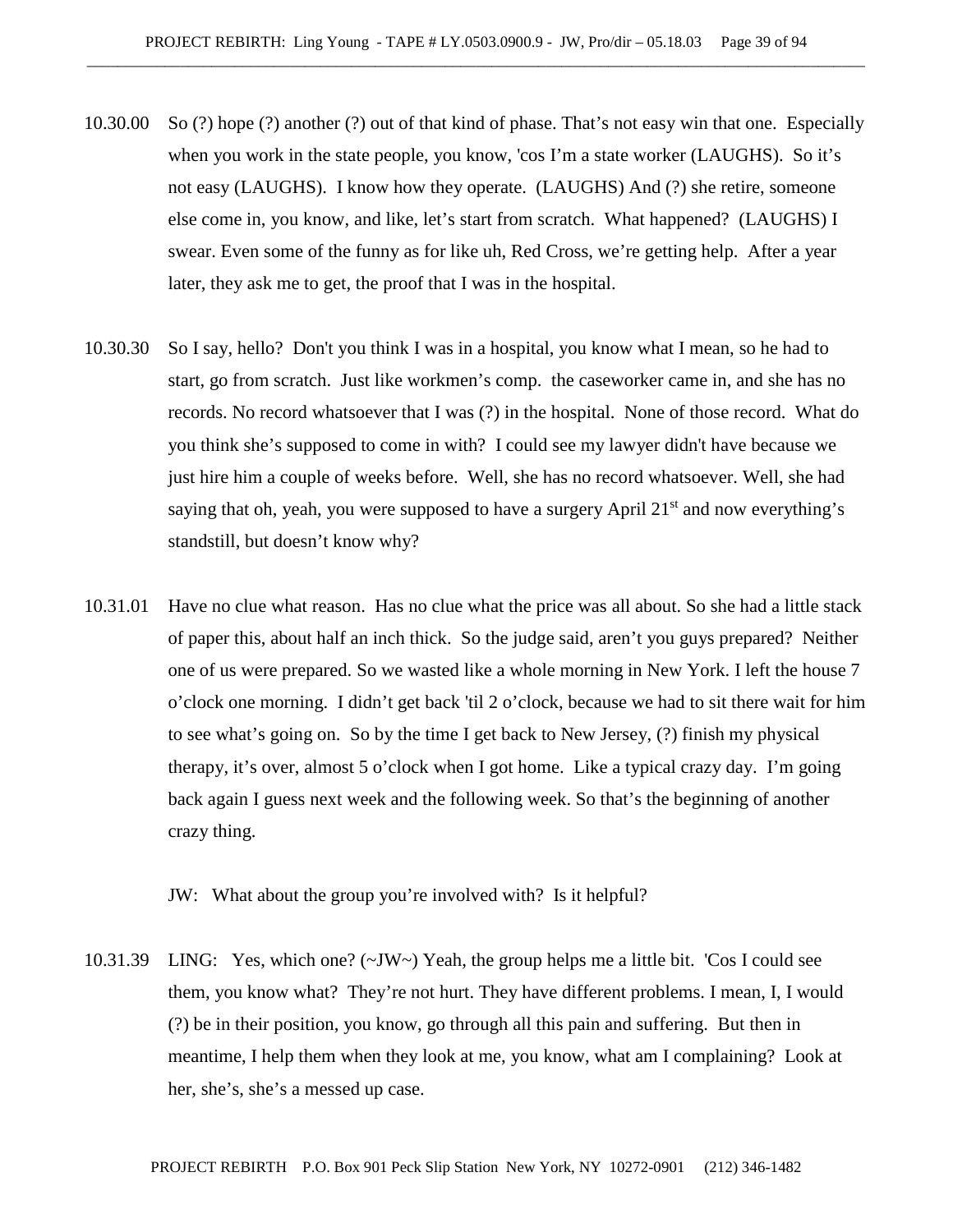- 10.31.58 'Cos I, like the other burn injury is pretty severe, but they doing ok. And (?) looking to like plastic surgery just to make themselves look better. Has nothing to do with the wound, and (?) none of those problems. Like all my things are so red, they are flattened already. And they out of the garment already. So they're like back to normal clothes. Or they're doing now to make, I'm gonna say cosmetic. Nothing to do with function. One of them has to do with function 'cos she has a, whole back was grafted. They give him more mobility.
- 10.32.31 But the other one is like a little strip that they want to look better. I guess they could wear uh, I don't know bikini, whatever. Ah, shit, I wish I had that problem. But I don't (LAUGHS). I said, I wish I look like you. I mean, like one of the girl (?) the whole (?) surgery all over, and with a lot of dots over the place. Completely dotted up, and she, her skin is flat like nothing. But she says she want to do it, so she go through like a whole year of laser surgery. And I think they burned you.
- 10.33.02 And I (?) after they burn you, after you heal, I guess the skin is flatter. That's what they're going for. And good for them. And I'm glad for them that that, that's what happening to them. But unfortunately I'm one of the weird one. Whatever it could happen, it's gonna happen. This is my case. If they decide to say you know what? It's gonna happen, I'll guarantee you.
- 10.33.30 It's somewhat like a jinx. So sometime you say to yourself, gee what have I done in my past life? Have I done something wrong? You know, you think about stupid things like that.

JW: Do you?

10.33.40 LING: I do. I do (?) some stupid thing like that, I do. But I said, what have I done? (?) I've been nice. I haven't (?) like tried to connive anybody. I'm always there for somebody, what have I done? So you think about weird things. That's why I don't like to be alone too much. Once I'm alone, it's weird thing comes in my mind, even though my mind is blank.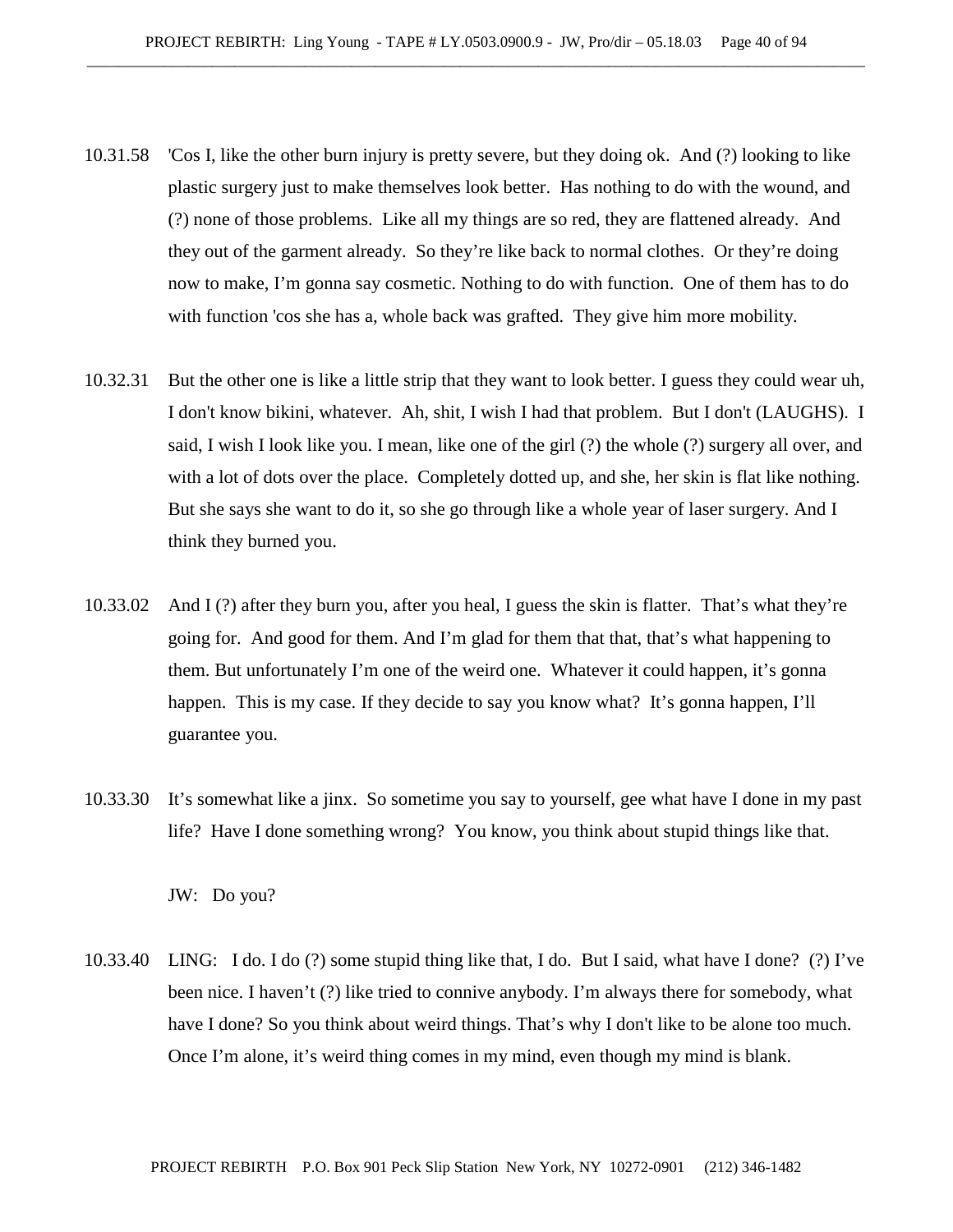- 10.34.00 But things happened. And uh, when my family, my own family's ok. My, my brother's family is having a little problem. And I really cannot deal with everything. I used to get upset and try to deal, deal with it, but this is a situation I cannot handle. It's out of my control. Uh, when my sister-in-law tells me about it, it upsets me a little bit, but I don't dwell on it like I used to. That's something I learned, which is great.
- 10.34.30 I would it, before I would have stayed up all night a couple of night in a row, think about what I can do. Now, you tell me, ok, I listen to you, and then I try to focus on something else, and I kind of like ignore it, unless it come up again. But uh, I'm doing (?) pretty good with me, with that. I think that helped me tremendously. Then now  $(\sim JW \sim)$  now that my (?) the, my mind doesn't wandering all over the place. If anybody have problem, I try to help them, 'cos that's what I used to do.
- 10.35.01 Now if you tell me a problem, if I cannot control it I'm just gonna tell them it's out of my control; either accept it or do something about it. And I did get them help. Uh, other than that, it's complete out of my control. So uh, I listen, ok? I'm a very good listener. I listen to you. And I'm (?) after you are, (STUTTER) you finished? I said, well, you have to decide what you want to do, because I cannot tell what to do. So little bit handy.

JW: It's more living in the present, too?

- 10.35.34 LING: Yeah, yes, 'cos now the present is I've got to take care of myself first. Ok, I got to worry about what am I gonna do with my physical therapy, or surgery, where am I gonna go? That almost consume all my time already. I don't even have time to figure out what can I do for you because I (?) really can't. it's not a situation I could handle. If I could handle it, let's say I would talk to my brother like that.
- 10.36.00 It's Ok. But I can't. so, and my mother calls me all the time to find out what's going on, and I have to play stupid. I don't know. 'Cos I don't want her to worry. 'Cos the situation no one can control it. Why bother tell her and make her worry? So she sometime would say, how come you don't know. I say I don't know. And uh, I have no choice but to say that to her.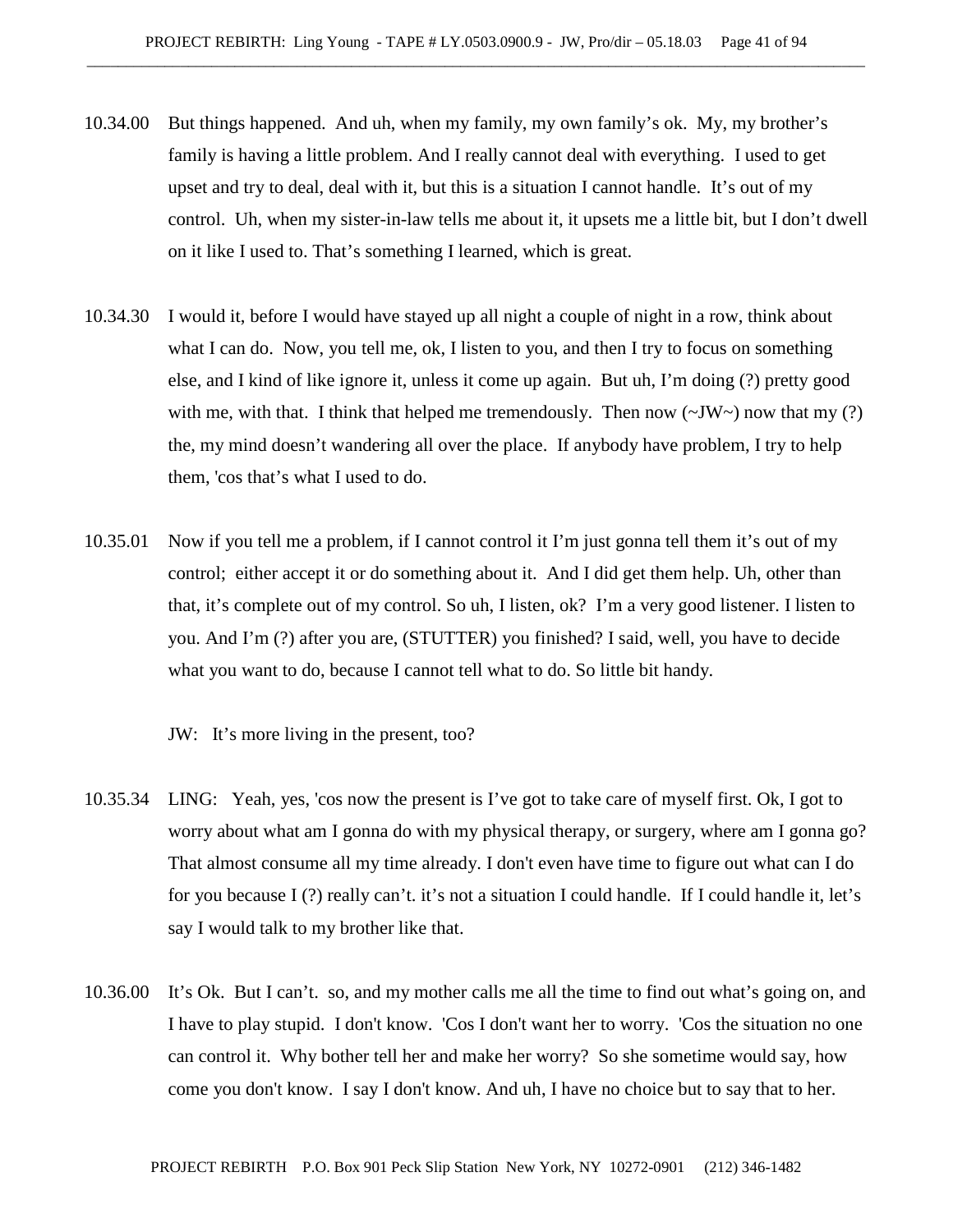'Cos otherwise she go crazy. And that's my mother. She's, I'm like her. The, the old one, not the present one.

10.36.30 Now I say, ok, I think about something else. So I try to occupy myself on the weekends.

JW: How's your brother? How does your brother deal with that?

- 10.36.40 LING: Well, he's the problem one.  $(\sim JW \sim)$  it's not what he's dealing with. He's gonna do what he damn please, ok? He's the one that say you know what? I've been taking  $(?)$ everybody, now it's my time. I'm gonna do what I want. What he's doing is not very kosher, but you can't tell him what to do. He, he's (?) one a very stubborn. You couldn't dare say something to him.
- 10.37.00 And he does respect me tremendously, but this is not an issue that I could tell him. I had talked to him and he had told me, hey, this is what happened. So I said, ok, I shut my mouth and I come back. I say this what's happening. You got to either deal with it. I said to her you do what you think is best for you but nothing's gonna change. It's either accept it or, and live with it, or you do something about it. You know, and I think you know what I'm talking about. (LAUGHS) Yeah, I don't have to go in detail.

### (OFF CAMERA REMARKS)

JW: I'm thinking about the whole philosophy of accepting and move on.

- 10.37.44 LING: Yeah, it's weird, which is weird. That would not that was not the old me. The old me would try to do something about it. I might even uh, talk to him. Even though I know it doesn't work. But I do know that he does listen. He doesn't listen to too many people, but he does listen to me.
- 10.38.01 Ok, I'm the one that actually uh, does his, all his paperwork. Like I'm the one that know how much he make. Like people ask me how much he make, I will not tell them. Even my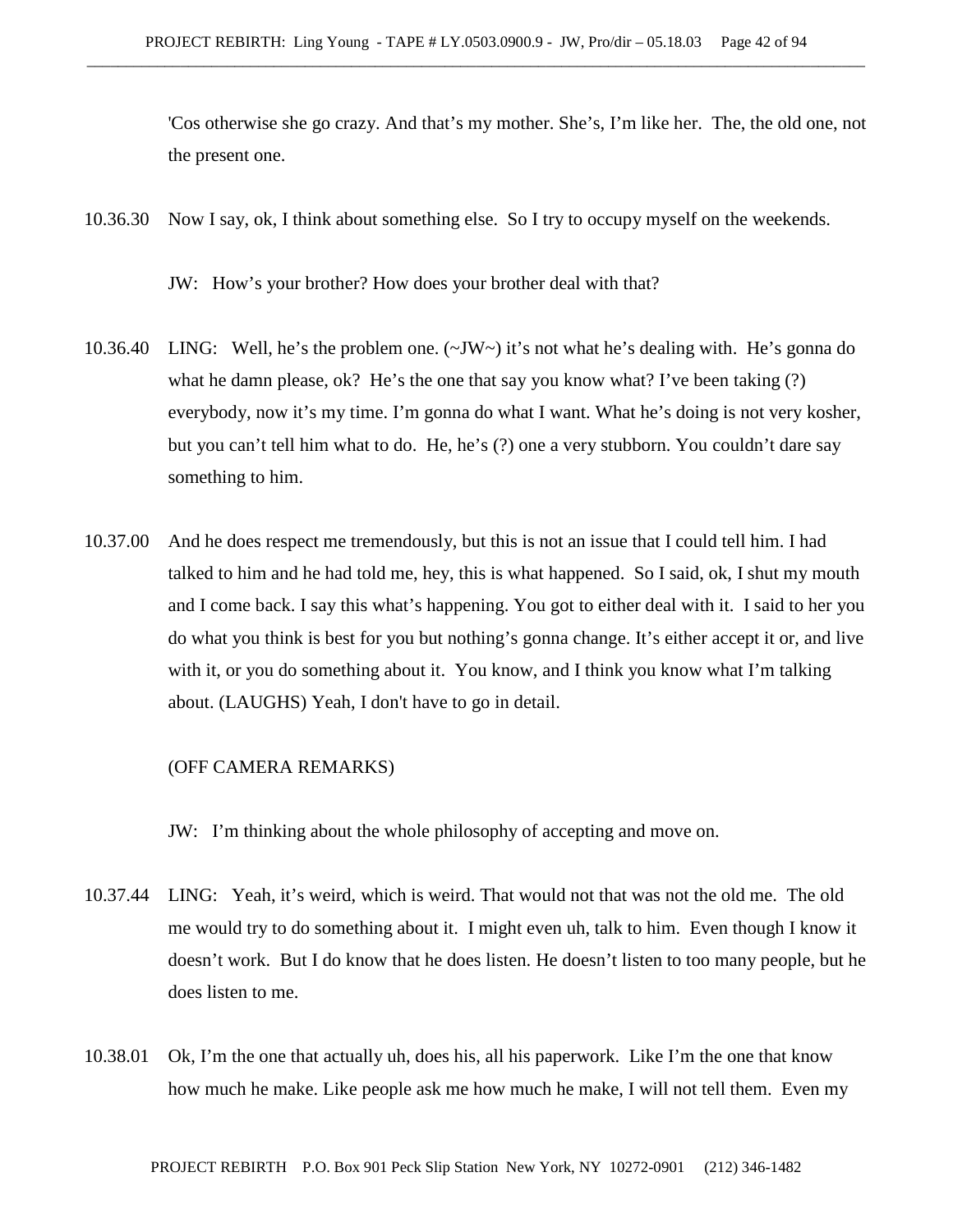mother ask me, I say I don't know. So how come you don't know, you're doing a tax return? I said, I don't know. I say, if you want to find out, ask him. Ok? I cannot tell my mother, even though I could have, but it's not right. So when he has problem before he would just blab it out to me. And I say you know what? It's your problem, because you made it that problem.

- 10.38.31 'Cos you were complain she doesn't do this and she doesn't do that. I said, well, you know why? 'Cos you allow it to happen, and don't complain. So we also have like a nice, quiet talk when I'm alone with him, and on a drive. (?) tells me everything. And with that, I try to tell her what to do. In a way, indirectly. But she didn't listen. So now things happen, it's too late. And I don't think he's changing. He's not gonna change. So when you look on the outside, it's one big, happy family. But there's a lot of problem inside.
- 10.39.01 And he's 45 and uh, he's not gonna change. He's having too much fun. Enjoying his life. He said, I've been helping everybody now, it's time for me to enjoy myself. I don't care. He's not wrong in that respect. And uh, I don't blame him. But it's not right. So, you know? Things happen.

JW: How is Don doing?

- 10.29.24 LING: He's doing ok. He's learning a little bit more (LAUGHS) Still not there yet. (LAUGHS) I used to get very frustrated because he's, he tend to forget what's going on. (?) sometime I would get mad, I say, you know, you're doing this hand for over a year and a half, and the same spot I have problem. Why can't you remember it? He would go through and boom, he would hit me, like oh, my god. And sometime it would just bleed, and I says, that, then I get, then I get mad. Then afterward I feel bad. I guess I get him so nervous. He had never taken care of anybody. And for 50 years. Either his mother did or I did everything.
- 10.40.00 He didn't have to worry about a thing. All he has to worry about, play with his garden outside, do the outside work or, or the house, you know, electrical, anything that has to do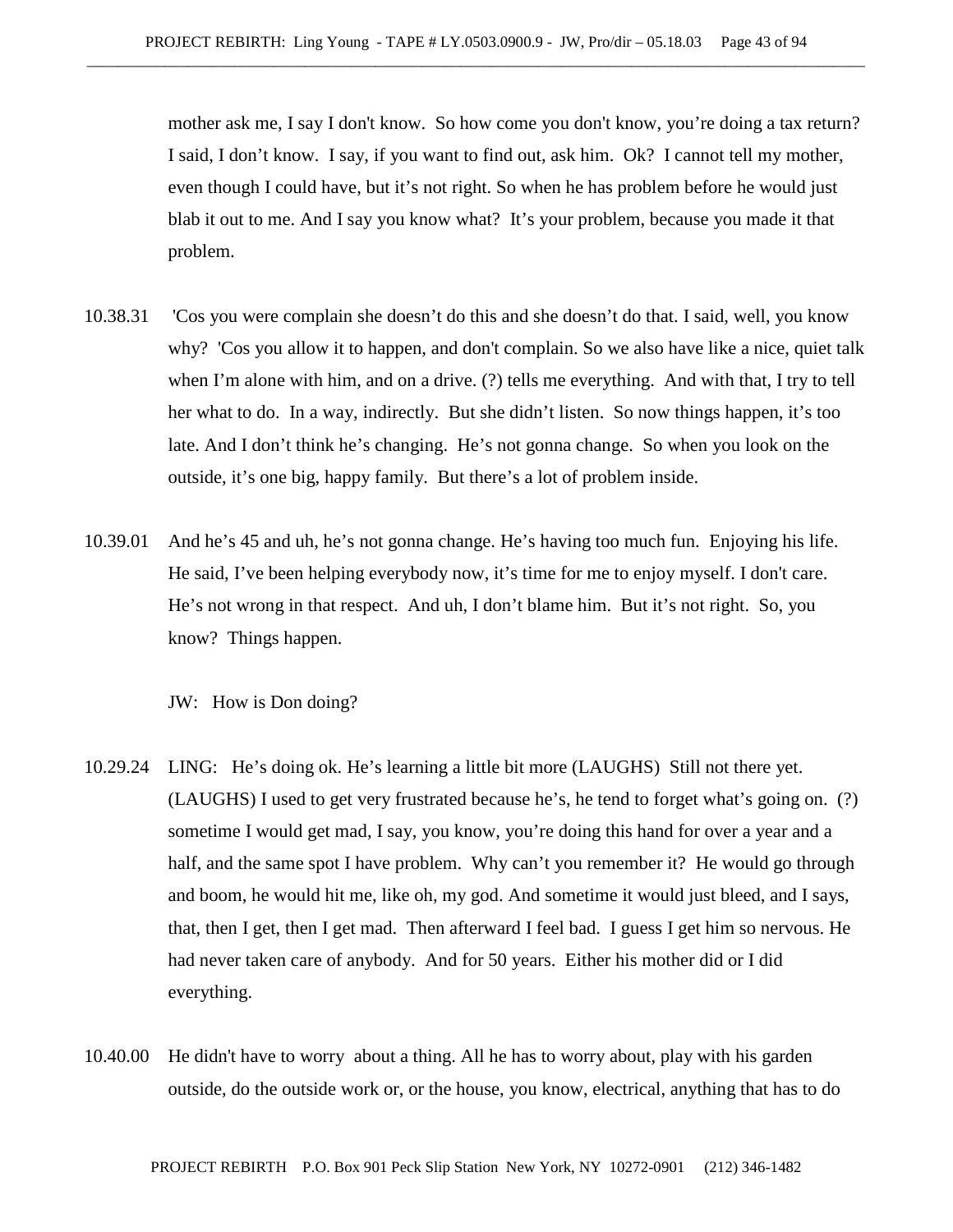with construction. Other than that, I took care of everything. They ask Donald how much you have in the checking account, he has no clue. How much money he has? He has no clue. And if someone calls on the phone, saying anything about financial, he says, don't talk to me, talk to my wife. So now I said, do you at least know how to get money out of the bank? Go deposit a check.

- 10.40.30 Actually just learned it this year. He know how to go to put in deposit. Uh, it's not that he's stupid. He just never had to do it. So I got Richard doing certain things, I got my son doing his own checking. I used to do everybody's checking. When it comes in, I balance the book. it was (?) it was something I do, I enjoy doing it. And now, I said, now you guys are on your own. Even my sister, I gave her, I gave it to her. She was doing Ok. You know, she, she gets her credit card, she never checks it.
- 10.40.58 She doing ok for like one or two month, and make her copies of it, and she look at it. After a couple of more nights, and I say you don't have the uh, the uh, statement. Have you been checking it? I don't. so she came over with a shopping bag (?) I said forget it. Just give it to me. She does not capable of doing it. It's not that she doesn't know how. But just don't know how to do it. So I say ok, by. I said (?) a couple, you know, now I'm gone 4 days in Jersey, give it to me. So I kind of, she kind of embarrassed so she at least she fold it up, put (?) it in, in like a pile for me. It took me like an hour, but it wasn't too bad.

JW: Then do you do it at home when you still work the computer?

10.41.36 LING: Yeah, I know yeah, I do at home.

JW: Do you do e-mail?

LING: I do e-mails, yeah, but I don't do too often. I read, read each e-mail. He at least send me one or two from what's going on with my appointments. And then anytime someone, someone send him an e-mail about me, he forward to me. So I do that almost on a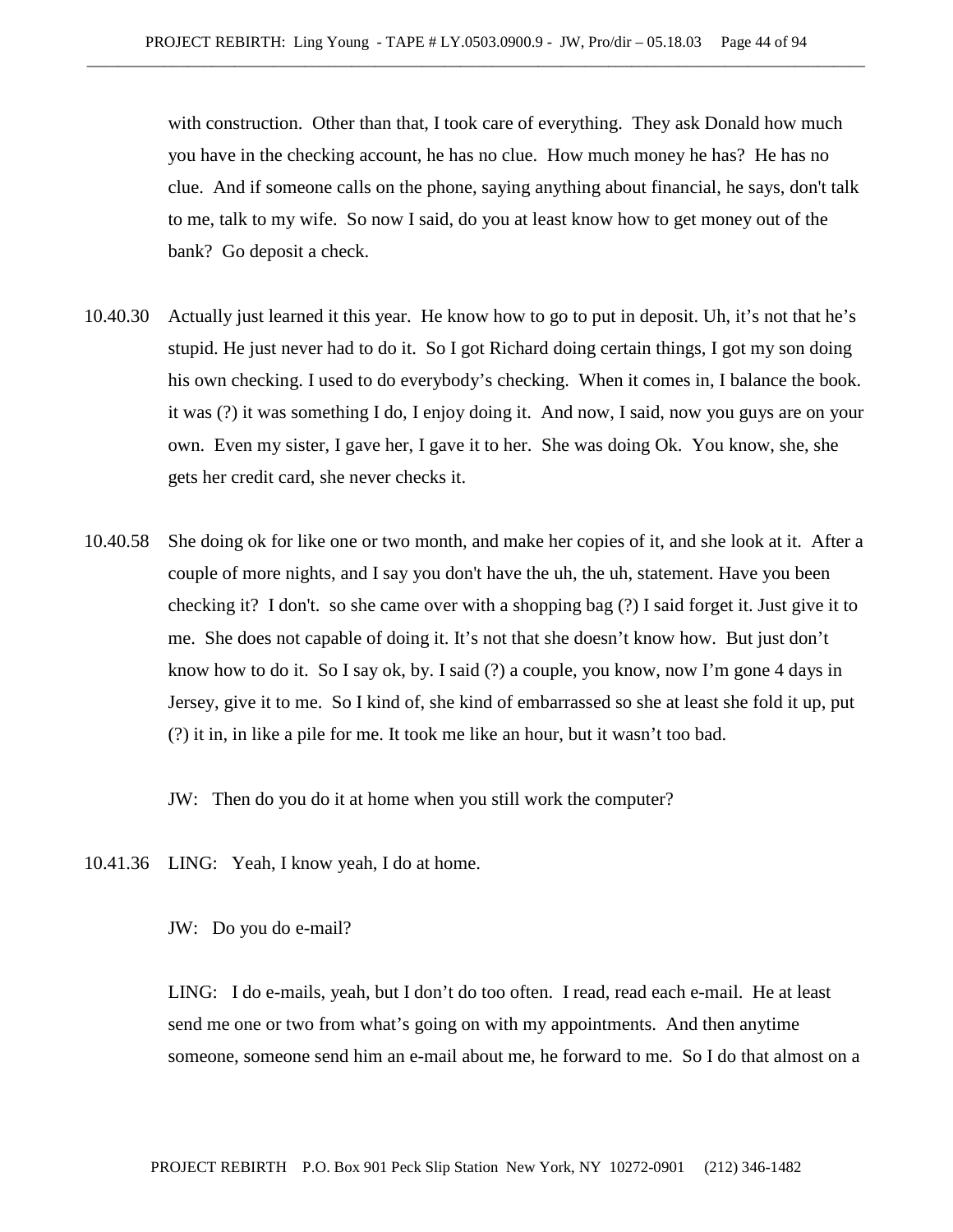daily basis, just that (?) with the e-mail. And I don't go chit chat on the e-mail. I don't do any of those things.

- 10.41.59 I don't really go on the phone, either. 'Cos I'm not comfortable with the phone, 'cos I can't hear. I could hear, but it's like the, the uh, the microphone's right on me, and makes me very itchy. And I put on this ear, it's not comfortable, either. So, so I said, I don't bother. But if they call me, if they want to just talk to me in the speakerphone, it's Ok. 'Cos I (?) just touch a button. Without (?) or so holding a phone is very uncomfortable. So that's why I said to them, I'm gonna use the (?) speakerphone.
- 10.42.30 If you have no problem, I'll talk to you. But I don't really stay on the phone too long. Ten, twenty minute would be a lot for me. And like yesterday two people call me, and I was in no mood to talk to nobody. Actually (?) my, my doctor, Dr. Bauer called me about a prescription. So Richard say, you want to talk to him? I said no (LAUGHS). And I'm like oh, my cousin call me, here, I said no. I was not in the mood to talk to anybody yesterday.
	- JW: Does that happen a lot?

LING: Yeah.

JW: What's that?

10.42.58 LING: It's like what am I gonna tell them? They gonna talk the same thing, how you doing, what's going on. If you try to explain to those, them about surgery, they don't' know what I'm talking about. So after a while, you get frustrated. I mean, they meant well, but I can't sit there and just discuss the whole thing over and over again. Just like my surgery, oh, yeah, that's how it happened, you know, it'll get better and Ok. I don't need that. So instead of just chit chatting about nonsense, I don't bother. I just say that either I'm sleeping or whatever. Not that I'm sleeping, I said, I'm not in the mood.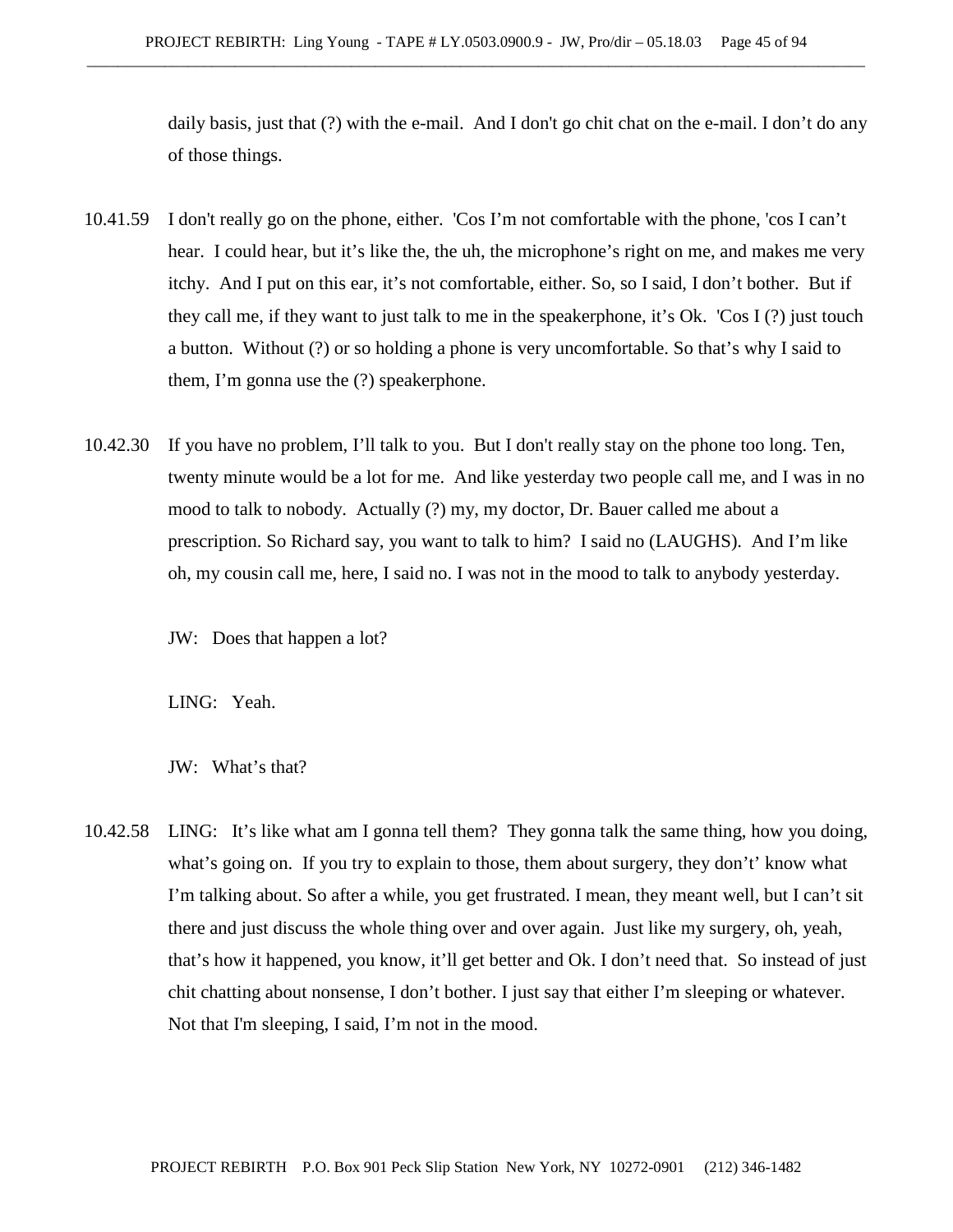- 10.43.31 Just tell them. 'Cos I know two people called, at least two people (?) called me. I'll call them back. I haven't called them back yet. I will (LAUGHS). When the time comes.
	- JW: Do you get a chance to talk in your group meetings?

### 10.43.49

LING: Oh, yes.  $(\sim JW \sim)$  Yes. That's something I, I find out very helpful. I'm not afraid telling him, telling her anything. Including my personal problem uh, other personal problem.

- 10.44.02 I just, after I finish I think I feel a little bit better. Because like my other family's problem, my own family just say there's nothing you can do, why don't you just stay out of it, 'cos she's just getting you upset. I say I understand that, but I can't just completely ignore it. I really can't. when she comes to talk to me, I can't tell her to go home, or say that you know, I have my own problems, don't bother me. You know what? I'm the only one she could talk to.
- 10.44.28 Unfortunately she has no friend, nobody. That her own fault, and I've been bugging her about that, but still. By now she's 40-some odd years old. She don't have one friend that she could talk to, which is pretty sad. Like she quit work, stay home, baby sat and did nothing but stay home with the kids. So now, of course, they're all grown. They're not really grown, at 14, 15 years old. But they still not capable of doing anything. And he decided to have fun, so he just live the kid home.
- 10.45.00 And then when they leave the kid, I'm stuck with them, I have to make sure they eat. So it's like, like this weekend, somehow they went upstate to work, so I got the kid. But then the kid say, don't worry about it, I have, I have food home, I say ok, that's it. I don't want to bother. Unless I know something happen, but it's not, to me I don't like it, but I can't do anything about it 'cos I would never leave my kid, 14, 15 at home, alone at home for a day or two, or even two days.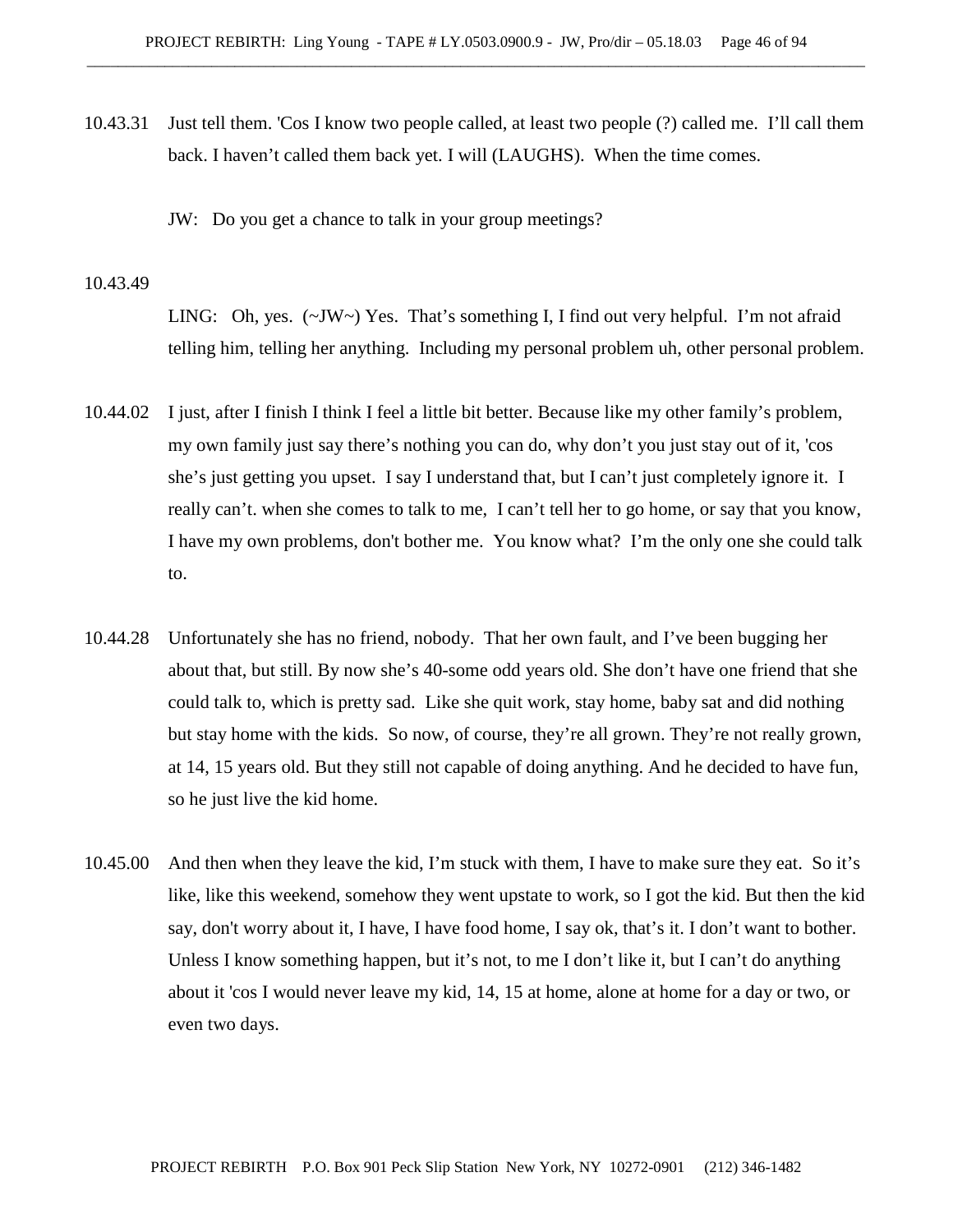- 10.45.30 That's not something I would do. But that's not my kid. I have no control. And they would not want to come over, sleep over my house, so. Nothing I can do about. They said they Ok by themselves. So. I guess they're learning to be independent. Uh, like what my psychologist said again uh, I could tell anything I want. I have no problem. And actually this is a new one. I was going to Dr. Robert for over a year and a half, but I was under federal study.
- 10.46.00 And in (?) I have to apply for my psychology with the workman's comp within two years. So I have to (?) establish another one. She cannot take me over because she was with the federal study. I said why can't I take you as a private, private (?) she said, no. That's on the fund, cannot work. Something has to do with the federal and the, and the state. I don't know what the reason is. So now someone recommend me a new one. I'm seeing her every week, once a week about an hour or so.
- 10.46.32 So within the hour I just talk. I just put (?) whatever, whatever's in my mind just comes out. I didn't have any problems with that. And that's the reason why we're trying to get this other guy, Andy, to do it. He had not talked to anybody. He just get pills on top of pills. And anytime he goes in, they give him another kind of pills. So you name it, this depression pill, I think he (?) had them all. But he never sat down and talked to somebody.
- 10.46.58 And I said to him, talking to someone that you could just bring out your frustration and all your anger, you might get a load off. But he never (?) do it, and his wife never pushed him. So now he's doing it. I don't know how it's gonna work out. I hope it works out. 'Cos there was some other one was always, has been very frustrated and anger, angry. They got a little bit better. So that's why we're pushing the issue. Go talk to a psychologist, not a psychiatrist, just give you a pill. Talk to somebody.
- 10. 47.31 Say how you, see how you feel. I say, the one that makes uh, a match you is the one you could say anything you want. I tease him, you can even tell by your sex like, you can say anything you want. And that's the one you're looking for. So now she, he got this trauma psychiatrist. Strictly deal with (?) trauma. I don't know if it's gonna work or not, so he's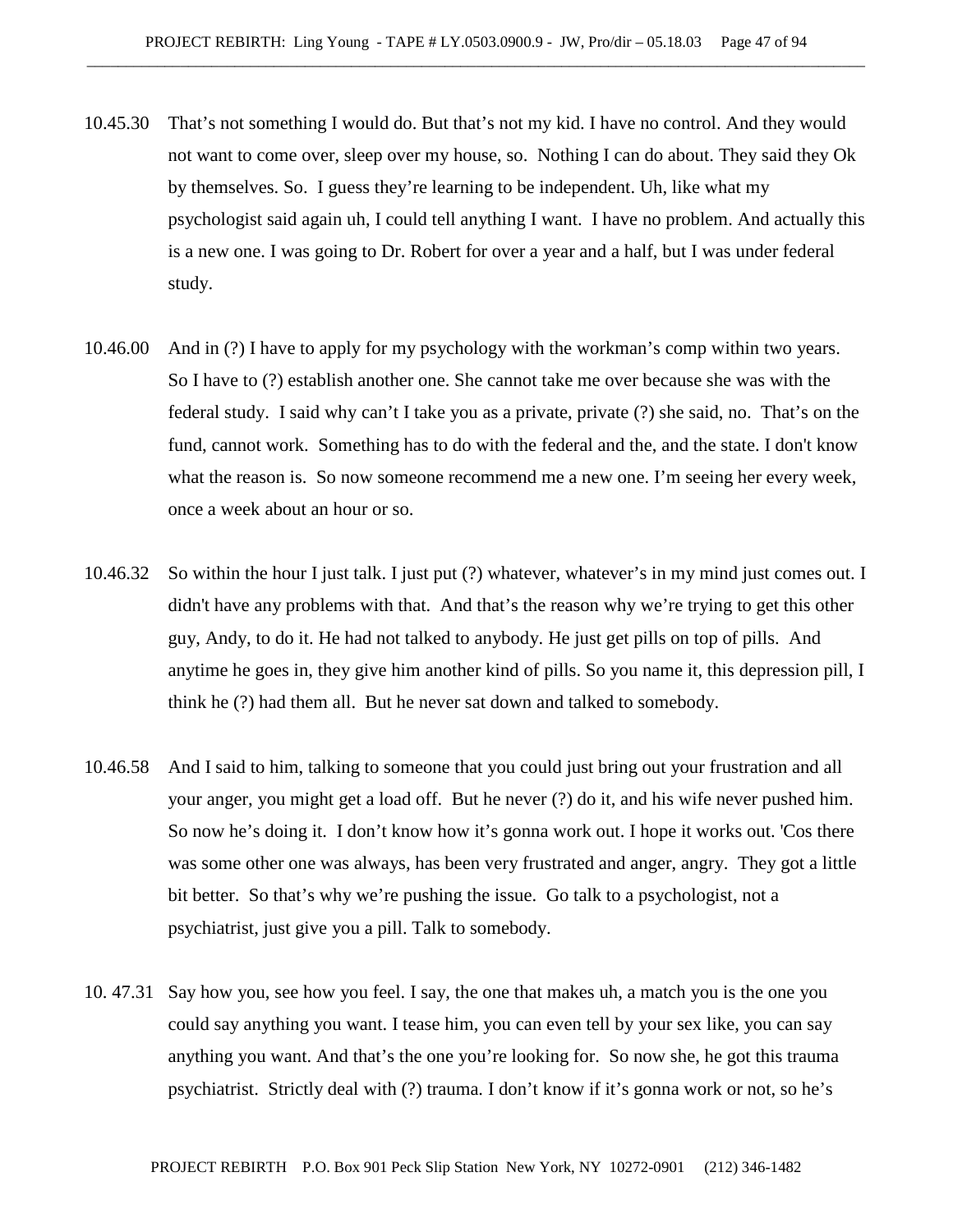going next week or something like that. So I have two group, actually I go to three group. (~JW~) (LAUGHS) Oh, yeah.

- 10.47.58 One is St. Barnabus with the burn unit, strictly people who got burned. I go to Cornell, also strictly people that got burned. It could be many years ago, it could be in patient. You share what, what you know about burns. Like if I wasn't burn, I would never thought burn is like this, never in my wildest dream that burn is the way I am now. I get burned all the time from cooking. Big deal. That's what I thought I was going on vacation. No big deal I got burned. 'Cos when I got to the hospital, everything popped out, so what? Not a big deal.
- 10.48.30 The skin comes back and that's the end of it. But of course now it's different. So anything I could get information from that I could learn from, that's really the two group I go. Of course and the one in Jersey it's just like a group session that you talk about things that you're hurt and not hurt. How you feel psychologically, what's going on with your life. It's like a little chatting session that they could talk uh, what, within our group. Where they're very comfortable talking. And uh.

# (OFF CAMERA REMARKS)

## 10.49.06 END OF TAPE # LY.0503.1000.10

**TAPE # LY.0505.1100.11 Ling Young Interview, New York, 05.18.2003 JIM WHITAKER, Producer/Director PROJECT REBIRTH**

11.00.40 PICTURE UP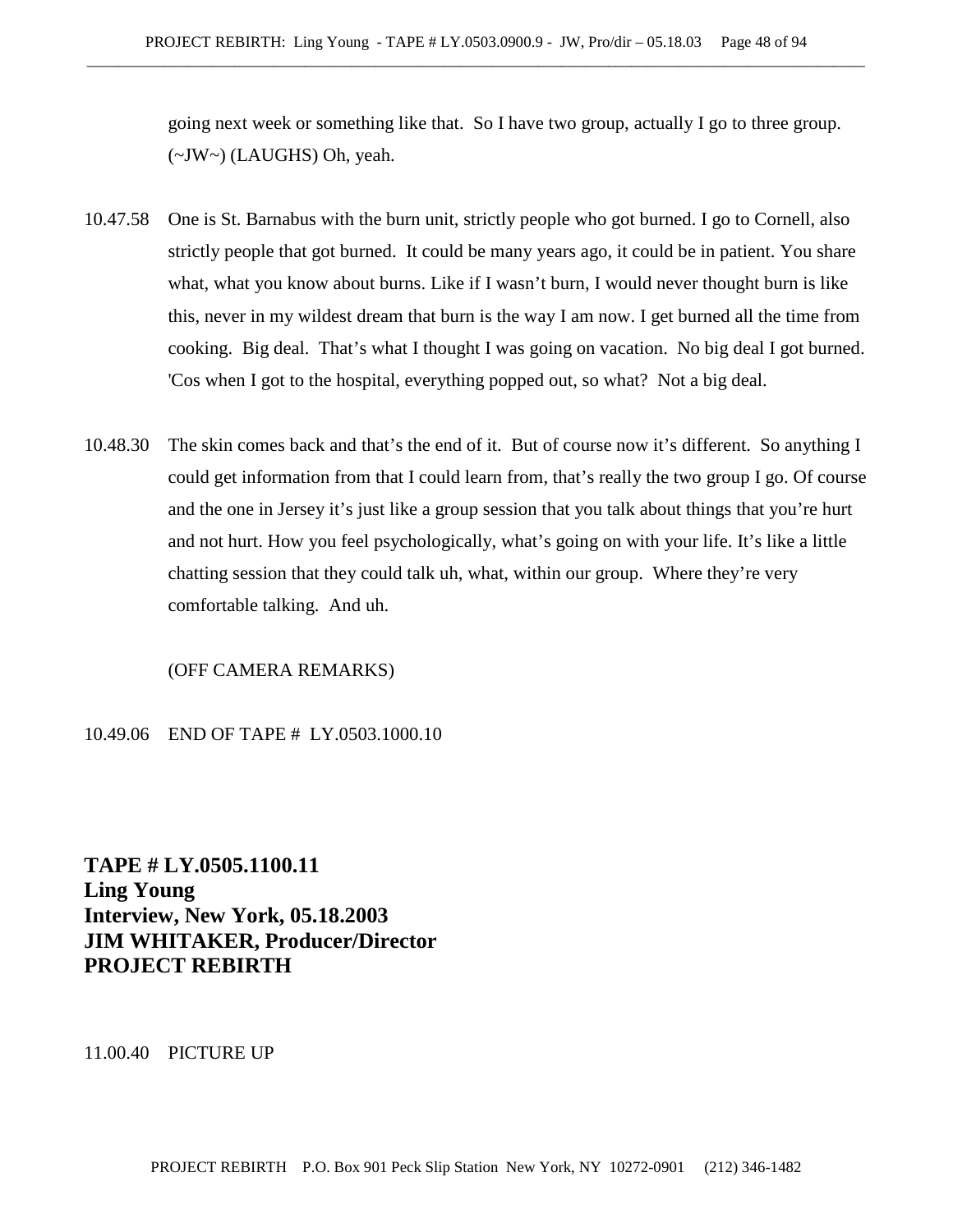JW: What about if you get a opportunity to help other people?

11.00.15 LING: Ok. Like I said, in that group, I would say out of 12 people  $(\sim JW)$ 

JW: Which group?

LING: The, the New Jersey group, (?) at the library, ok? That's strictly 9-11 patient. All people from 9-11.

- 11.00.29 Like the other group is the burn, burn clinic group, that ask about people was burned and other area. But this other group in New Jersey is strictly 9-11 individuals. Either they got hurt or they didn't get hurt, makes no difference. It's (?) a group mixed up, physical injure, serious (?) seriously injured and the one that's only psychologically impact on them. So in that group, when Andy's complaining how he's, how life been changed, he doesn't save any more, he can't do this, he can't do that.
- 11.01.00 I'm frustrated. I would say (?) Andy, look at me. If you look at me, don't you think that you (?) you be glad that you don't have any of these problem? So somehow when they talk they would say you know what? We're looking at our self and we look at Ling, what am I bitching about? The same time like one guy came in uh, a new group, a new guy. I walked in, he was in tears. He said because I looked at her, and look (?) my god. You know, I'm only here talking about me getting frustrated.
- 11.01.31 Look at what, what's, look at what she look like. 'Cos when I had my short sleeve, having this all exposed, and I don't have a choice and I really don't care anyway, because I can't hide them. So why try? So when you see me the first sight is oh, my god. This is how he had the impression. So I got him crying that, that session. But he didn't come back because he has other appointments.

JW: How did that make you feel?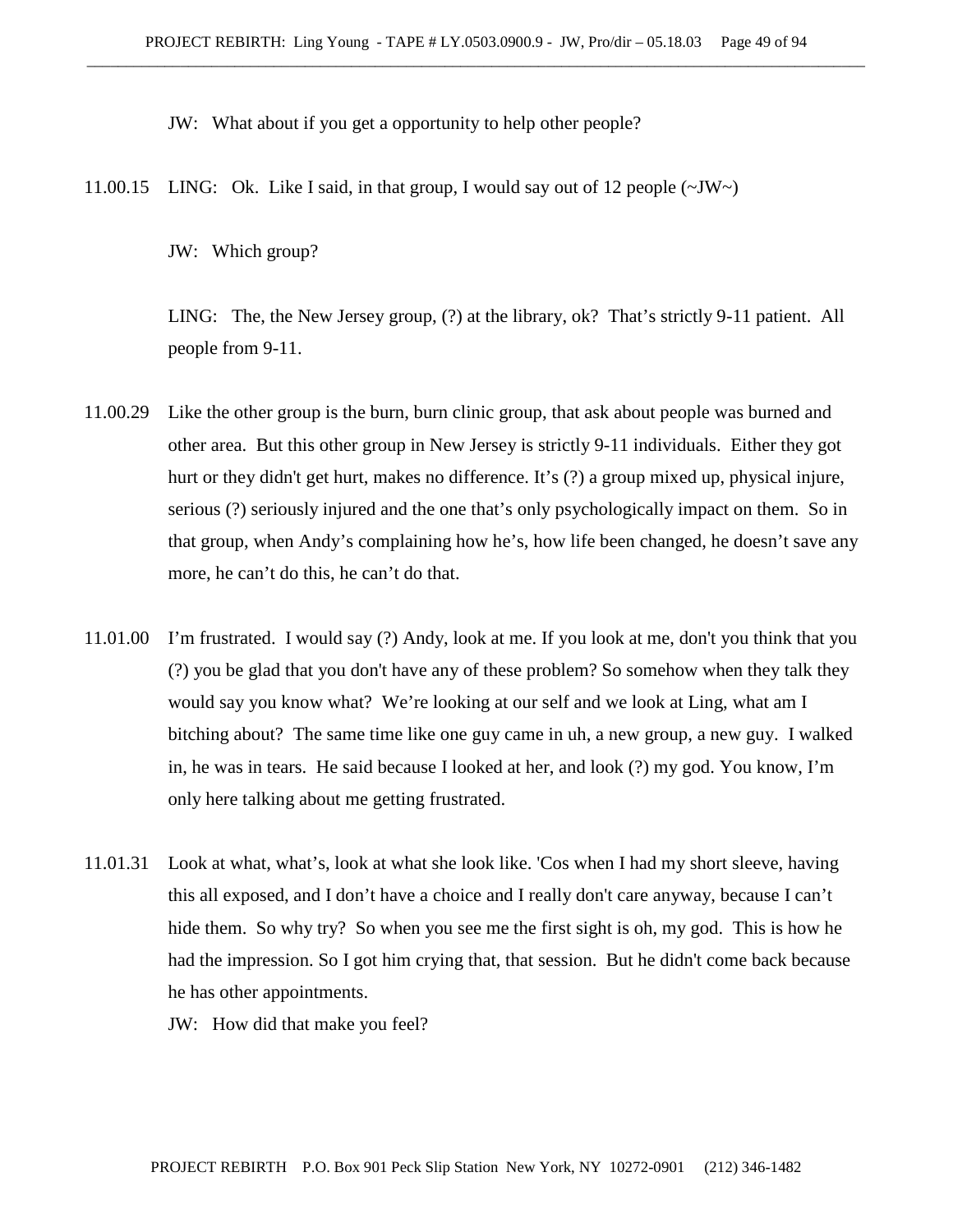- 11.01.57 LING: I just turn around to them, don't worry. I'm ok with it. Ok, I said, uh, do not get upset over it, 'cos I'm used to it already. So he calmed down a little bit, but he outright saying that, you know, I look at her the minute she walked in, I can't, I can't take it. So to me, Richard's saying that he doesn't like me to go to the group because one of the guy might be suicidal. You don't know when he might bring a gun in, and he always talk about bringing gun, talk, taking the gun and shoot somebody. It's always in constant mind or how to kill himself.
- 11.02.31 That look like an accident. So it's crazy thought that he has, and Richard got a little worried. And he said, I don't think you should go. I said, no, I'll see what happen. And I talk to my psychologist. She said, anyone who talks about it normally doesn't carry out. That's what he said. She said to me. And I know him that this two hour is the hour that he let go. That he's looking forward every single week to come and just talk. And (?) by now we know about his sex life, everything (LAUGHS).
- 11.03.02 Everything that he did or he didn't do. It's very funny thing, and when he start talking, and we just laugh as a group. I said, ok, this is what you did, or this is what you didn't do. So he was very comfortable telling us everything. So I even one time, I, know about his wife pushing him to go to work, and I, when I talk to him, and I call on the phone, his wife sounds very friendly. I said you know what? Maybe we should have dinner together. So actually have dinner with those, those two.
- 11.03.29 And I said to myself, they seemed ok. I don't understand what the problem is. Now they, they don't talk. They're not in talking term, they haven't been doing anything together. It's just like you is you and I am I, I am what I am. And of course she quit work after she got married, about 8,9 years ago. So she had not been back to work almost ten years. And uh, now she has to go back and get minimum wages. So she feels frustrated. She said, I didn't go to college for this crap.
- 11.03.59 So she's frustrated, and he's like a zombie all day 'cos he's half-asleep. The 4-year old's home and he could be playing, he's, he's knocked out on the (?) sofa. So I guess his wife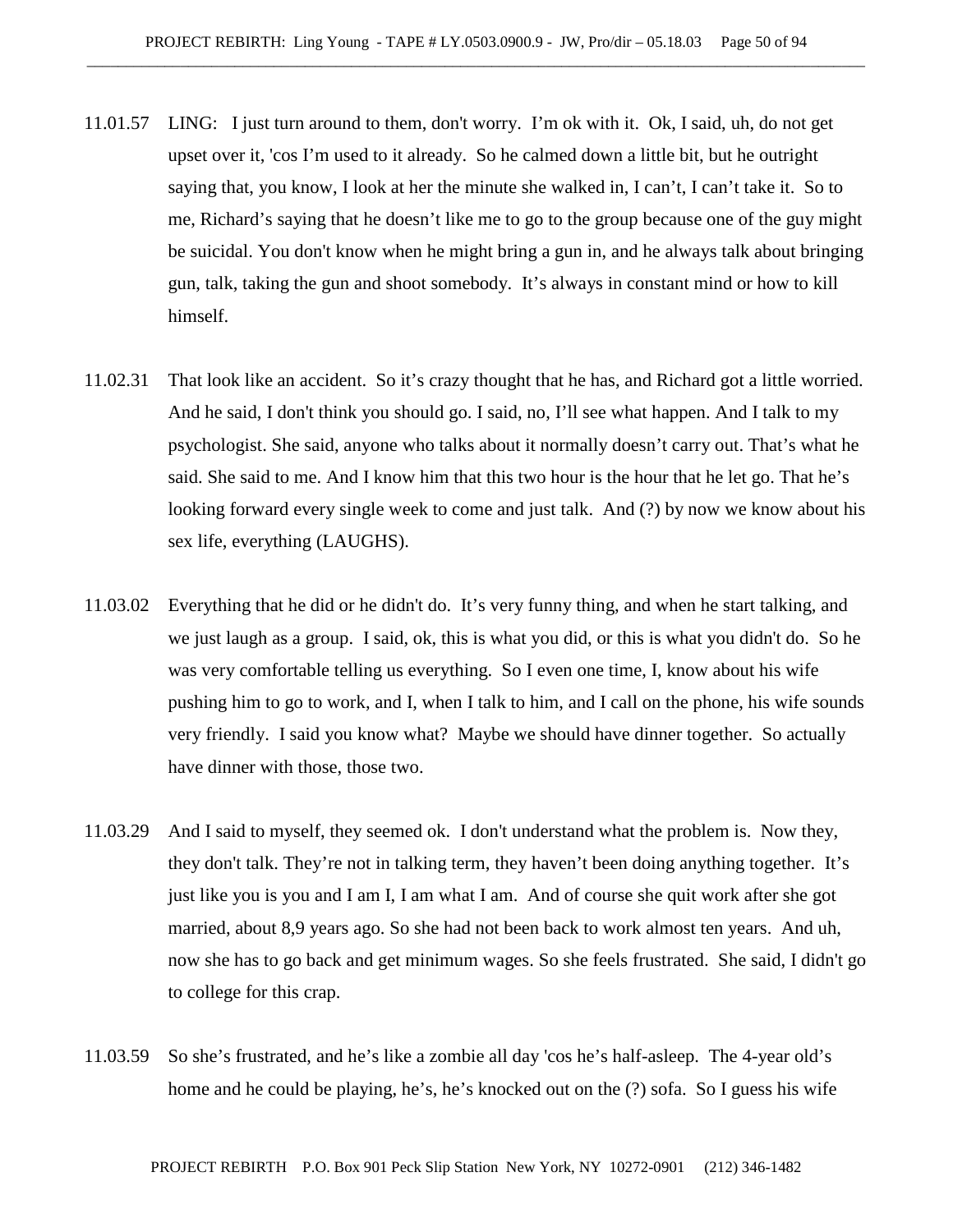saying what's wrong with you? You're Ok, you're not hurt. Why don't you go back to work. But he can't because he cannot function. His mind is not there. He used to supervise (?) over a hundred people who do, who does trading, a million dollars a shot. He can't go back now. He had a couple of interview.

- 11.04.30 They looked at him, and they look at him World Trade, you've been out for almost a year, they know something's wrong with you. Do they want to hire you to supervise somebody that has to do with money? No. 'Cos that's what's gonna be. And he's not willing to change. He's not willing to change job yet. And to him, nothing is good. Nothing is doing well for him. He wants to move to a town that's nobody there. So I said, ok, when you move down there, would your kids, your wife gonna go with you?
- 11.05.00 He said, I don't care. (?) What you want to talk about? We said to him, you got to move out of the Tri-state, and maybe you feel a little safer. And he goes to the internet, look through all kinds of first aid kit, what happen there's a biochemical uh, disaster. He just go a little crazy. So he's like one extreme. So that's why Richard's always not crazy about me going there. He think that one day he may come in with a guy. But then my psychologist said don't worry about it.
- 11.05.30 He said, she said the way I know it, if he says it, he's talk about doing it, he's not gonna do it. And that's what she said, and I said, OK. And I kind of back to my comfort zone. I'm Ok with it. And uh, like I said, with me being there, it does help a little bit. They look at me and they look at themselves, and say you know what? She's not complain, what I'm complaining for? I don't complain in group. That's why the other guy say, are you depressed?
- 11.06.00 Yeah. So he kind of shock that I have my moments. I say, yeah, I have my moments. But that's not to spend a two hour talking about my depression. It's no use. They can't help me. Ok, it's something I have to work on myself. Yes, people could indirectly help me. But not to a point that help me to stop it. 'Cos it just come and go. You don't know when it's gonna come. Out of nowhere. It, I could wake up one day and I, I cannot control myself all day.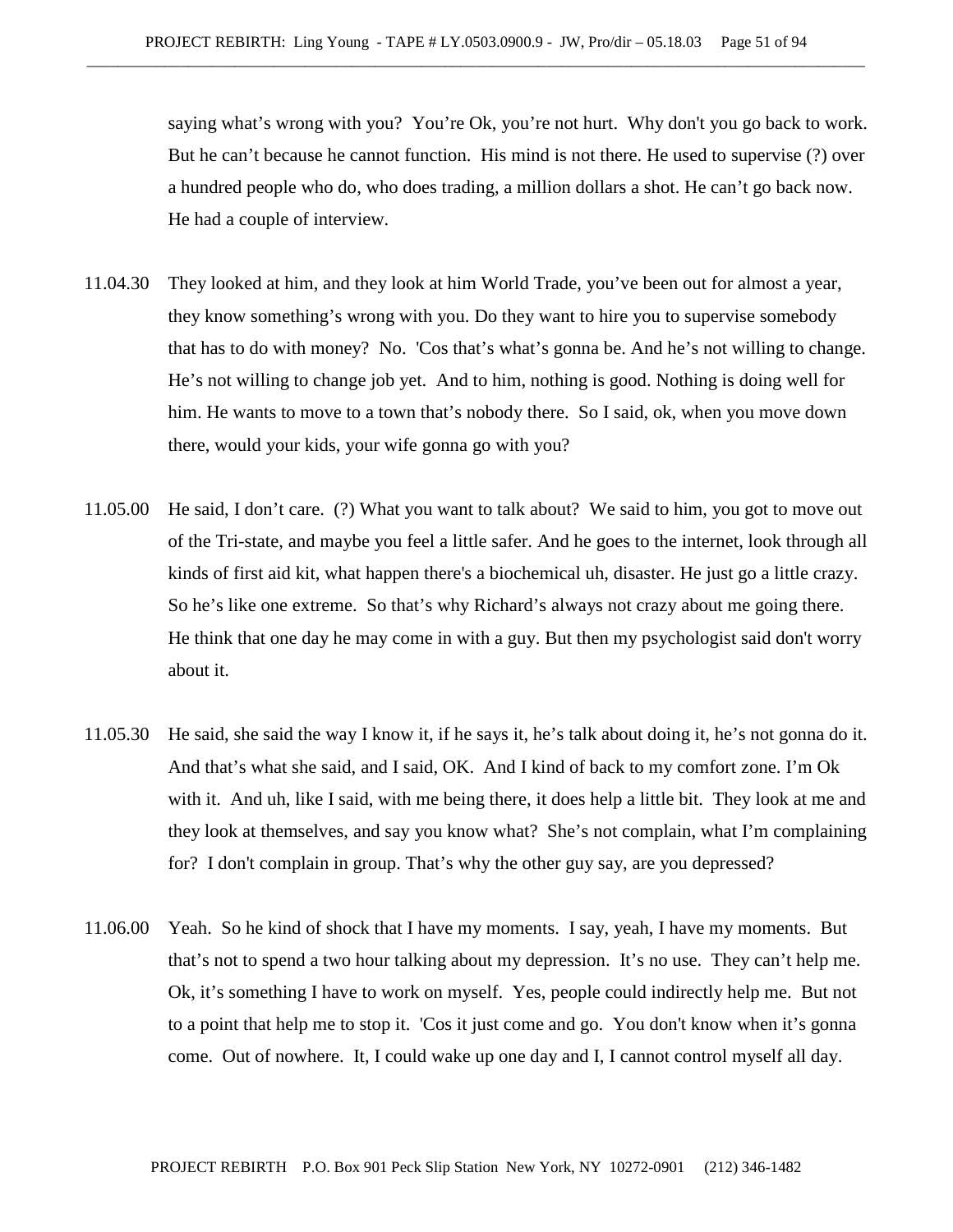- 11.06.30 I be crying all day. Ask me why, I have no clue. It just happen. But uh, I got a lot better, ok? Uh, sometime towards the end of (?) and beginning of this year I have real problem. But now I'm kind of over it. But it's gonna happen again, uh, I don't know. I would never think I would talk to a psychologist. Ok, like the other one I talk to, he doesn't believe in it. I don't either in the beginning. I said why you won't bother talk to them? And they said, what good it is?
- 11.07.01 But now I understand it does help, where you just unload your whole thing in there. But of course they said psychology is crazy themselves (LAUGHS) because that's why they go into the field. I said, oh, so what, you know? (LAUGHS) So.

JW: How bad was it?

- 11.07.17 LING: Christmas? Christmas ok (~JW~) Before Christmas a little problem because I used to be, I like to shop at the last minute. So I'll be going uh, shopping like the last two weeks, and then I would have to wrap all the gifts and say that.
- 11.07.31 And this year I can't do that. And the year before that. So if I could buy something, I'll buy something. If not, it'll be cash. It's just like the fun is gone, you know what I'm saying, of opening gifts and doing that is gone because I used to buy all my nephews and nieces Christmas gift. Now to me, I buy them a gift card, 'cos I can't just go around shopping, ok? And before when I was in a wheelchair, it was a pain in neck.
- 11.07.57 For the last two Christmas, it'll be like a gift card from Gap or from Banana Republic or something like that. It would not be a gift. So instead of opening a big gift, they got a little envelope which I get them in the end. So Christmas I have fun, you know, opening gift is gone. Of course the other one has it, but uh, it's not the same.
	- JW: That used to be very important?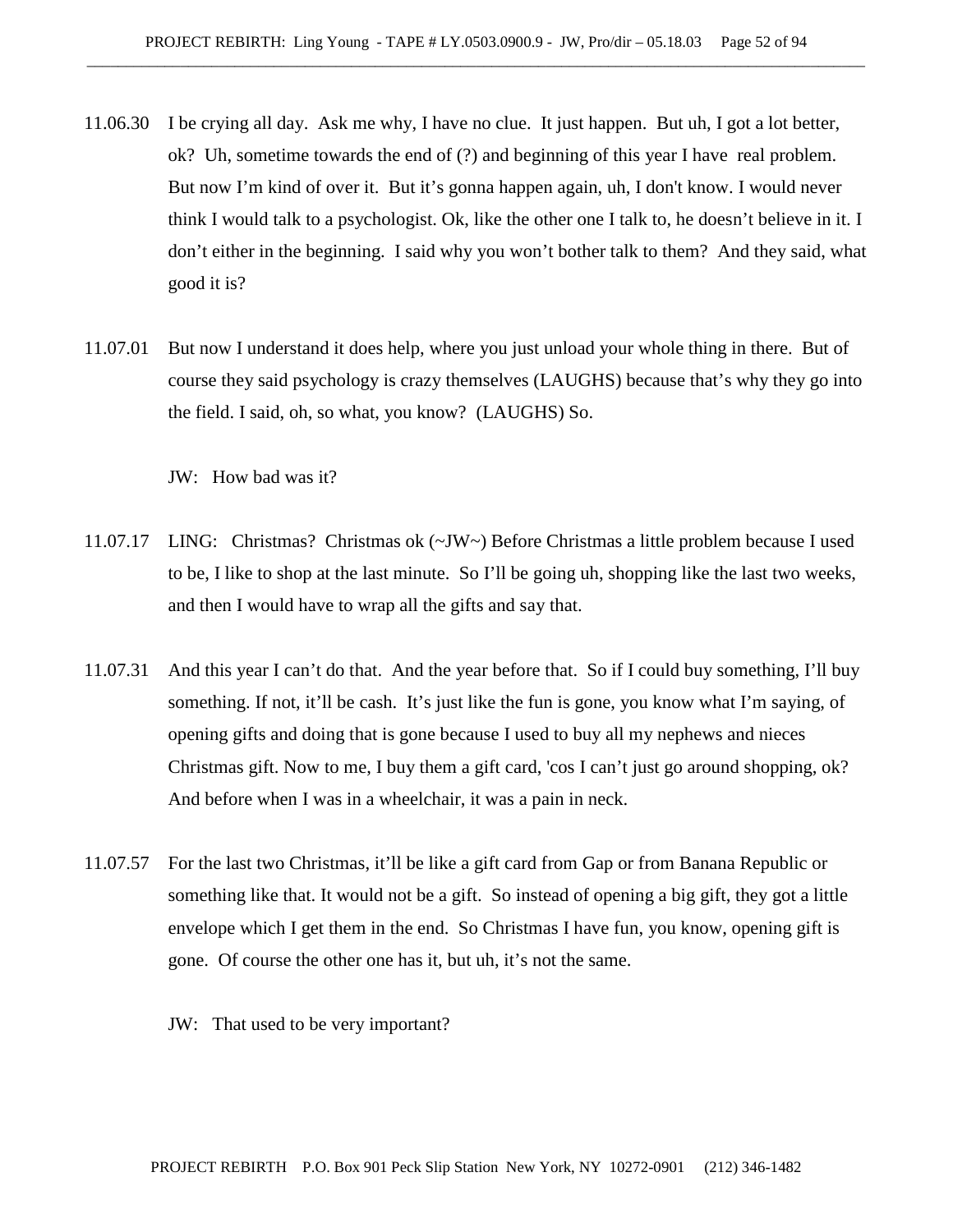- 11.08.21 LING: Oh, yeah, 'cos it was a great thing. You have gifts that you've got to open, take time to open a gift. Like we always (?) normally go to one houses. One of the uh, either my uh, sister-in-laws or my two brothers' house, or my house. So we will have all the gift right (?) laying in front of the tree, we take pictures first. Then we start opening gift one at a time. So I open one, I'll pick another one. So it lasts like 2 hours. Just having fun, getting uh, and seeing, seeing their faces, how surprised they are getting certain games or certain toys. Uh, something in that effect. Uh, like one of my cousin, I know that like my (?) cousin, my nephew.
- 11.09.01 I know I cannot buy him clothes. He hates it. So we'll be like jokes, we have all kind of clothes for him. You know, I have a fun time. But now it's like they have the gift if they give it to, to each other. But for me, I don't do that any more. I don't go out and buy gift. I just give them money. A uh, gift card, which is Ok, but it's not the same. The spirit is not there any more, the fun part of opening gifts uh, that's a half gone.
- 11.09.34 It's not fun. 'Cos I can't unwrap the gift, so I have to, and they don't know how, they don't want to wrap it. So I say forget it. I'm not gonna bother. so I said, just give them (?) the money or cash and get over with. And that's what's been happening these past two years.

JW: How's Richard doing?

- 11.09.52 LING: He's doing Ok. He's trying to get uh, find a job. However, he doesn't like his old job., he doesn't want to go back what he, he's doing before. But the problem was he's a business major. If he doesn't want to go back to what he used to do, then he's out of luck. First of all, the business is gone. You know, the everybody who has a computer uh, degree, he can't find a job (?) It's so hard, the market is so bad. So now he's thinking about being a massage therapist. Physical (?) complete different thing, complete. 'Cos what happened was last Monday I was invited to this uh, group in Jersey.
- 11.10.34 For some (?) an organization strictly for widows, mothers, or sister of the deceased. I was invited. That was a day like they pamper you. So I, I got that, I got a massage.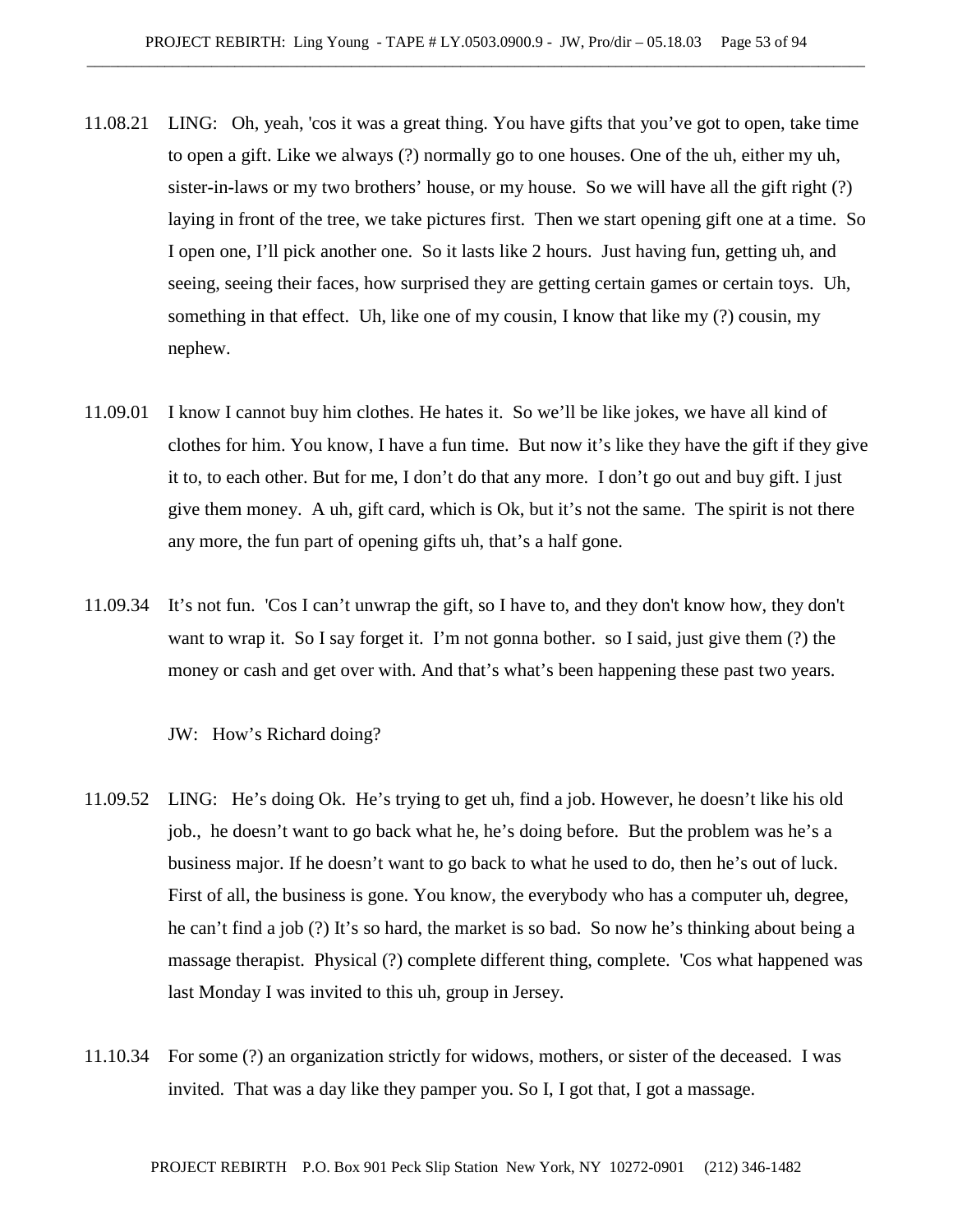JW: How was that?

- 11.10.47 LING: That was great. I said to her, do you mind doing it, and I'm very scarred up? She said, no, I have no problem with it. 'Cos I was you know a little different. She said, no, I have no problem. And I just go ahead, then, because I love massages. So my, my home health (?) said I have never seen you so relaxed. It was an hour. I was just close my eye, I was just having a lot of fun with that. That was the day they give you like they have manicure, they have face, face, facial massage. You name it, they have. So the day just kind of go out for the, the uh, the deceased family. But I was invited. I was the only one there that was hurt.
- 11.11.29 So uh, doing lunch somehow we had hooked up in the same table with these, with the two girls and the mother, whose, it was the son and the brother who was, who died. And he is in charge of the Port Authority. He's the one that was outside on one of the street when the building got hit. Only reason why he was inside because his friend want to buy Krispy Kreme on the corner. So when that happen, he would try to get everybody out. To him, that was his building.
- 11.12.01 That's how they told me. And in order for him to get out everybody clear out first, and that's why he didn't make it. His friend (?) happened to make it. He was outside buying donuts. So and she said, and we never met anybody who is a survivor, and make them feel good. They said by just talking to you make me feel that my son had died for a reason. He died helping people. I said, yes, he did. Anybody who was stuck there died for a reason.
- 11.12.30 And like my uh, my worst (?) it wasn't him, I wouldn't be walking out there, Ok? And it wasn't because of Jim, I won't be all the way down the stairs. And it wasn't because Mary, who heard my voice just talking, 'cos outside, I understand like completely a chaos. But she heard me from laying down on the stretcher. Say, everything little thing happens for a reason. So for them make them feel so comfortable, she said, oh, my god, you know what?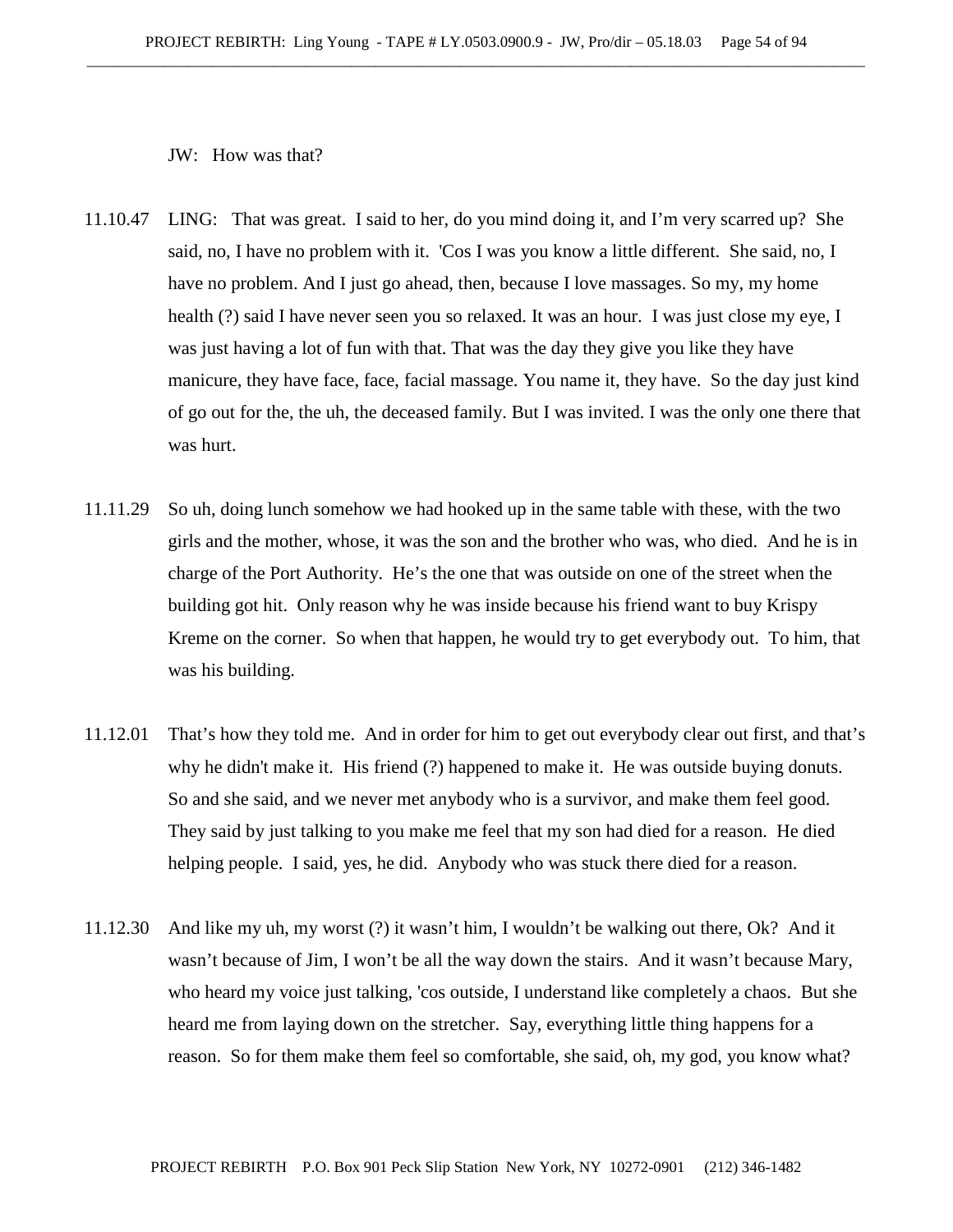11.13.00 After talking to you, make us feel great. She said, now, I now that he did it for a reason. So I think that help once in a while that if they, that's how they, they did. The same reason that my uh, team uh, (?) sister call me because I said that I was there with her when the building got hit.

JW: Who is this?

11.13.24 LING: Uh, this was Diane Gladstone. Ok, her sister I think Julia, I don't know her other name, called me. She said I understand that my sister was alive after the plane hit. I say, yes.

JW: Is this the woman we spoke about at length?

11.13.43 LING: It could be. There's two of them, two Diane. One of my supervisor, ex-supervisor. One is the unit head. They both Diane.

> JW: Right. There was one we talked about at length that had a fairly contentious personality.

LING: Oh, yes, yes, yes, that wasn't the one (LAUGHS).

JW: Can you clarify?

11.14.02 LING: Ok, this, this one's the unit head is called, is Diane Gladstone. (~JW~) Right, and her sister called me because I said to someone, I don't know who I said it to that she was there with me after the building hit. And she had a broken ankle. Now Diane Urhman is the one help her down. And my immediate supervisor, Ken St. Carol was helping somebody else. The four of them, including me is five of them at the same area sitting down around waiting to see if, to get help. So they were alive with me after the building uh, after the plane crash in the building.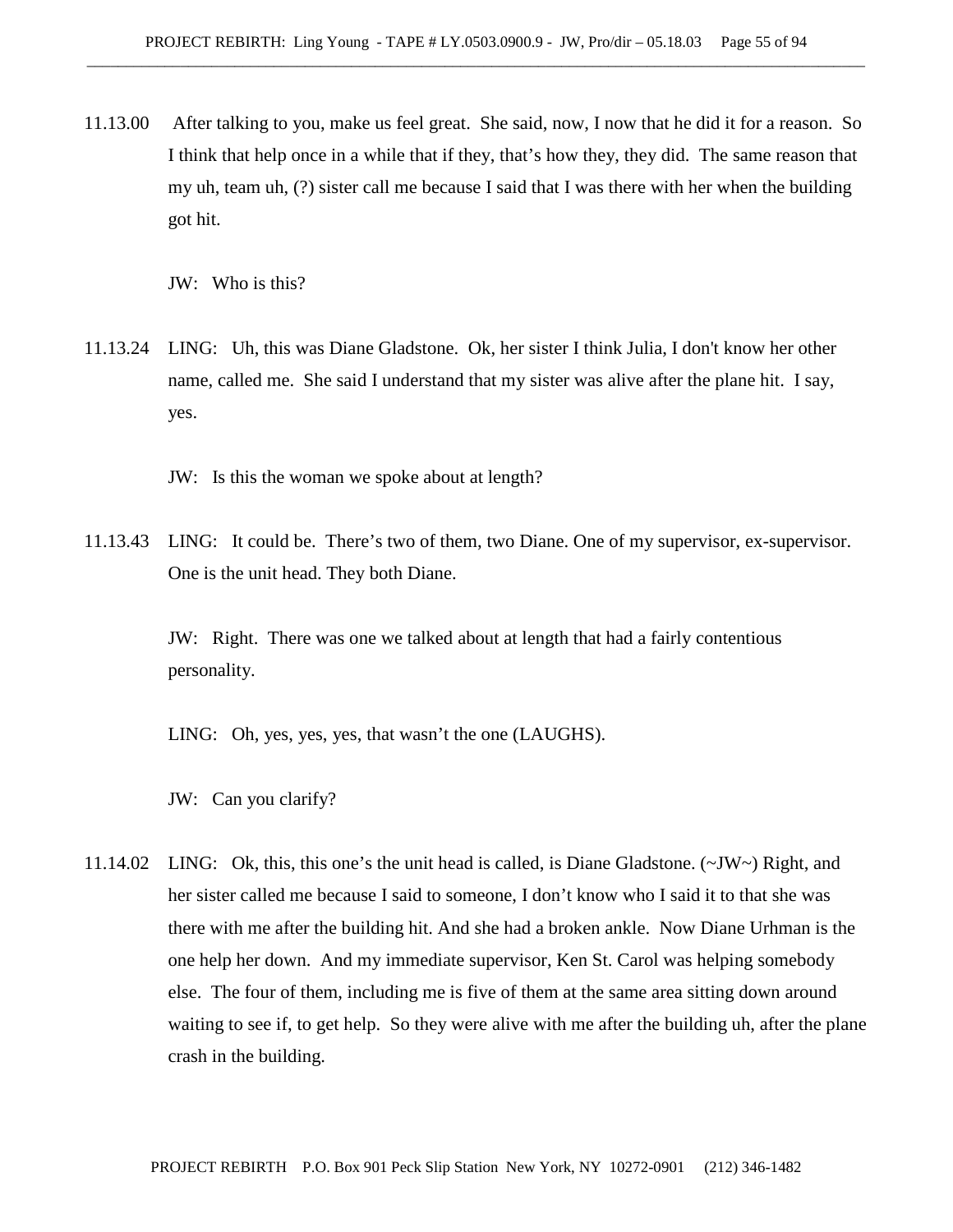- 11.14.36 So I told her, yes, she was there with me, and she saw on the way going down. So in a way, that made her feel comfortable because she know at least her sister is in building Two not wandering somewhere. And when the building came down, she know in her mind that she's there where she die. Somehow that give them some peace, I don't understand.
- 11.15.00 And so she said, it gave me peace knowing my sister where she, where she was at the last moment. And I think because they were coming down and they were hurt and they was resting. If you rest 'cos the firemen say, you know, don't rush, take it easy, the building's safe. If you rest, you'll never make it out. And that's the reason why only 12 or 17 people made it out from that floor.
- 11.15.27 Either they were on their way down already or they were trying, they were down because the stairs like Mary, she know where the stair is, she climb off there. I didn't. She (?) and they were there for a while. So it's like either you make it, you don't, and I know that not many people were going down when I was going down. So either you're dead or they all went down already. And uh.

JW: Richard might become a massage therapist?

- 11.15.56 LING: Yeah (LAUGHS) that's what he think. (~JW~) He's a helper. He likes to be hands on, ok? And because I got a massage at that place, he's thinking maybe I could look into it. So he's looking into that. Before he's looking to be in physical therapy. But that takes 5 years. And he's gonna be 26 soon. So he think that I got to do something else, so he's looking into that. I said, I don't know, Richard. He asked me, and I said, I don't know. I said I have no clue what the markets are about, with massage therapy.
- 11.16.28 Now, if that, if that is sufficient for you to raise a family, that'd be great. But if it's not sufficient. Then it's no use. I know that you, you need to do something you like. AT the same time you have to be able to support yourself either. I mean, I could do something I like that doesn't pay me anything. But does that mean you could raise a family with it? I said, that you have to put in your mind. You can't just say I want to be doing this, I want to do that.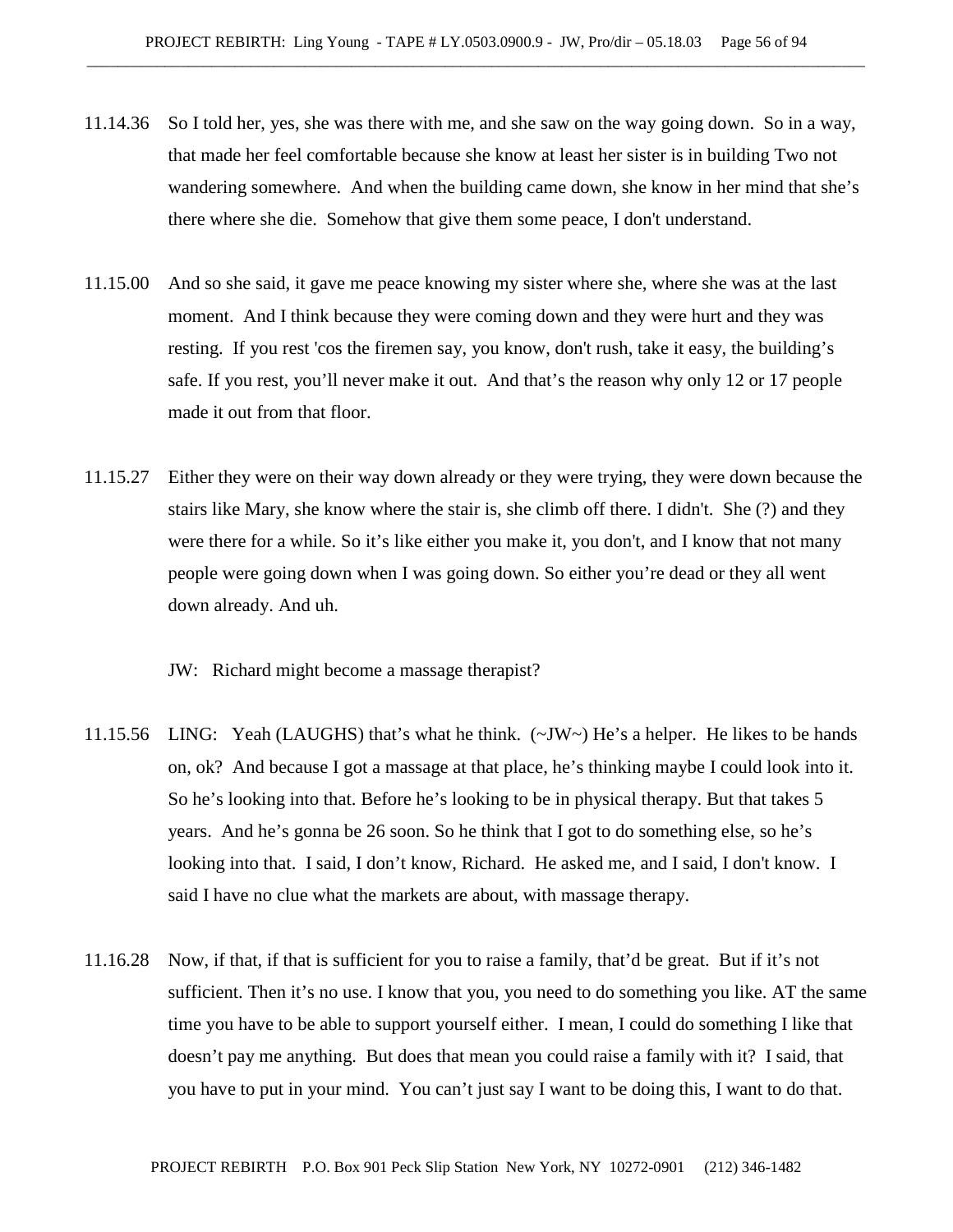No, you can't. and one time he said I want to be a nurse. I looked at him, I said, Richard, you're not a nurse person.

- 11.17.00 How do you know? So uh, you're not even optimistic, you're not (?) supporting? I said no, I'm not, because I don't support you. I know who you are. 'Cos I know you by the book. I said, you are not gonna go and change somebody's bed and clean somebody and go to the bathroom and clean them up. And that's not you? How do you know? You always say something so negative. I said, Ok. Next time when he say he want to do something else, I didn't say anything. I said, go ahead. Whatever you want, go ahead. He want to be a physical therapy, I said, go ahead.
- 11.17.30 So now I get, he, I ok whatever he said. But when he say he want to be a massage therapist, I say, well, it's great. You need to support your family with that kind of salary. If you don't, then you think about it. I said, I'm not gonna tell you want to do. Now just remember you're doing it at 26, so. Think about that, and uh, his girlfriend wants to get married so bad. He, she just want to get married, she don't care how. Richard's (LAUGHS) not saying it. Richard's saying no. She want to be Mrs. Young so bad.
- 11.17.59 She's so funny. I, but look at me. Ok? And until he finds a job and able to kind of stand on his feet, he's not gonna say yes. So sit tight. So it's like uh, you know, he's just driving me crazy, though. He drives me crazy. You know, he's so particular. And we fight all the time. He just drive me nuts, I should not do this, I should not do that. And it just like why don't you do this, why don't you do that? And I said sometime you know what? It's not that I don't want to do it. I'm not in the mood to do it, just leave me alone.
- 11.18.31 I had to go (?) to machine and walk around. It's just like little nagging (?) old woman. I know it's doing it for my good, but sometimes it's just leave me alone. I'm just too tire, just leave me alone. So now he's uh, he should done with all my paperwork soon. A matter of fact, they go on vacation uh, June, middle of June, for a week, just to go away. So he's said by the time he come back he will look for a job. I don't know what the hell he's gonna look for, but he's looking for something.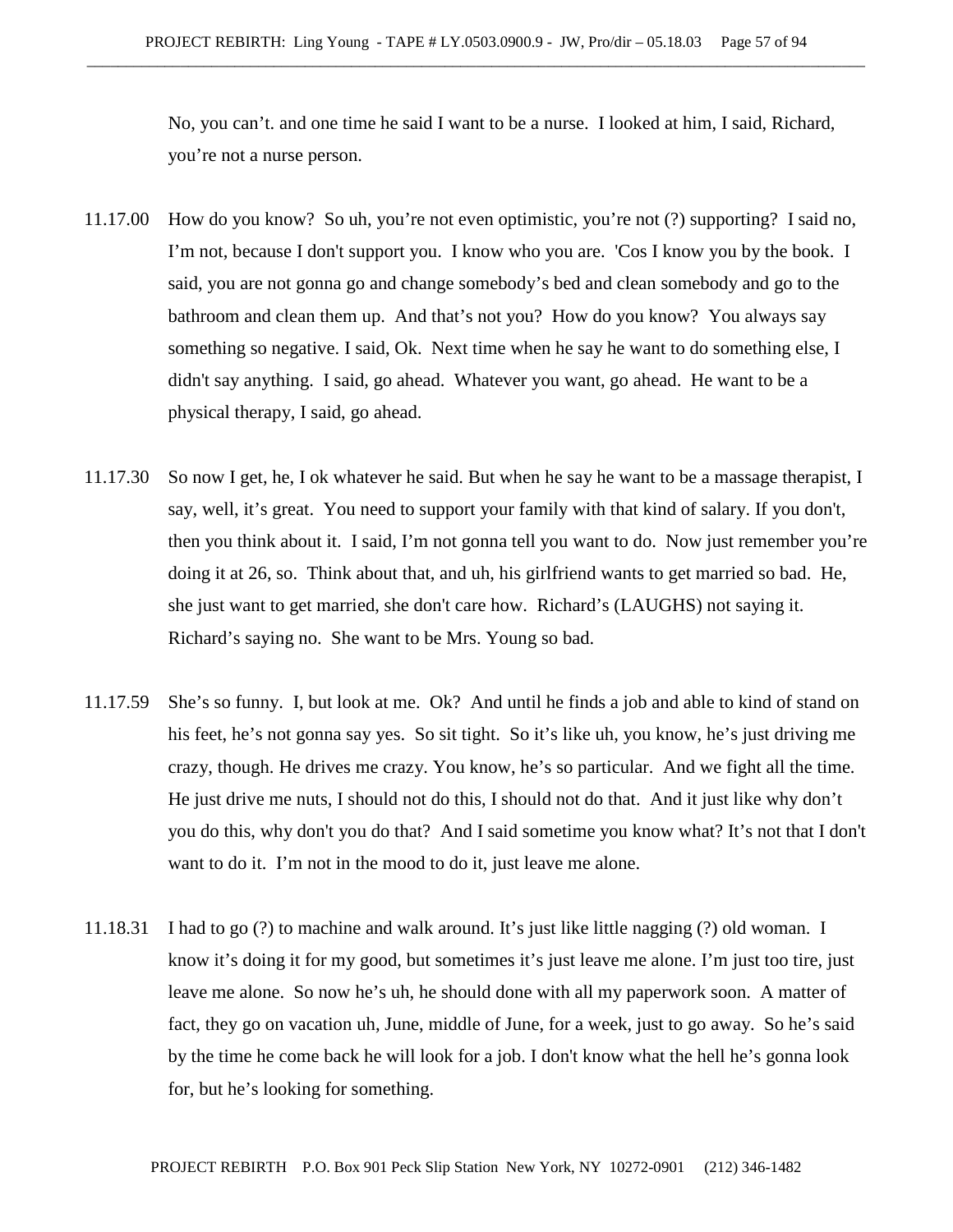11.19.01 I think also he's, he's also got little too comfortable. And especially the market's not going anywhere, so you can send resume, they don't bother return it. By the time, I think he's a little discouraged. So that's why I think he's looking into another field, 'cos the work he used to do is like 14-16 hour day. And you (?) lift up a suitcase. He doesn't want that. He said that's not good anymore. If he take the salary and divide up by the hours he worked, he, I think he working for less than minimum wages. So that's what he, doesn't want to go back. He hated the job with a passion. So I said, go ahead. I'm not gonna say anything.

JW: What about your daughter?

- 11.19.43 LING: Oh, god. It's great she's graduating, I'm excited. 'Cos finally this is it. I don't have to worry about it, and also kind of excited because I'm able to be there. Ok? If I wasn't there, it would be complete different story. I'm actually now able to see them graduate, all three of them.
- 11.20.02 They gone. But graduation means unemployment sometime, ok? Uh, she has an interview she could set up that. As matter of fact, they said to her, call us a few day before you graduate. Let's talk about it. So other than that, there's no news. You can send resume and they send it back that we'll put you on hold. But they're not looking for anybody. So she's not working, it's ok in a way, 'cos at least they're living home and it's not like they have a rent to pay.
- 11.20.32 Uh, I actually got more help when she's home, but I also hope that he, she gets a job. So I said, no. I don't know what's gonna happen. But at least she graduate, thank god. It's like she's excited. She can't stand it any more. She be like working day and night in, on school projects. So she finally over. This week is like a senior week they, they go on show, they go to Great Adventure, the whole school goes.
- 11.21.01 So that's good. After this week is back to looking for a job. (LAUGHS) So it's like it's kind of scary 'cos she never really work, work in her life. 'Cos I don't normally uh, I didn't ask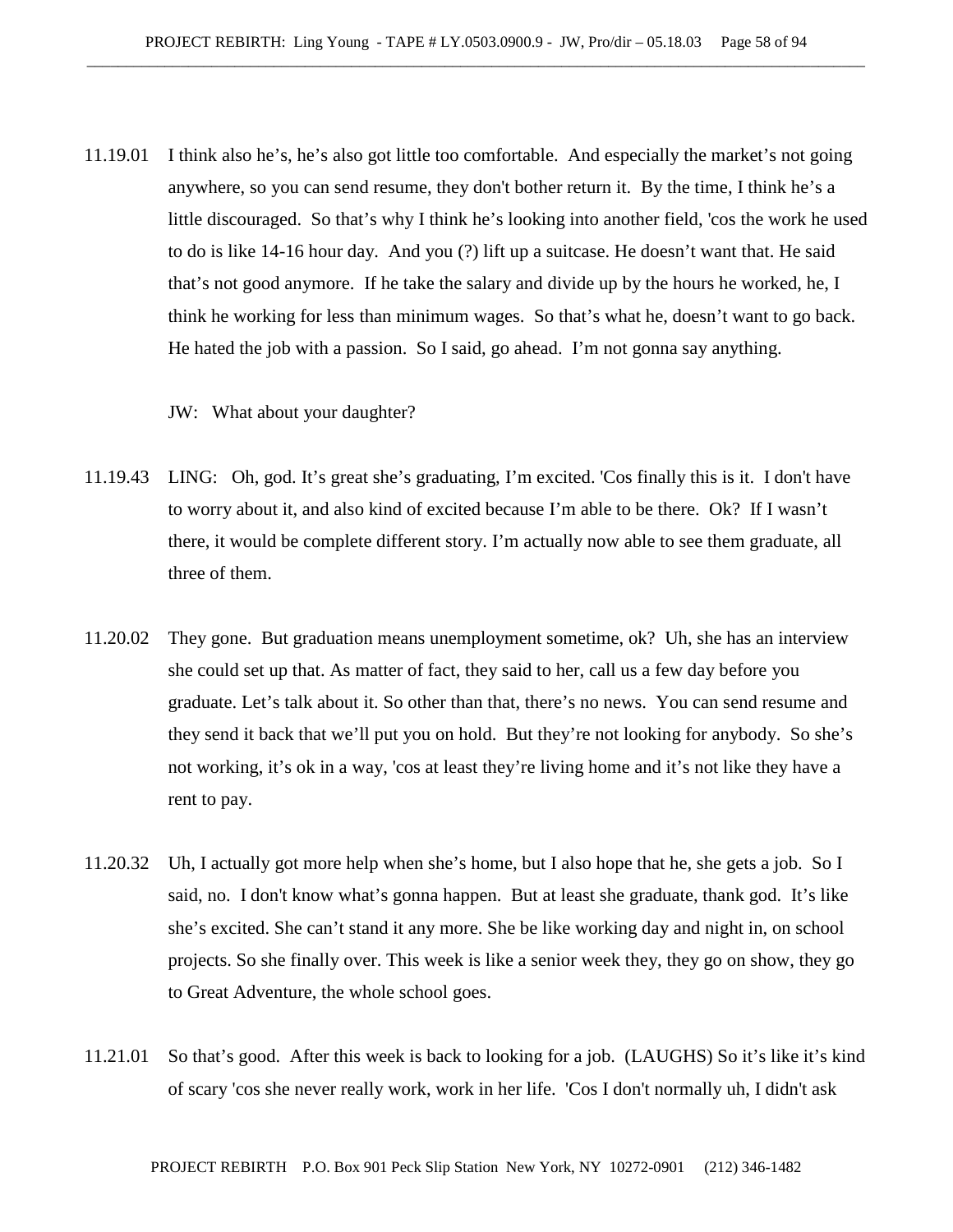them to work during school time. To me, if I could do it, don't bother. I mean, like Junior and Richard had got them some part time job before, but it's so tiring for them. They're running around (?) from one job to another and then go to school. I said, don't bother. you're not even making enough to pay for the things.

- 11.21.30 So they never really work, especially Melissa. 'til now it's a job. But she had an internship working for someone doing this, this whole year anyway. So she got a few (?) workers (?). And I said to them, it's not the same. With you, with you in school is the best time of your life. All you have to do is worry about homework, worry about your tests. I said, where you're going in the world, you worry about everything. Now you're like your boss, you don't like it, it's too bad. You got to eat it sometime. That's what (?) is having problem with.
- 11.22.00 He think he doesn't like something he should come out and say it. Yeah, you're right, you do. However, it's not gonna help you, it doesn't help you, just shut up. 'Cos my, the boss I was talking about before. I yes her to death. You can't say no to her. If you say no to her, you get into trouble. For what? Just shut up and plus, she is your boss. There's a line of respect right there, ok? I would not tell you off, I will not start screaming at you because you are my boss. Richard's attitude is yeah, you're my boss, but if you say something wrong, I'm gonna complain.
- 11.22.30 That doesn't help. So I'm not too sure how he's gonna work out with that respect. Melissa's a lot better, but she can have a temper. But so (?) I said to them, you're gonna learn when you go outside and work. You're gonna learn there's nothing what you think it's gonna be. It's be completely different. What you don't like, you gonna have to eat it. And get along with your co-worker, it's another situation. I say, so much (?) that you have to learn, that you, it's gonna be so different for you think it's gonna be.
- 11.23.02 So I keep on saying, school's the best. You don't have to worry about anything. You just go to school and, and just go to school, go to class. So uh, yeah, it'll be a big thing for us. We don't know what to so yet. She's thinking about having a party, but she doesn't know when, so she didn't' tell me yet. So whenever she's decided, that's when we're gonna have it. You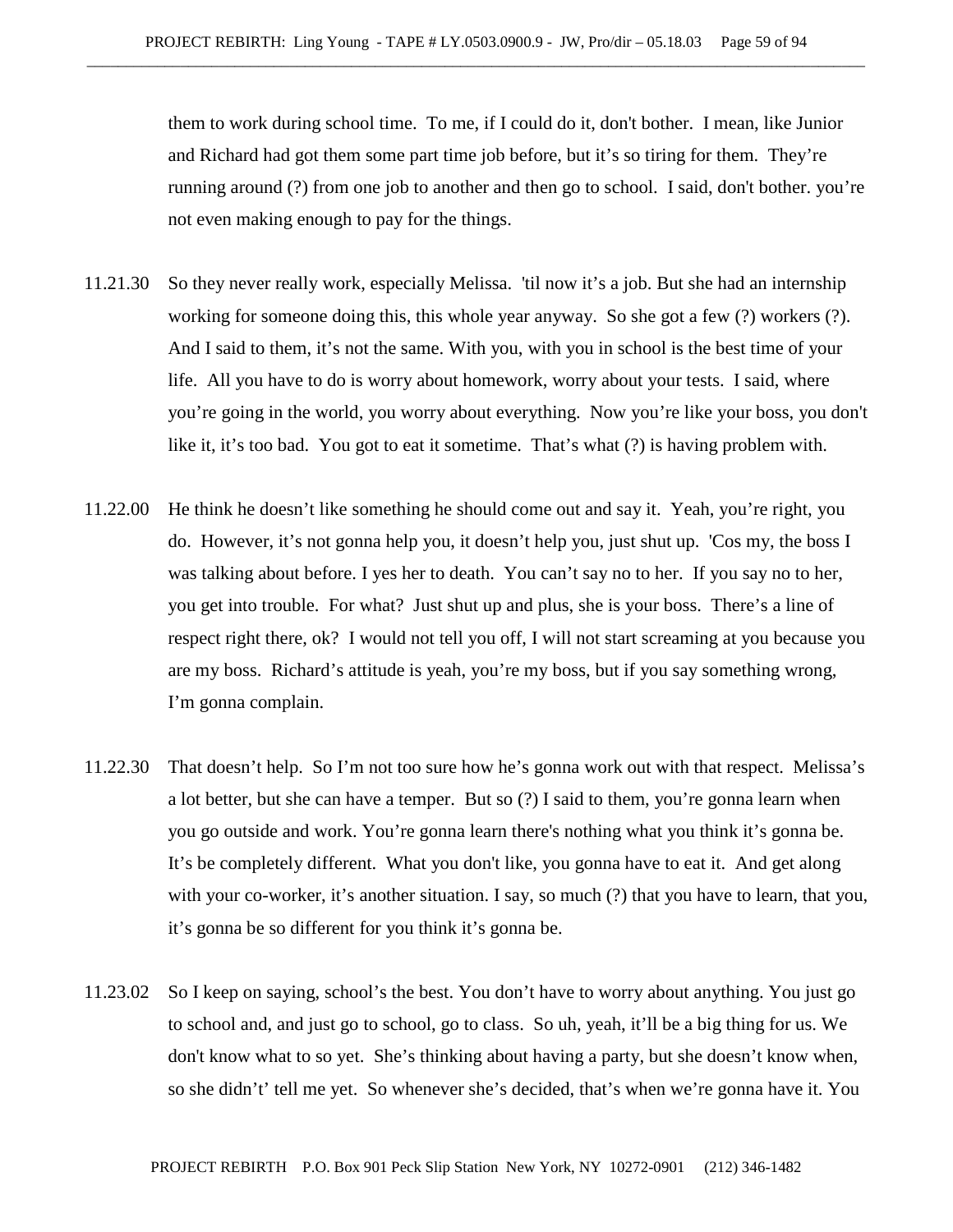know, with the family over and (?) that. After graduation, we normally go out to eat, but I don't know if she wants to do it. It's like all up in the air, it depend on what she wants to do. Uh.

JW: How do you feel about being there after 9-11?

- 11.23.39 LING: Oh, it's like it's kind of scary. 'Cos I could have not been there, ok? Uh, I do think about it. Because I think about it 'cos she's one person would be really have a nervous breakdown if I wasn't there. Uh, actually that day she almost go crazy.
- 11.24.00 Ok? We, we are quite close. And she'll be sitting there, 'cos I sat through the other two. To be sitting there and also because after 9-11 and (?) I felt lucky also, I say, gee, I'm here. And some of the people are not here to, to witness this. I'm here to see that she graduate in collage. Uh, hopefully they get married. And I could think what (?) could happen ahead of me. But if I was gone, it's gonna be pretty tough for all of them.
- 11.24.32 'Cos I think I did everything and I mean, I did everything. From I don't know, everything in the house you, you think about. I did. And they just lived their life doing nothing. So now, almost like Donald, he haven't done any before, now he has to learn how to cook. It's just a little bit too overwhelming for him. So he's trying to cope with it. I think he gets nervous. He go crazy. I guess the way he, he makes spaghetti sauce. I said how hard could it be? You just have to heat it up.
- 11.25.00 So he was trying to do a thing, and he dropped it. He got frustrated it's my fault. I said, (?) it's my fault. You dropped. Well, I'm not cooking anymore. I'm not eating, I'm not doing. I said, well, don't eat. He just got frustrated, he dropped the whole thing on the floor (LAUGHS). He just dropped the whole thing. I said, oh, my god, this spaghetti is all over the place. The sauce is all over him. I said (?) and he's screaming. I said, why you blaming me? I have nothing to do with it. I said, you trying to do it and drop it, what am I gonna do? I'm not eating. I said, Ok, don't eat.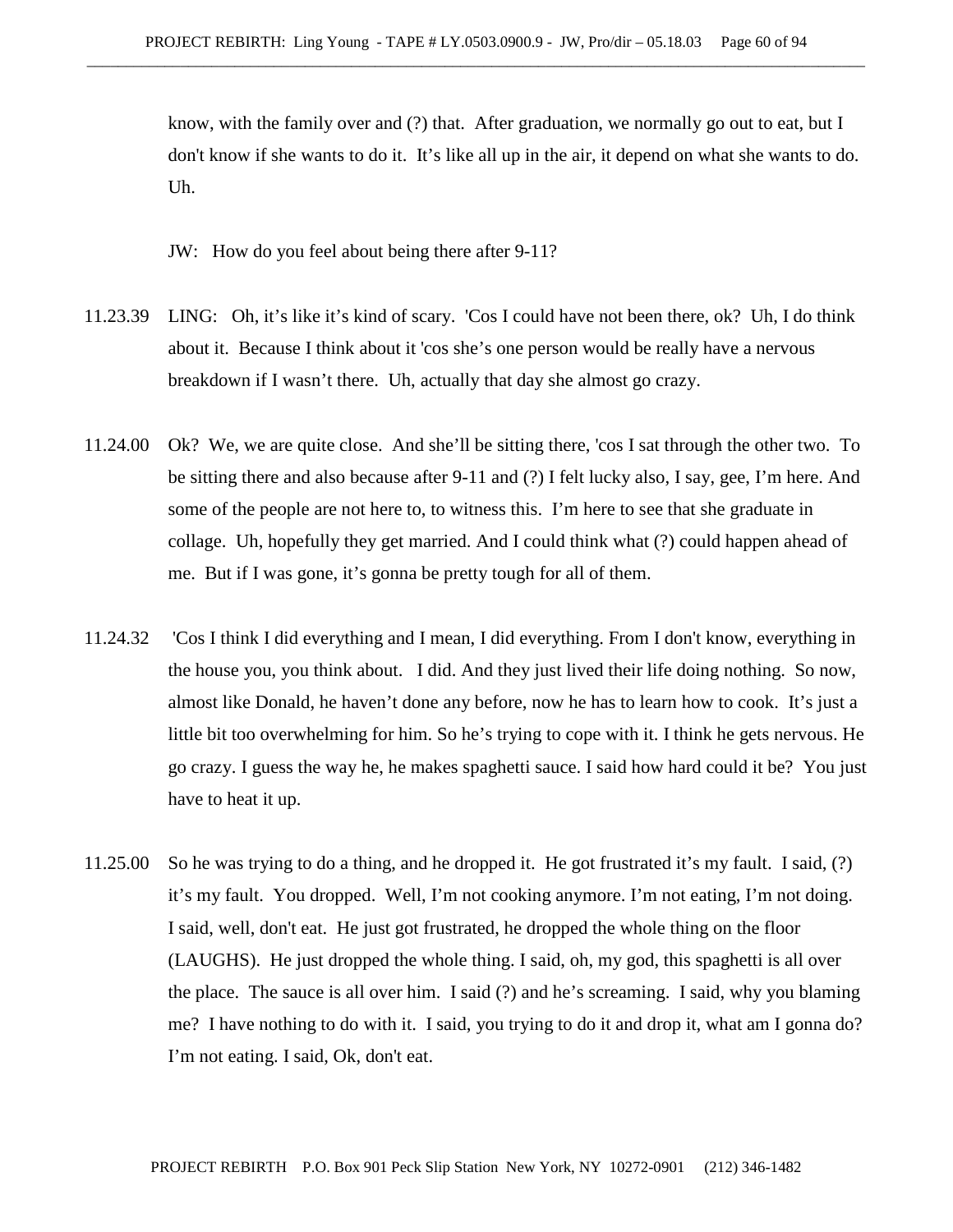- 11.25.02 I ate my food. Of course he was (?) he went to eat it. So that's like this kind of thing, little thing happens that he also get very frustrated, 'cos he want to try to do the best. But in meantime I tell him to do the same thing 10 times, 100 times, they do the same thing again. Ask me the same question. So it means in order for them to cook, I'm just gonna have to stay right next to them. I, ok, do this and do that. So I have to get a chair to sit next to them sometime. But they getting a little bit better, a lot better than last year.
- 11.26.00 And his, and I said now, I said, heating spaghetti sauces easy, put in a pot and heat it up and, and low fire. How hard can it be? But to him it's like it's a big job. Uh. Like I said uh, get back to Melissa. Uh, it would be great to her to have home because she's not home now. She's at school like 6,7 days a week. So having her home, the cooking's gone so she could do that. And even taking a shower she could help out.
- 11.26.29 So it's like (?) a big major job out of Donald. 'Cos a lot of time Donald end up cooking and trying to take care of me. So by the time he finish, almost 10, 11 o'clock, and then he gets up at 4 o'clock in the morning. So he's like always beat. So with Melissa home, even, even though she's working, but might be better. So I'm looking forward to that. So this one (?) maybe everybody's mind is ease off. Donald don't have to worry about what to cook. He don't have to worry about doing anything else. 'Cos summertime is, this is your time.
- 11.27.00 He has to go outside and do all kinds of work. He can't do that and try to take care of me at the same time, and try to cook. So could be (?) a major change. Be good, I hope. Uh, what else can I say.

JW: The woman who was your boss, do you think about her?

11.27.26 LING: Once in a blue moon, not really. Because she make my life a miserable hell for one year. I mean, she was really driving me nuts. To a point this one time she just got so mad she threw things at me. And that's how it ended. And when I asked for a transfer, she refused to (?) let me go. And after that, when I asked for a transfer, and before I didn't know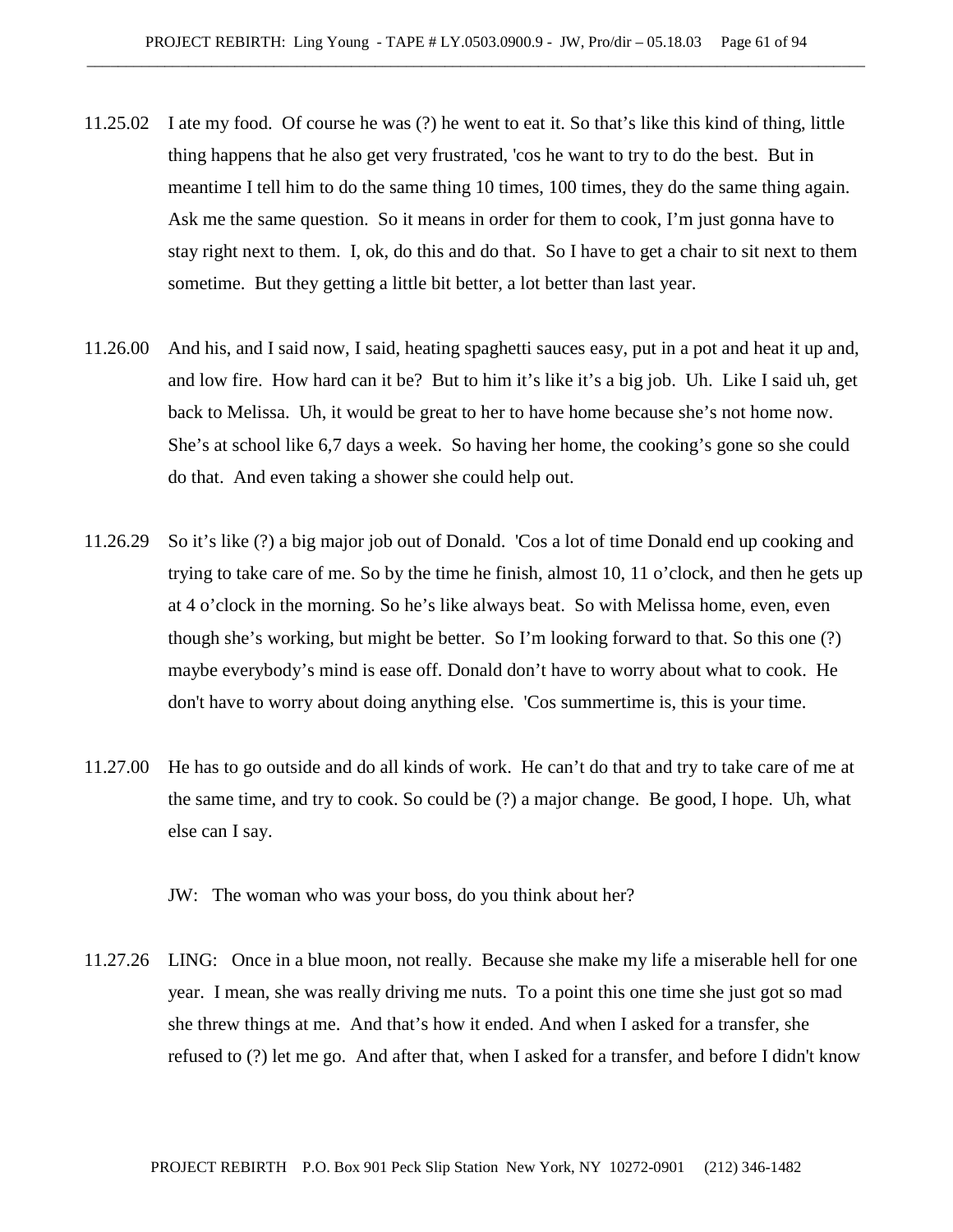how to do anything. I was new. I have no clue what I was doing. I've been doing auditing for 28 years. I know what I'm doing. Especially income tax.

- 11.28.00 She has no idea where I came from, what my background is. To her, I'm just a brand new person from the street. You can't treat me like that. But I let her do it until one day she got so frustrated she threw the thing at me. 'Cos she couldn't, she cannot tell me what to do 'cos I know what I'm doing. And she's trying to push the issue, but I don't need her to push it. If I, if she want me to do something, she come back later, she said did you do it? It's already done. So she's like she had no control me. And I understand she don't know how to deal with me.
- 11.28.31 Should I deal with her as a new person? I was on probation. What probation? I've been a great, I there for over 20 years. What probation you put me on? But she (?) put me on probation. I said, go ahead. Do it. But that one day she got so pissed at me that she just throwed a, I don't know, a folder at my face. Now, but at that day she was so calm, she was a complete different individual. She got up, she, she tells everybody, everybody's moaning and groaning.
- 11.28.59 And she said uh, don't worry, we're gonna get help, just calm down. And I said, my god, it's like a complete different person. It's a side of her that I have never seen before. For over a year I with her. Never, ever saw it. 'Cos all she does is complain, carry on, screaming. That's her, that's her character. Never nice. And if I wanted to be nice, she yell back. Like one time uh, one of the other supervisor from the other end try to help me with a computer. Something that I couldn't get into the computer.
- 11.29.30 So he kind of called the (?) office and asked for help. Well, she found out, whoa. She went crazy. She said don't you dare tell my auditor what to do. And you're not her supervisor I am. The poor guy just made a phone call. That's the kind of person she is. She yells, she screams, she carry on. She don't care who you are. She don't' care that you the head of the department or you uh, are one of the accountant that you're dealing with. She care less who you are.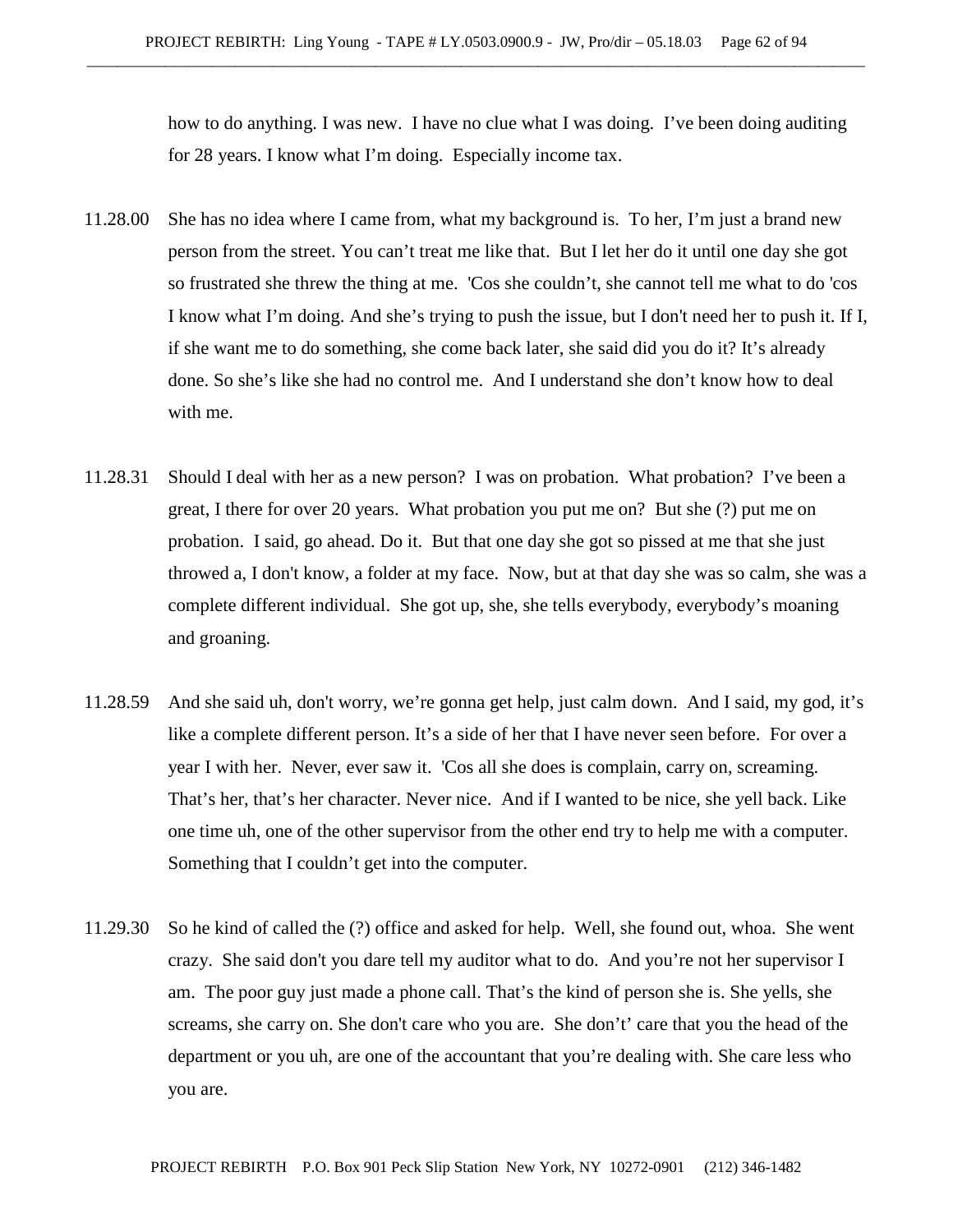- 11.29.58 She don't care who she yells at, and on her uh, obituary it's so funny. That they said that she have a uh, tongue of a, I don't know what the heck was it. A tongue of steel or something like that, that she's so nasty. She's so out, out (?) with her word. And the whole thing wasn't that great. That she was nasty to her family, she wasn't talking to her family. I don't know who wrote that. But someone had written that, it was on the newspaper. So, but that's her character. She's a little crazy.
- 11.30.31 I guess she's very unhappy, that's another thing. Uh, she's alone, she don't' have any, I don't think she had too many friends. She's kind of isolated herself, and when she's so nasty, people kind of isolated her. So I guess that's how she, she makes herself feel better. And with me, I just let you do what you want to do. And I do my things, and go ahead and scream. I kind of like tune you out.
- 11.31.00 But 'cos if I don't, what good's that gonna do me? I'm not gonna ask (?) to transfer because I don't like her. Until day when she start throwing the thing. I said that's the last straw. You can yell and scream at me all the time, but you are not gonna throw things at me. And that's what happened. And I, this got changed in July. I didn't get to enjoy my telecommuting yet. And this happen. 'Cos she wouldn't let me have telecommuting. 'Cos she said I'm not capable of doing it. So (LAUGHS) I said, the one, only one's not getting is if they're not a permanent employees.
- 11.31.31 I've been permanent for 28 years. She don't care. She refuse to give it to me, so I never put it in 'cos I didn't want to have it, have to go through a denial. So finally when I came to the new team, I did it twice. That's 9-11. Never enjoyed the telecommuting. Everybody's enjoying two days a week. I don't have to schlep myself 3, 4 hours round trip. Never had that, I never had the (?) doing it. But that's not a (?) bad job. If you could go on the field, comes home and next day you don't have to get up 5:30 in the morning to go to work by 8.
- 11.32.04 You get up a quarter to 8, you can start working 8 o'clock, which I do. I don't take advantage of it. Of course you don't' have to go, go to have lunch. You can have lunch at home. But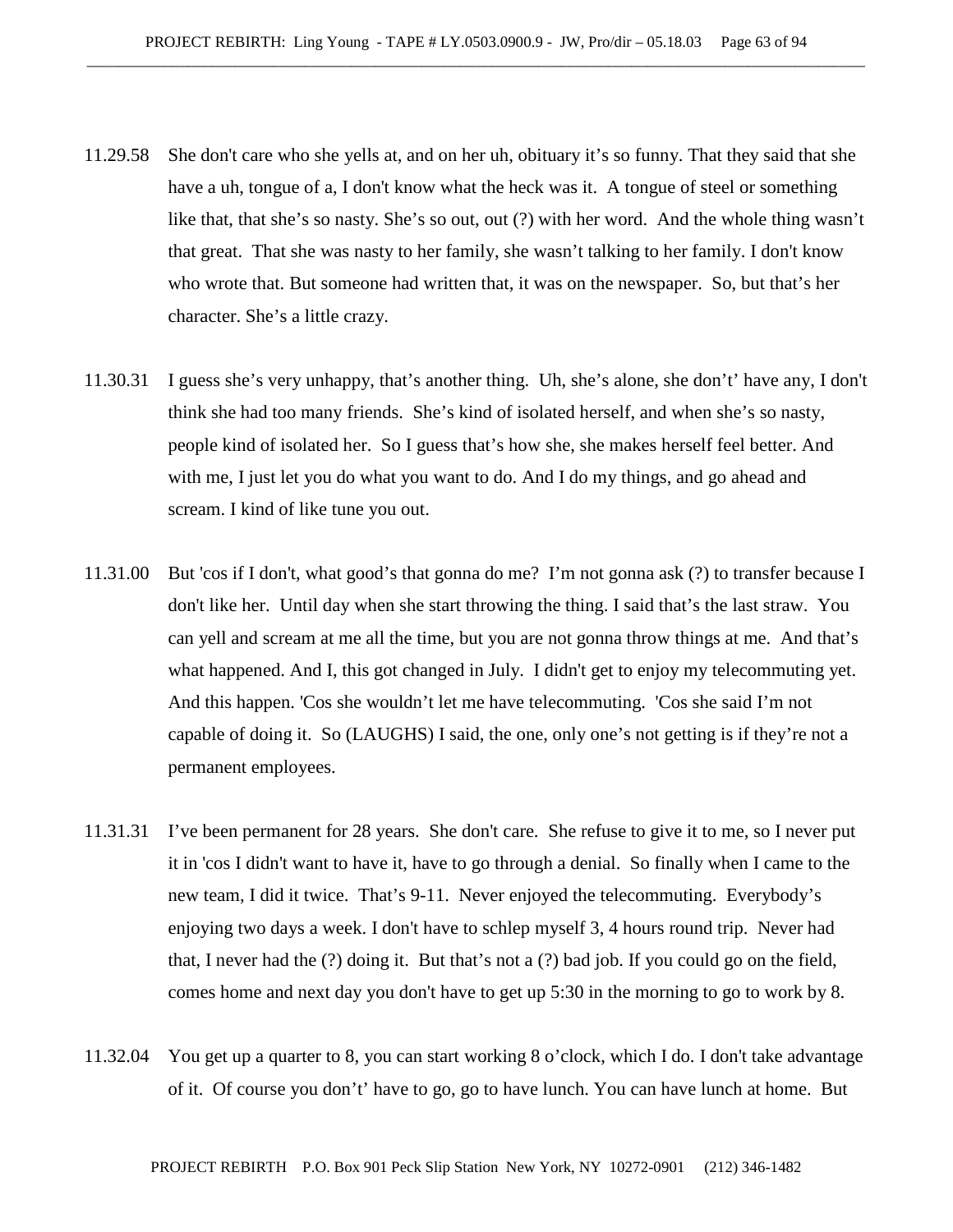then you're home by 4 o'clock. You shut off the computer by four, before you had to be home right before 6 o'clock. You leave the hill 5:30, you come home by 5:30, 6 o'clock. It's a 12 hour thing. I save myself like 4 hours two days a week. That was the greatest thing. I thought about all these things I could do.

- 11.32.31 When I'm home, because I'm home early already. I'm already home. Or (?) even you could just throw in the wash and come back to work. That's the kind of thing I was dreaming about. Of course, didn't happen. So the (?) life kind of say oh, well, it turns. My life is started to go forward. It relaxing, 'cos Melissa's already on uh, in college already. I don't have to worry about them. 'Cos I was part time until like '98.
- 11.32.59 That's when you talk my salary, my salary's not high at all 'cos that's what I chose to do. Uh, so I was back to full time since '98. I was doing good, and then I was having all the time off, go on vacation. I went to the (?) 8 or 10 places within a year and a half. I'm talking about between Asia, within the United States and Europe. I mean, I went all over the place.
- 11.33.29 Like the uh, like in uh, before 9-11, I was just in uh, Hong Kong, China, for like about 3 weeks. And I went to Thailand and all these other places. And before that in, same year in 2001, I went to Las Vegas. I went in November. I went to China end of March. And before that I was in Vegas again. I was like all over the place. You know? Uh, the uh, Colorado, I was there.
- 11.34.00 The Grand Canyon. I was in California, San Diego. I was in Tijuana. I didn't like that place so much (LAUGHS). I didn't like that place. It was like oh, god, there's nothing there. It's just like all over. We had plans, we had so many plans. I have so many things I wanted to do. And I was planning it already for 2001 and 2002. But 2002 I was gonna go to my friend to Japan. Of course that didn't happen. So other thing I had planned is just like down the garbage, garbage can.
- 11.34.30 And with him telling me I have 9, 10, 10 major surgery and 10 touchup, that means every couple months I'm in there. So hopefully that to a point that surgery would let me go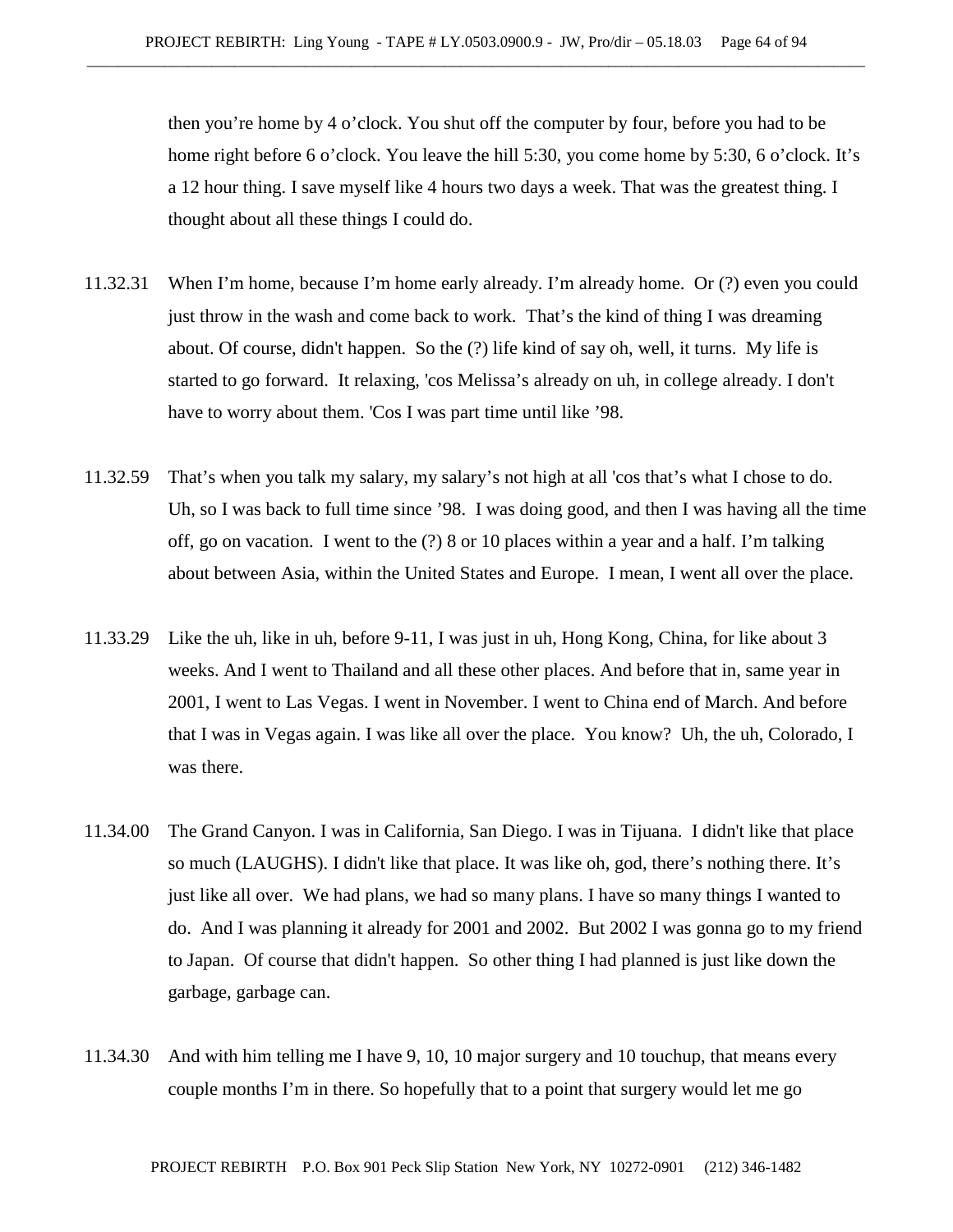somewhere. 'Cos if I'm gonna be tied down in 10 years, I have no clue what I want to do. I'm kind of like scared about it.

JW: (?)

- 11.34.55 LING: The surgery part. That uh, if I'm gonna go through like so many surgery, that means I'm not able to do anything. Nothing whatsoever. Uh, everything that the other plastic (?) surgeon tells me that he's gonna do, Dr. Chou does not agree. So I said, ok. 'Cos they were trying to up put an expansion on my skin. He doesn't believe in that. So (?) where the hell you gonna get the skin from? I don't have any much, I don't have much to give him. But I don't know what his plan is. Uh, we don't, we didn't discuss it yet, 'cos he does one thing at a time. He doesn't go ahead and do the whole thing.
- 11.35.30 Like he said, I'm not God. I only do what I can do, ok? I'm not gonna say to you that I could fix everything at one time. Like give me time, I will do it. And that's why I (?) like about him. He's not rushing to do all my surgery. 'Cos with this surgery beforehand, my therapist said please don't have him do your web space. He said, she said to me, you don't need all this at one time. Do it some at a time. Of course he didn't listen. He did it. And now instead of having my functional with my thumb is messed up.
- 11.36.03 Ok, he did it to a point like instead of coming like this, it went like this. Dr. Chou said that's like (?) a monkey's hand. They cannot close the paw. That's exactly why I have like, like a hand just hand out. I can, I cannot fold it, I cannot do anything. But he said give him time, he'll do something. And that's why I'm not willing to change doctor.

JW: But it's scary having 20 surgeries over the next 10 years? And it means you won't be able to travel?

11.36.31 LING: No. Unless some miracle happen that I could travel with whatever I have. But until this hand move, I'm not going nowhere. And that's gonna be for a while. 'Cos I, when I was thinking about 2002, now I talk about 2003, now it's like who knows? 'Cos when I came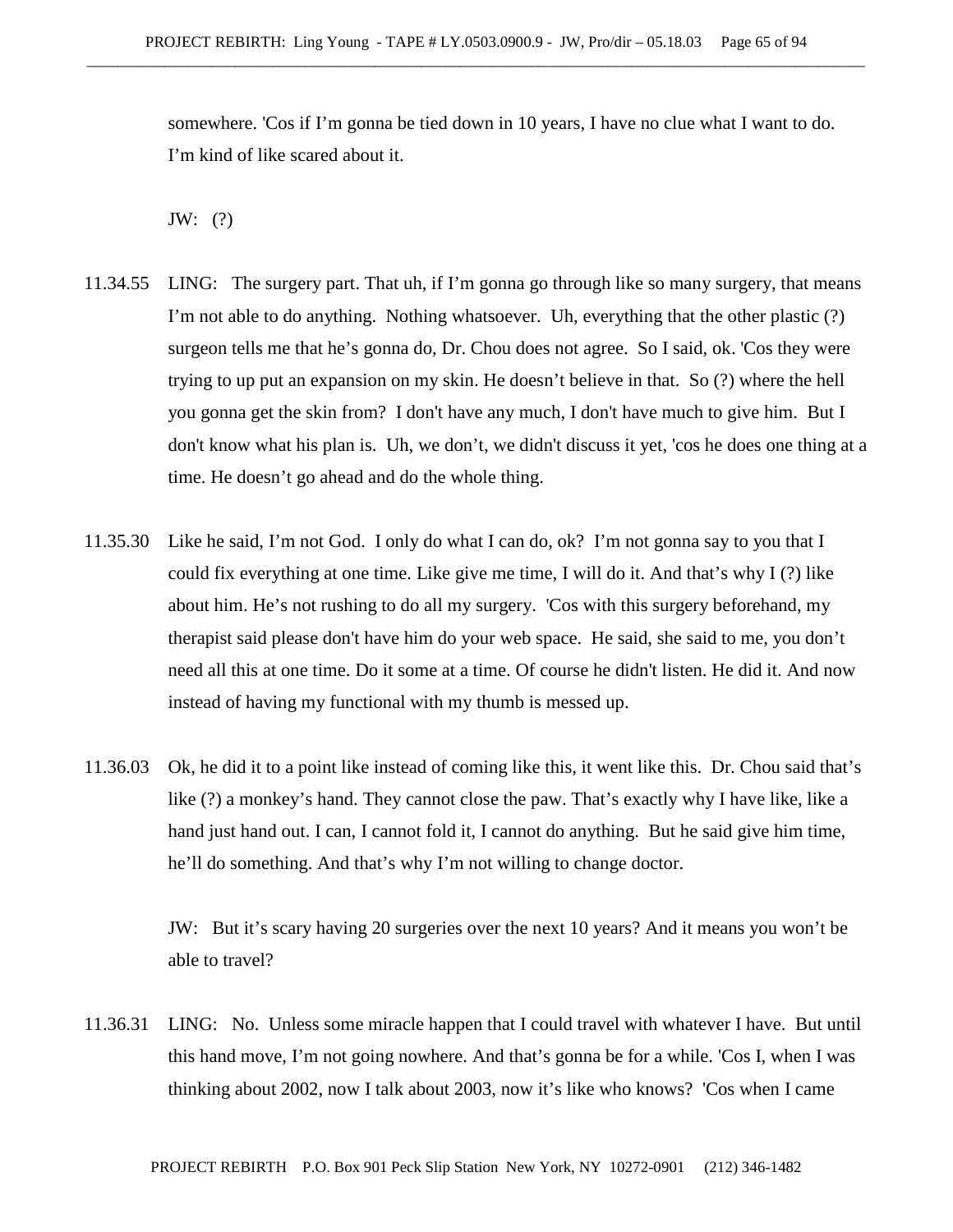home I said oh, take a year or so, I'll (?) be over. So I'm thinking about 2003 already, 2002 I mean. Then after 2002, all the problem. That's not gonna happen in 2003. So now 2003 came.

- 11.37.01 It's almost half a year gone already and knowing this problem, I'm talking about another 2, 3 years if, before I even think about doing anything. So that gets me very made and frustrated sometime. 'Cos I can't do anything at home. I cannot even try to help out. I'm sitting here like a dummy. I mean, I could walk now, thank god, but I cannot stand. So I cannot even stand in the kitchen say, let's do this. Or I could put a gloves on and try to work, but with one hand, what can you do one hand?
- 11.37.28 I try. I could have somebody let's say cut something and I would try to peel them. But to do it, like one little piece of vegetable take me like 5 minutes, and after that I get so tired. So I don't know what to do with myself.

JW: When do you think it will end?

- 11.37.45 LING: I don't know. I don't think it's gonna end for a while, for a long while. Until they try to get this hand. It's not an end for a while. And know I know what to do, to make sure this doesn't get worse. So I'm constantly doing, doing exercise.
- 11.38.00 But you can't do exercise when this (?) doesn't move. Until this nerve comes back. I actually had another nerve test done recently. It seems I'm getting something back. And when I saw Dr. Chou the first time, when ever doctor said I don't know what's gonna happen. It might, it might not, you have a 50-50 chance. They talked to me like all the kind of medical terms, I don't know what the heck they're talking about. This one doctor say, you know, the brain carries (?) a uh, a thing with the brain to the hand, the hand to be brain, it's on and on and on for like almost a half an hour.
- 11.38.34 And all he says, well, you have a 50-50 chance. So I wasn't too happy about that. So when I went to Dr. Chou, the minute he say don't worry about it, it'll come back but give it time.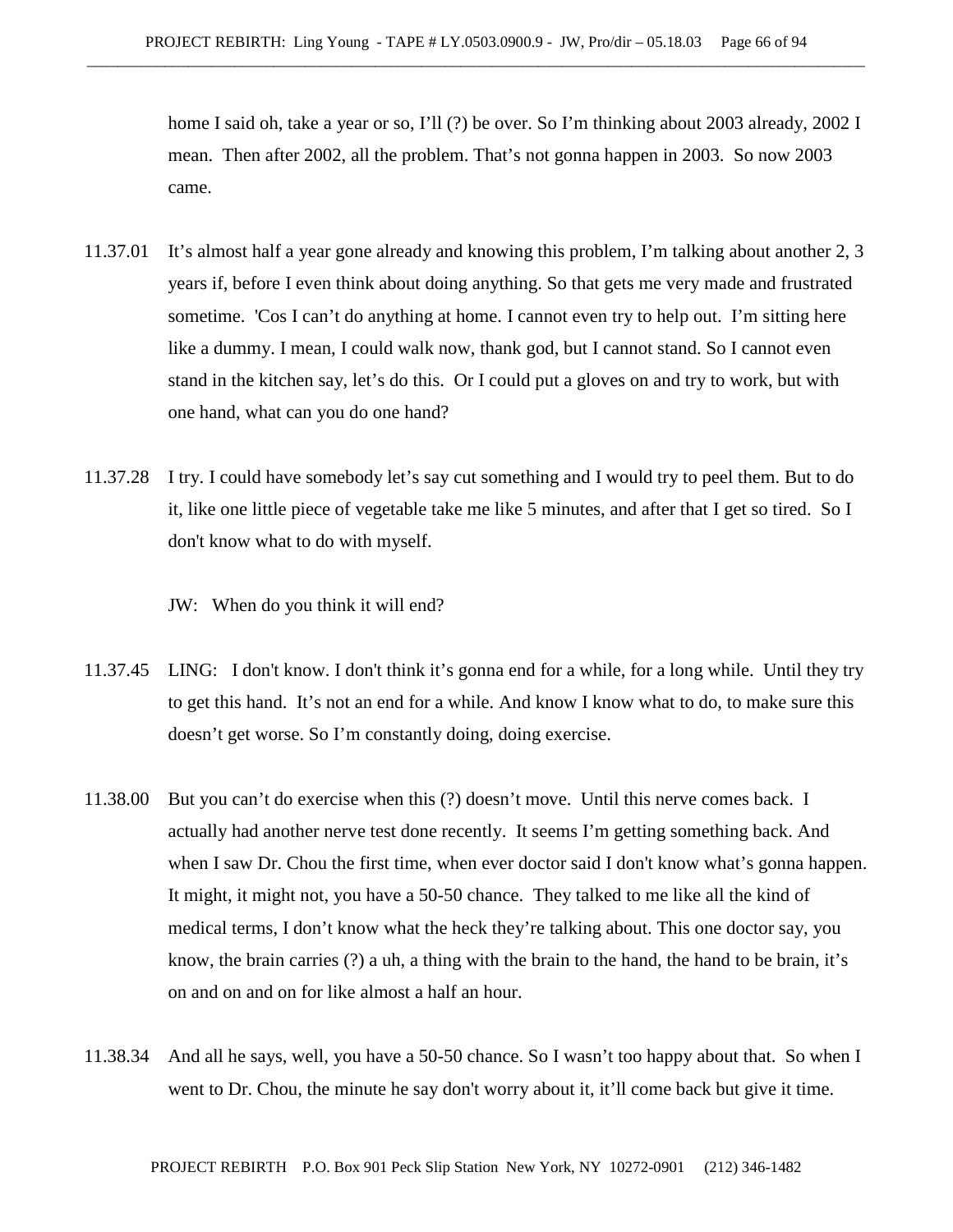Maybe a year, but it, give it time. And since then, it was say November it happens uh, this is what May? About six month. I actually, you got this, you see this? It came back. So this hand not yet.

- 11.39.01 This, this hand is only like this one. But maybe after he release it, I might be able to do it a little more. I, I could feel it. Before I can't even feel it. Before I was trying to move it. It's completely numb. I have no feeling whatsoever. I cannot even touch it and pose it. It doesn't work. It's like a frustration like you want to grab your hand this way, it won't let you do it. Now, I could feel that it's coming. It's moving.
- 11.39.29 So that gives me a little hope that I might get something back. If I don't get this two finger back, they're working on this three finger like this. So even I lose this two, I get these two back. So at least I could grip, I could grab. Otherwise without any gripping motion, this hand is useless. So that's what they working very hard. That's why they kill me for an hour every day. They work very hard for me. And they very good and uh, they know I have problems.
- 11.39.59 So they try to like almost bend over backwards for me, which is great. Like my therapy is say, half an hour, an hour, I in there sometimes two hours there. Yeah, especially in New York. In New York what they, they do is a one hour therapy. However, they make me do other things that (?) lasts another half an hour. And I can't get away with them. And this lady over there who's just a helper, Claudette. She knows everything that happens. She could walk away and know that I'm, I'm not doing it right.
- 11.40.28 So they actually watch me, and very careful with me, and uh, also with the program they're doing they making sure that it works out for me. That's why it's so funny, when my therapy in New York and New Jersey went to a course, it happened to the same course they were taking. So she said during the whole weekend, all they did was discuss about me, to see what they can do. And they both came up to the conclusion, they got to cast me. And that's why I'm being cast. It comes off on a Tuesday, goes back on a Tuesday.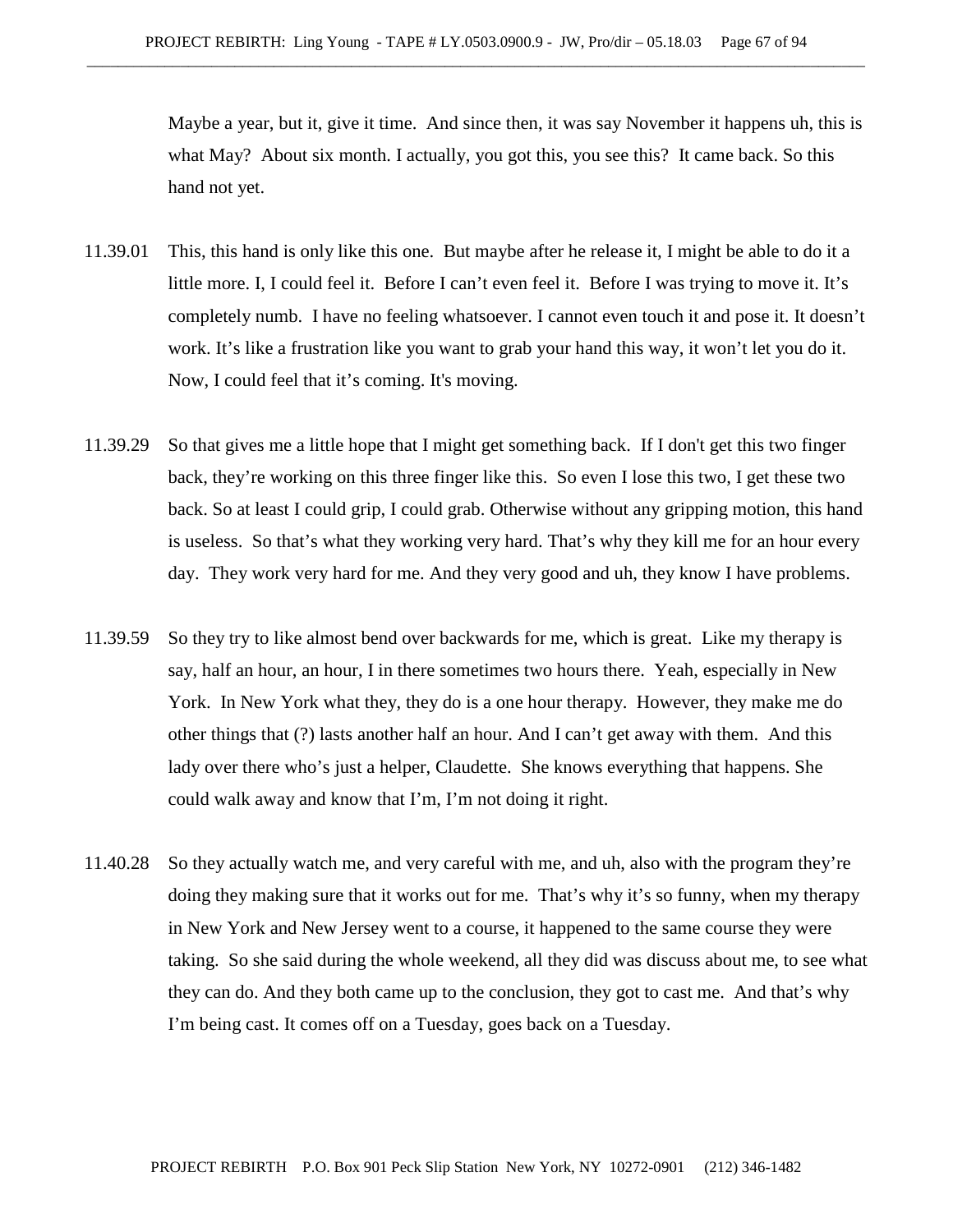11.41.02 And last time they were gonna leave it for two weeks, I say you can't. 'Cos I feel like I'm open in the, in the inside. I said, I would like to see what's going on. I said knowing me, I have problems.

JW: So explain that again, you get cast every week?

- 11.41.14 LING: Every week. Every Tuesday I go in uh, at the Cornell (?) Hospital. They cut off the cast, and they cast me back again the same day after they stretch me. But if I have the cast on, they only stretch certain way. This certain limit to the, to the, uh, to the, uh, bending.
- 11.41.33 But they think that it gives me a better chance of having these two finger back. That's why they cast me. And this cast (?) is to restrict my motion. That's the whole purpose of it. 'Cos if I do it myself, try to pull this way, the skin will come, come pulling, and it's drawing it back. By, by putting a cast here it limit my motion right here, the skin cannot draw backward. So that's why they trying to work it this way, trying to get this two finger to go with my thumb.
- 11.42.04 After this surgery. Uh, like I said, they discuss about me all weekend, and they even took my case to talk to the instructor. And that's what they came with, came to conclusion. Let's try this way. So this only the second week I'm having done. But I know if I have a complain, they have to open me up to see what's going on. I did complain about it. And when they open me up, it's a big blister there. 'Cos I feel it and I have the pain.
- 11.42.31 So even know I know it's still not working, 'cos it's, I still feel the burning pain. So I have no clue what's in here. But I told the therapy I want to take this off for Melissa's graduation. I don't want to have this big thing there. She said, Ok, but I want you to have it, the cast back as soon as possible. So (?) go into New York, New Jersey, I'm gonna go to New York. 'Cos she gonna cast me back Friday. Thursday she's not there, that's why I can't go in there.
- 11.42.55 But and then my therapy in Jersey is also on vacation, so no one's gonna be able to cast me. So she said, come in Friday, and that's why I'm going next Friday to have it done. Instead of waiting 'til (?) next Tuesday. So that's too many days in between. Uh.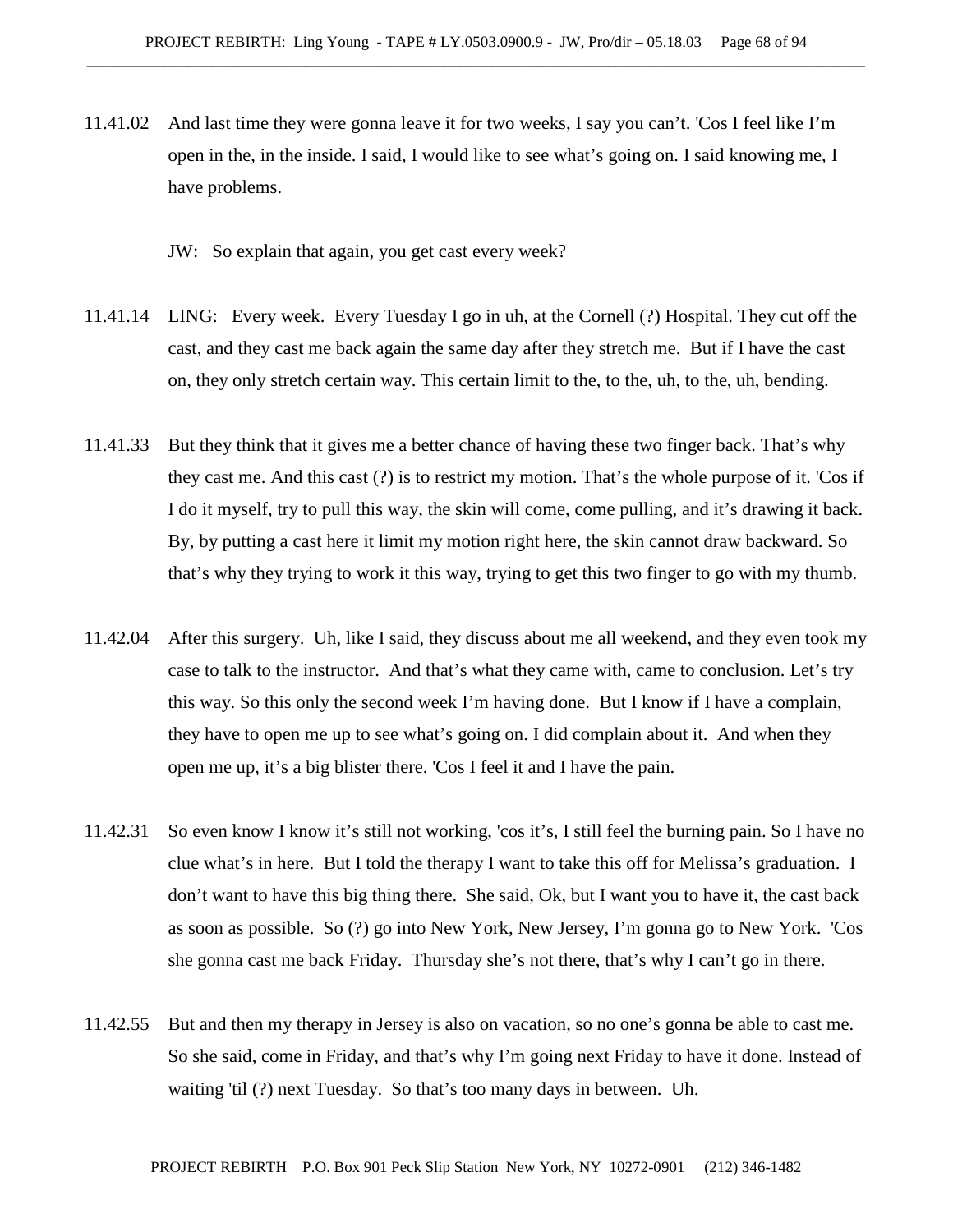JW: Do you think it'll work?

- 11.43.18 LING: They don't know either, 'cos after when she take off my cast, took off my cast, she measured it. Hasn't change. That's only one week. I have to give it time. But this also helping to mobilize my wrist right here.
- 11.43.34 So I ask her, this is moving my wrist back. Is that gonna cause any problem? They said no, it shouldn't. But the problem (?) but it could be, because that's just how I am. And anything could happen is gonna happen to me, but they swear to it, don't worry about it. So I said, all right, let me try it for a couple of weeks and see what happens. See if any, any uh, grip. 'Cos with this cast on, actually my hand could be a little more straighter.
- 11.44.00 Ok? Before the cast was like this. I could kind of straighten out a little bit more, 'cos I'm using the cast as a base. If I stretch it myself without the cast, I really can't stretch it. But with the cast, it gives me a little bit more, but of course it's tight, very, very tight. Uh, until they do anything in here, nothing's gonna change. Now when they gonna do it I, I have no idea. Supposing you have to wait for this all to mature. And (?) isn't maturing at all, whatsoever. And should some people should (?) take no more than 2 years.
- 11.44.31 I'm going to 2 years any minute, any time soon. But it's not changing. 'Cos it gets redder and redder and has not changed the color at all, since Day one. So I don't know what's gonna happen, and I don't know this gonna work or not. They're trying. They're trying all kinds of possibilities that if it works, and with me is they have to try beyond what they think it is. Because I'm so different. Uh, matter of fact, I think my case gonna go to the medical book in Cornell (LAUGHS).
- 11.45.01 That's what they told me. That they actually using me as one of the, the uh, I don't know, study, whatever. 'Cos they have never ever seen anything like this. They see it on people, but not as this severe. (?) severe part like me. Uh, of course unfortunate it's me that happens.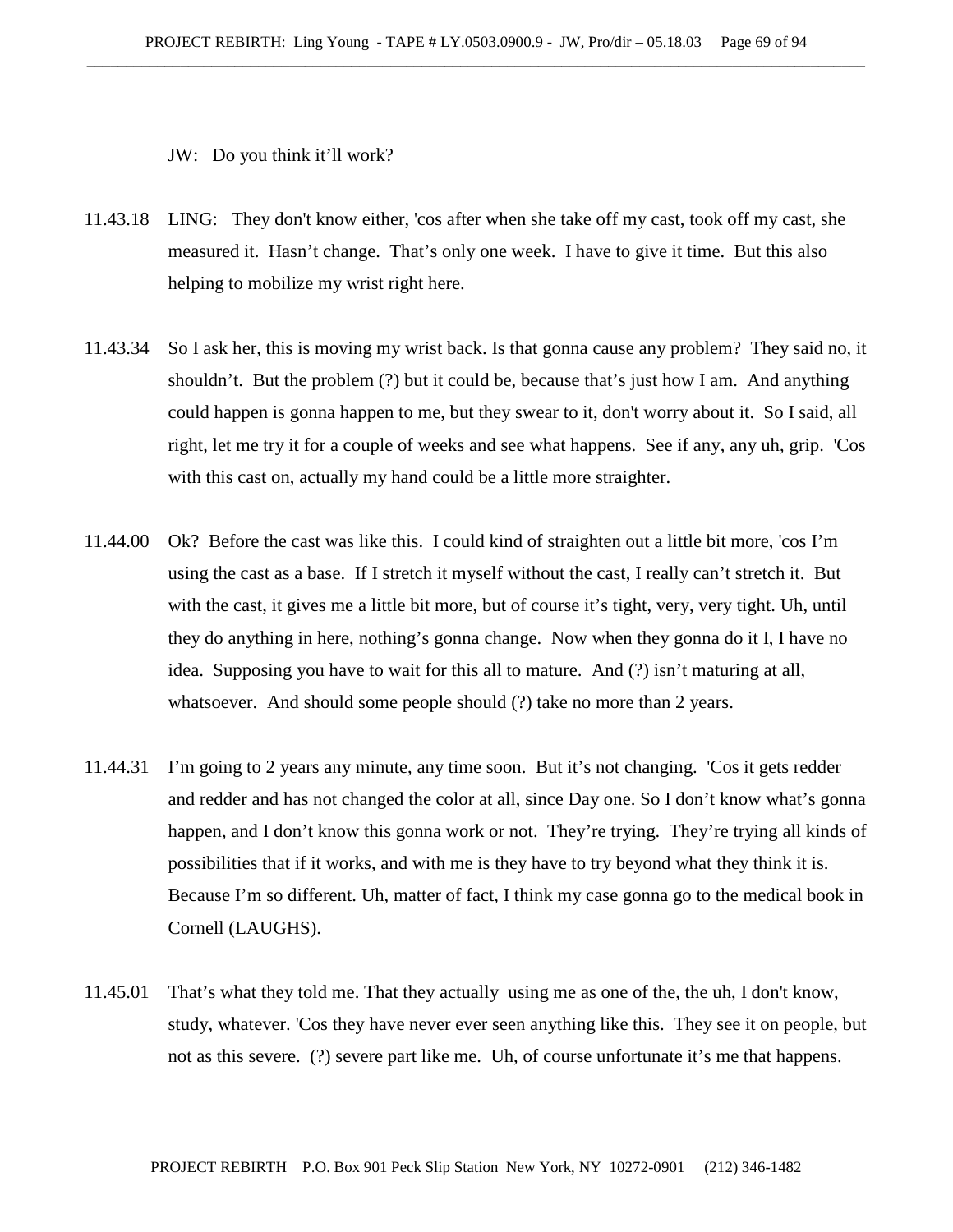Uh, even with my face, I was trying to hide it. But the long hair was driving me crazy, and making me more itchy. Makes me frustrated.

- 11.45.32 So I said forget it. I'm just cutting it. I don't have a choice because the hair I had before is actually cover my ear a little bit. So it's not as bad. But if I don't cut it, it just itches me, drives me crazy. So I said forget it, just do it. I mean, I was bald before when I had my face done. So (?) I'll probably have to shave it off again, and when I, if I, if he ever does the uh, do the ears, now to a point is I cannot worry about what people think any more.
- 11.46.01 I mean, I saw a little kid and uh, in the store and he said oh my god, and he said oh. Like that. So I said, I just got burned, that's nothing wrong. Ok, but the kid look at me like what the hell's going on. It happened sometime but really not that often. Even kids sometimes kind of look at you like ok, she looks a little different. But they're not scared. (?) you see a kids they say like, kind of like what's going on with her, like the kind of look? And I'm so used to it already.
- 11.46.31 Of course having been really out anywhere but uh, they kind of not used to it, and some people ask me, and I say, yeah, I'm just got hurt in 9-11 and oh, (?) start going crazy. So I just kind of, I don't like to go into detail. I just say well, I just go, I was burned. And I'm one of the lucky ones and I leave it that way. I don't want to go into detail for somebody I don't know. Uh, I don't think it's necessary, ok? So uh, I cut it real short. Uh. I don't know what else.

## 11.47.15 END OF TAPE # LY.0505.1100.11

**TAPE # LY.0503.1100.11 Ling Young Interview, New York, 05.18.2003 JIM WHITAKER, Producer/Director PROJECT REBIRTH**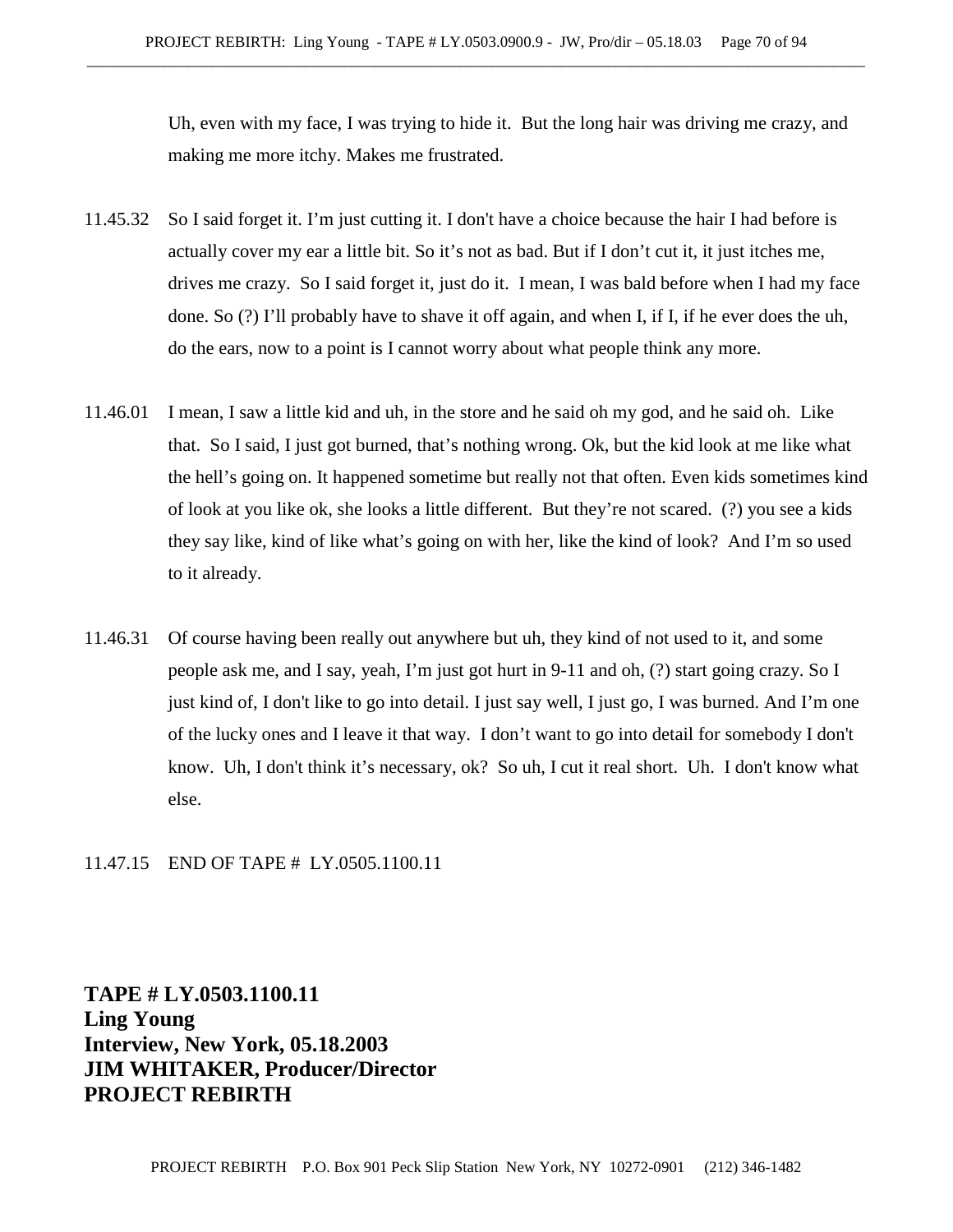# 12.00.30 PICTURE UP

12.00.31 LING: But we gonna see another one next week, 'Cos I'm not crazy about the one we just hired. As she got there, he got there, he doesn't know what I was doing. He didn't even bother (?) Richard's note, saying this is the issue. So he's like the loss, so I'm not too happy about that. So we'll see what happen.

JW: How would you describe this year as opposed to the year before?

- 12.00.54 LING: Last year  $(\sim I \sim)$  After you, you spoke with me I had like a couple of surgery after that. And none of them were a success. And since then, everything went backward, worse than it was before. What I had before I lost it. And what I, what I lost, I don't know I'm gonna ever gonna get it back. Uh, and I'm going through more surgery. In the meantime, I don't know those surgery will help me or not, but I've been in pain (?) since the last surgery in October. Every time they work on my hand, I'm in severe pain. I take pain medication.
- 12.01.30 But that only took, takes the edge off. And uh, actually have, I have a little squeeze ball I squeeze while I do it. I squeeze so hard that I had trick finger, that my finger just locks. So the therapist said, no you can't use that any more because you, you're gonna lock your finger and you're not gonna get it back. So once in a while I still have it, like if I click like this, I gonna, I gonna use my hand to open it. It just froze. So uh, it just I have more and more therapy every day.
- 12.02.02 I used to only like a couple of day, now I'm 6 days. And uh, my whole life is like going to appointments, coming back to appointment, coming home, sit down for a while, and then you're so tired you don't want to do anything. Uh, it just back and forth. Just like I don't know, an ongoing. I don't see in the near future it's gonna be cut down, not right now. That it's gonna go to maybe 4 days or 5 days.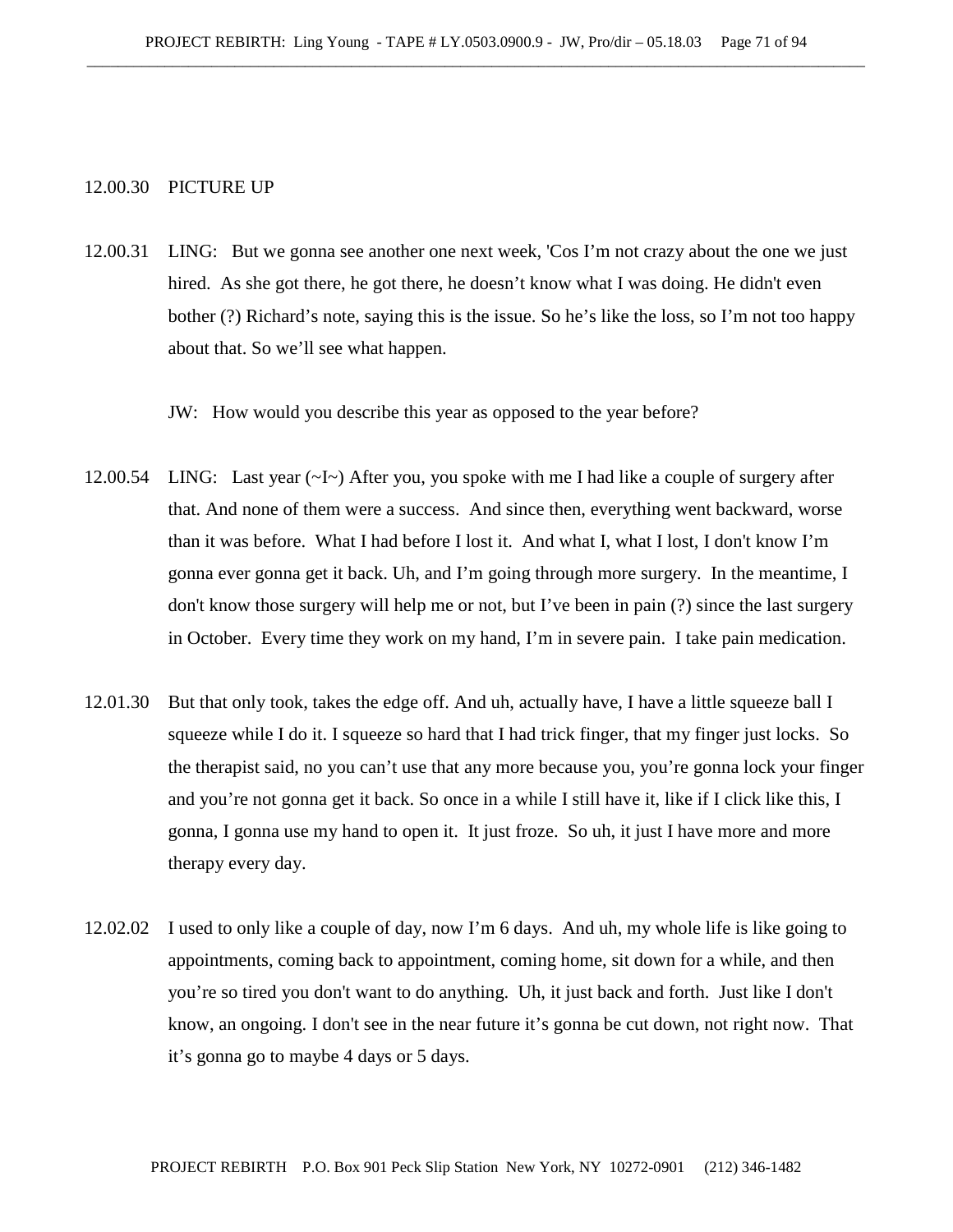- 12.02.30 Nothing in the near future that's gonna happen. And what it's doing is 6 days no matter what happen. So it's not something I want to look forward to. Because every time you go there, you know they're gonna put you in severe pain. At least for a half an hour minimum. And that's what the goal is. At least minimum half an hour this hand. By the time they're done with me and I'm so tired already. So. And they work, they want to stretch me other ways, which is painful but nowhere near uh, when they bend my fingers. So it's like uh, give us our half an hour's torture every day.
- 12.03.00 And so I really call that torture, and they know it. That's the bad part, they know it. And my therapy in New York, oh, I'm so sorry, I'm so sorry. I said (?) it has nothing to do with you. Don't say sorry. 'Cos every time she goes like this, I just go crazy. I don't scream, but she know I'm in really, really bad pain. And they all know but they cannot help me. That's what she keep on saying I'm so sorry, I'm so, so sorry. I said no, it's not, you can't say sorry, it's not your fault. Uh, it's just my luck. So uh.

JW: Is there a way you would describe emotionally where things are for you, like the various stages of death, but not necessarily referring to death?

- 12.03.54 LING: Well, in considering like I'm (?) always like (?) maybe quarter way to, to uh, what I want to be. Ok, doing the whole (?) this whole thing is, nothing works out for me, no matter how I try, how I want to work it, no matter how hard I work. It just will not work, so. I'm like in (?) a stage that what is gonna happen to me? What will happen to me? So I'm in a limbo, and I have no clue what's gonna happen. And that's why I get my depression feel. I, the depression stage is like comes up, (?) comes and go.
- 12.04.33 I could have it all day, or I could have it for a couple of hours, or I don't have it all day at all. So when you say stages, like uh, I don't really know what to tell you, 'cos I don't see the future. I don't know what will it be. And like I said, surgery, anything could happen, it will happen to me. So I gotten to a point is I just laugh at it. When they said to me, oh, this happen, I say, well, it's me.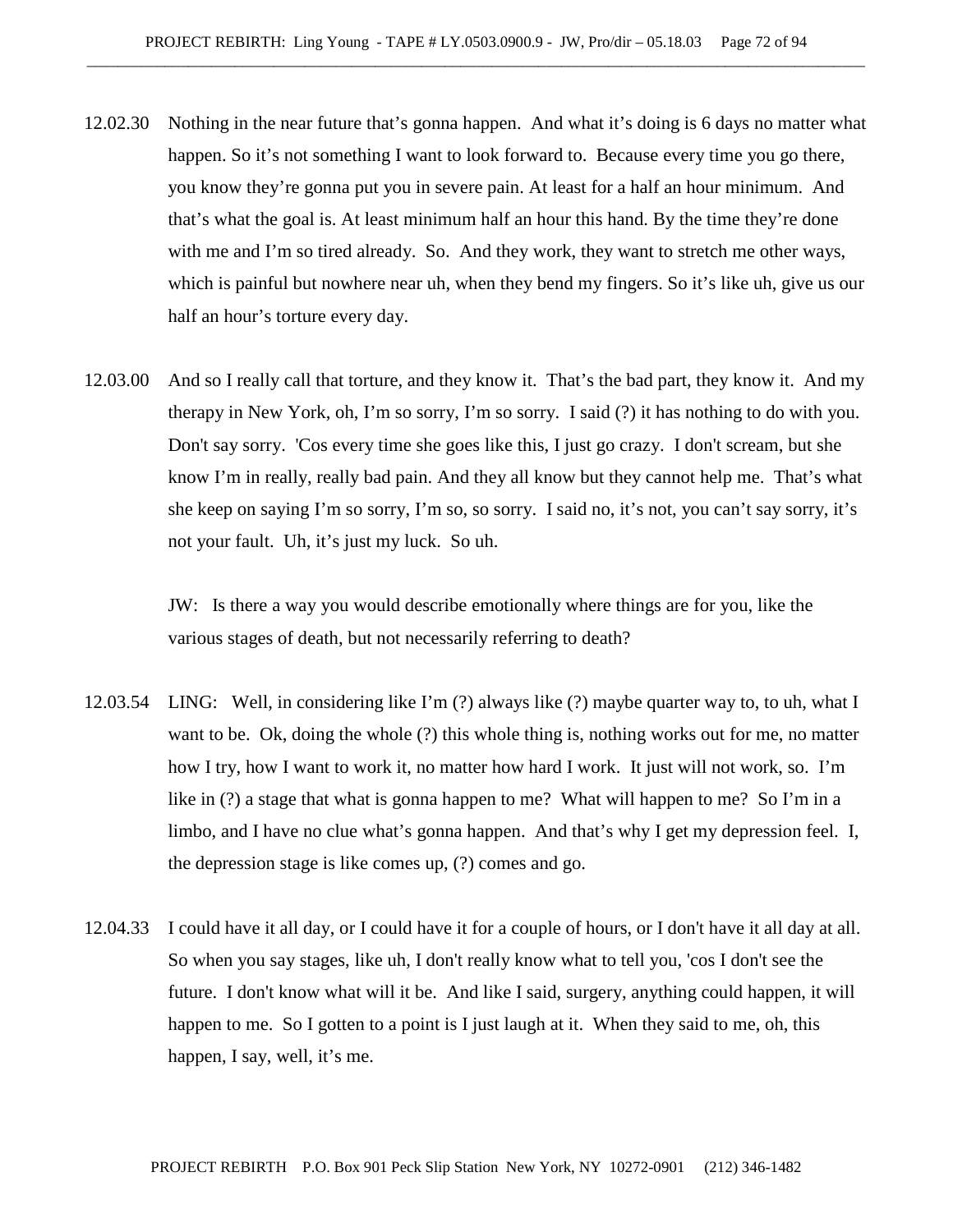- 12.04.59 Or they were talking about somebody else's hand, that something's happen. And I say, if I go in, I have that problem, I guarantee I'll have that problem. So everybody's going forward. I'm the only one that's going backward. Even people get burned 40, 50, 60%, are actually living certain life. And with me is, I'm still (?) almost back, back worse to, worse the day I was burned. I came back (?) with the graph, was doing Ok, then everything start falling apart.
- 12.05.30 And then my scar is so thick that they can't do anything about it. And just like graph doesn't work on me. And maybe because like they say, I have chemical in there. That they didn't clean up. Now why am I so different? And I was open before (?) in a wheelchair, people have been one or two, but I'm like completely open. But why? They can't answer that. None of the doctor could answer that. And that's the scary part. They cannot tell me why this is happening to me.
- 12.06.00 They used to blame it on Asian skin. But now, I mean, a lot of people, a lot of, quite a few Asian was burned. Why am I the only one? So it's like lot of iffy. And I cannot answer that. And that's when I get really upset.

JW: You mentioned Mary Jo. Do you talk to her a lot?

- 12.06.32 LING: Oh, yeah, I talk to her every week. Emotionally, she's doing ok, but not great. She still have her problems, just like us. Once in a while she get depressed all day. And like I said, she had a shrapnel on her left arm. It grew back but still like a hole in there. And if she uses too much on the right hand, it's the good hand, and this is (?) then the bad, the left hand will have problem that she will feel numb. And if she works a little bit more on this hand, the right hand gets numb.
- 12.07.01 Sometime her whole thumb right here is like frozen. It doesn't move. And once in a while she could have a frozen shoulder and that's where her problems like. She is constantly doing something, and not to overdo on one hand. Just to avoid that problem. And when she sees me what I'm going through, she was thinking about have this, having this fixed. She (?)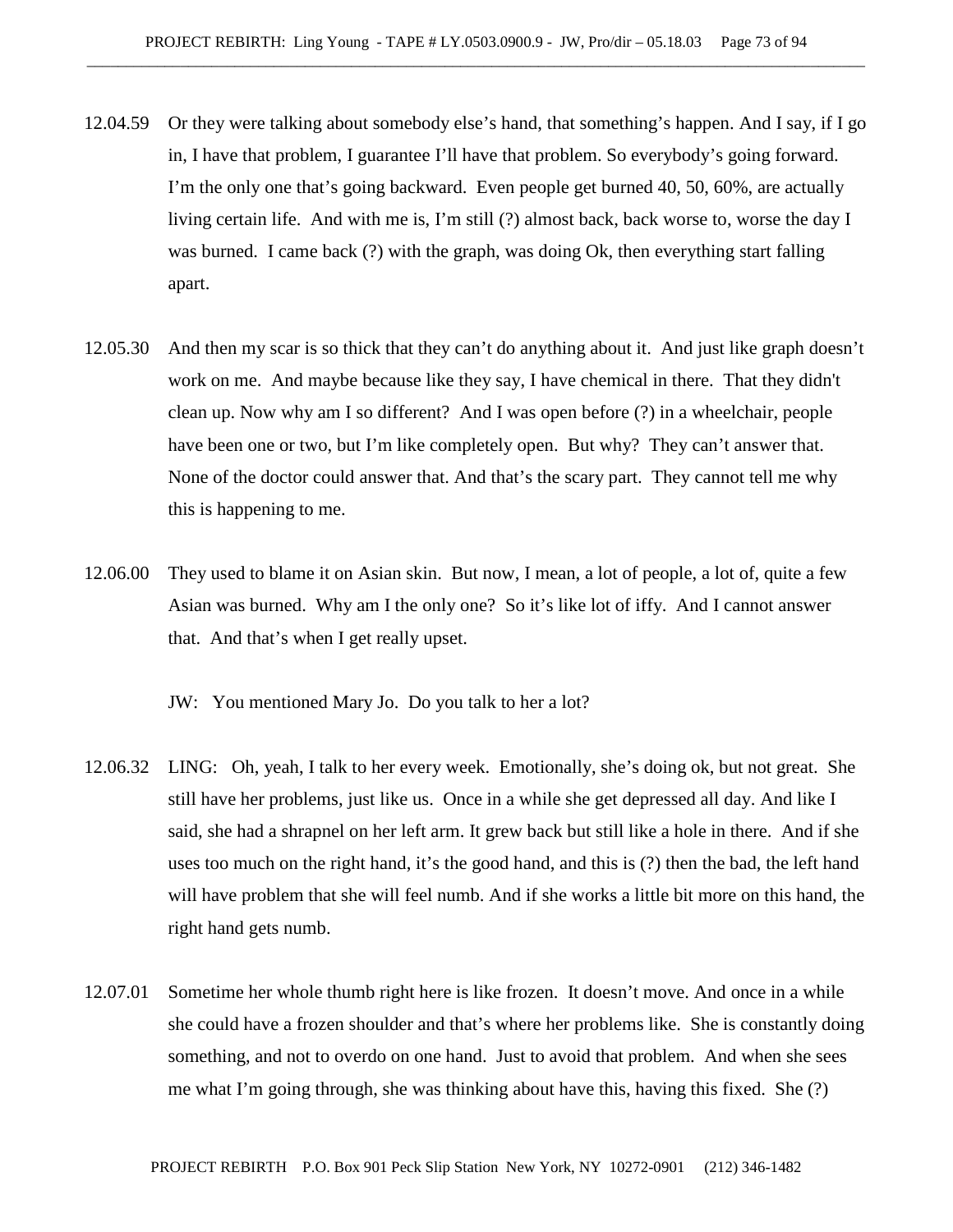won't do it. 'Cos I said to Mary, if you don't have to do it, don't do it. I said, you don't know what kind of problem you're gonna come in to.

- 12.07.29 Like with Jean, all these people having laser surgery. If I were in her place, I would have never done it. Because she's nice and smooth. I mean, she had, you could know she's graphed 'cos you see like this hole. But after a couple of year might fade away. But with that laser uh, the whole body for a year. I don't know I'm crazy about it. That that's why Mary said now I'm thinking hard, should I, should I not? I said, well, if you don't think you needed it, if you don't really care what you look like there, 'cos if you (?) want to wear the long sleeve, short sleeve, you would no see it any way. Do you want to go through that in case she has problem?
- 12.08.01 'Cos she has, she's allergic to everything you can think of. Everything. Matter of fact when she was in the hospital, she almost die because she had an allergy reaction that from head to toe. And she almost die from it. That's the reason why she save me because I remember she had uh, she had a breathing problem, and that's why I pushed people out. And somehow that saved me. Saved both, both of us actually. So if she go into surgery, something happen, they, they, she's allergic to penicillin, she's allergic to a lot of things.
- 12.08.33 Anything that has to have silicone on like when they putting on her hand, she breaks out. So now they know she can do certain things. She cannot have certain things, she cannot take anything. So to go through surgery just get so it'll look better. I don't think it's worth it. So I think she's trying to live with it. So it's not easy. And then at that time last year, her mother was in the hospital. She broke her leg, she can't function. She, she can walk, and they have a 24 hours nurse's aid. If you don't have it, the hospital will not release you.
- 12.09.02 So they got to hire somebody to pay out their pocket, \$17 an hour. Twenty-four hours is a lot of money. Yeah, if you times it, so she and her brother is footing the bill. She don't have a choice, 'cos otherwise the hospital will not release you. 'Cos her father's 86, 87, so even though that, he could handle it, but the rule is you can't, 'cos she can't walk. Isn't it sad that they would not allow you to go home, but then they won't pay for the, pay for the service.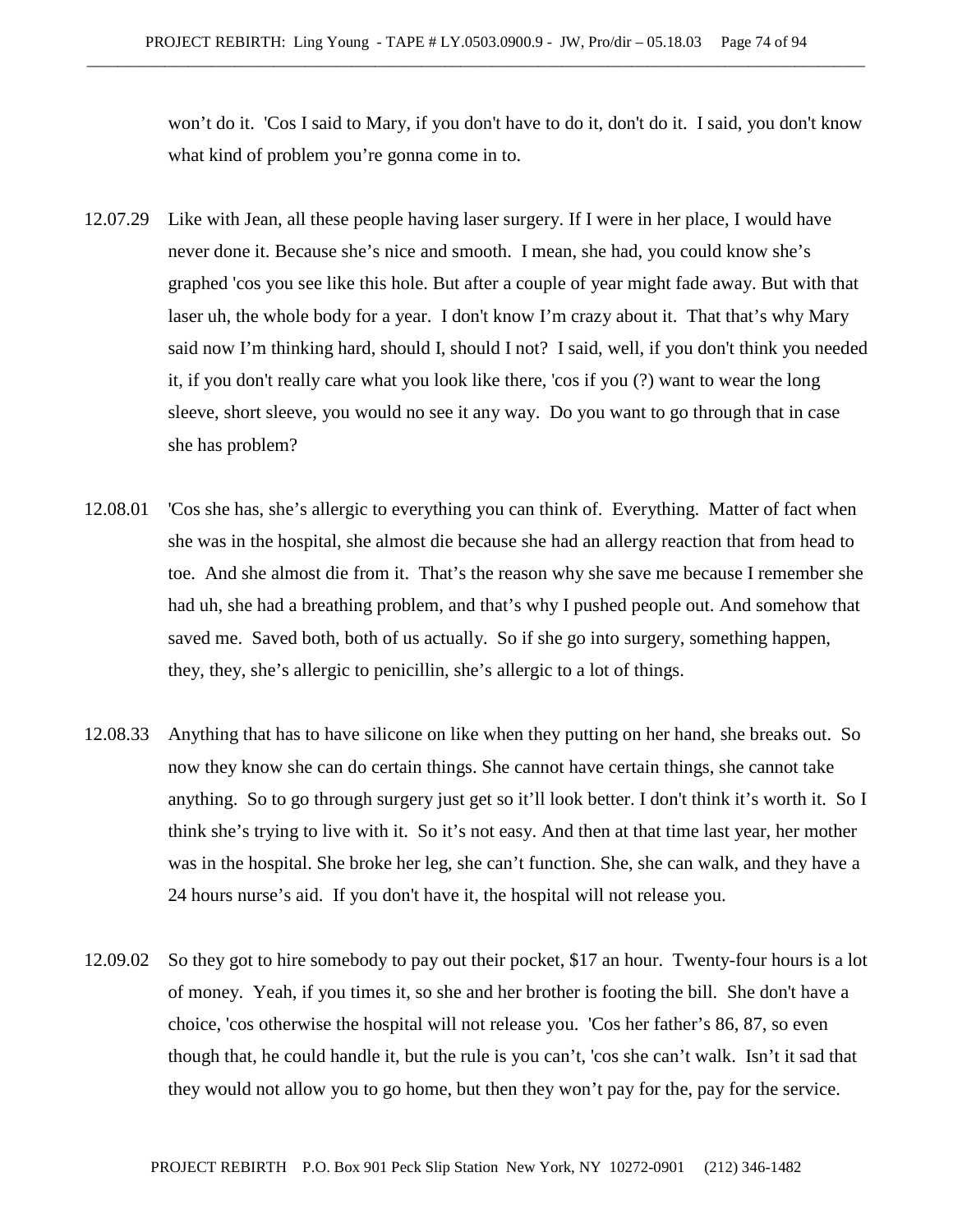- 12.09.33 So she (?) almost a half a year or more. So now she got better. And they building a new house. In uh, Long Island. So think that's working out pretty good. And she finished with her physical therapy already. So they don't have to run around to the uh, to the hospital twice a week. So now they kind of stay in Long Island for the whole week, unless they, they have an appointment. Uh, she actually had quite a few appointment with the workmen's comp doctor already.
- 12.10.01 And somehow this time they sent her to a neurologist. She had no clue why they sent her to a, to her. Why was she need a neurologist? I said, unless they think you're crazy. We just laugh and I said, unless you're crazy, unless they think that something's wrong with your brain, or something wrong with your nerve. I have no clue. She said, I don't know. She said we went in there, the guy look at me 15, less than 15 minutes, we're gone. He didn't ask any question, he didn't do anything. I said, well, I said, I'll let you know, I'm going to one uh, June  $2<sup>nd</sup>$ .
- 12.10.30 Because why would you go to a (?) I have no clue. I could see I go to a neurologist because I'm complaining I lost the nerve. But uh, it's a state worker. So (LAUGHS). So she, she was frustrated 'cos she went all the way up there for an appointment, and the guy just looked at her and said Ok, I'm done. And he said, she said, what did you do? He didn't do anything. He didn't bother to check her or anything like that, just kind of looked at her and filled out the paperwork and that was the end of that story. So it's like working with my workmen's comp, that's why people hated it.
- 12.11.01 They don't pay, number one, and they drive you nuts. They drive you to a point that you know what? Forget it. I don't want to be bothered. So they get away with that. So just like now, I'm lucky somehow. It seem like they're working for me. But I don't know it's been 3 weeks already. So. I don't know. Next, like uh, next Wednesday I'm gonna go see Dr. Chou. Hopefully I get an answer 'cos Patrick's gonna go there and meet us there. And he actually likes Dr. Chou a lot and Dr. Chou likes him a lot.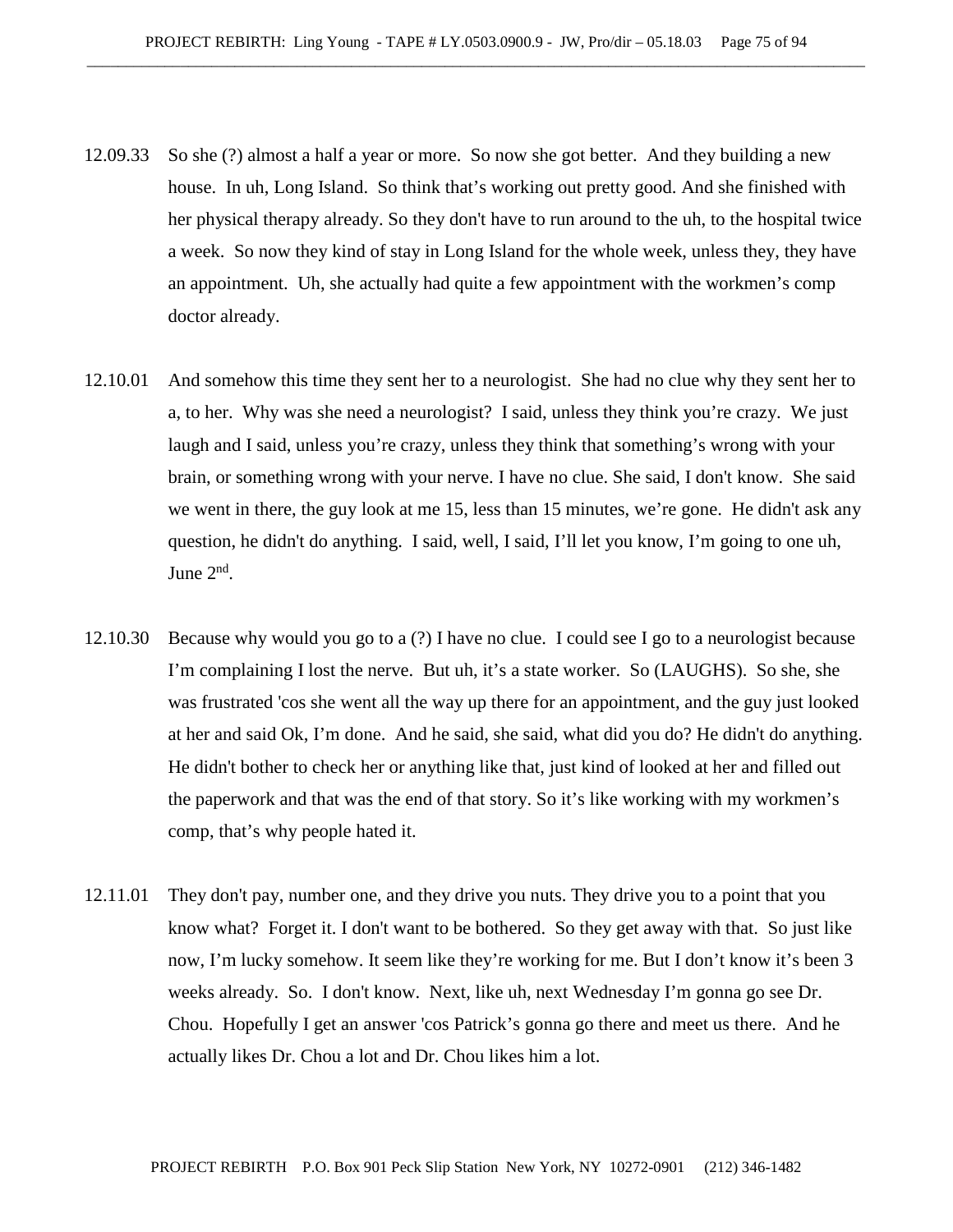- 12.11.30 They seem to be maybe communicating. And maybe coming out of his mouth's better than me. So we'll see what happen.
	- JW: Any thoughts on the World Trade Center (?)
- 12.11.40 LING: Yeah. I don't like it. I actually went to a meeting at uh, (?) one time. They were talking about the design. And you hear different people saying they should, we should build it because (?) we want to tell them we're not afraid. How we should build higher and (?) of course Richard got up and said something. He said, you know what?
- 12.12.00 People who think that building higher is gonna do anything, they, they're dead wrong. Because either you're ignorant or whatever. By putting that two tall building again, you're asking for trouble. If you want to build, like he said, build lower. It's so high to a point, it's true. If any god forbid any happen you're not getting out. You're dead. Just like the people from Cantor Fitzgerald. Actually that came into my mind quite a few time these last two week. I'm thinking about building One got hit first. They went all the way to the roof.
- 12.12.28 There were hundreds of people on the roof, waiting to be rescued. They saw building down, come down. I said, oh, my god, the thought of they go through, so I don't know how long is it before building one and building two got, came down, but it's quite a long time. I think it's at least (?) an hour, half an hour, whatever. I was just thinking about the thought of those people, standing there waiting to get help and burning, and the fires are going up. And then you see building two collapse. I said, I can't imagine what, what go through their mind. And that kind of gets me upset.
- 12.13.59 Just the thought of, gee, the people who (?) jump because they can't stand the heat. They rather died the other way. Maybe there's a chance they hit something and uh, think about the people on, on top of the roof. Being like heat up and jumping out and who didn't jump out watched the other people die. It just like wow. It's overwhelming. Ok, it's almost like uh, Eddy, the one I said to, (?) blow through the glass door. He, he was blown outside and (?) he heard a big bang.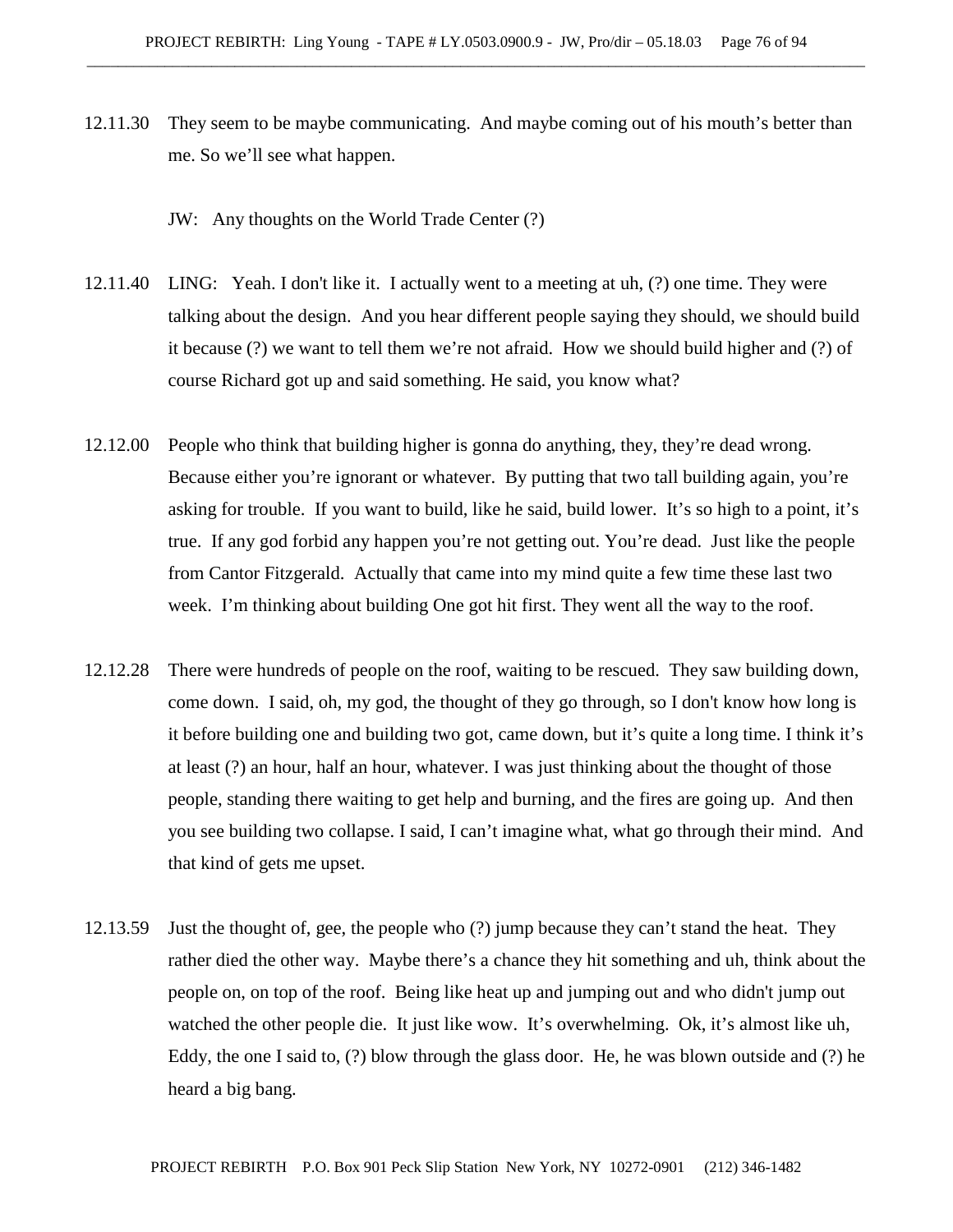- 12.13.31 And he turned around and all I could see is Jell-o. you know what that mean? And it's just like oh, my god. And so he, that's why he's so much more depressed than all of us. Besides seeing his friend die (?) not seeing not only his friend die, because he can't go anywhere, then you see people jumping. Then your wife was blown across wit you, and she was bleeding and you couldn't help. So that's why she's like, he's like very, very depressed. And also during his sleep, he tend to move.
- 12.14.01 And when he move, he could kick. So he's (?) my god, he's a black belt. So she's kind of scared sometimes. And one day he, he would just go crazy. 'Cos he does scream in the (?) middle of the night, and if god forbid, something happen like a bang, he jumps real fast. So during a meeting he has to sit near the door. (?) no if's and but's about it. Other he won't sit. And there's another one wouldn't go upstairs to sleep. He, he sleep on the sofa with all his clothes on.
- 12.14.30 So god forbid something happen, all they do is put on a shoe and run. So it's like a little, it's weird. We had a scare uh, up in (?) uh, the skiing lodge the other day, the other time. They had a fire drill. I mean, it was loud, it was like you were on fire. So we  $(\sim I \sim)$

JW: You were there?

- 12.14.47 LING: Yeah, I was there. And oh, my god, let's get out of here. So, Donald said, let's get my sock, I said, Donald get the hell out of here, you're not gonna get your socks. He actually went back and got his socks. I was I'm gonna kill him. I says, you don't do something like that. When things happen, you just run. And we all ran outside.
- 12.15.01 It was a false alarm. But it was scary, it's like a siren going on, the whole thing, and people are running out. They all said what's going on, what's going on? So with me it's just get the hell out. You can't just sit there and wait. This is the first thing I would do, just run. And I got myself and just run. I, I didn't care I was in my pajamas. I just ran. Of course went down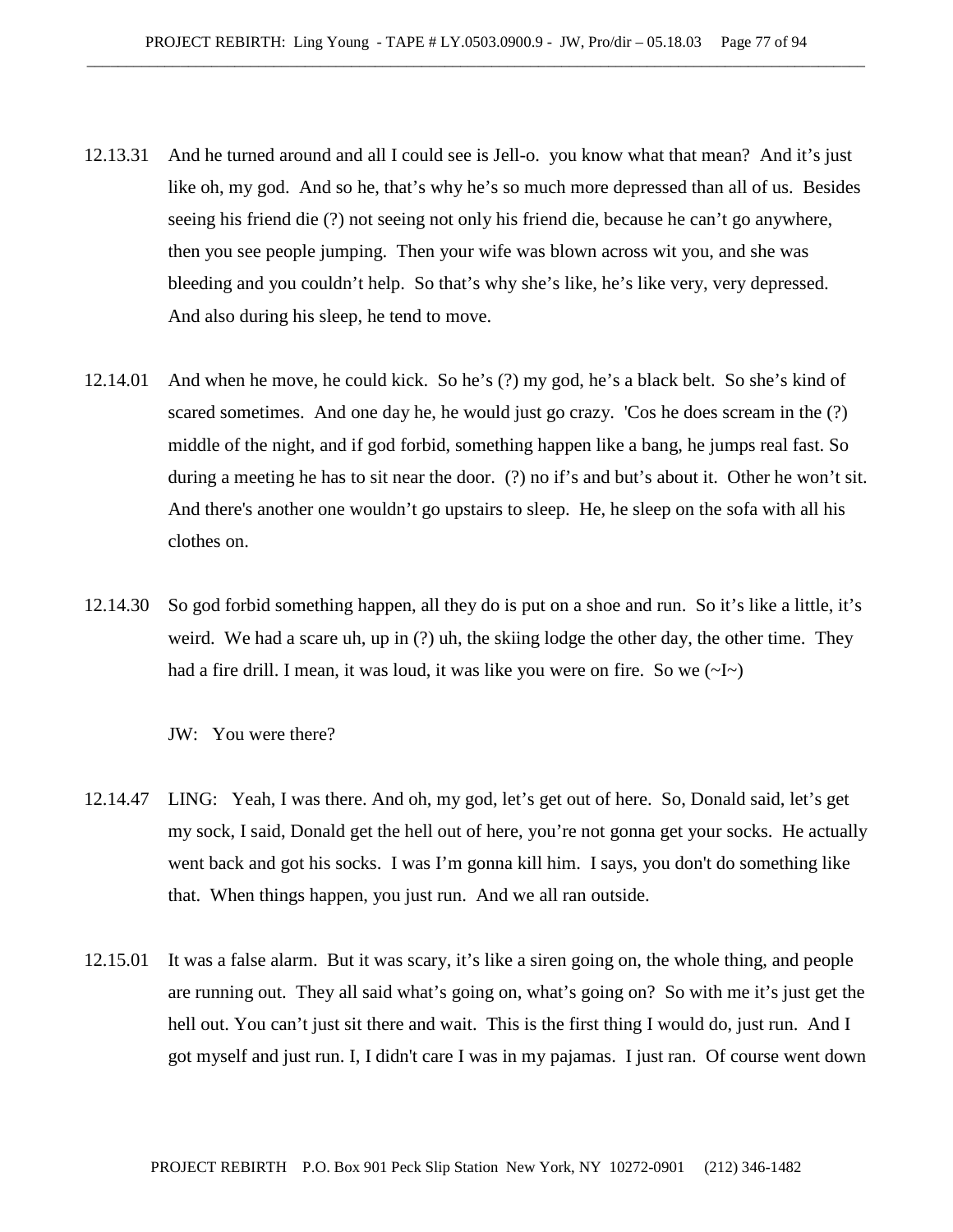the hall, before I find out it was a false alarm. But the moment is just kind of remind me of what happened, but it's not the same because (?) I haven't, I didn't hear siren.

- 12.15.30 It's a very different, very, very loud and very sharp. But that day, 9-11, I didn't hear anything. Like I said, oh, I (?) only I remember was an explosion. That's when the plane hit. Other than that, I didn't hear anything. So hearing that fire alarm is like get me out. I wasn't thinking about what happened before, but it's my thought is get out. So I got very, very mad when he said he's going back for his socks. I said, you don't do that. You just get out no matter what happen. The last, the one second you think about going back, this is what happen.
- 12.16.01 Like people they say, go back to work. People actually went back to work, upstairs. And they never made it out. So to me, now, if anything happen I just have to go. I'm not worry about what I leave behind.
	- JW: I'm sure that Don wasn't thinking about it.
	- LING: I know he wasn't thinking at all. But I said to him, next time, you just go.

JW: But for you?

- 12.16.28 LING: Yeah, for me, even for anybody. You don't sit there and wait. Just get out. But he's mind is I will be cold outside. Who cares? (LAUGHS) you know what I'm saying. But he just went back and he said, I got to get my socks. So that thought I almost killed him that day. You should see me going on and on. And I just couldn't help it. It's just thought of just going back and something happen is to me is stupidity. But to him, he didn't think of it that way, he think of it like (?) it's cold outside. So that's what he thinks of. But uh, that (?) was one scare I had.
- 12.17.02 And then one time, this is a weird one. (?) tell you. I told you (?) I uh, I went to the elevator at the hospital. When I walked in, I was on this cane chair sitting down. I look in the left,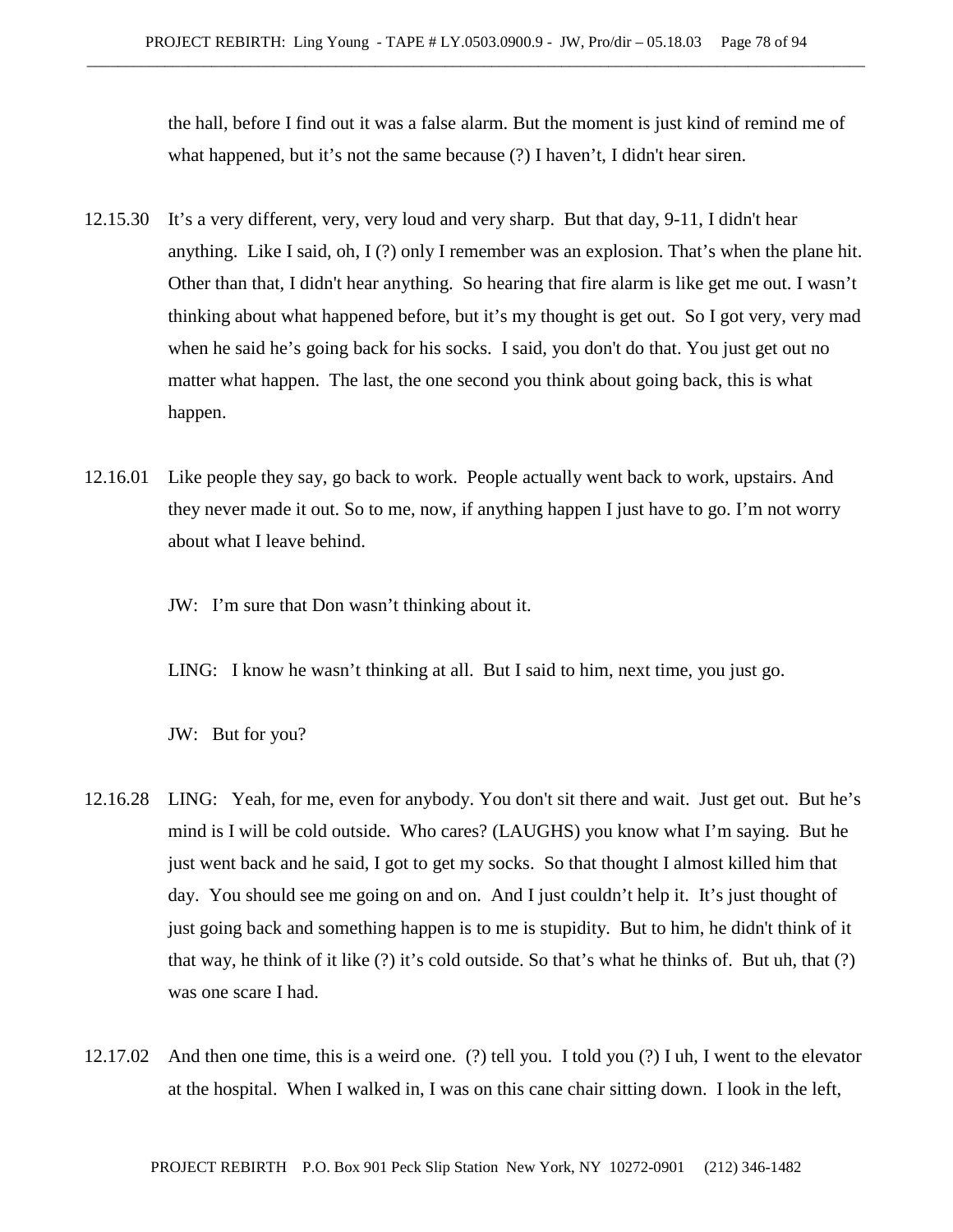there's a uh, one of those Moslem people with the, with the veil on it. Ok, so I saw one, I look in the back, there's another one. Looking on the right (?) oh, my god. My heart just went (?).

- 12.17.28 Not because of discriminating, just because the thought of me going through my head, oh, my god I'm in this elevator with this three people surrounding me. I went crazy. So lucky they (?) got off it before me. And (?) saw me, I must have turned like, turned like a ghost. I was just so scared. So then of course afterward, it's a joke. So but the next time I went in, some (?) after that, I saw a little bag in the corner of this elevator.
- 12.17.59 It's a yellow bag, but all very neat, neatly in (?) little package right in the corner. I said, I'm not going in that elevator. I went and told information desk, I said, I don't know what it is. There's a little bag in there, but I'm not going in there. So somehow they check that, I don't know what it is. They check it out. It was a very weird thing. It was right in the corner out of no where, it's a little package. And that's kind of ok, Marsh, we're not going in. But that's kind of thing that I do tend to look around. A lot more than I used to be. I used to just go ahead and do something.
- 12.18.29 But now I do look around, 'cos I wonder who's in back of me. (?) who's around me. So I try to sit in the corner, so this way I could see everything. That's what we kind of like tend to do, try to be aware of what's going on. 'Cos if anything happen, let's get out. So that taught us a little bit, and for you to said the building, the World Trade, I don't care how you build it. How great what the security is, if they're gonna do it, they're gonna do it. And building so high you're asking for trouble. And if you god forbid anything happen, you can't go nowhere.
- 12.19.00 You are like dead. When you're on a high floor you're gone. If you're a low floor you might be gone. It depends how is, how you gonna get hit. At the World Trade, I never thought it's gonna come down. Ok? People would have been saved 'cos it's we'll be Ok. Anybody above it is gone. However wouldn't be 3000 some odd people. Would maybe a thousand people. If they didn't go back to work or they didn't listen or they stopped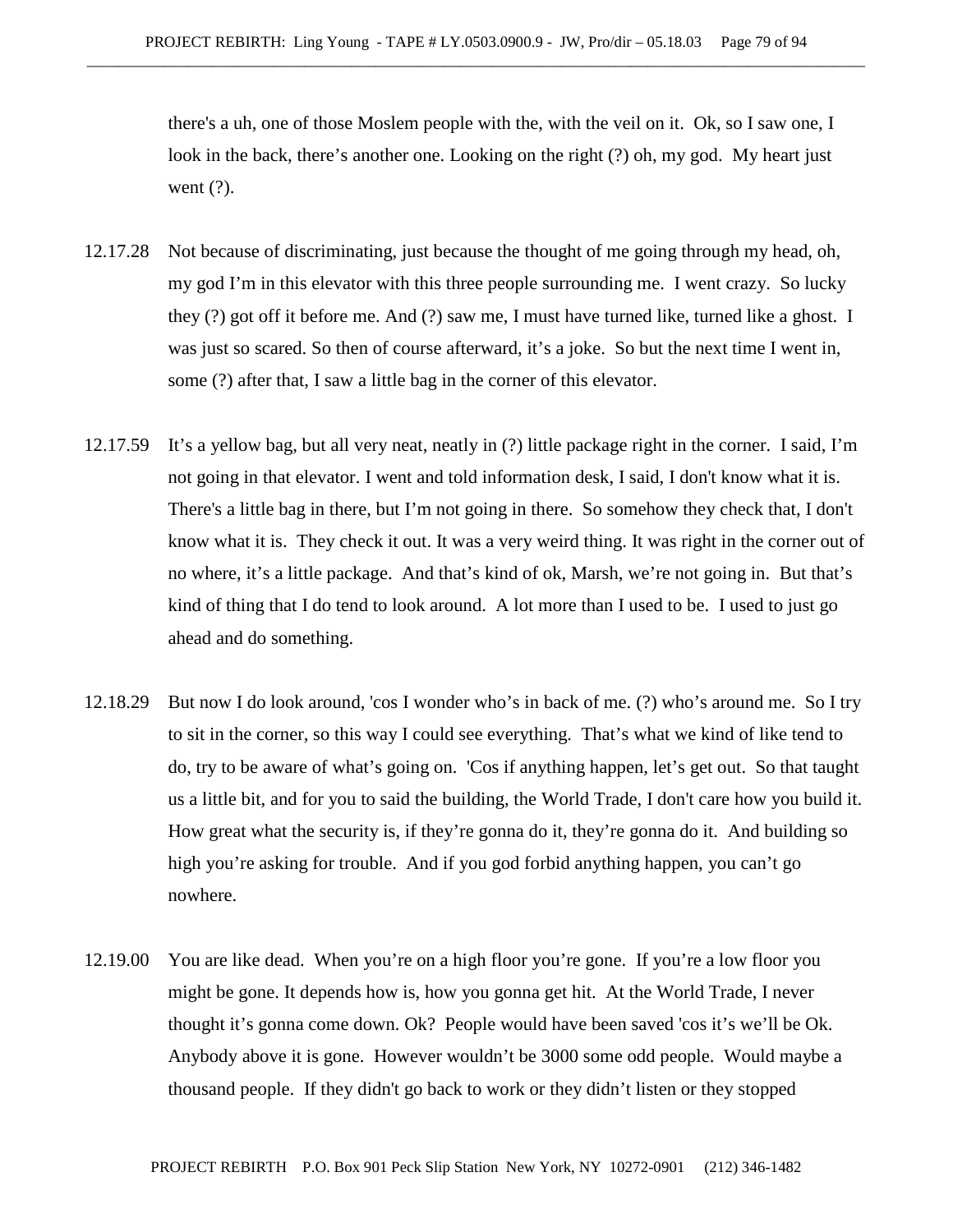somewhere. It'd be done, even though Port Authority say that it's a chaos. For you stay in the building is a better decision.

- 12.19.31 However, there's so many way out at the World Trade Center. You don't have to go out certain exit. There's so many exit you could get out. Why keep everybody in, I have no idea, ok? Especially explosion, it's less dimension. They should just get everybody out, but they didn't. people went back up. It's just like assuming nothing happened, and those people never came out. So now are you gonna build this other building for (?) I think it's 135, is that the one they got?  $(\sim I \sim)$  Something like that.
- 12.20.00 Uh, what's gonna happen, something happen? Well, let's assume uh, a helicopter uh, accident. I'm not even talking about ordinary things. What's gonna happen? Can you come down all the way from up there? No, you can't. can you be safe from the, from the roof? You don't know. For you to work there is in your mind, something's gonna happen one day. Are you gonna be very secure working in that area? I don't think so. I mean, maybe some, somebody could say you know what? It's ok, like people have in '93, they went all went back to work.
- 12.20.31 Because it (?) wasn't a big deal. They blow up the garage. Ok, fine. It's a bomb. I think six people died. Quite a few people got hurt. But then you forget about it right away. But this is something different. The whole two building including all the other five surrounding building in other area had completely burned down. Because a plane struck the uh, the building. Assuming another one try to do it, I don't care they said they had war plane could have shoot, shoot down the airplane if anything happen.
- 12.21.00 But if that thing doesn't take that long to come around and just (?) go right in. By the time you call them, it might be over. So I'm not crazy about building it. I'm kind of against it. And a lot of people said that uh, like you said uh, we don't' want to show them that we're not afraid. I should have said, who are you showing? You're not showing anybody. If you gonna go up there and work, would you be saying the same thing? If I would have to go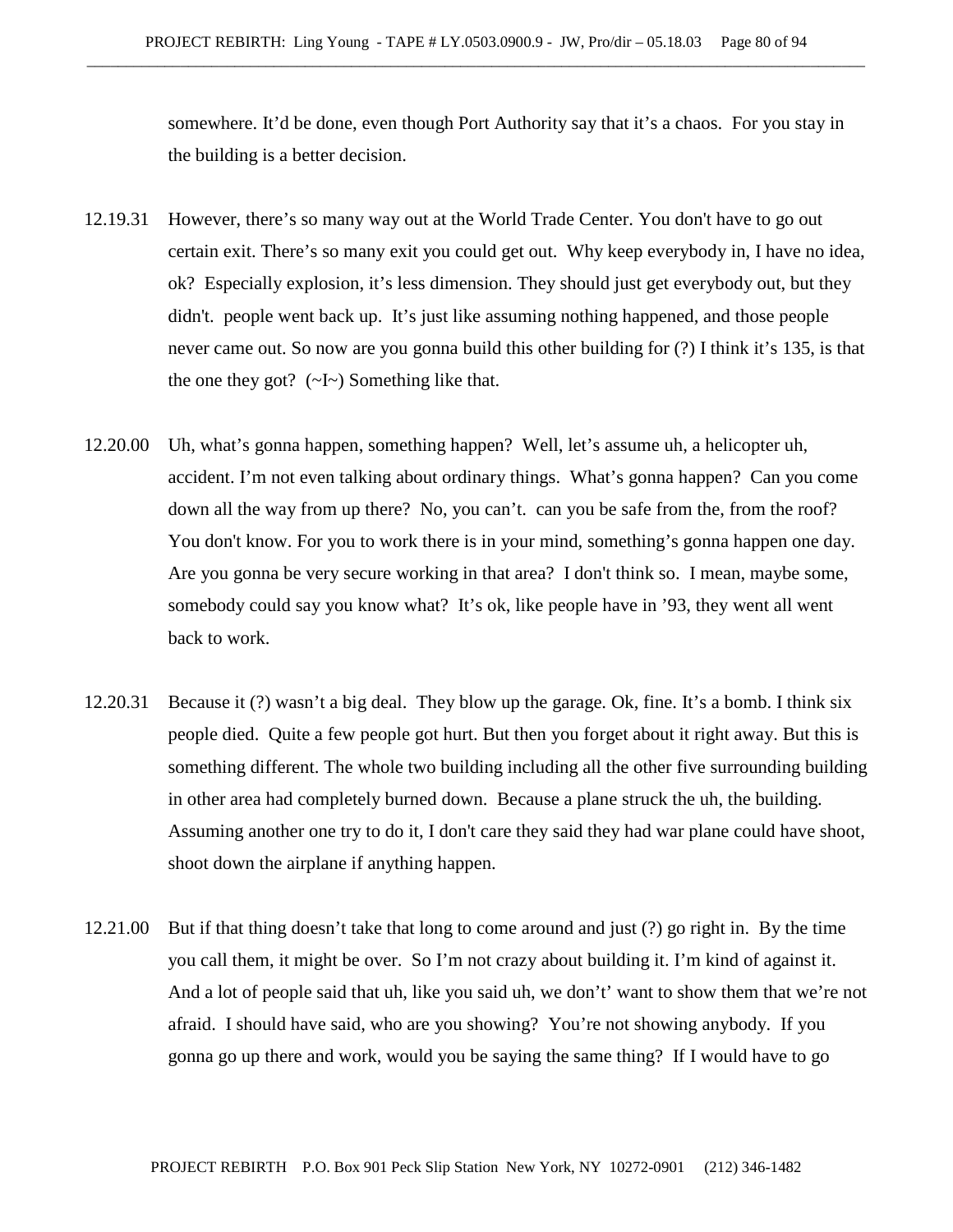back to work at that area, would I be saying same thing? No. 'Cos I would say to myself, anything happen, I can't get out.

- 12.21.31 I don't care how many stairs you have, I don't care how many fire drill you have. You can never get out. Our fire drill was 3 floors up, 3 floors down. And some of the exits, some of the doors not even, you cannot even reenter on that door. That's why some of I think some of my friend got caught on the floor that you cannot reentry, reenter into that particular floor. I was in the 86, and I go 87, I could go up one particular (?) up and come back the same stairs.
- 12.22.00 But then if I go up another stairs, I cannot go up. I cannot get in. So it's not like, so what, you have all these stairs, but not everyone accessible. So if you're gonna build this hundred some odd story high, if something happen, you must be able to say good bye. And that's why I don't think it's, it's a very good idea. But you know, they'll go ahead and do it anyway. Now who's gonna rent it's another story. And I be very surprised they have a very high rental, because I don't think, like Cantor Fitzgerald would never go back there.
- 12.22.31 Not to lose another 700 people. Uh, like my office only lost 40, but still. But something like 100 people at work that day. So you (?) number-wise is not that small. Ok? Uh, it's probably a few firm I think lost everybody. Like Cantor Fitzgerald almost lost everybody. Virginia's lucky because she was on the 78<sup>th</sup> floor. If not, she'd be gone. So it's like you can't escape.
- 12.22.59 And now my co-worker now, they're on the 14, 15, 16 floor. They all of them went and look around the stairs and see what it is. They actually go up and down to see if, god forbid, something happen. This is the way I'm going out. And when they got downstairs, the door was not open. They made a big stink . of course now, of course now you can open it, 'cos actually they were all the way, went all the way down to the first floor, the door won't open. It's locked. So they were saying, what's gonna happen if we were stuck in the fire, can we get out? Who (?) gonna try to get out?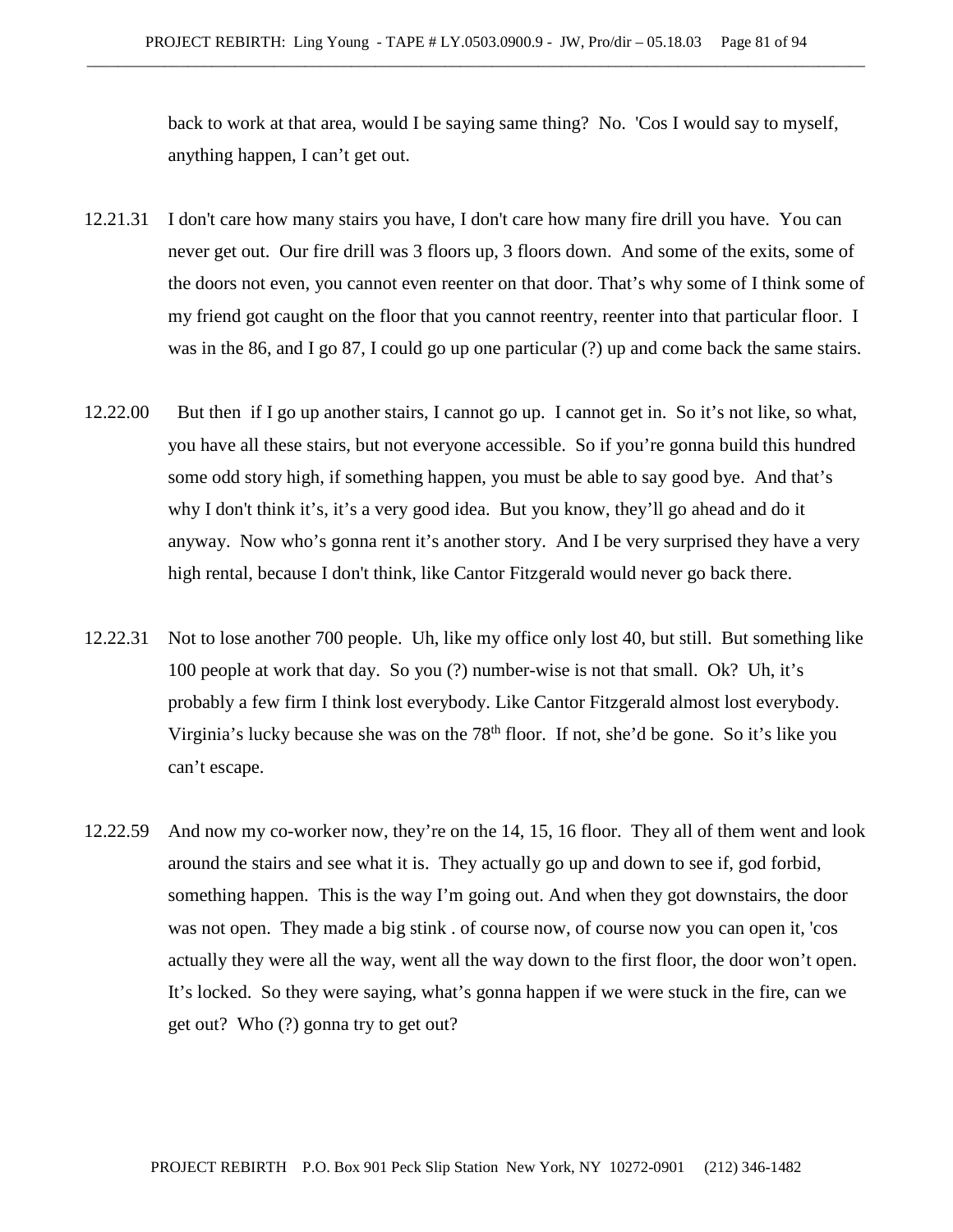12.23.30 So everybody is so aware of it, they like uh, make sure, they check around, see where the door is. We go into a room, they say, ok, this is the exit door, or west exist door, the same (?) in a group like I said to you, they all sit in a place that actually looking at the door. And the minute something happen, they all jump. That's what they're looking for. So uh, people are more aware of it that what's going on.

JW: And you are as well? You talked to me about tunnels?

- 12.23.58 LING: Uh, tunnel now it's a little bit better but not as good. It's just not the same like again. I normally got knocked out before I get to the tunnel, so that's good. By the time I'm done, I'm out of the tunnel. But if I'm awake and I'm going through a tunnel, I have a little problem. I would start thinking, ok, if this happened what should I do? Should I get out of the car, should I run, should I do this? But then I said to myself, you can't go anywhere. If the tunnel is bombed, you could forget it. You must (?) say good bye. And to me, like they said, something is gonna happen, but we just don't know when.
- 12.24.31 Somehow that's in everybody's mind. It will happen again. We don't know when or where. And the thing that we worry about, that's why they don't go to New York, is the tunnel, the subway, and anything that goes through New York, they think it's gonna happen. So none of them would ever go set foot in New York. I have no choice. All my doctors are in New York. So I try not to think about it. But I, it's not easy. 'Cos it's a good over five minute ride in the tunnel.
- 12.25.03 And you want to see the lines in New York and New Jersey, ok, I'm halfway. Seem like you're halfway out, and when you see the tunnel like it's oh, thank god, you're out. So it would be a relief. If I'm up, it's a relief when I see the tunnel up. It's anything like, if anything happen, I (?) at the top already. I have to get out and run. So things, crazy things come to your mind. You know, probably never happen, but it's weird. It did. You know, people saying you know, you can't live life every day worrying about it. I say, you're right.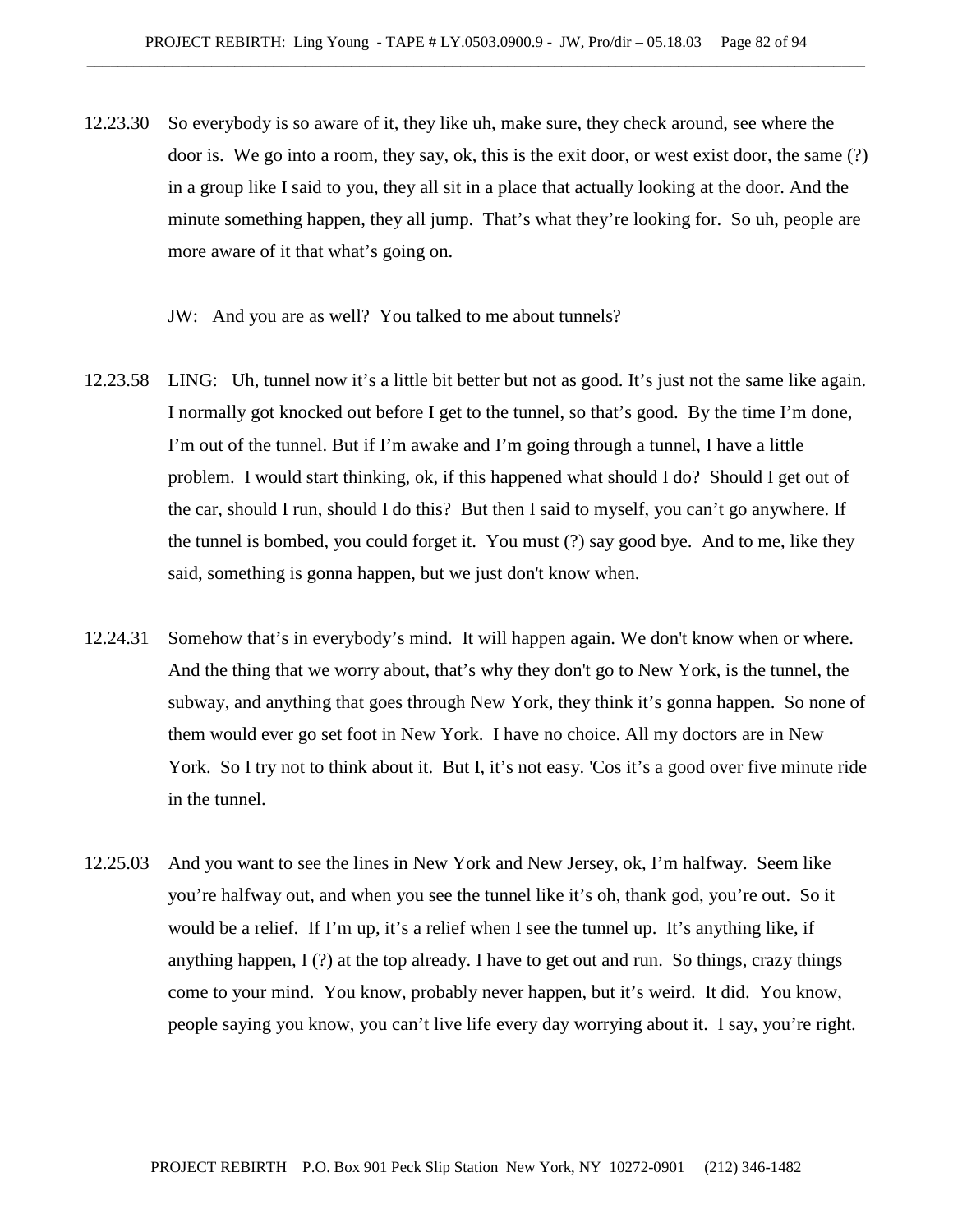- 12.25.31 But you can't help it. You go through a tunnel, ok, that's gonna be next. Like when we first, when it first happened, they worry about the subway. I mean, crazy rumors saying that uh, this guy, this guy had this thing saying that don't go to the subway a certain time. Like I call everybody and say don't go out. But then nothing happened. But you don't know when. And they're like all over the place, you (?) don't know where they're hiding. So that's the scary part, like everybody knows it's gonna happen. But we just don't know when.
- 12.26.00 It took them 8 years to do this. And did a great job. So and they're not worried about death. To them it's nothing. It's an honor to them. Just like now you're here and just (?) way coming here today, there was a suicide bomber. He or she blew himself up and killed I think 7 or injured uh, god knows how many. I don't know where it's either Israel or Pakistan, I don't, I don' know where it is. But, but every day you hear this. So I try not to even watch it anymore. Because all you do is turn on the TV. Today I hit you, tomorrow I hit you.
- 12.26.33 So they taking turns. So something happened, or I think the week or (?) two weeks ago, the Filipino uh, the Philippines, something happened again. So it's like every day is like a different story. So I say, like wonder when it's gonna end? It's like it's not gonna end. Then I saw an article on uh, Iraq. The people were cutting off the, cutting the head to bleed. It's a (?) ritual or something that is good for them.
- 12.26.59 It's like I don't know what it is. They cut themselves open and let the blood run. And it was on Time magazine. I thought ok, I didn't even read it. But the kids, I mean, young kid. Blood all over the place. Some kind of religious thing. I said if they will do that, they're kind of crazy. So I said ok, so now you, there's all those people there. And now you got all the people from the US. All the kids, 18, 19 year old there. Trying to, try to keep uh, peace and order.
- 12.27.28 I feel sad for those people, 'cos they, they don't, you don't know when they're gonna kill you. And they there trying to help, but they don't want your help. After you get there for them, they say, go home. So it's like uh, it's just weird. It's just like every time, if you listen to the news and this one died, that one died. There's nothing is good news. This might happen all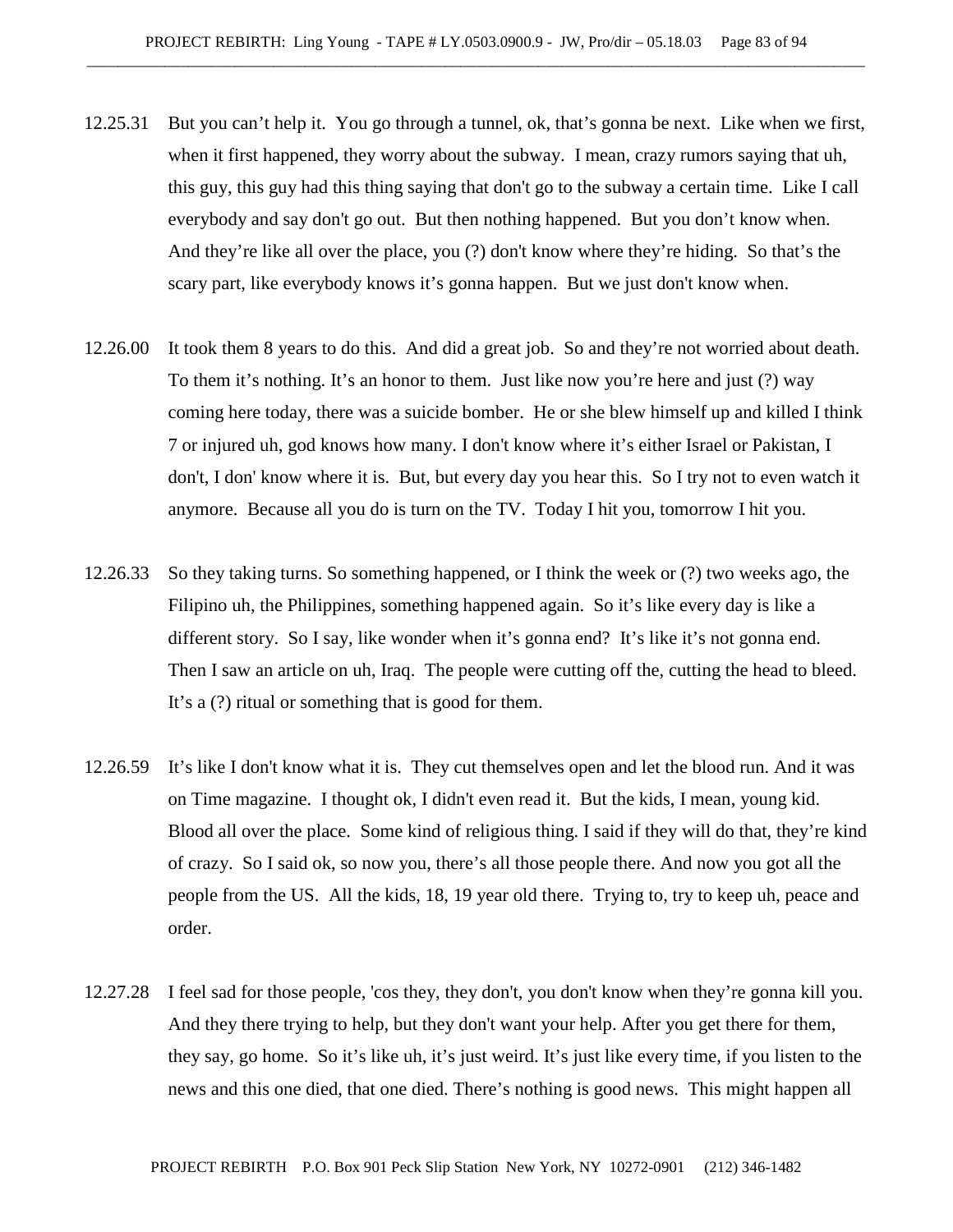the time before, but it doesn't ring a bell. But now, everything rings a bell. Even when the Oklahoma City happened. Ok, it's a bomb, it's a story.

- 12.28.00 People listen to it, people do something about it, and then it's over. But now since it happened to us, it's like every time the TV turns on, something happen. Is (?) gonna affect us? That's not good, but we can't help it. So. So I don't bother turn it on. I'd rather watch my own type, type of movies or whatever. 'Cos it's bad news every day. It's not a good, even the market's bad news. So what good's that gonna do me? So I'm in my whole retirement (?) is gone almost so, can't do anything about it.
- 12.28.32 I used to get real upset, but then I say, you know what? It's money. I mean, (?) I am upset but I don't go crazy. And not a thing I can do about it, 'cos I don't control the market. If it goes it goes, it doesn't go, it doesn't go. That's the sad part. But of course my retirement could be a lot worse because I don't have the years in any more. I don't have the age, I don't have the years in. So my pension will be very minimum. And that's what affects me tremendously. But nothing I can do about it. So that's why I need to (?) talk to Fineberg, right? (LAUGHS)

JW: Can you be optimistic about your daughter?

- 12.29.12 LING: Yes, it's true, yeah.  $(\sim I \sim)$  It's a good thing. I definitely would have a great help with her around. Take a big load out of the two mens at home. At least they (?) can't complain that they have no time to do certain things. So that's a great, great help. That's provided (?) gets his job out of, out of the state, then I'm in trouble.
- 12.29.33 But it doesn't seem likely. Probably would in New York State, hopefully, and New Jersey State. So once she's getting, hopefully she's going for interviews in Trenton. It's about 40 minutes away, it's not too bad. I don't know, I'm not crazy about her driving here every day, but you got to do what you got to do. So uh, like the accident she had in 2000 is just finally over sometime this year. Finally over, done deal. So that's great, 'cos that's out of her system.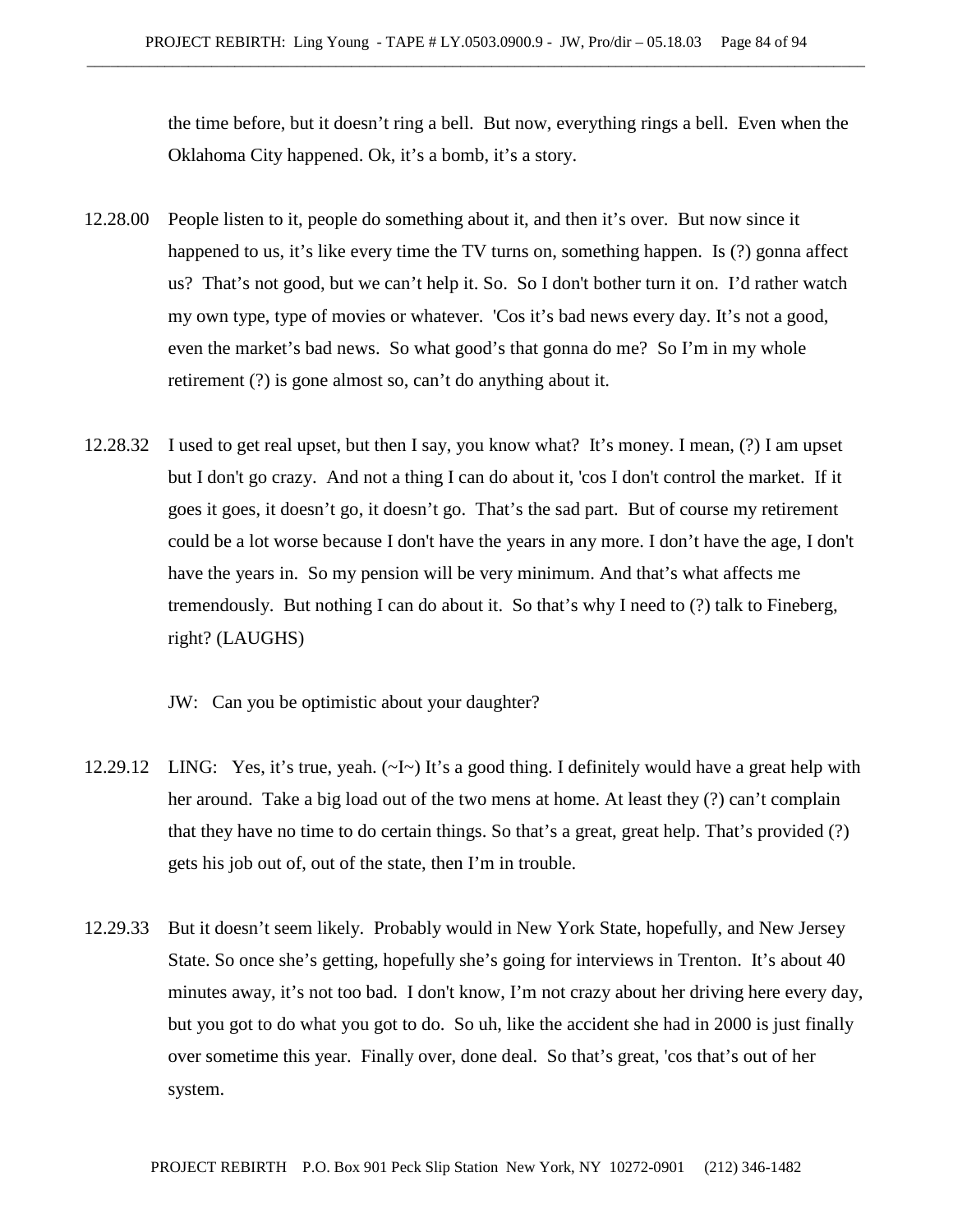- 12.30.02 'Cos she always, every time they call for a uh, deposition, it's always on the day that she's having tests or finals. She's always get upset. So finally (CLEARS THROAT) my lawyer said don't bother. let's go to the court and let the judge make the decision. And once he make the decision, I don't care how much, it's over. So thank god it's over and still her, still the other person's liable for everything. So (?) they still say you're 8% or something like that liable, 'cos that's the New Jersey law.
- 12.30.32 Even though you're sitting there then someone hit you from the back, you're still liable for certain portion of it. So it's like my insurance company had to pay out certain part, or not to get paid part, but you still liable for whatever. Eight percent or whatever like that. Which is good. It doesn't cost us more insurance, because it was not her fault. So that was good. That's out. Complete, because you can't sue. I can't sue them and they can't sue me.
- 12.30.59 The only reason I went through it because first of all my lawyer tell me I can't sue. Because she wasn't hurt. She didn't have a broken bone or anything like that. So State Farm's my insurance company. He said, he said why don't you counter sue them? I said, well, my lawyer told me not to, no. And because when my lawyer said she didn't have a broken bone, he said, that's not true. That's only your injure. She is injure. And she still having problem. The knee problems the rest of her life. She's a, he said, you could do it. I said, well, let's go. And so I don't have to do anything. He say if you don't get anything, I don't get anything.
- 12.31.30 I didn't get a lot of money, but just the point of just give it back to them. 'Cos they were so nasty. They got the insurance money already and they turn around and sue us personally. And it's their fault. She's the one that caused the accident. She's the one didn't wear a seat belt. But however, she want to sue. And she got money, though. She got a bit of money. From her insurance company, not mine. But still she got away with it. What can I say? It's worth it for her. But to me, it's not worth it.
- 12.32.01 But since she make me go through hell, and my lawyer said I could do it, then let's do it. That's the only reason we went into the lawsuit. But it lasted over 2 years. So it's like a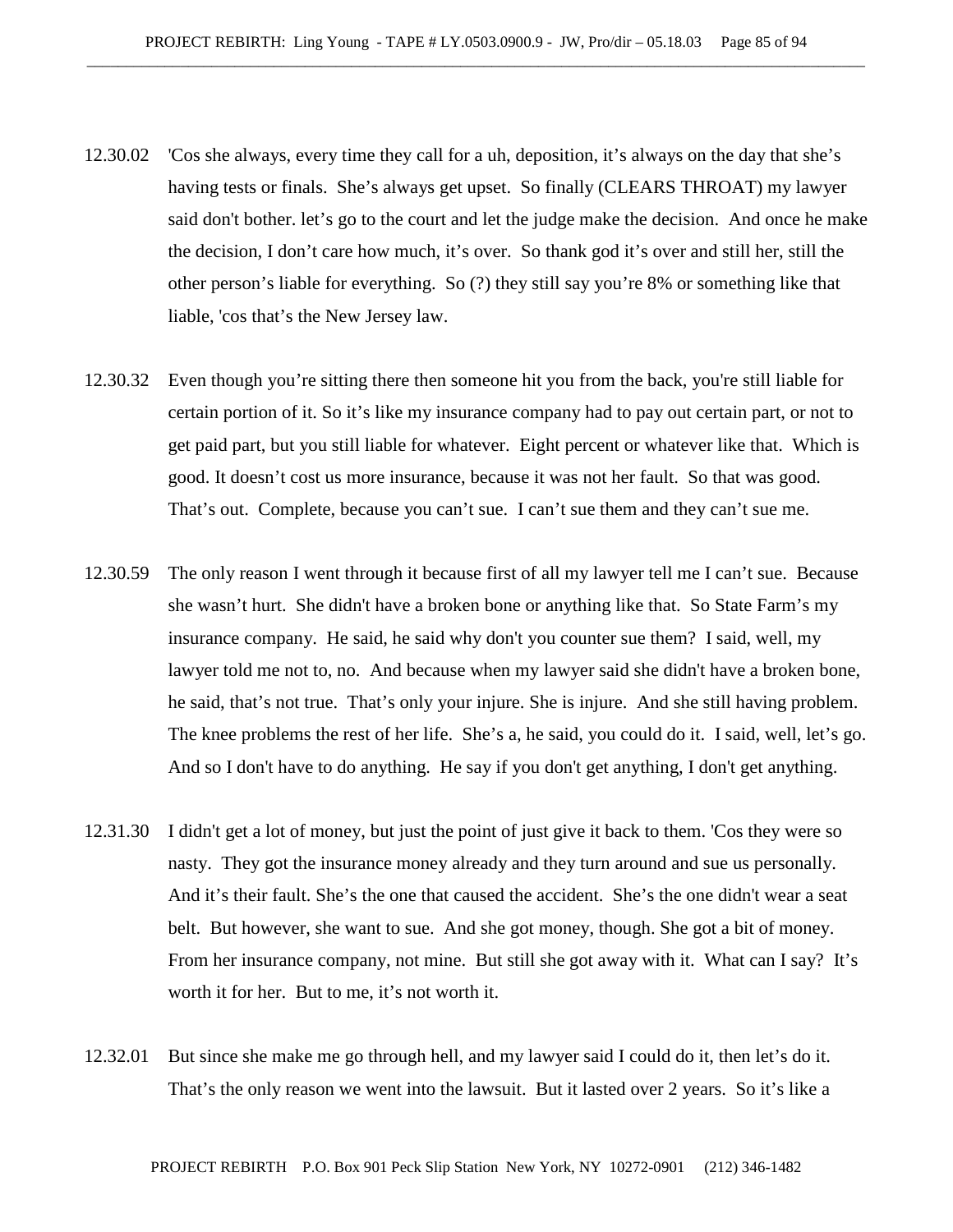little, little dreadful. And every time it comes up, Melissa gets (?) upset. And her deposition has been postponed at least 10 times, or more. Every time she gets (?) for like a month or so. So when this is over, it's like wow, thank god it was over sometime in January.

12.32.29 So this way, instead of having the final, she would be going crazy. She working like 20 hours a day sometimes, just to get her work done. But it's done, it's over. So the big relief, for her and for me. Yeah, you know?

JW: Anything else you want to add? We talked about a lot of stuff?

- 12.32.53 LING: I don't know, I just hope that uh, maybe I'll pray that I get my surgery. They said. That's the thing I'm looking forward to, just to see how it would work. So uh, that might give him an idea, maybe I have some luck. Ok? Because he's gonna redo this rough space, too. So keeping my fingers crossed, and by next week, hopefully, I get some news. I hope. But I don't then, I don't know. I guess it's been over a month already. And the longer they put her off, the longer I be gonna be in pain for a while. I was never in this pain until last year.
- 12.33.30 I have pain, but can't compare to this. It's really, really exquisite. So uh, I'm hoping this surgery help, but there's no guarantee. So uh, let's pray, that's what I can say. Yes.

## (OFF CAMERA REMARKS)

JW: You talked about the web.

12.34.05 LING: Yeah, the web space right here. Because it was all gathered together like this, ok? When he did it, I got about 6 centimeter or whatever you want to call that, by opening. Of course this only still only half of normal web space, but it's functional enough for me to do certain things. So he did that. However, unfortunately it didn't heal right. So this is like calluses. It's not going away, and I don't know is, what he's gonna do about it.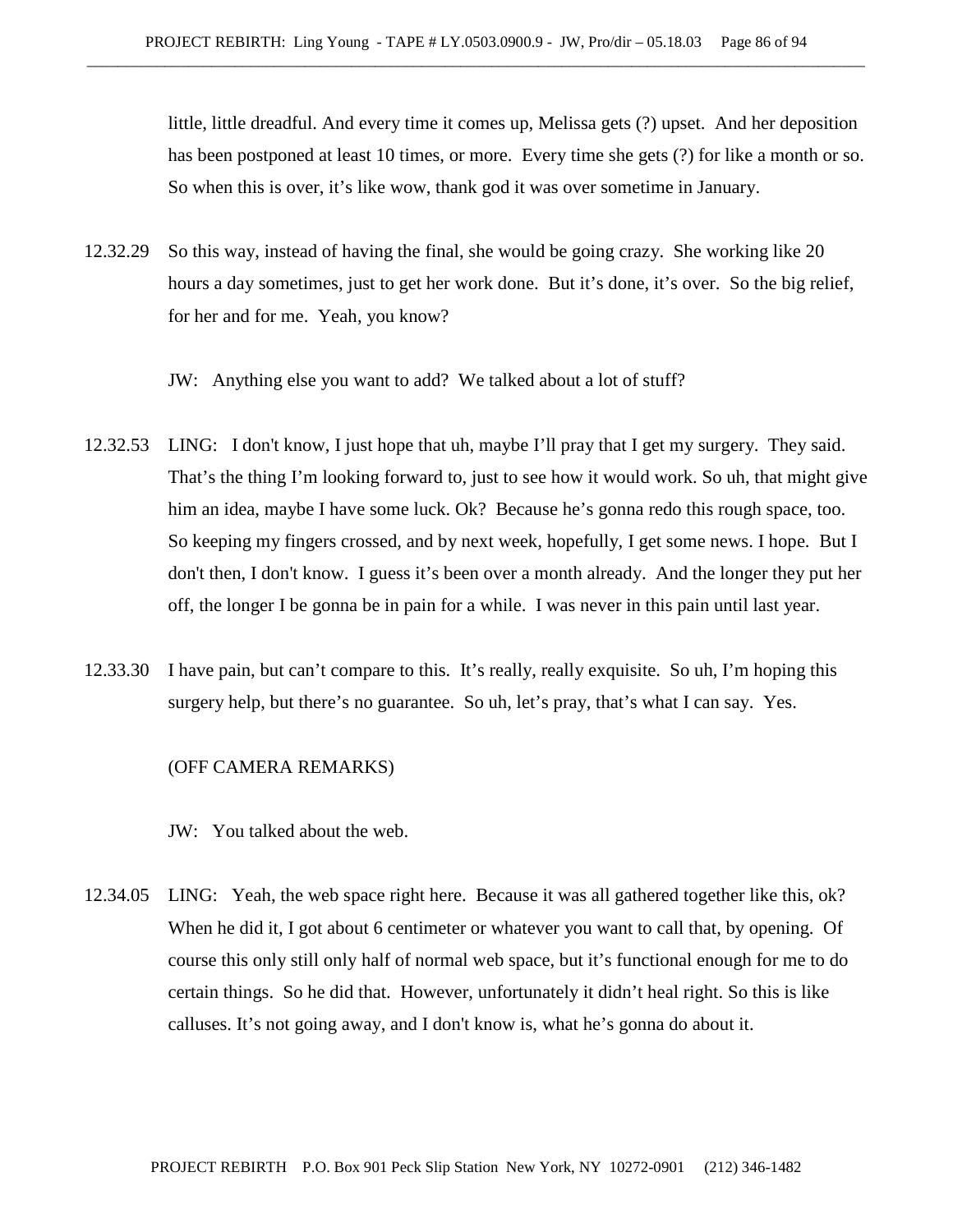12.34.34 He's gonna do another graph or what, I don't know. But it open up again, so I'm having a burning pain again. And I (?) because it's so hard there. I couldn't' close it. So. I don't know.

JW: How about your other hand?

- 12.34.53 LING: Well, this web space over here, is, is wrong. It was supposed to be do this way, and he did it this way. (~I~) So I only could go sideway. So I cannot do, I, I don't have a functional grip, ok? And besides that, like my index finger who has an infection, is stiff. And this finger he's supposed to fuse, which I didn't know about.  $(\sim I \sim)$  So it's a messy thing. And this, too I would have a no graph, none (?) whatsoever. Now this (?) two finger is not moving at all, so. So the last graph had pulled my skin backward. That actually moved everything up  $(\sim I \sim)$  and with the skin not healing a tight, tight.
- 12.35.33 'Cos there's no more, the nerve is kind of shot. Like I, like I would not feel the, the wetness or anything like that whatsoever. I could put water in there, but I don't know that's water in there. Unless you go through under the shower. You feel the heat. That's about it. But really not much feeling in here. Or any, anything here. If you touch it, yes, but if you put water in there if you know that you're wet, you wouldn't know you're wet. So that's the difference between I guess graph and no graph.  $(\sim I \sim)$
- 12.36.02 Uh, I don't know. See, se how this web space is with this hand? That's what it like that before the surgery. When I finish the surgery, I'm like this.  $(\sim I \sim)$  Besides not having my web space, because he pulled the uh, the web space so far to a point is, it pulls my skin this way. So every, my hand's like this and this way. I don't have the, the uh, the angle like I have now.
- 12.36.30 But I had that before I went into the, the surgery with the hand doctor. I had it. I had this grip. Ok? The only problem was that this middle finger was pulling me. I have, I have function in this two hand two fingers. And it was like this. And now he had his graph coming up, coming in, into this portion. And that means everything is closed up again, and I have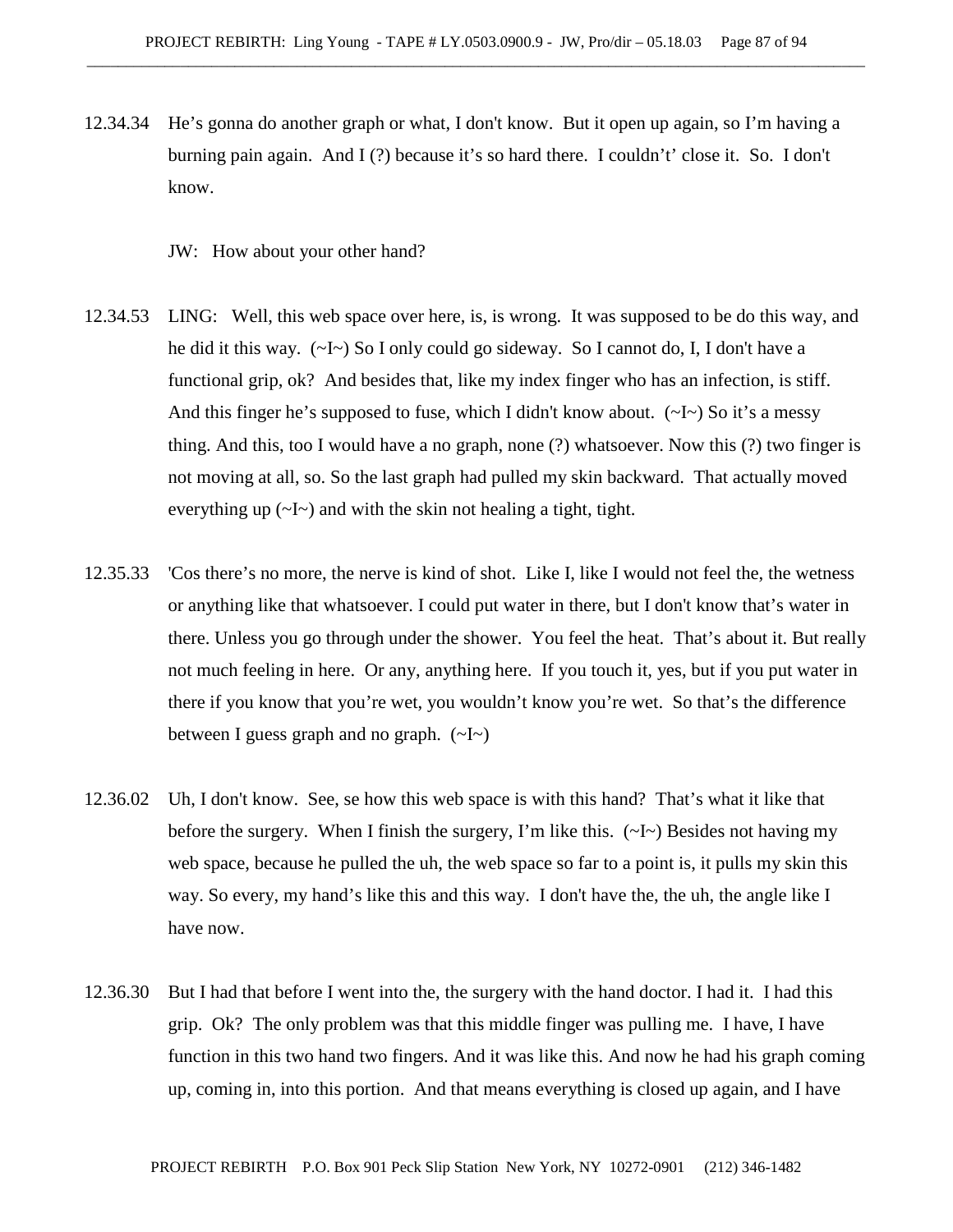more scar here. So it's a mess. It's a total mess. You look at my hand, it's a total mess in here. This looks good compared to over here.

- 12.36.59 And they took so much skin already, I don't have too much for to give them. I actually tried to gain weight so they would have more skin, but it's not working too well (LAUGHS). I gain some pound, but it's not good, not good enough (LAUGHS). I haven't been (?) enough body for them. That's why they do skin expansion. I thought it's a good way, 'cos it supposed to expand your own skin. I don't have to take enough for another piece. But somebody doesn't believe in it. Unless he not tell me everything, unless he doesn't want to say (?) because graph doesn't agree with me.
- 12.37.32 I can take it from one place, so now you have a donor site problem. Then you have a graph problem. So I have two problem. The other way I might just have one problem. So I mean, like over here was flat when I got it. When I had it done. And he swear to us not (?) it's not gonna raise. Well, he's wrong. Any doctor think that they could do miracle on me 100% it's not gonna work out. My chances are maybe 50, ok? But as you can see, this only what, two months?
- 12.38.02 Two and a half months. It went from flat to this already. If I don't do anything about it, it's gonna get worse. I did do something about it with some kind of insert in there. I broke out yesterday. So that's why I took it off today. I had the gloves and had all the little junk in here. But because of the thing in there, it (?) the skin and opens up. So no matter what I try, something is gonna happen. So uh.

#### (OFF CAMERA REMARKS)

12.38.48 LING: This is all I can do, OK? And this one, like I said, is stiff. This is how looks right now is stiff. And this one, I could bend a little bit down, but you can see my finger's also crooked.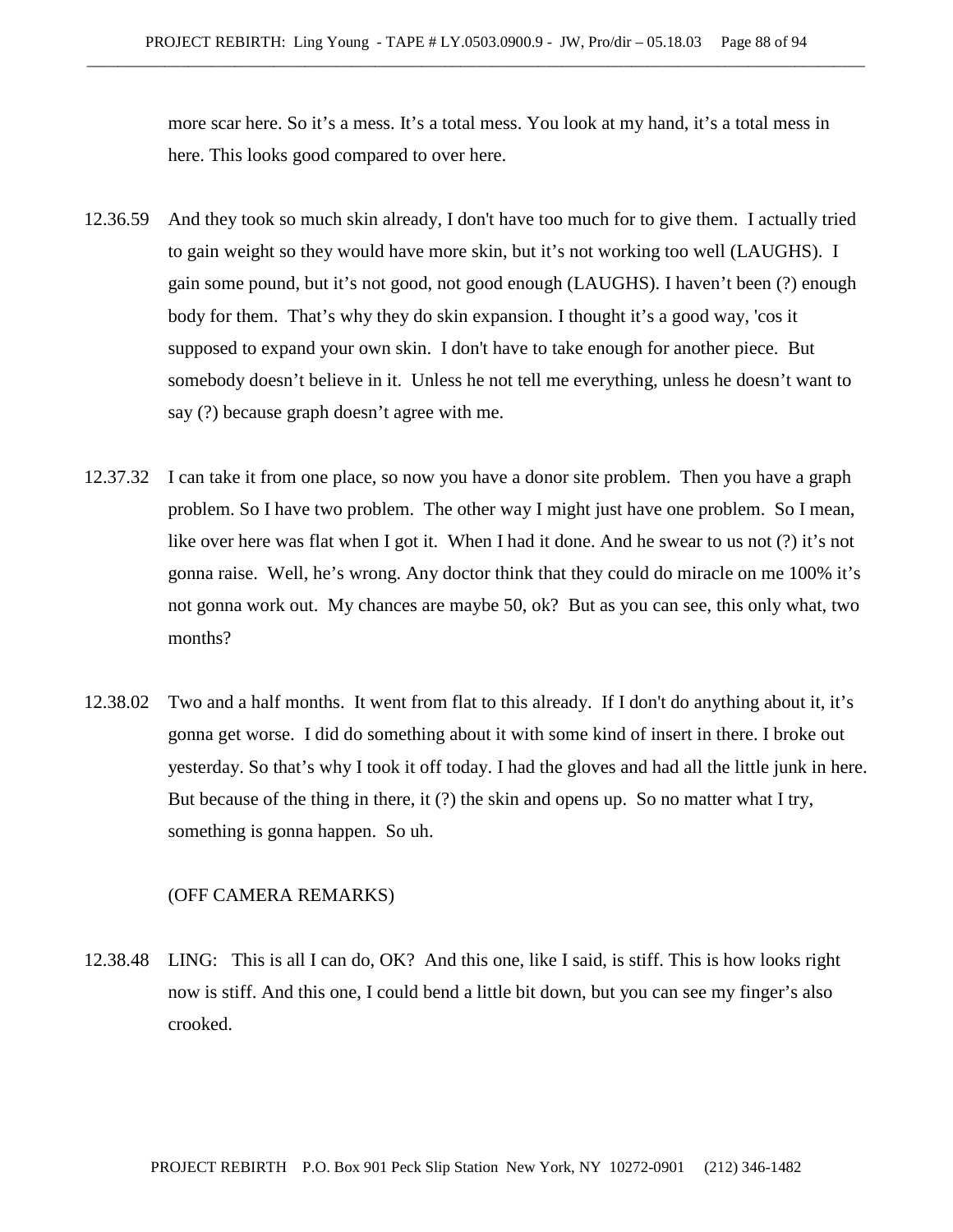12.39.00 It was not crooked before, it was straight. So is this one. The whole point is like (?) I said, they try to lock this. But they gonna bend the heck out of me on this two, on this joint, and on this joint.

## (OFF CAMERA REMARKS)

- 12.39.28 LING: (MID-STATEMENT) after the infection it got worse, as you can see, how crooked this is. See how crooked it is?  $(\sim I \sim)$  Seem like the skin had pulled in together, ok? Uh, and, and over here, pulls it in so actual pulls my finger up. So I don't have the mobility right here. It's very, very stiff right here. Uh, after (?) leaves, I think he said to me that he would add some skin over here. Let it get more looser right here. So maybe they could get my hand back working a little bit. But to me, the joint have frozen already.
- 12.40.01 It's almost like arthritis joint.  $(\sim I \sim)$  That's why I was hoping maybe because he had microsurgery, he could do microsurgery. Maybe he could do something, I'm not too sure. All he said was, don't worry about it, I'll get you, I'll get you back working. And working means function-wise or get me back complete. Halfway I don't know what he meant by that. But, but he did say to me, this will, you're rightie? Ok, your right hand's gonna be the major one. And your left hand's gonna be assisted.
- 12.40.32 So I don't know what that means. So, like I said, I only went to him about 3 months. So I really don't know him that well. So until I get, get to know him better, but he said to me. You (?) we have to like each other, 'cos we're gonna be good friends afterward. He said, it's gonna be a long time you're gonna stay with us. So I said, ok. That was it. He told me many years. He told me the next ten years, so that's, my god.
- 12.41.02 The other guy only told me 7 to 8 years. Now you say 10 years? Every time I go to a different doctor, they keep on adding years to my life. So I said, ok, I'll be 60-something before I get this thing done. And so now you just laugh at it. What are you gonna do? I mean, what else can I do, really? So that's why (?) thing now you have a good attitude. No, it's not that, I just that, I could sit here and cry all day it's not gonna do anything. So uh. Try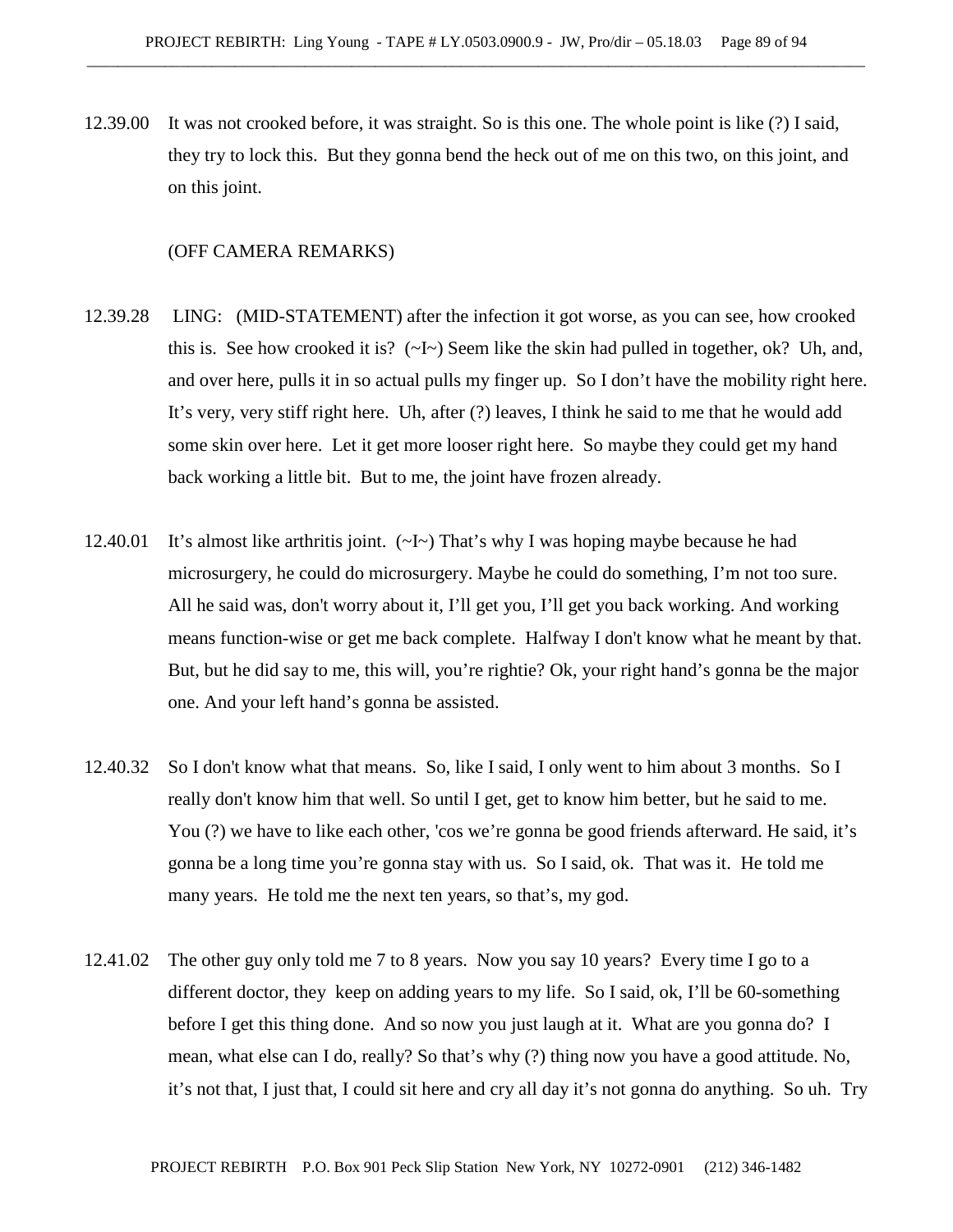to cope with it. It's not easy. Especially everybody's moving and you're the only one that's sitting home doing nothing.

12.41.32 And people go on vacation. I mean, I'm still home. So can't I get a little frustrated, especially I like traveling. And like it, and I'm always doing something, and now I can't do anything. (?) It is driving me crazy, though. But try to do the best.

#### (OFF CAMERA REMARKS)

- 12.42.02 LING: So like here. See how, how big this? This is actually pulling my hand backward, and that's why I'm not straight. Ok, 'cos the scar is so tight. And this hand, of course, this thing was not, no where, never near that big. But since I haven't wear the (Japes?) because all the opening, it's got 4 times bigger than what it used to be. And now what he has to do with his supposedly had to take this off and put a new graph on, or something like that. So that's another thing. I said where you gonna get this skin from?
- 12.42.30 I really don't have anything to give him. My two thighs are gone. So Richard try to say oh, well, you have the back. I said bite your tongue (LAUGHS) I have my back, but (?) I want to use it. Of course I probably will. 'Cos of my ears, Dr. Chou is recommending the uh, the rib, the cartilage from the ribs. I said, oh, god, that's what they're gonna take from me to do my ears. 'Cos when he said to me, I'm gonna give you new ears, I said wait a minute. Hold this. You're not cutting off my ear completely, right? 'Cos that's another option. They cut off your ear completely and put a plastic ear.
- 12.43.01 I said no, no, I don't want that. So it's like he said no, no, I'm gonna do the other one. So I said to him, I said, I understand the successful rate is very little. He said, who told you so? I said ok, I'm not saying anything. 'Cos my doctor, the other doctor, the plastic surgeon tells me this, it's a method of three ways doing it. Either you cutting it off completely or it's just gonna make it looser or we're gonna do it with the rib. And but he said the success rate is not that great.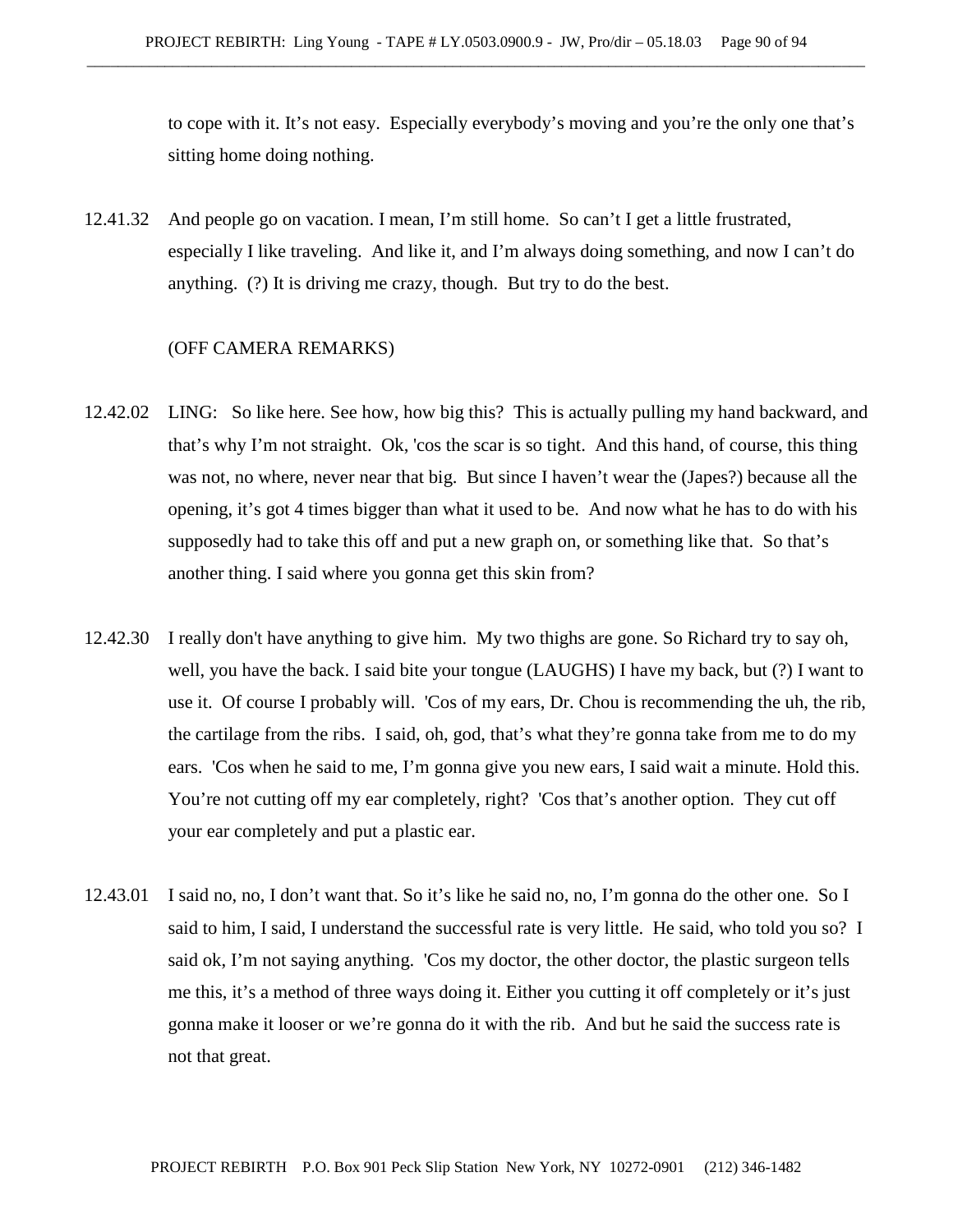- 12.43.31 So that's what I want to mention to him, and Dr. Chou said who told you so. And I said oh, just somebody told me. And I didn't say anything. But he probably had done it. Especially he, he's been around for so many years with plastic. So I know plastic does wonder, but except now with me, ok? (LAUGHS) I don't expect to have this completely gone, but like to have it a little bit, my ears doing my ear lobe, because this is getting closer and closer, I can't even clean it.
- 12.44.00 It's called completely like come in. It's so thick. And if I try to clean it, it's impossible. If I don't clean it, it's gonna stay there. So it's like a little you know? But I don't know what he's gonna do with it. I guess he's gonna take this off. And I don't know repair it? If I didn't graph this, I think it would be better. 'Cos after the graph, I look great. But of course the scarring just keep on pulling and pulling. I still bright red.
- 12.44.29 I was having cortisone shot, but Dr. Chou doesn't believe in it. He said cortisone shot is good. It make it softer. However, you might have a moon face after, your face might blow up. So I said, I don't want that. 'Cos Donald doesn't like the shot anyway. 'Cos that's a steroid shot. And I get that every (?) week. And like ten shot through here, from here to here. It does feel a little bit better, not as tight. But he said that I, I don't want you to do it.
- 12.44.59 So I stopped doing it and if I'm gonna go with him, I got to listen to him. (~I~) So I go with him, but see, I'm still so pulled, and I'm like this week I don't know where my eye, the blood vessel broke on me. Anything hasn't happened to me, it's happening to me. I had a allergy reaction out of now where from top to toe, completely red. Never, ever had that in my life. Now I'm getting that at the same time when I go in, they put the IV on me too long, a certain IV. I, I break out completely, rash all over me.
- 12.45.31 So things hasn't happened to me before, it's gonna happen to me now. So I'm like ok. When I got the rash I didn't know what to do. I was scared. 'Cos I'm afraid. I don't know what I ate or some medicine I take. I took that was not good. 'Cos Melissa was trying to do something (?) and said mom, you're all red. I said what do you mean? Next thing you know, my whole face, my back you name it, every spot on my body was completely like a rash. And that was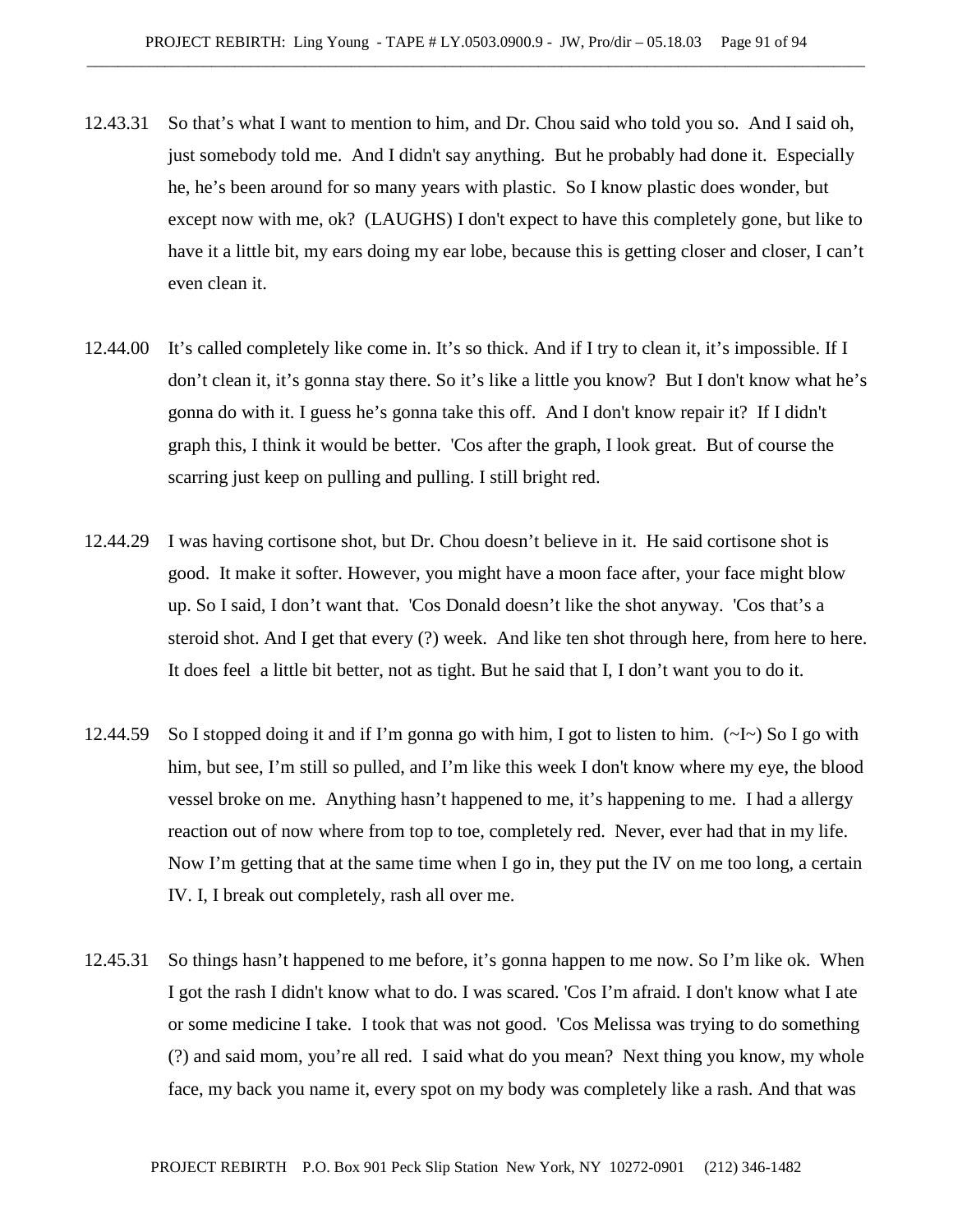scary. So I call the doctor he said, well, take the Benedril, see what happen. It actually went away. Took about a day, went away. It wasn't too bad. I didn't have a problem breathing.

## (OFF CAMERA REMARKS)

- 12.46.16 LING: Just like here is always open, too. So it's like uh, I. Yeah, like this part like here was open before. Now it's kind of healed up, but then that just, I still have a couple of small ones.
- 12.46.30 So it's like I'm never 100%. It was 100 % and, and it got tough and when you kind of look at it, next thing you know, it's another blister. And like this over here, somehow become puss. Once in a while, I have no idea how it gets there. Like one time it was so big, Dr. Bauer look at it, he said, no, no, no. That's puss. I said what are you talking about? He put a needle in there, it's a half a bottle, half a tube. (~I~) Yeah. It's scary. I, I tell you, I got weird things in my body.
- 12.47.02 I have no idea why. I mean, (?) you used to look at this space, right? This looks good. But actually could be all filled up with puss. I have no clue how it get there. All I know, he looked at it, he said, Ok, I'm taking a needle, he took a needle in and it was a half a tube. And he said, geez, you know? I said, what the heck is in there? But that's how my life is. It's closes, opens, closes, open. So I now have a nice clean cut (LAUGHS).
- 12.47.29 I never win. (~I~) I'm not gonna win. It'll get better, right? I think it'll get better. (~I~) Yeah, I says to my son, at least I'm not ashes. That's how (?) I try and convince myself. I mean, I could have been gone. My house be completely chaos, ok? Like they said, you must be here for a reason, so you kind of give yourself a little pep talk. And the you say, well, you're not as bad, 'cos look at somebody else.
- 12.48.02 Look at the people who got burned real bad. They didn't ask for it, but they got burned. And this guy, is actual back to work. I think that (?) the cop. You look, he lost some of his finger. He had like a big bubble right here. I don't know how long ago was this bubble. I mean, he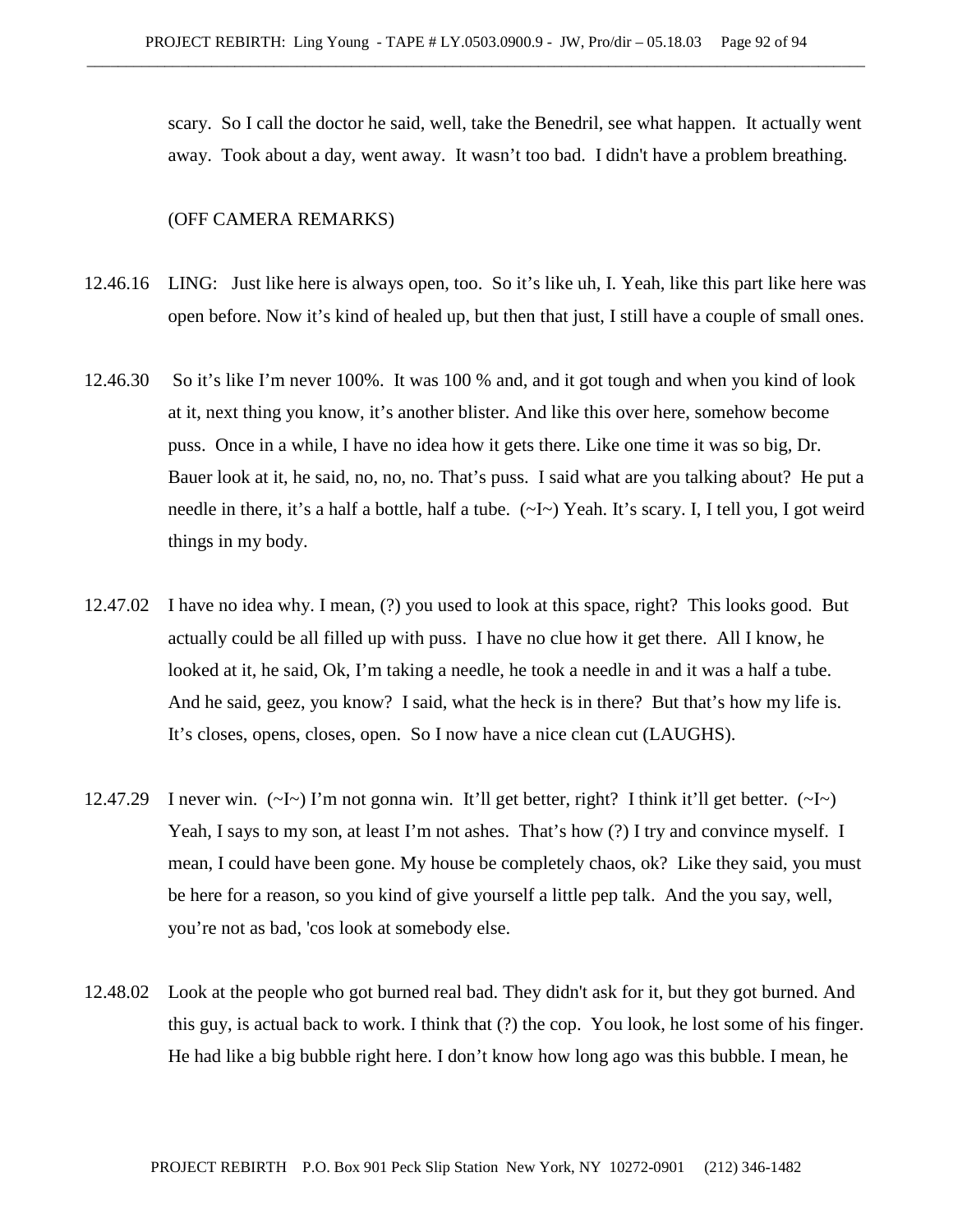was a wreck. He hardly had a face. And he went back to work. So I guess depend how courageous you are, how you could take it, but. He went back.

- 12.48.29 (STUTTER) That's how I understand. I'm not too sure that's the truth, but. Maybe part time whatever, but he did. And  $(\sim I \sim)$  Yeah. 'cos what am I bitching about? You know, he's over there with that problem. What am I complaining? I'm not moving, but the finger's still there. Lauren lost some of her fingers. So it's like because I wasn't on fire. I think that's the only thing that saved me. Anybody was really on fire had lost some digits. And Lon was like engulfed in fire, I understand.
- 12.49.00 And Eddy didn't lose anything, but you know, he was burned from the back 'cos the fire just came through the back on him. So it's like, you know? Like Virginia, same thing. She was in the elevator, fire was coming down on her. I was not on fire, I was just burned. I think it's called thermal burned? So uh, that's why I still have my, my limbs. So kind of lucky in that respect. Like I said, everybody just surrounded me, helped me. So that's why I wasn't burned 100% here. I was just burned like a little bit on my, my side.
- 12.49.30 I guess from the explosion this way. And then after I guess I must have stayed there for a while when the heat comes in. I think that's how I got burned. But I'm not too sure. I don't (?). And I don't think I want to remember too much anyway (LAUGHS). So hopefully that's out of my memory for, for good. But there's no guarantee. So just like the uh, flashback, I didn't ask for it. But out of nowhere just came back to me. It wasn't anything specific that trigger it.
- 12.50.00 It just happen. So I said, why? You know, why now? So then she said, no, it's no big deal. If you remember fine, we deal with it. If you don't remember, don't look for it. That's how she, which I like about her. Don't look for it. Don't try to find out what happened. If you don't remember, great. If you remember, we'll deal with it. So that's a nice attitude, which I like a lot, 'cos that's how I feel. 'Cos I think people were trying to force me to watch, watch the movie, watch the tape. I said why do I have to watch it if I don't want to?